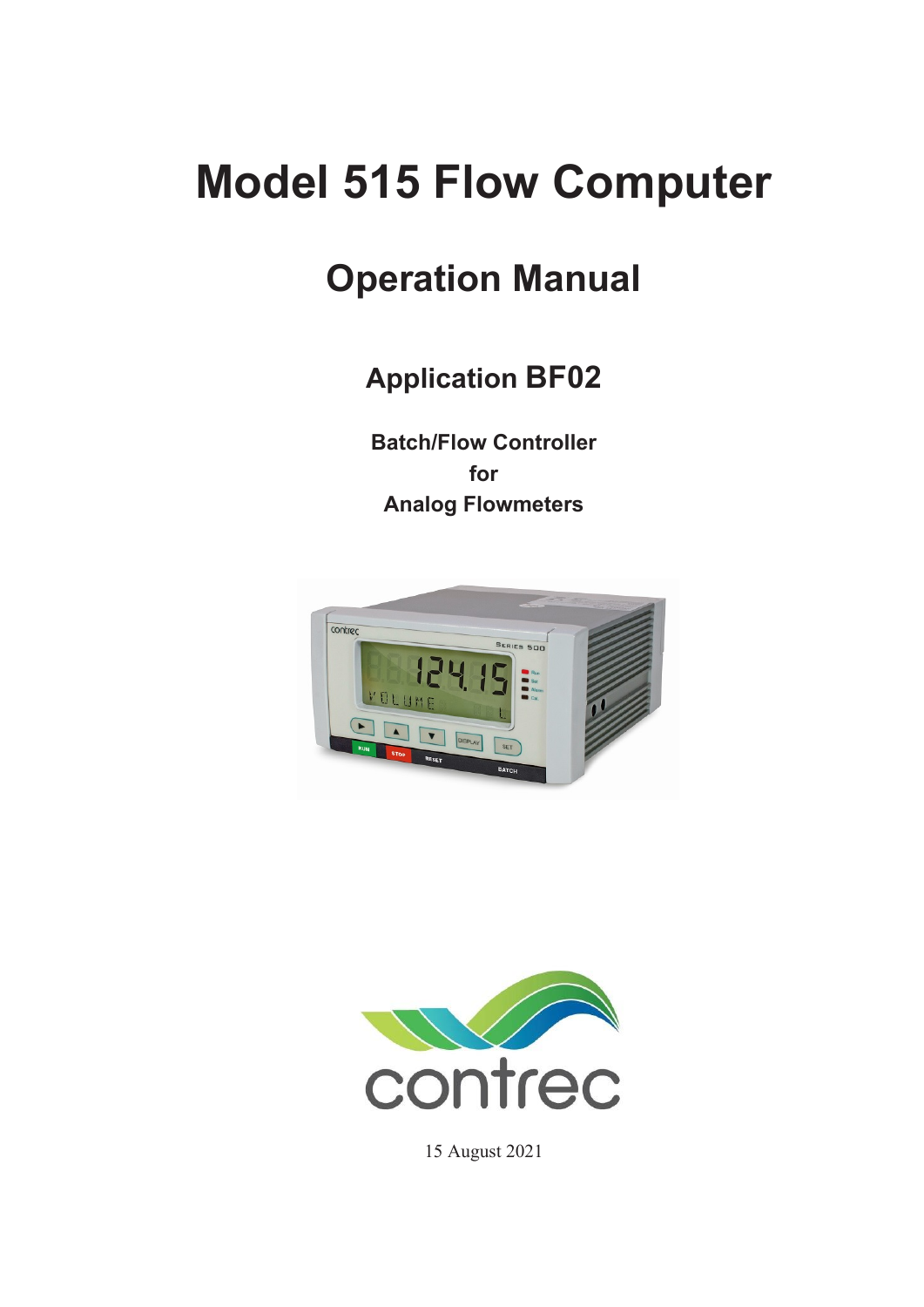#### **Model 515 Flow Computer - Operation Manual**

#### © Contrec Ltd 2021

The instructions given herein cover the general description, installation, operation and maintenance of the subject equipment. Contrec Ltd reserves the right, without prior notice, to make engineering refinements that may not be reflected in this manual.

Should any questions arise which cannot be answered specifically by this manual, they should be directed to Contrec Ltd for further detailed information and technical assistance.

Contrec Ltd will not accept any liability for either direct or consequential damages resulting from the use or misapplication of the contents of this manual.

Part of the software embedded in this product is eCos - Embedded Configurable Operating System, a trademark of Red Hat. Portions created by Red Hat are Copyright © 1998, 1999, 2000 Red Hat, Inc. (http://www.redhat.com). All rights reserved

The software in this product was in part provided by Red Hat and any express or implied warranties, including, but not limited to, the implied warranties of merchantability and fitness for a particular purpose are disclaimed. In no event shall the author be liable for any direct, indirect, incidental, special, exemplary, or consequential damages (including, but not limited to, procurement of substitute goods or services; loss of use, data, or profits; or business interruption) however caused and on any theory of liability, whether in contract, strict liability, or tort (including negligence or otherwise) arising in any way out of the use of this software, even if advised of the possibility of such damage.

#### **Contrec Ltd**

Riverside, Canal Road, Sowerby Bridge, West Yorkshire HX6 2AY UNITED KINGDOM Tel: +44 1422 829944 Email: sales@contrec.co.uk

#### **Website: www.contrec.co.uk**

**Contrec Systems Pty Ltd** 5 Norfolk Avenue Ringwood, Melbourne 3134 AUSTRALIA Tel: +61 4 413 505 114 Email: info@contrec.com.au

### **Contrec - USA, LLC**

916 Belcher Drive Pelham AL 35124 USA Tel: +1 (205) 685 3000 Fax: +1 (205) 685 3001 Email: contrec@contrec-usa.com



**Publication No: 515-BF02-OM - 15 August 2021**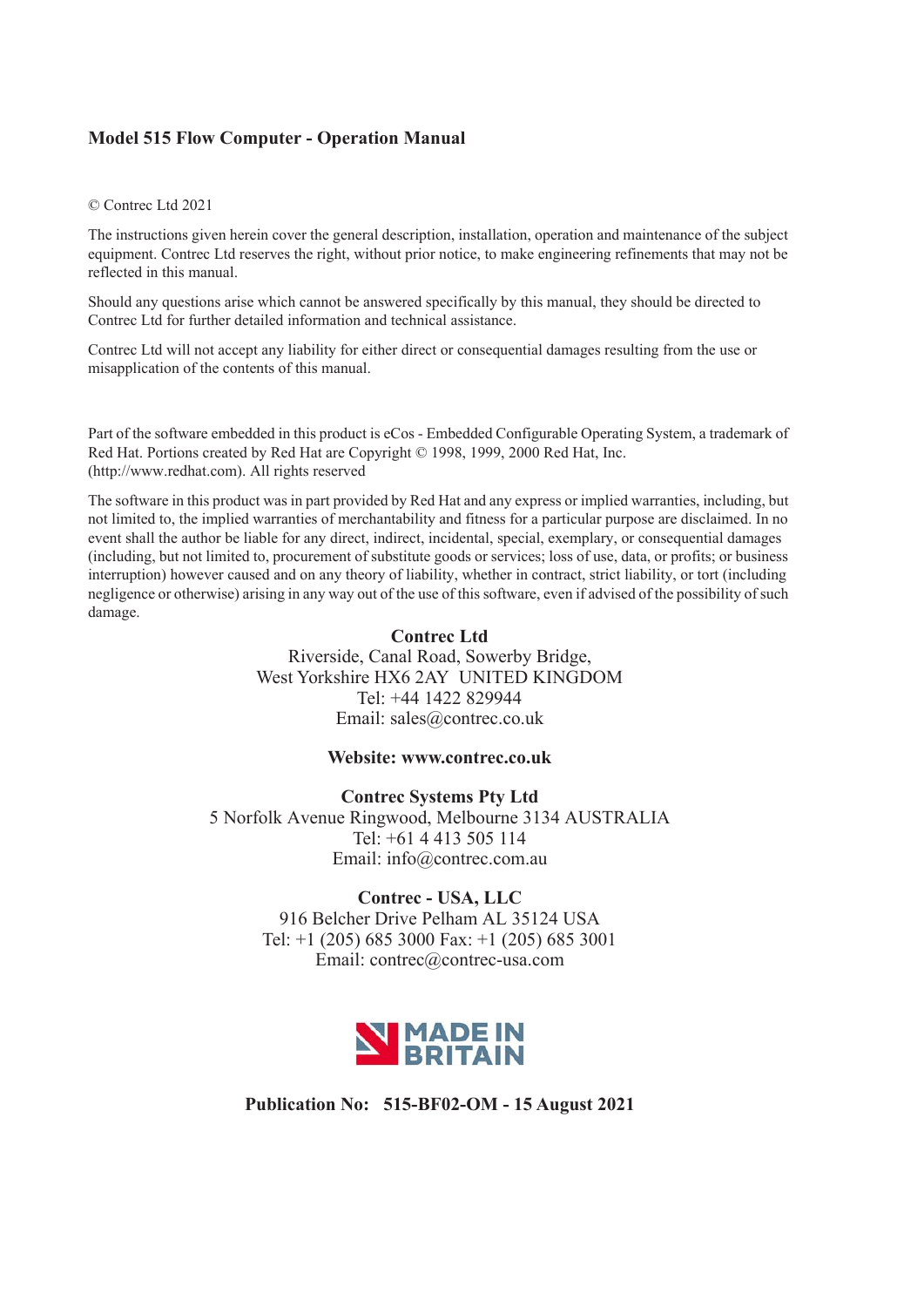

#### **The information in this safety notice is for the prevention of injury to personnel and damage to the instrument.**

#### **The manufacturer assumes no liability for injury or damage caused by misuse of the instrument or for modifications made to the instrument.**

This document must be consulted in all cases where the following "Caution" safety symbol is used :  $\bigwedge$ 

#### **Qualified Personnel**

The instrument must be installed, operated and serviced by persons who have been properly trained and authorised. Personnel must read and understand this manual prior to installation and operation of the instrument. Refer to section 3 for further information regarding permitted maintenance operations. The safety of any system incorporating the equipment is the responsibility of the assembler of the system.

#### **Static Hazard**

The 500 series flow computer uses high speed CMOS circuitry which is sensitive to static damage. The user should observe accepted safety practices for handling electronic devices, especially during servicing. Once the unit is installed, grounded and interconnected, the chances of static damage are greatly reduced.

#### **Voltage Hazard**

Before connecting power to the instrument, ensure that the supply voltage for the AC or DC input is suitable. The AC voltage rating is as stated on the instrument rating plate. Personnel should take all due care to avoid electric shock. **For safe operation it is essential to connect a mains safety earth to the A.C. power inlet.** Do not operate at altitudes above 2000m.

#### **Welding Hazard**

Do not perform electric welding in close proximity to the instrument or its interconnecting cables. If welding in these areas must be performed, disconnect all cables from the instrument. Failure to do so may result in damage to the unit.

#### **Moisture Hazard**

To avoid electrical faults and corrosion of the instrument, do not allow moisture to remain in contact with the instrument. Operate only in a clean, dry and pollutant-free environment.

#### **Operating & Storage Temperature**

Operating: If a heater is being used, **DO NOT** isolate the instrument in temperatures below  $-20^{\circ}$ C.

Storage: **DO NOT** store the equipment below -20°C.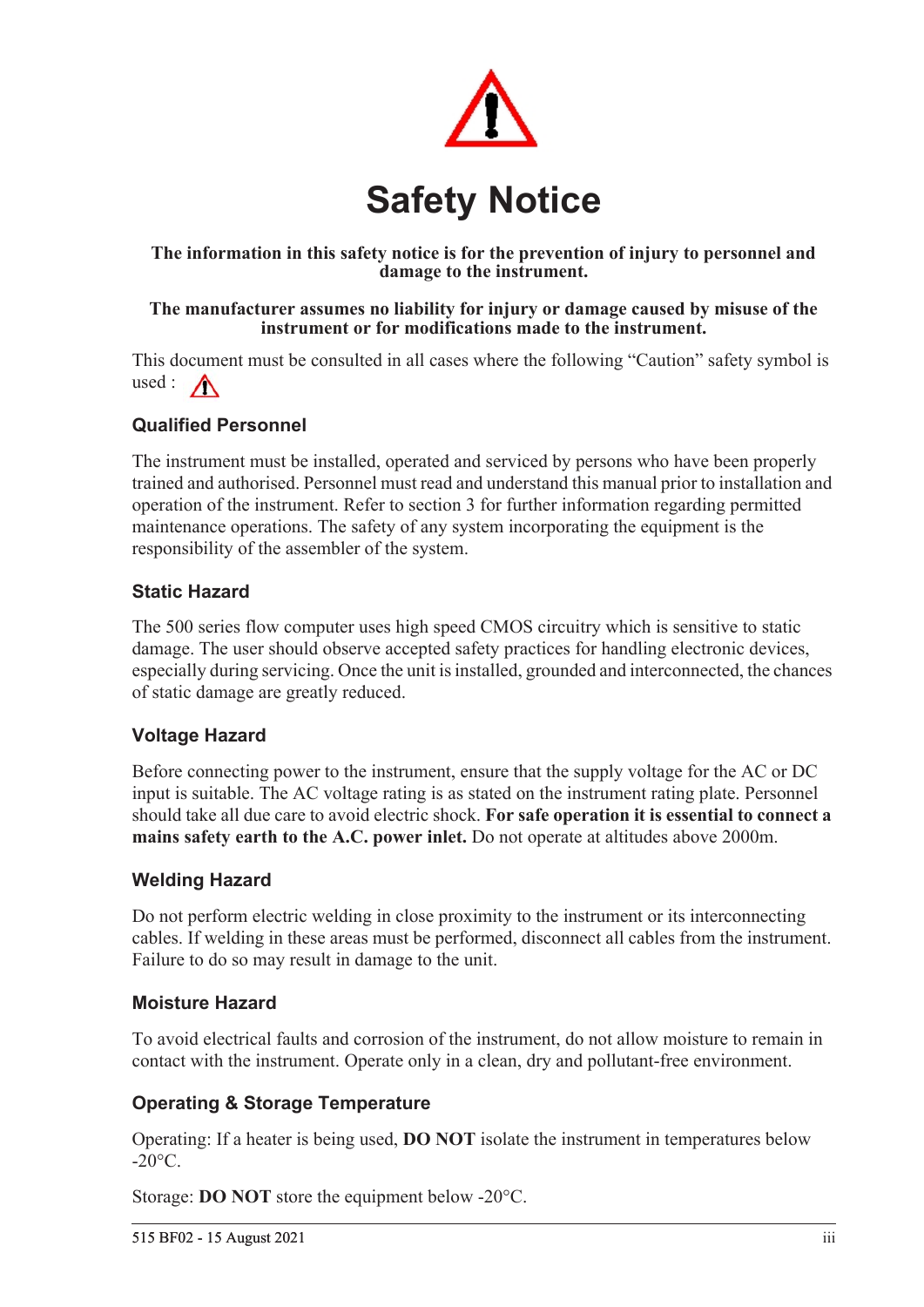#### **Disconnection Device**

When powered from a mains supply this unit requires the provision of a suitable mains isolation device, capable of interrupting both poles of the supply and meeting your local wiring regulations, to be suitably located and easily accessible near to the installed instrument. It must be marked as the disconnecting device for the equipment. It must be suitably rated with respect to the cross sectional area of the supply conductors.

#### **Instrument Disposal**

Contrec instrumentation should not be thrown into the general waste system.

If within EU member states, this instrument should be disposed of according to the guidelines set by the WEEE (Waste Electrical and Electronic Equipment) directive 2012/19/EU. If outside of the EU, this equipment should be responsibly disposed of according to local and national regulations for EEE (Electrical and Electronic Equipment).

By not discarding of this product along with other house hold waste you are preserving natural resources and reducing waste sent to landfill and incinerators.

Remove batteries and dispose of separately (see *Disposal of Batteries*) before disposal of Contrec instrumentation.

#### **Disposal of Batteries**

Batteries have an environmental impact. Safe and responsible disposal should be undertaken.

In all EU member states, as per Directive 2006/66/EC, batteries must not be thrown away with general waste. Contact your local environmental authority for information regarding disposal or recycling of used batteries, alternatively they can be returned directly to Contrec Ltd. for disposal.

Please Contact Contrec Ltd before returning batteries for disposal.

## **Explanation of IEC Symbols Used**

You should familiarise yourself with the following symbols which are used both within this manual and on the instrument itself.

 This document must be consulted in all cases where the following "Caution" safety symbol is used.

| -- | DC Input (DC). |  |
|----|----------------|--|
|----|----------------|--|







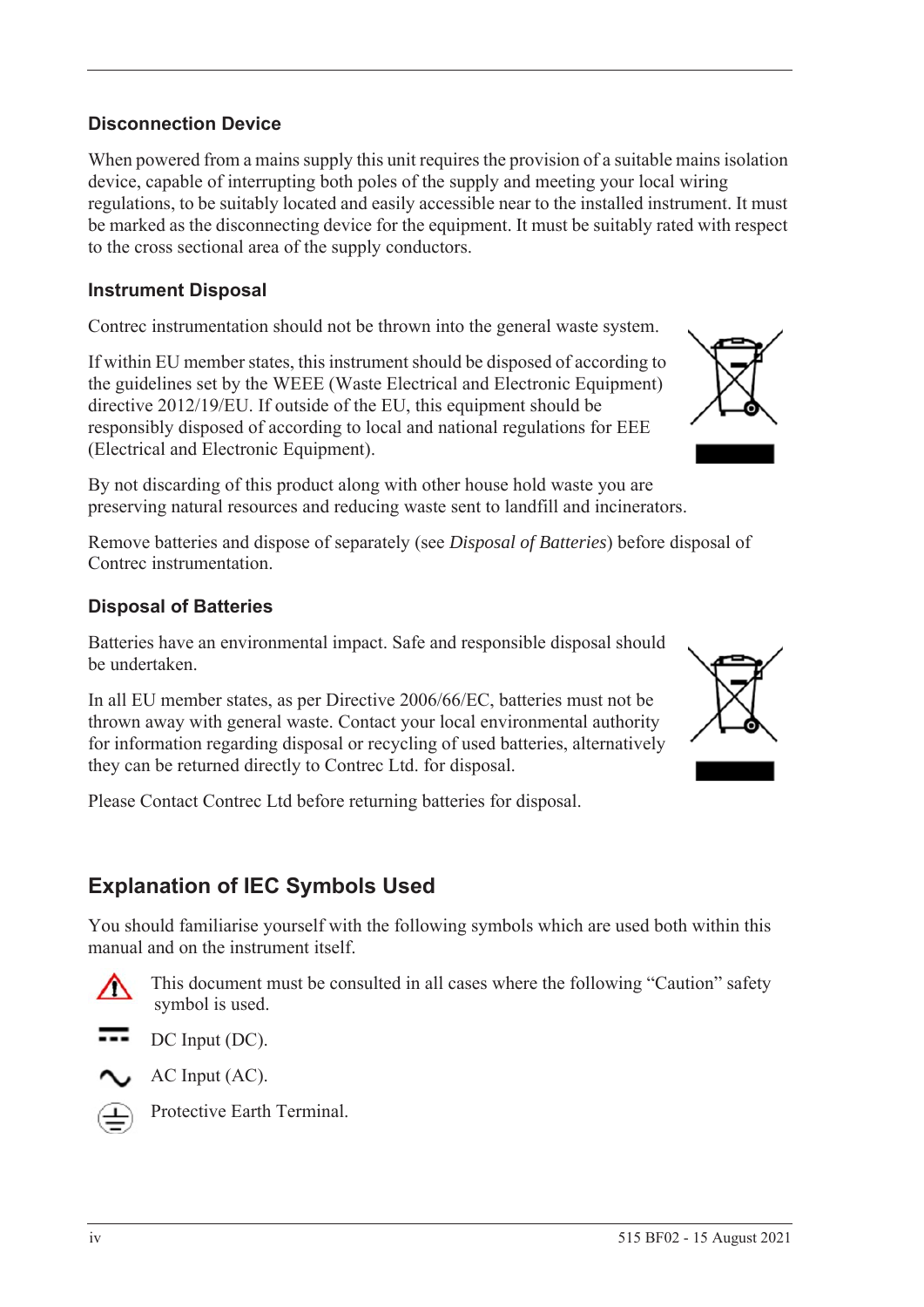# **Contents**

| 1 Introduction                                                                                                                                                                                                                 |                                                                                                                                                                                                                                                                                                                                                                                                                                                                                                                                                                                                                                                                                                                                                                                                                                                                                                                                                                                                                                                                                                                                                                                                                                                                                                                                                                                                                                                                                                                                                                                                                                                                                                                                                                                                                                                                                                                                                                                                                                                                                                                                                                                                                                                                                                                                                                                                                                                                                                                                                                                                                                                                                                                                                                                                                                                                                                                                                                                                                                                                                                                                                                                                                                                                                                                                                                                                                                                                                                                                                                                                                                                                                                                             |
|--------------------------------------------------------------------------------------------------------------------------------------------------------------------------------------------------------------------------------|-----------------------------------------------------------------------------------------------------------------------------------------------------------------------------------------------------------------------------------------------------------------------------------------------------------------------------------------------------------------------------------------------------------------------------------------------------------------------------------------------------------------------------------------------------------------------------------------------------------------------------------------------------------------------------------------------------------------------------------------------------------------------------------------------------------------------------------------------------------------------------------------------------------------------------------------------------------------------------------------------------------------------------------------------------------------------------------------------------------------------------------------------------------------------------------------------------------------------------------------------------------------------------------------------------------------------------------------------------------------------------------------------------------------------------------------------------------------------------------------------------------------------------------------------------------------------------------------------------------------------------------------------------------------------------------------------------------------------------------------------------------------------------------------------------------------------------------------------------------------------------------------------------------------------------------------------------------------------------------------------------------------------------------------------------------------------------------------------------------------------------------------------------------------------------------------------------------------------------------------------------------------------------------------------------------------------------------------------------------------------------------------------------------------------------------------------------------------------------------------------------------------------------------------------------------------------------------------------------------------------------------------------------------------------------------------------------------------------------------------------------------------------------------------------------------------------------------------------------------------------------------------------------------------------------------------------------------------------------------------------------------------------------------------------------------------------------------------------------------------------------------------------------------------------------------------------------------------------------------------------------------------------------------------------------------------------------------------------------------------------------------------------------------------------------------------------------------------------------------------------------------------------------------------------------------------------------------------------------------------------------------------------------------------------------------------------------------------------------|
| Features                                                                                                                                                                                                                       |                                                                                                                                                                                                                                                                                                                                                                                                                                                                                                                                                                                                                                                                                                                                                                                                                                                                                                                                                                                                                                                                                                                                                                                                                                                                                                                                                                                                                                                                                                                                                                                                                                                                                                                                                                                                                                                                                                                                                                                                                                                                                                                                                                                                                                                                                                                                                                                                                                                                                                                                                                                                                                                                                                                                                                                                                                                                                                                                                                                                                                                                                                                                                                                                                                                                                                                                                                                                                                                                                                                                                                                                                                                                                                                             |
|                                                                                                                                                                                                                                |                                                                                                                                                                                                                                                                                                                                                                                                                                                                                                                                                                                                                                                                                                                                                                                                                                                                                                                                                                                                                                                                                                                                                                                                                                                                                                                                                                                                                                                                                                                                                                                                                                                                                                                                                                                                                                                                                                                                                                                                                                                                                                                                                                                                                                                                                                                                                                                                                                                                                                                                                                                                                                                                                                                                                                                                                                                                                                                                                                                                                                                                                                                                                                                                                                                                                                                                                                                                                                                                                                                                                                                                                                                                                                                             |
|                                                                                                                                                                                                                                |                                                                                                                                                                                                                                                                                                                                                                                                                                                                                                                                                                                                                                                                                                                                                                                                                                                                                                                                                                                                                                                                                                                                                                                                                                                                                                                                                                                                                                                                                                                                                                                                                                                                                                                                                                                                                                                                                                                                                                                                                                                                                                                                                                                                                                                                                                                                                                                                                                                                                                                                                                                                                                                                                                                                                                                                                                                                                                                                                                                                                                                                                                                                                                                                                                                                                                                                                                                                                                                                                                                                                                                                                                                                                                                             |
|                                                                                                                                                                                                                                |                                                                                                                                                                                                                                                                                                                                                                                                                                                                                                                                                                                                                                                                                                                                                                                                                                                                                                                                                                                                                                                                                                                                                                                                                                                                                                                                                                                                                                                                                                                                                                                                                                                                                                                                                                                                                                                                                                                                                                                                                                                                                                                                                                                                                                                                                                                                                                                                                                                                                                                                                                                                                                                                                                                                                                                                                                                                                                                                                                                                                                                                                                                                                                                                                                                                                                                                                                                                                                                                                                                                                                                                                                                                                                                             |
|                                                                                                                                                                                                                                |                                                                                                                                                                                                                                                                                                                                                                                                                                                                                                                                                                                                                                                                                                                                                                                                                                                                                                                                                                                                                                                                                                                                                                                                                                                                                                                                                                                                                                                                                                                                                                                                                                                                                                                                                                                                                                                                                                                                                                                                                                                                                                                                                                                                                                                                                                                                                                                                                                                                                                                                                                                                                                                                                                                                                                                                                                                                                                                                                                                                                                                                                                                                                                                                                                                                                                                                                                                                                                                                                                                                                                                                                                                                                                                             |
|                                                                                                                                                                                                                                |                                                                                                                                                                                                                                                                                                                                                                                                                                                                                                                                                                                                                                                                                                                                                                                                                                                                                                                                                                                                                                                                                                                                                                                                                                                                                                                                                                                                                                                                                                                                                                                                                                                                                                                                                                                                                                                                                                                                                                                                                                                                                                                                                                                                                                                                                                                                                                                                                                                                                                                                                                                                                                                                                                                                                                                                                                                                                                                                                                                                                                                                                                                                                                                                                                                                                                                                                                                                                                                                                                                                                                                                                                                                                                                             |
|                                                                                                                                                                                                                                |                                                                                                                                                                                                                                                                                                                                                                                                                                                                                                                                                                                                                                                                                                                                                                                                                                                                                                                                                                                                                                                                                                                                                                                                                                                                                                                                                                                                                                                                                                                                                                                                                                                                                                                                                                                                                                                                                                                                                                                                                                                                                                                                                                                                                                                                                                                                                                                                                                                                                                                                                                                                                                                                                                                                                                                                                                                                                                                                                                                                                                                                                                                                                                                                                                                                                                                                                                                                                                                                                                                                                                                                                                                                                                                             |
|                                                                                                                                                                                                                                |                                                                                                                                                                                                                                                                                                                                                                                                                                                                                                                                                                                                                                                                                                                                                                                                                                                                                                                                                                                                                                                                                                                                                                                                                                                                                                                                                                                                                                                                                                                                                                                                                                                                                                                                                                                                                                                                                                                                                                                                                                                                                                                                                                                                                                                                                                                                                                                                                                                                                                                                                                                                                                                                                                                                                                                                                                                                                                                                                                                                                                                                                                                                                                                                                                                                                                                                                                                                                                                                                                                                                                                                                                                                                                                             |
|                                                                                                                                                                                                                                |                                                                                                                                                                                                                                                                                                                                                                                                                                                                                                                                                                                                                                                                                                                                                                                                                                                                                                                                                                                                                                                                                                                                                                                                                                                                                                                                                                                                                                                                                                                                                                                                                                                                                                                                                                                                                                                                                                                                                                                                                                                                                                                                                                                                                                                                                                                                                                                                                                                                                                                                                                                                                                                                                                                                                                                                                                                                                                                                                                                                                                                                                                                                                                                                                                                                                                                                                                                                                                                                                                                                                                                                                                                                                                                             |
|                                                                                                                                                                                                                                |                                                                                                                                                                                                                                                                                                                                                                                                                                                                                                                                                                                                                                                                                                                                                                                                                                                                                                                                                                                                                                                                                                                                                                                                                                                                                                                                                                                                                                                                                                                                                                                                                                                                                                                                                                                                                                                                                                                                                                                                                                                                                                                                                                                                                                                                                                                                                                                                                                                                                                                                                                                                                                                                                                                                                                                                                                                                                                                                                                                                                                                                                                                                                                                                                                                                                                                                                                                                                                                                                                                                                                                                                                                                                                                             |
|                                                                                                                                                                                                                                |                                                                                                                                                                                                                                                                                                                                                                                                                                                                                                                                                                                                                                                                                                                                                                                                                                                                                                                                                                                                                                                                                                                                                                                                                                                                                                                                                                                                                                                                                                                                                                                                                                                                                                                                                                                                                                                                                                                                                                                                                                                                                                                                                                                                                                                                                                                                                                                                                                                                                                                                                                                                                                                                                                                                                                                                                                                                                                                                                                                                                                                                                                                                                                                                                                                                                                                                                                                                                                                                                                                                                                                                                                                                                                                             |
|                                                                                                                                                                                                                                |                                                                                                                                                                                                                                                                                                                                                                                                                                                                                                                                                                                                                                                                                                                                                                                                                                                                                                                                                                                                                                                                                                                                                                                                                                                                                                                                                                                                                                                                                                                                                                                                                                                                                                                                                                                                                                                                                                                                                                                                                                                                                                                                                                                                                                                                                                                                                                                                                                                                                                                                                                                                                                                                                                                                                                                                                                                                                                                                                                                                                                                                                                                                                                                                                                                                                                                                                                                                                                                                                                                                                                                                                                                                                                                             |
|                                                                                                                                                                                                                                |                                                                                                                                                                                                                                                                                                                                                                                                                                                                                                                                                                                                                                                                                                                                                                                                                                                                                                                                                                                                                                                                                                                                                                                                                                                                                                                                                                                                                                                                                                                                                                                                                                                                                                                                                                                                                                                                                                                                                                                                                                                                                                                                                                                                                                                                                                                                                                                                                                                                                                                                                                                                                                                                                                                                                                                                                                                                                                                                                                                                                                                                                                                                                                                                                                                                                                                                                                                                                                                                                                                                                                                                                                                                                                                             |
|                                                                                                                                                                                                                                |                                                                                                                                                                                                                                                                                                                                                                                                                                                                                                                                                                                                                                                                                                                                                                                                                                                                                                                                                                                                                                                                                                                                                                                                                                                                                                                                                                                                                                                                                                                                                                                                                                                                                                                                                                                                                                                                                                                                                                                                                                                                                                                                                                                                                                                                                                                                                                                                                                                                                                                                                                                                                                                                                                                                                                                                                                                                                                                                                                                                                                                                                                                                                                                                                                                                                                                                                                                                                                                                                                                                                                                                                                                                                                                             |
|                                                                                                                                                                                                                                |                                                                                                                                                                                                                                                                                                                                                                                                                                                                                                                                                                                                                                                                                                                                                                                                                                                                                                                                                                                                                                                                                                                                                                                                                                                                                                                                                                                                                                                                                                                                                                                                                                                                                                                                                                                                                                                                                                                                                                                                                                                                                                                                                                                                                                                                                                                                                                                                                                                                                                                                                                                                                                                                                                                                                                                                                                                                                                                                                                                                                                                                                                                                                                                                                                                                                                                                                                                                                                                                                                                                                                                                                                                                                                                             |
|                                                                                                                                                                                                                                |                                                                                                                                                                                                                                                                                                                                                                                                                                                                                                                                                                                                                                                                                                                                                                                                                                                                                                                                                                                                                                                                                                                                                                                                                                                                                                                                                                                                                                                                                                                                                                                                                                                                                                                                                                                                                                                                                                                                                                                                                                                                                                                                                                                                                                                                                                                                                                                                                                                                                                                                                                                                                                                                                                                                                                                                                                                                                                                                                                                                                                                                                                                                                                                                                                                                                                                                                                                                                                                                                                                                                                                                                                                                                                                             |
|                                                                                                                                                                                                                                |                                                                                                                                                                                                                                                                                                                                                                                                                                                                                                                                                                                                                                                                                                                                                                                                                                                                                                                                                                                                                                                                                                                                                                                                                                                                                                                                                                                                                                                                                                                                                                                                                                                                                                                                                                                                                                                                                                                                                                                                                                                                                                                                                                                                                                                                                                                                                                                                                                                                                                                                                                                                                                                                                                                                                                                                                                                                                                                                                                                                                                                                                                                                                                                                                                                                                                                                                                                                                                                                                                                                                                                                                                                                                                                             |
|                                                                                                                                                                                                                                |                                                                                                                                                                                                                                                                                                                                                                                                                                                                                                                                                                                                                                                                                                                                                                                                                                                                                                                                                                                                                                                                                                                                                                                                                                                                                                                                                                                                                                                                                                                                                                                                                                                                                                                                                                                                                                                                                                                                                                                                                                                                                                                                                                                                                                                                                                                                                                                                                                                                                                                                                                                                                                                                                                                                                                                                                                                                                                                                                                                                                                                                                                                                                                                                                                                                                                                                                                                                                                                                                                                                                                                                                                                                                                                             |
|                                                                                                                                                                                                                                |                                                                                                                                                                                                                                                                                                                                                                                                                                                                                                                                                                                                                                                                                                                                                                                                                                                                                                                                                                                                                                                                                                                                                                                                                                                                                                                                                                                                                                                                                                                                                                                                                                                                                                                                                                                                                                                                                                                                                                                                                                                                                                                                                                                                                                                                                                                                                                                                                                                                                                                                                                                                                                                                                                                                                                                                                                                                                                                                                                                                                                                                                                                                                                                                                                                                                                                                                                                                                                                                                                                                                                                                                                                                                                                             |
|                                                                                                                                                                                                                                |                                                                                                                                                                                                                                                                                                                                                                                                                                                                                                                                                                                                                                                                                                                                                                                                                                                                                                                                                                                                                                                                                                                                                                                                                                                                                                                                                                                                                                                                                                                                                                                                                                                                                                                                                                                                                                                                                                                                                                                                                                                                                                                                                                                                                                                                                                                                                                                                                                                                                                                                                                                                                                                                                                                                                                                                                                                                                                                                                                                                                                                                                                                                                                                                                                                                                                                                                                                                                                                                                                                                                                                                                                                                                                                             |
| Terminal Designations and a contract the contract of the contract of the contract of the contract of the contract of the contract of the contract of the contract of the contract of the contract of the contract of the contr | 11                                                                                                                                                                                                                                                                                                                                                                                                                                                                                                                                                                                                                                                                                                                                                                                                                                                                                                                                                                                                                                                                                                                                                                                                                                                                                                                                                                                                                                                                                                                                                                                                                                                                                                                                                                                                                                                                                                                                                                                                                                                                                                                                                                                                                                                                                                                                                                                                                                                                                                                                                                                                                                                                                                                                                                                                                                                                                                                                                                                                                                                                                                                                                                                                                                                                                                                                                                                                                                                                                                                                                                                                                                                                                                                          |
| Terminal Wiring Insulation and a contract of the contract of the contract of the contract of the contract of the contract of the contract of the contract of the contract of the contract of the contract of the contract of t | 12                                                                                                                                                                                                                                                                                                                                                                                                                                                                                                                                                                                                                                                                                                                                                                                                                                                                                                                                                                                                                                                                                                                                                                                                                                                                                                                                                                                                                                                                                                                                                                                                                                                                                                                                                                                                                                                                                                                                                                                                                                                                                                                                                                                                                                                                                                                                                                                                                                                                                                                                                                                                                                                                                                                                                                                                                                                                                                                                                                                                                                                                                                                                                                                                                                                                                                                                                                                                                                                                                                                                                                                                                                                                                                                          |
|                                                                                                                                                                                                                                | 12                                                                                                                                                                                                                                                                                                                                                                                                                                                                                                                                                                                                                                                                                                                                                                                                                                                                                                                                                                                                                                                                                                                                                                                                                                                                                                                                                                                                                                                                                                                                                                                                                                                                                                                                                                                                                                                                                                                                                                                                                                                                                                                                                                                                                                                                                                                                                                                                                                                                                                                                                                                                                                                                                                                                                                                                                                                                                                                                                                                                                                                                                                                                                                                                                                                                                                                                                                                                                                                                                                                                                                                                                                                                                                                          |
| Mains Power Wiring the contract of the contract of the contract of the contract of the contract of the contract of the contract of the contract of the contract of the contract of the contract of the contract of the contrac | 12                                                                                                                                                                                                                                                                                                                                                                                                                                                                                                                                                                                                                                                                                                                                                                                                                                                                                                                                                                                                                                                                                                                                                                                                                                                                                                                                                                                                                                                                                                                                                                                                                                                                                                                                                                                                                                                                                                                                                                                                                                                                                                                                                                                                                                                                                                                                                                                                                                                                                                                                                                                                                                                                                                                                                                                                                                                                                                                                                                                                                                                                                                                                                                                                                                                                                                                                                                                                                                                                                                                                                                                                                                                                                                                          |
| .<br>The contract of the contract of the contract of the contract of the contract of the contract of the contract o<br>Inputs                                                                                                  | 13                                                                                                                                                                                                                                                                                                                                                                                                                                                                                                                                                                                                                                                                                                                                                                                                                                                                                                                                                                                                                                                                                                                                                                                                                                                                                                                                                                                                                                                                                                                                                                                                                                                                                                                                                                                                                                                                                                                                                                                                                                                                                                                                                                                                                                                                                                                                                                                                                                                                                                                                                                                                                                                                                                                                                                                                                                                                                                                                                                                                                                                                                                                                                                                                                                                                                                                                                                                                                                                                                                                                                                                                                                                                                                                          |
| Analog Input Connections and a contract the contract of the contract of the contract of the contract of the contract of the contract of the contract of the contract of the contract of the contract of the contract of the co | 13                                                                                                                                                                                                                                                                                                                                                                                                                                                                                                                                                                                                                                                                                                                                                                                                                                                                                                                                                                                                                                                                                                                                                                                                                                                                                                                                                                                                                                                                                                                                                                                                                                                                                                                                                                                                                                                                                                                                                                                                                                                                                                                                                                                                                                                                                                                                                                                                                                                                                                                                                                                                                                                                                                                                                                                                                                                                                                                                                                                                                                                                                                                                                                                                                                                                                                                                                                                                                                                                                                                                                                                                                                                                                                                          |
| Logic Input Connection and a construction of the contract of the contract of the contract of the contract of the contract of the contract of the contract of the contract of the contract of the contract of the contract of t | 14                                                                                                                                                                                                                                                                                                                                                                                                                                                                                                                                                                                                                                                                                                                                                                                                                                                                                                                                                                                                                                                                                                                                                                                                                                                                                                                                                                                                                                                                                                                                                                                                                                                                                                                                                                                                                                                                                                                                                                                                                                                                                                                                                                                                                                                                                                                                                                                                                                                                                                                                                                                                                                                                                                                                                                                                                                                                                                                                                                                                                                                                                                                                                                                                                                                                                                                                                                                                                                                                                                                                                                                                                                                                                                                          |
|                                                                                                                                                                                                                                | 15                                                                                                                                                                                                                                                                                                                                                                                                                                                                                                                                                                                                                                                                                                                                                                                                                                                                                                                                                                                                                                                                                                                                                                                                                                                                                                                                                                                                                                                                                                                                                                                                                                                                                                                                                                                                                                                                                                                                                                                                                                                                                                                                                                                                                                                                                                                                                                                                                                                                                                                                                                                                                                                                                                                                                                                                                                                                                                                                                                                                                                                                                                                                                                                                                                                                                                                                                                                                                                                                                                                                                                                                                                                                                                                          |
|                                                                                                                                                                                                                                |                                                                                                                                                                                                                                                                                                                                                                                                                                                                                                                                                                                                                                                                                                                                                                                                                                                                                                                                                                                                                                                                                                                                                                                                                                                                                                                                                                                                                                                                                                                                                                                                                                                                                                                                                                                                                                                                                                                                                                                                                                                                                                                                                                                                                                                                                                                                                                                                                                                                                                                                                                                                                                                                                                                                                                                                                                                                                                                                                                                                                                                                                                                                                                                                                                                                                                                                                                                                                                                                                                                                                                                                                                                                                                                             |
|                                                                                                                                                                                                                                |                                                                                                                                                                                                                                                                                                                                                                                                                                                                                                                                                                                                                                                                                                                                                                                                                                                                                                                                                                                                                                                                                                                                                                                                                                                                                                                                                                                                                                                                                                                                                                                                                                                                                                                                                                                                                                                                                                                                                                                                                                                                                                                                                                                                                                                                                                                                                                                                                                                                                                                                                                                                                                                                                                                                                                                                                                                                                                                                                                                                                                                                                                                                                                                                                                                                                                                                                                                                                                                                                                                                                                                                                                                                                                                             |
|                                                                                                                                                                                                                                | 17                                                                                                                                                                                                                                                                                                                                                                                                                                                                                                                                                                                                                                                                                                                                                                                                                                                                                                                                                                                                                                                                                                                                                                                                                                                                                                                                                                                                                                                                                                                                                                                                                                                                                                                                                                                                                                                                                                                                                                                                                                                                                                                                                                                                                                                                                                                                                                                                                                                                                                                                                                                                                                                                                                                                                                                                                                                                                                                                                                                                                                                                                                                                                                                                                                                                                                                                                                                                                                                                                                                                                                                                                                                                                                                          |
|                                                                                                                                                                                                                                | 18                                                                                                                                                                                                                                                                                                                                                                                                                                                                                                                                                                                                                                                                                                                                                                                                                                                                                                                                                                                                                                                                                                                                                                                                                                                                                                                                                                                                                                                                                                                                                                                                                                                                                                                                                                                                                                                                                                                                                                                                                                                                                                                                                                                                                                                                                                                                                                                                                                                                                                                                                                                                                                                                                                                                                                                                                                                                                                                                                                                                                                                                                                                                                                                                                                                                                                                                                                                                                                                                                                                                                                                                                                                                                                                          |
| Communications                                                                                                                                                                                                                 | 19                                                                                                                                                                                                                                                                                                                                                                                                                                                                                                                                                                                                                                                                                                                                                                                                                                                                                                                                                                                                                                                                                                                                                                                                                                                                                                                                                                                                                                                                                                                                                                                                                                                                                                                                                                                                                                                                                                                                                                                                                                                                                                                                                                                                                                                                                                                                                                                                                                                                                                                                                                                                                                                                                                                                                                                                                                                                                                                                                                                                                                                                                                                                                                                                                                                                                                                                                                                                                                                                                                                                                                                                                                                                                                                          |
| COM-1 RS-232 Port                                                                                                                                                                                                              | 19                                                                                                                                                                                                                                                                                                                                                                                                                                                                                                                                                                                                                                                                                                                                                                                                                                                                                                                                                                                                                                                                                                                                                                                                                                                                                                                                                                                                                                                                                                                                                                                                                                                                                                                                                                                                                                                                                                                                                                                                                                                                                                                                                                                                                                                                                                                                                                                                                                                                                                                                                                                                                                                                                                                                                                                                                                                                                                                                                                                                                                                                                                                                                                                                                                                                                                                                                                                                                                                                                                                                                                                                                                                                                                                          |
|                                                                                                                                                                                                                                | 19                                                                                                                                                                                                                                                                                                                                                                                                                                                                                                                                                                                                                                                                                                                                                                                                                                                                                                                                                                                                                                                                                                                                                                                                                                                                                                                                                                                                                                                                                                                                                                                                                                                                                                                                                                                                                                                                                                                                                                                                                                                                                                                                                                                                                                                                                                                                                                                                                                                                                                                                                                                                                                                                                                                                                                                                                                                                                                                                                                                                                                                                                                                                                                                                                                                                                                                                                                                                                                                                                                                                                                                                                                                                                                                          |
|                                                                                                                                                                                                                                | 20                                                                                                                                                                                                                                                                                                                                                                                                                                                                                                                                                                                                                                                                                                                                                                                                                                                                                                                                                                                                                                                                                                                                                                                                                                                                                                                                                                                                                                                                                                                                                                                                                                                                                                                                                                                                                                                                                                                                                                                                                                                                                                                                                                                                                                                                                                                                                                                                                                                                                                                                                                                                                                                                                                                                                                                                                                                                                                                                                                                                                                                                                                                                                                                                                                                                                                                                                                                                                                                                                                                                                                                                                                                                                                                          |
| Mains Connection                                                                                                                                                                                                               | 20                                                                                                                                                                                                                                                                                                                                                                                                                                                                                                                                                                                                                                                                                                                                                                                                                                                                                                                                                                                                                                                                                                                                                                                                                                                                                                                                                                                                                                                                                                                                                                                                                                                                                                                                                                                                                                                                                                                                                                                                                                                                                                                                                                                                                                                                                                                                                                                                                                                                                                                                                                                                                                                                                                                                                                                                                                                                                                                                                                                                                                                                                                                                                                                                                                                                                                                                                                                                                                                                                                                                                                                                                                                                                                                          |
|                                                                                                                                                                                                                                | 20                                                                                                                                                                                                                                                                                                                                                                                                                                                                                                                                                                                                                                                                                                                                                                                                                                                                                                                                                                                                                                                                                                                                                                                                                                                                                                                                                                                                                                                                                                                                                                                                                                                                                                                                                                                                                                                                                                                                                                                                                                                                                                                                                                                                                                                                                                                                                                                                                                                                                                                                                                                                                                                                                                                                                                                                                                                                                                                                                                                                                                                                                                                                                                                                                                                                                                                                                                                                                                                                                                                                                                                                                                                                                                                          |
| <b>Disconnection Device</b>                                                                                                                                                                                                    | 20                                                                                                                                                                                                                                                                                                                                                                                                                                                                                                                                                                                                                                                                                                                                                                                                                                                                                                                                                                                                                                                                                                                                                                                                                                                                                                                                                                                                                                                                                                                                                                                                                                                                                                                                                                                                                                                                                                                                                                                                                                                                                                                                                                                                                                                                                                                                                                                                                                                                                                                                                                                                                                                                                                                                                                                                                                                                                                                                                                                                                                                                                                                                                                                                                                                                                                                                                                                                                                                                                                                                                                                                                                                                                                                          |
| Maintenance Instructions                                                                                                                                                                                                       | 20                                                                                                                                                                                                                                                                                                                                                                                                                                                                                                                                                                                                                                                                                                                                                                                                                                                                                                                                                                                                                                                                                                                                                                                                                                                                                                                                                                                                                                                                                                                                                                                                                                                                                                                                                                                                                                                                                                                                                                                                                                                                                                                                                                                                                                                                                                                                                                                                                                                                                                                                                                                                                                                                                                                                                                                                                                                                                                                                                                                                                                                                                                                                                                                                                                                                                                                                                                                                                                                                                                                                                                                                                                                                                                                          |
|                                                                                                                                                                                                                                | . The contract of the contract of the contract of the contract of the contract of $\mathcal{A}$<br>Calculations de la communication de la communication de la communication de la communication de la communication de la communication de la communication de la communication de la communication de la communication de la com<br>Analog Input Scaling (and a contract of the contract of the contract of the contract of the 2<br>Displayed Information and the contract of the contract of the contract of the contract of the 2<br>Communications de la communication de la communication de la communication de la communication de la communication de la communication de la communication de la communication de la communication de la communication de la c<br>Isolated Outputs and a contract the contract of the contract of the contract of the contract of the contract of the contract of the contract of the contract of the contract of the contract of the contract of the contract o<br>Approvals received a construction of the contract of the construction of 5<br>2 Specifications<br><b>Installation &amp; Maintenance</b><br>Installation Instructions and a contract the contract of the contract of the contract of the set of the set of the set of the set of the set of the set of the set of the set of the set of the set of the set of the set of t<br>Cleaning and Decontamination and a substitution of the contract of the state of the state of the Second Second Second Second Second Second Second Second Second Second Second Second Second Second Second Second Second Second<br>Panel Mounting research and contract the contract of the contract of the contract of the P<br>Electrical Connection and a constant of the contract of the contract of the contract of the contract of the contract of the contract of the contract of the contract of the contract of the contract of the contract of the co<br>Rear Panel Connections and a contract the contract of the contract of the contract of the contract of the contract of the contract of the contract of the contract of the contract of the contract of the contract of the cont<br>4-20 mA Output Connection and a construction of the contract of the contract of the 15<br>Digital Output Connection and a subsequence of the service of the service of the 16<br>Control Relays (Alarms) and a control of the control of the control of the control of the control of the control of the control of the control of the control of the control of the control of the control of the control of t<br>RC Network for Interference Suppression and a contract to the contract of the contract of<br>.<br>In the company of the company of the company of the company of the company of the company of the company of th<br>.<br>In the second complete state of the second complete state of the second complete state of the second complete<br>COM-2 RS-485 Port Option and a contract the contract of the contract of the contract of the contract of the contract of the contract of the contract of the contract of the contract of the contract of the contract of the co<br>COM-2 Ethernet Port Option<br>.<br>In the second company of the second company of the second company of the second company of the second company<br>Earthing and Shielding<br>.<br>In the company of the company of the company of the company of the company of the company of the company of th<br>.<br>In the second complete the second complete state of the second complete state of the second complete state of<br>والمتعاون والمتعاون والمتعاون والمتعاون والمتعاون والمتعاون والمتعاون والمتعاون والمتعاون والمتعاون |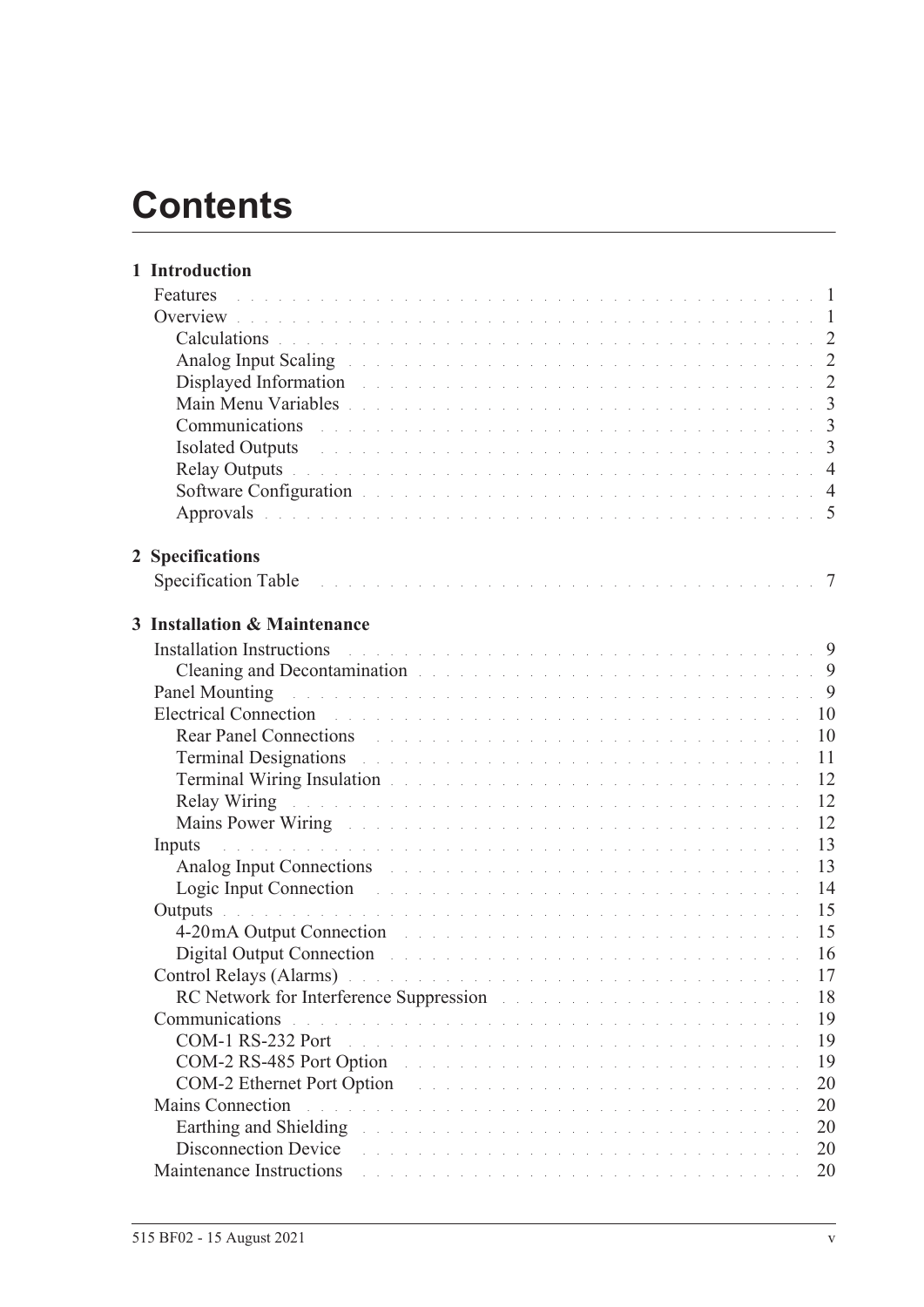| Battery Replacement and a contract of the contract of the contract of the contract of 21                                                                                                                                                                         |  |  |  |  |  |  |  |    |
|------------------------------------------------------------------------------------------------------------------------------------------------------------------------------------------------------------------------------------------------------------------|--|--|--|--|--|--|--|----|
| <b>Battery Type</b>                                                                                                                                                                                                                                              |  |  |  |  |  |  |  |    |
| 4 Operation                                                                                                                                                                                                                                                      |  |  |  |  |  |  |  |    |
| Front Panel Operation and a contract the contract of the contract of the contract of the contract of the contract of the contract of the contract of the contract of the contract of the contract of the contract of the contr                                   |  |  |  |  |  |  |  | 23 |
| Default Variable and a community of the community of the community of the community of the community of the community of the community of the community of the community of the community of the community of the community of                                   |  |  |  |  |  |  |  | 24 |
| <b>Status LEDs</b><br>a construction de la construction de la construction de la construction de la construction de la construction                                                                                                                              |  |  |  |  |  |  |  | 24 |
| Front Panel Keys And All and All and All and All and All and All and All and All and All and All and All and A                                                                                                                                                   |  |  |  |  |  |  |  | 24 |
| Main Menu Items the company of the company of the company of the company of the company of the company of the company of the company of the company of the company of the company of the company of the company of the company                                   |  |  |  |  |  |  |  | 25 |
| Detail and Basic Menu Julian Communication and the communication of the communication                                                                                                                                                                            |  |  |  |  |  |  |  | 26 |
| <b>Setting the Batch Preset Action Construction Construction Construction Construction Construction Construction</b>                                                                                                                                             |  |  |  |  |  |  |  | 26 |
| <b>Setting the Flow Control Setpoints</b> and a substitution of the set of the set of the set of the set                                                                                                                                                         |  |  |  |  |  |  |  | 27 |
| Data Logs<br>.<br>In the second complete the second complete service in the second complete service in the second complete servic                                                                                                                                |  |  |  |  |  |  |  | 27 |
| Model Information and a contract the contract of the contract of the contract of the contract of the contract of                                                                                                                                                 |  |  |  |  |  |  |  | 28 |
|                                                                                                                                                                                                                                                                  |  |  |  |  |  |  |  | 29 |
| Local Flow Control Mode received the contract of the contract of the contract of the contract of the contract of the contract of the contract of the contract of the contract of the contract of the contract of the contract                                    |  |  |  |  |  |  |  | 29 |
| Loop Flow Control Mode to the control of the control of the control of the control of the control of the control of the control of the control of the control of the control of the control of the control of the control of t                                   |  |  |  |  |  |  |  | 30 |
| Loop Tuning Mode the community of the community of the community of the community of the community of the community of the community of the community of the community of the community of the community of the community of t                                   |  |  |  |  |  |  |  | 30 |
| Tuning the Control Loop and a subsequence of the second control of the control of the control of the control of                                                                                                                                                  |  |  |  |  |  |  |  | 30 |
| Batch Operation Modes and a subsequence of the set of the set of the set of the set of the set of the set of the set of the set of the set of the set of the set of the set of the set of the set of the set of the set of the                                   |  |  |  |  |  |  |  | 31 |
| Preset Mode de la production de la production de la production de la production de la production de la production                                                                                                                                                |  |  |  |  |  |  |  | 31 |
| On-Off Mode the community of the community of the community of the community of the community of the community of the community of the community of the community of the community of the community of the community of the co                                   |  |  |  |  |  |  |  | 32 |
| Release Mode the community of the community of the community of the community of the community of the community of the community of the community of the community of the community of the community of the community of the c                                   |  |  |  |  |  |  |  | 32 |
| Batch Operation and a construction of the construction of the construction of the construction of the construction of the construction of the construction of the construction of the construction of the construction of the                                    |  |  |  |  |  |  |  | 32 |
| Operation Configurations and a contract the contract of the contract of the contract of the contract of the contract of the contract of the contract of the contract of the contract of the contract of the contract of the co                                   |  |  |  |  |  |  |  | 32 |
| Safety and Security and the contract of the same state of the second state of the state of the state of the state of the state of the state of the state of the state of the state of the state of the state of the state of t                                   |  |  |  |  |  |  |  | 34 |
| Starting a Batch research and a series of the contract of the contract of the contract of the contract of the contract of the contract of the contract of the contract of the contract of the contract of the contract of the                                    |  |  |  |  |  |  |  | 34 |
| Stopping a Batch and a contract the contract of the contract of the contract of the contract of                                                                                                                                                                  |  |  |  |  |  |  |  | 35 |
| Resetting a Batch and the second contract the second contract of the second contract of the second contract of                                                                                                                                                   |  |  |  |  |  |  |  | 35 |
| Printing a Delivery Docket <b>Electronic Community</b> Contract to the community of the community Contract of the Community Contract of the Community Contract of the Community Contract of the Community Contract of the Contract                               |  |  |  |  |  |  |  | 35 |
| Logic Input Control the control of the control of the control of the control of the control of the control of the control of the control of the control of the control of the control of the control of the control of the con                                   |  |  |  |  |  |  |  | 36 |
| Batch Flow Errors with the community of the community of the community of the community of the community of the community of the community of the community of the community of the community of the community of the communit                                   |  |  |  |  |  |  |  | 36 |
| <b>Batch Control Processes</b><br>and the company of the company of the company of the company of the company of the company of the company of the company of the company of the company of the company of the company of the company of the company of the comp |  |  |  |  |  |  |  | 37 |
|                                                                                                                                                                                                                                                                  |  |  |  |  |  |  |  |    |
| <b>5</b> Instrument Calibration                                                                                                                                                                                                                                  |  |  |  |  |  |  |  |    |
| Introduction<br>.<br>In the second term of the second term of the second term of the second term of the second term of the second te                                                                                                                             |  |  |  |  |  |  |  | 39 |
| <b>Calibration View Mode</b><br><u>. Die stellte stellte stellte stellte stellte stellte stellte stellte stellte stellte stellte stellt stellt s</u>                                                                                                             |  |  |  |  |  |  |  | 40 |
| <b>Calibration Set Mode</b><br>in de la característica de la característica de la característica de la característica de la característica de                                                                                                                    |  |  |  |  |  |  |  | 40 |
| Changing the Instrument Settings and a contract of the contract of the contract of the contract of the contract of the contract of the contract of the contract of the contract of the contract of the contract of the contrac                                   |  |  |  |  |  |  |  | 42 |
| Program Backup & Reports<br>.<br>د اما د اما د اما د اما د اما د اما د اما د اما د اما د اما د اما د اما د اما د اما د اما د اما د اما د اما د                                                                                                                   |  |  |  |  |  |  |  | 43 |
| Backup via 500 Series Program Manager and a contract the contract of the series of the Backup via 500 Series Program Manager                                                                                                                                     |  |  |  |  |  |  |  | 43 |
| Printing Configuration Report Engineer and Alexander and Alexander and Alexander and                                                                                                                                                                             |  |  |  |  |  |  |  | 43 |
| Upload and Clone of Application Software and a substitution of the state of the state of the state of the state of the state of the state of the state of the state of the state of the state of the state of the state of the                                   |  |  |  |  |  |  |  | 43 |
| Calibration Menu Tree Albert and albert and albert and albert and albert and albert and                                                                                                                                                                          |  |  |  |  |  |  |  | 44 |
|                                                                                                                                                                                                                                                                  |  |  |  |  |  |  |  | 46 |
| Units of Measurement<br>.<br>The contract of the contract of the contract of the contract of the contract of the contract of the contract o                                                                                                                      |  |  |  |  |  |  |  | 46 |
| Parameters<br>.<br>The second complete state of the second complete state of the second complete state of the second complete sta                                                                                                                                |  |  |  |  |  |  |  | 47 |
| Inputs and a communication of the communication of the communication of the communication of the communication                                                                                                                                                   |  |  |  |  |  |  |  | 51 |
|                                                                                                                                                                                                                                                                  |  |  |  |  |  |  |  |    |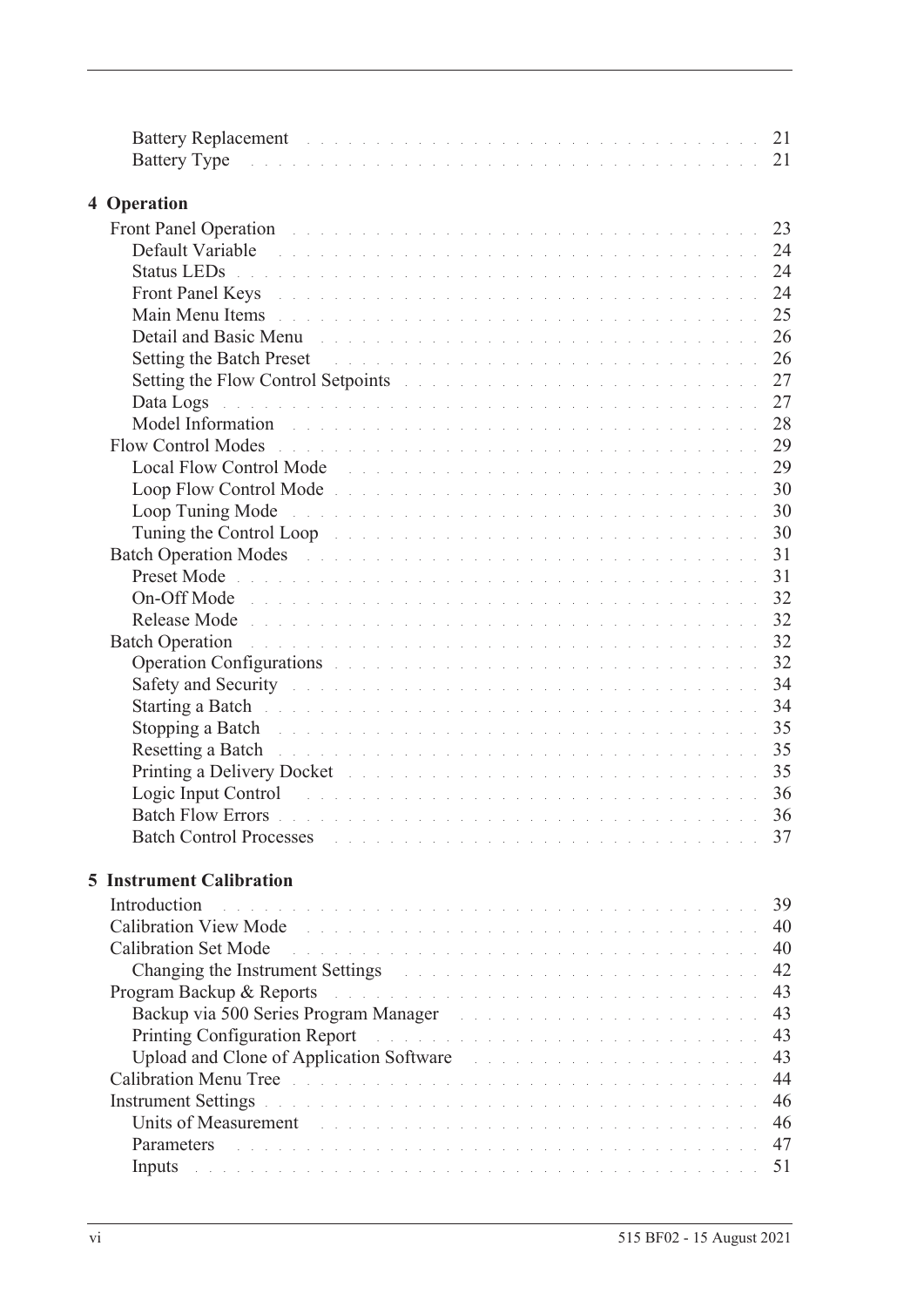| Outputs and a communication of the communication of the communication of the communication of the communication                                                                                                                | 55 |
|--------------------------------------------------------------------------------------------------------------------------------------------------------------------------------------------------------------------------------|----|
| Alarms and the contract of the contract of the contract of the contract of the contract of the contract of the contract of the contract of the contract of the contract of the contract of the contract of the contract of the | 58 |
|                                                                                                                                                                                                                                | 59 |
| Communications and a contract the contract of the contract of the contract of the contract of the contract of                                                                                                                  | 61 |
| Time Settings and Data Logging and the substitution of the Settings and Data Logging                                                                                                                                           | 63 |
| General Setup Parameters and a construction of the construction of the construction of the construction of the                                                                                                                 |    |
| Test Menu and a construction of the companion of the companion of the companion of the companion of the companion of the companion of the companion of the companion of the companion of the companion of the companion of the | 64 |
| System Messages and a contract the contract of the contract of the contract of the contract of the contract of                                                                                                                 | 65 |
| Error Messages entertainment and the contract of the contract of the contract of the contract of the contract of the contract of the contract of the contract of the contract of the contract of the contract of the contract  | 66 |
| Warning Messages entertainment and a series of the contract of the contract of the contract of the contract of                                                                                                                 | 67 |
| Prompt Messages and a construction of the construction of the construction of the                                                                                                                                              | 67 |
| <b>6</b> Communications                                                                                                                                                                                                        |    |
|                                                                                                                                                                                                                                | 69 |
| Hardware Interconnection and the contract of the contract of the contract of the contract of the contract of the contract of the contract of the contract of the contract of the contract of the contract of the contract of t | 69 |
| Protocols and an annual contract of the contract of the contract of the contract of the contract of                                                                                                                            | 70 |
| Simple ASCII Protocol and the contract of the contract of the contract of the contract of the contract of the contract of the contract of the contract of the contract of the contract of the contract of the contract of the  | 71 |
| Requests Format enterprise and a series of the contract of the contract of the contract of the contract of the                                                                                                                 | 71 |
| Instrument Responses and the contract of the contract of the contract of the contract of the contract of the contract of the contract of the contract of the contract of the contract of the contract of the contract of the c | 72 |
| Corrupted or Invalid Requests and a contract to the contract of the contract of the                                                                                                                                            | 76 |
| Modbus RTU Protocol and a construction of the construction of the construction of the construction of the construction of the construction of the construction of the construction of the construction of the construction of  | 77 |
| List of Data Registers and a constant of the construction of the construction of the construction of the construction of the construction of the construction of the construction of the construction of the construction of t | 79 |
| Printer Protocol<br>.<br>In the problem of the problem of the problem of the problem of the problem of the problem of the problem of th                                                                                        | 84 |
| Types of Printouts and the contract of the contract of the contract of the contract of the contract of the contract of the contract of the contract of the contract of the contract of the contract of the contract of the con | 85 |
| Printer Data Control and a control of the control of the control of the control of the control of the control of the control of the control of the control of the control of the control of the control of the control of the  | 88 |
|                                                                                                                                                                                                                                |    |
| <b>Appendix A Glossary</b>                                                                                                                                                                                                     |    |
| Glossary because the contract of the contract of the contract of the contract of the contract of the contract of the contract of the contract of the contract of the contract of the contract of the contract of the contract  | 89 |
| <b>Appendix B Model Numbers</b>                                                                                                                                                                                                |    |
| <b>Product Codes</b>                                                                                                                                                                                                           |    |
|                                                                                                                                                                                                                                |    |
|                                                                                                                                                                                                                                |    |
| <b>Appendix C Ethernet Port &amp; Setup</b>                                                                                                                                                                                    |    |
| Ethernet Port de la communicación de la communicación de la communicación de la communicación de la communicación                                                                                                              | 94 |
| Connecting 515 Ethernet to Networks/Routers and an annual connecting 515 Ethernet to Networks/Routers                                                                                                                          | 94 |
| Connecting DataMod via Ethernet and a constant and a constant and a constant of                                                                                                                                                | 95 |
|                                                                                                                                                                                                                                |    |
| a de la caractería de la caractería de la caractería de la caractería de la caractería de la caractería de la<br><b>Index</b>                                                                                                  | 97 |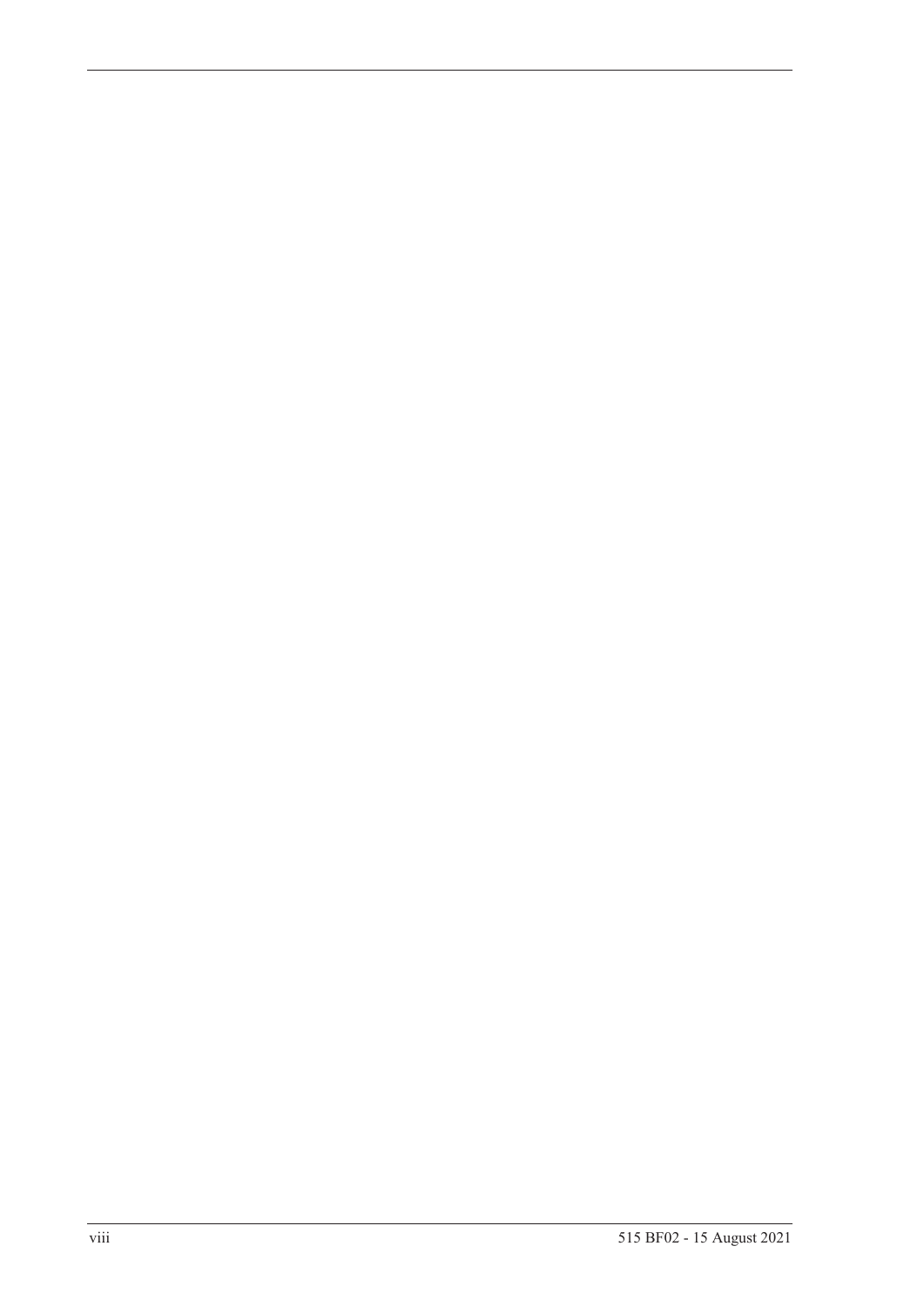# **List of Figures**

|    | <b>Typical Application Diagram</b> and the contract of the contract of the contract of the contract of the contract of the contract of the contract of the contract of the contract of the contract of the contract of the contract | $\overline{4}$ |
|----|-------------------------------------------------------------------------------------------------------------------------------------------------------------------------------------------------------------------------------------|----------------|
| 2  | 500 Series Instrument Panel Mounting Material Communication of the Series of the Series of the Series of the S                                                                                                                      |                |
| 3  | Rear Panel Connections - Original entrepreneur and the contract of the 10                                                                                                                                                           |                |
| 4  | Rear Panel Connections - New RS-485 Version                                                                                                                                                                                         | 10             |
| 5  | Rear Panel Connections - New Ethernet Version                                                                                                                                                                                       | 11             |
| 6  | Externally Powered Voltage Transmitter Marshall and Alexandre and Alexandre and                                                                                                                                                     | 13             |
| 7  | Internally Powered Voltage Transmitter March 2014 and March 2014                                                                                                                                                                    | 13             |
| 8  |                                                                                                                                                                                                                                     | 14             |
| 9  | Internally Powered Current Loops and a substitution of the state of the state of the state of the state of the                                                                                                                      | 14             |
| 10 | Logic Inputs Connection Diagram and a constant of the contract of the contract of the contract of the contract of the contract of the contract of the contract of the contract of the contract of the contract of the contract      | 15             |
| 11 |                                                                                                                                                                                                                                     | 15             |
| 12 | Output Pulse Connection Diagram                                                                                                                                                                                                     | 16             |
| 13 | Relay Connection Diagram and a connection of the connection of the connection of the connection of the connection of the connection of the connection of the connection of the connection of the connection of the connection       | 17             |
| 14 |                                                                                                                                                                                                                                     | 19             |
| 15 | Batch Operation with Manual or Automatic Reset and a substitution of the state of the Batch of the Batch of the Batch of the Batch of the Batch of the Batch of the Batch of the Batch of the Batch of the Batch of the Batch       | 37             |
| 16 | Batch Operation with Automatic Restart Marshall and Australian Australian Australian                                                                                                                                                | 38             |
| 17 | Calibration Menu Tree Sheet 1 and the contract of the contract of the contract of the Contract of the Contract of the Contract of the Contract of the Contract of the Contract of the Contract of the Contract of the Contract      | 44             |
| 18 | Calibration Menu Tree Sheet 2 and the contract of the contract of the contract of the Contract of the Contract of the Contract of the Contract of the Contract of the Contract of the Contract of the Contract of the Contract      | 45             |
| 19 | RS-232 Cable Connections to a Computer enterprise of the service of the service of the service of the service of the service of the service of the service of the service of the service of the service of the service of the       | 69             |
| 20 |                                                                                                                                                                                                                                     | 70             |
| 21 | DataMod - Modbus Connection Settings and a connection of the settings of the connection of the settings of the connection of the settings of the connection of the connection of the connection of the connection of the conne      | 95             |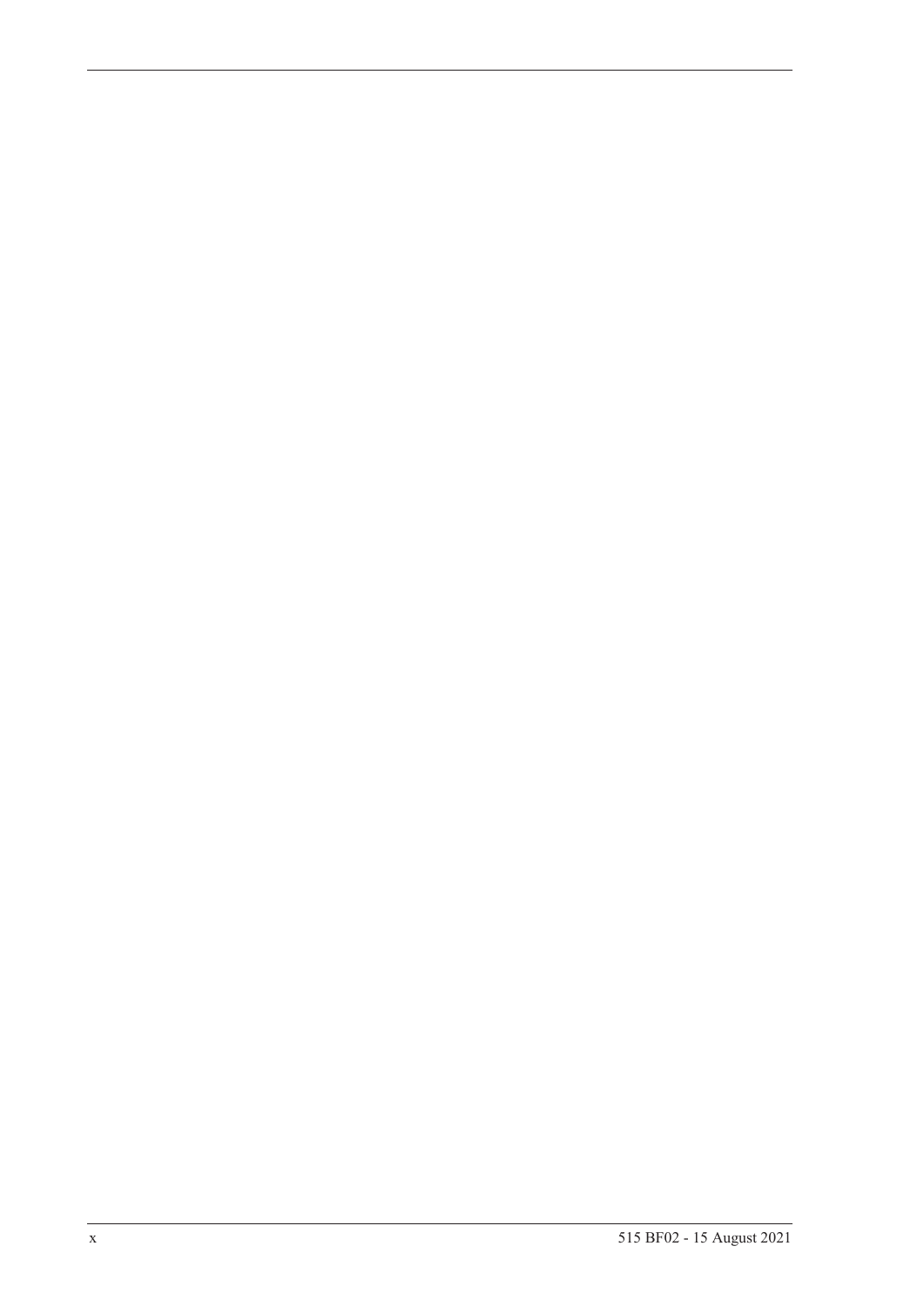# <span id="page-10-0"></span>**Chapter 1 Introduction**

## <span id="page-10-1"></span>**Features**

- **•** Tailored for volumetric analog input such as vortex flowmeters
- **•** Single or Dual stage control
- **•** Preset or manual On-Off modes
- **•** Easy access to batch and flow rate presets
- No-flow, leakage and overflow error detection
- **•** Remote RUN/STOP/RESET functions
- **•** Allows for permissive with prompt
- **•** Uses PI Loop Control
- **•** Allows for non-linear correction
- **•** Storage of 1000 transactions with time and date stamp
- **•** Selection of Detail or Basic main menu to suit operator and application
- **•** Selection of second language and user tags
- **•** Pulse width and scaling of pulse output
- **•** 4-20 mA retransmission
- **•** Available protocols on communication ports including Printers, Modbus RTU and TCP/IP
- **•** Front panel adjustment of 8-24 V DC output voltage
- **•** Backlit display with LCD backup

## <span id="page-10-2"></span>**Overview**

The 515 BF02 application is a batching flow controller for delivery of preset quantities at preset flowrates using a volumetric analog input. Batch control can operate in preset or on-off modes, while flow control can be set to local (manual) or PI loop mode.

This application provides the operator with clear local readout including flowrate deviation and can be controlled via communications in more automated systems. There is quick access to commonly used preset values directly from the front panel if access has been authorized.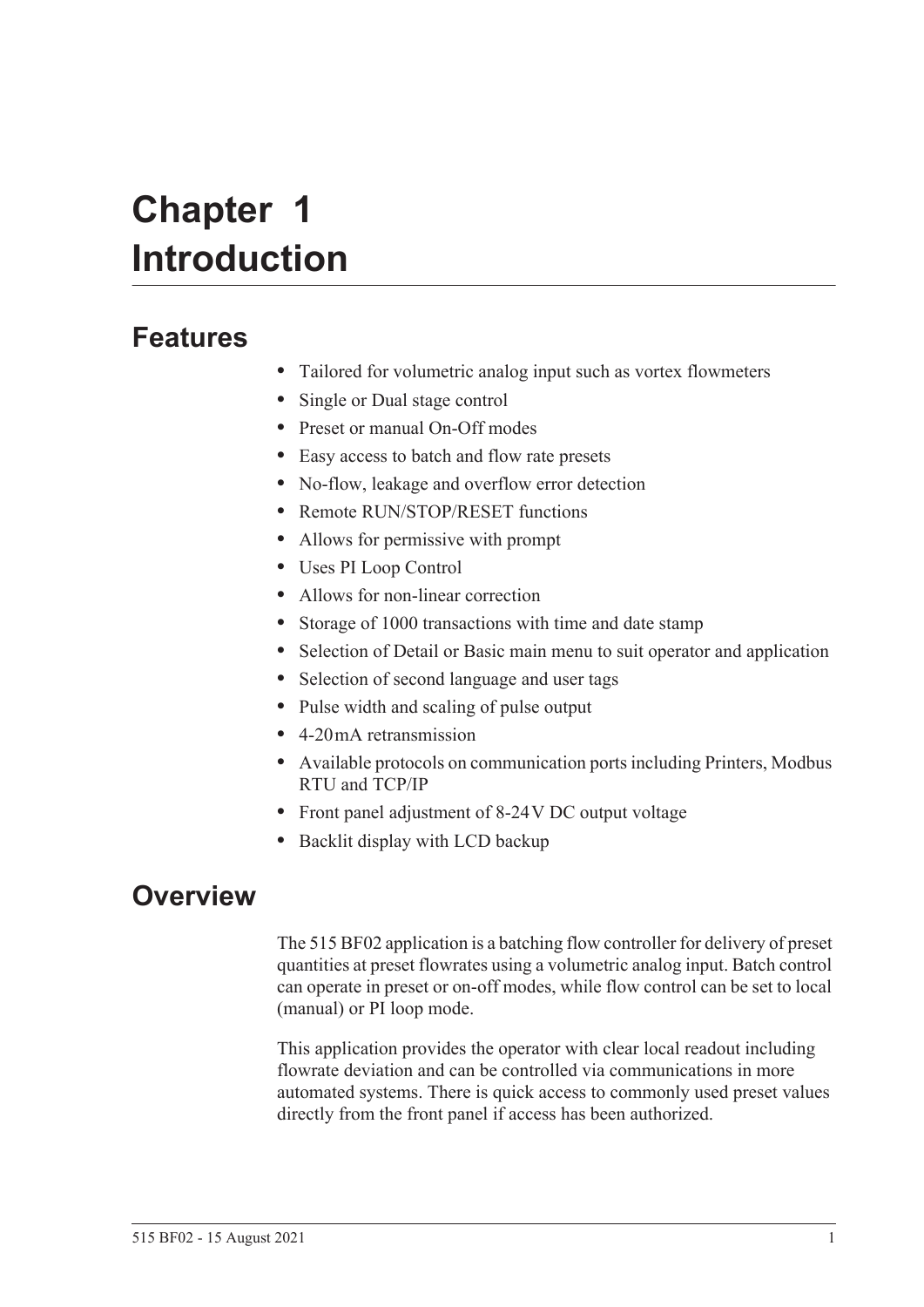The PI control of the process flow is via a 4-20mA proportional valve or pump controller. It has integral wind-up protection, a deadband, output hold and ramp time that can be programmed to reduce wear on valves and actuators and provide for bumpless operation.

### <span id="page-11-0"></span>**Calculations**

To derive the flow rate, the analog input is normalised to a value (A) between 0 and 1.

 $volumeflow = (V_fmax - V_fmin)A + V_fmin$ 

 $volume = \int (volumeflow \cdot \Delta t)$ 

Automatic overrun compensation calculates the new valve closure point to ensure correct delivery by averaging the overrun amount from the last three complete batches.

The overrun compensation value is valid for a new preset value provided the stored overrun is less than 20% of the new preset.

#### <span id="page-11-1"></span>**Analog Input Scaling**

The analog inputs in this instrument are scaled by the following general formula:

$$
f(A) = P_{min} + (P_{max} - P_{min}) \cdot A^*
$$

where:

*Pmin* = minimum point (equivalent to offset)  $P_{\text{max}}$  = maximum point ( $P_{\text{max}} - P_{\text{min}}$  is equivalent to span) *A\** = normalised signal (0 to 1) with correction applied for a flow input

#### **Correction Type**

- LINEAR:  $A^* = A$  when the instrument is not required to apply correction
- NON-LINEAR:  $A^* = A_c$  when the instrument applies correction from the points in the correction table

#### <span id="page-11-2"></span>**Displayed Information**

The front panel display shows the current values of the input variables and the results of the calculations.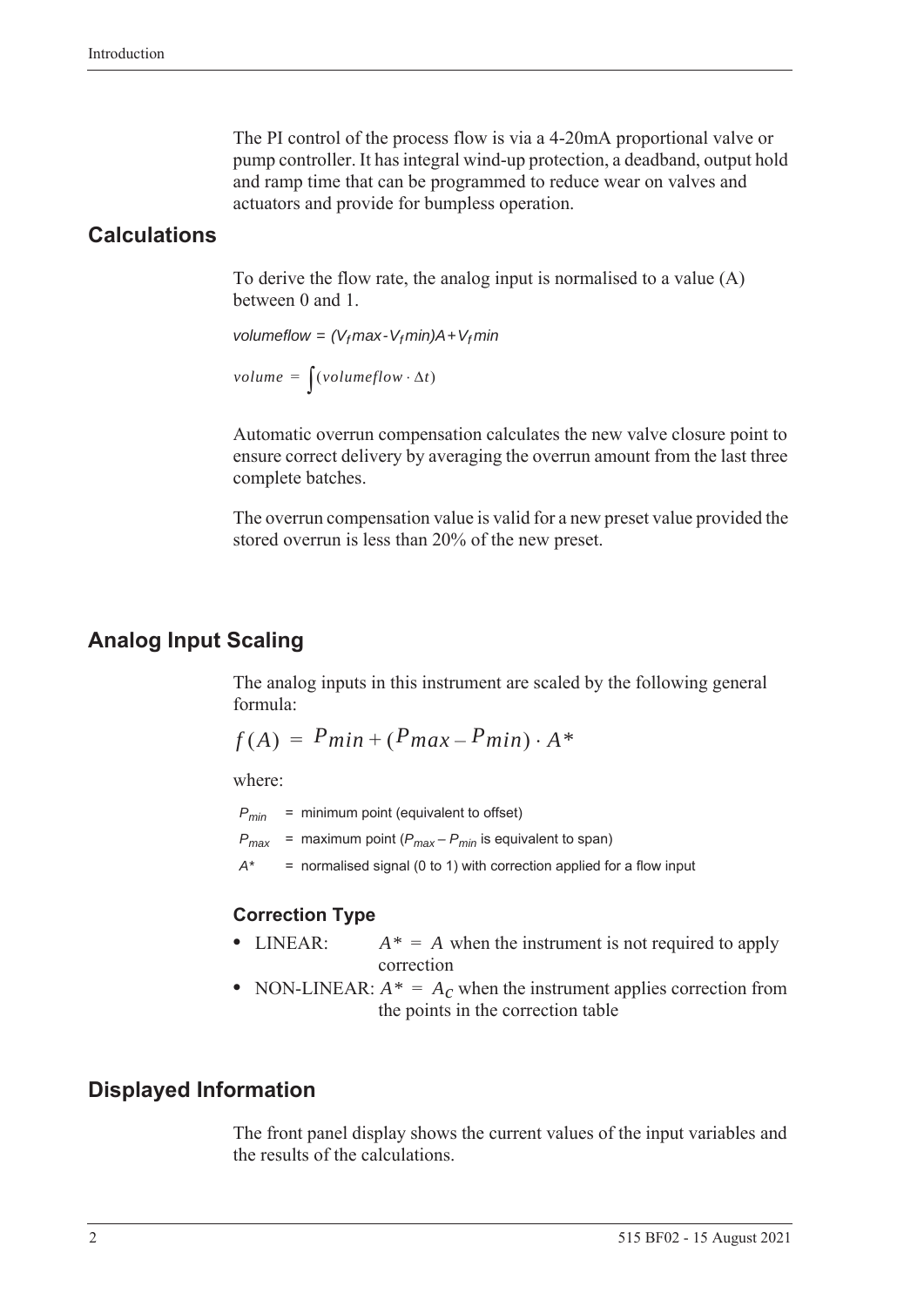The instrument can be supplied with a real-time clock for storage of up to 1000 transactions with time and date stamps.

#### <span id="page-12-0"></span>**Main Menu Variables**

| <b>Main Menu</b><br><b>Variables</b> | <b>Default</b><br><b>Units</b> | Variable<br><b>Type</b> |
|--------------------------------------|--------------------------------|-------------------------|
| Volume                               |                                | Total                   |
| <b>Process Flowrate</b>              | L/min                          | Rate                    |
| <b>Process Control Output</b>        | $\%$                           | Rate                    |
| <b>Process Flowrate Deviation</b>    | $\frac{0}{0}$                  | Rate                    |
| Preset Quantity *                    |                                |                         |

\* These variables are logged and can be printed but are not shown in main menu.

#### **Units of Measurement**

In the 500 Series instruments there is a wide range of available units of measurement to be selected from. These can be viewed and selected either during initial Software Configuration via the 500 Series Program Manager (see below) or from within the instrument's calibration settings (if access has been granted) as per **[Units of Measurement](#page-55-2)** on page 46.

#### <span id="page-12-1"></span>**Communications**

There are two communication ports available as follows:

- **•** COM-1 RS-232 port
- **•** COM-2 RS-485 port (optional) or Ethernet (optional)

The ports are available for remote data reading, printouts and for initial application loading of the instrument.

#### <span id="page-12-2"></span>**Isolated Outputs**

The opto-isolated outputs can retransmit any main menu variable. The type of output is determined by the nature of the assigned variable. Totals are output as pulses and rates are output as 4-20 mA signals. One output is standard, a second output is available as an option.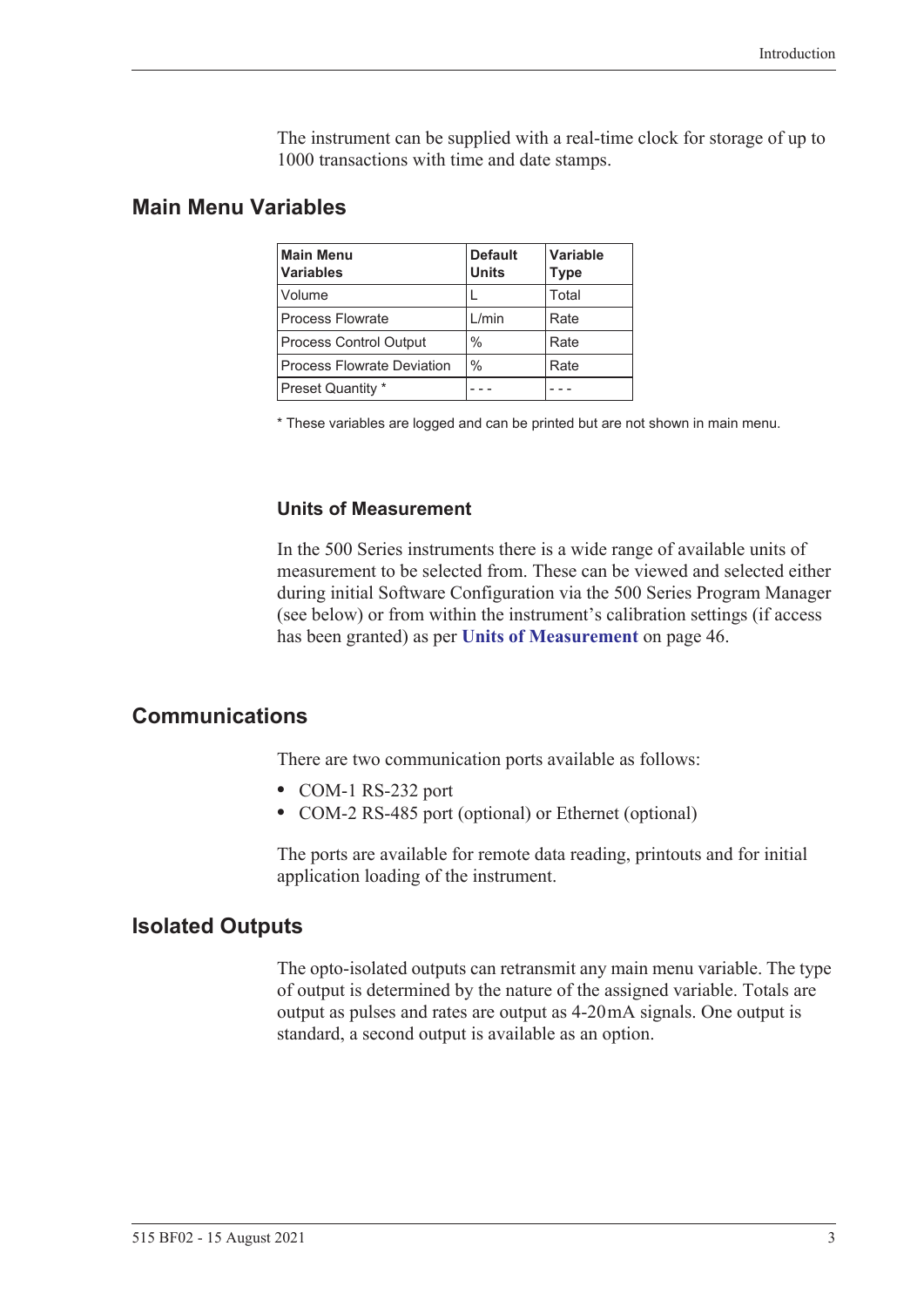## <span id="page-13-0"></span>**Relay Outputs**

The relay outputs 1 and 2 are used to control the flow of product for each delivery. These contacts are normally open and can be used to drive external relays, valves, pump circuits etc. The advanced option provides another two relays that can be used as fully programmable alarms for any rate type variable.

### <span id="page-13-1"></span>**Software Configuration**

The instrument can be programmed to suit the particular application needs and the flexible I/O can be assigned as required. Program settings can be changed either via the front panel (depending on assigned access levels) or via the 500 Series Program Manager (500-PM software).

The 500-PM software is a free comprehensive configuration tool and resource centre that can be used to further tailor an instrument to suit specific application needs including units of measurement, custom tags and text, access levels and more.

The software is a Windows based program that is freely available from the download section of the Contrec website. The program can be used to create a custom version of an existing application to be saved for backup purposes and/or to generate a PDF of configuration report for record keeping.

The instrument stores all set-up parameters, totals and logged data in nonvolatile memory with at least 30 years retention.



<span id="page-13-2"></span>*Figure 1 Typical Application Diagram*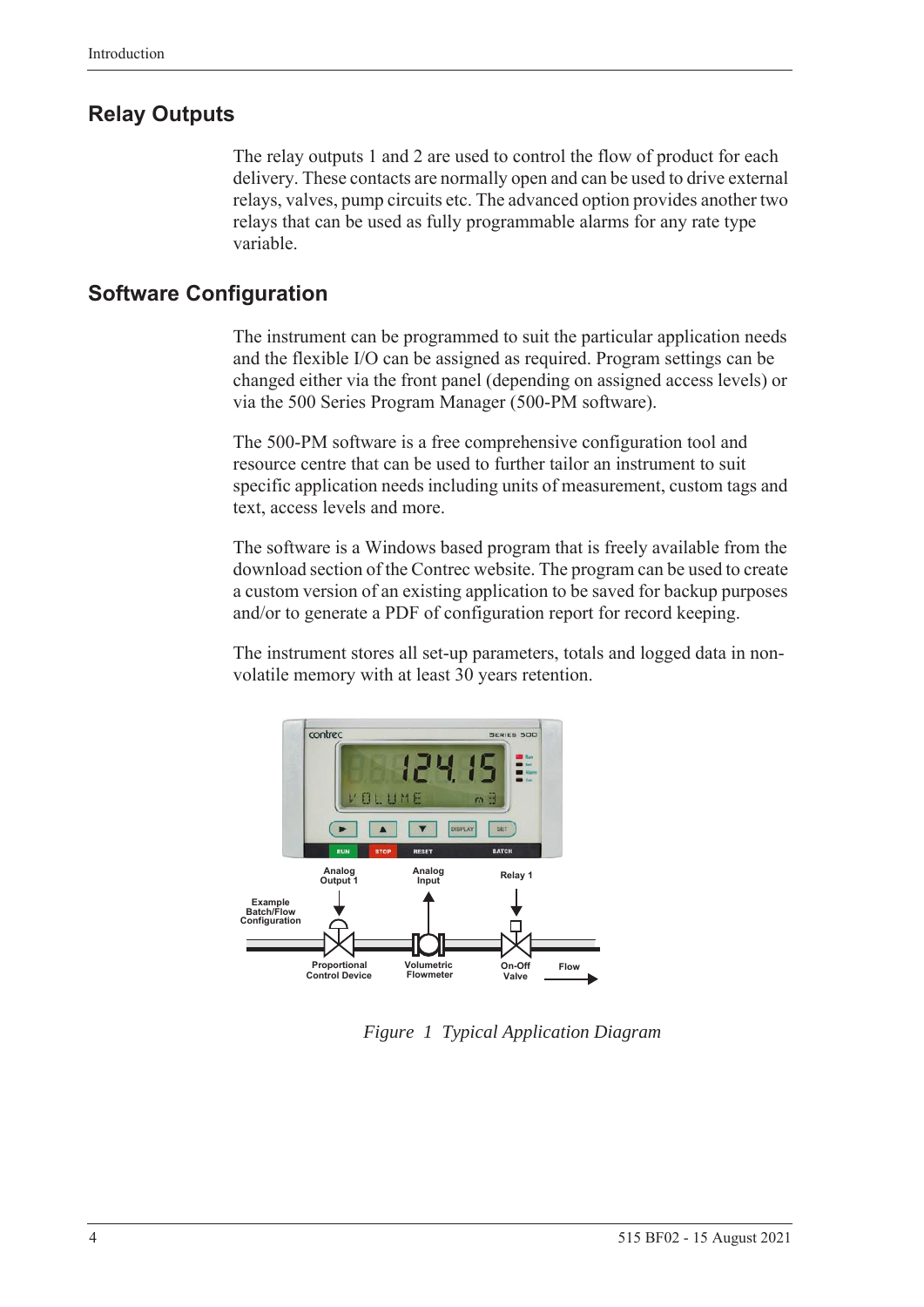### <span id="page-14-0"></span>**Approvals**

This instrument conforms to the EMC-Directive of the Council of European Communities 2014/30/EU, the LVD safety directive 2014/35/EU and the following standards:

- **•** *EN61326:2013* Electrical equipment for measurement, control and laboratory use – EMC requirements: Industrial Environment.
- *EN61010:2010* Safety requirements for electrical equipment for measurement, control, and laboratory use.

In order to comply with these standards, the wiring instructions in **[Chapter](#page-18-5)  [3 - Installation & Maintenance](#page-18-5)** must be followed.

#### **FCC Declaration**

This equipment has been tested and found to comply with the limits for a Class A digital device, pursuant to Part 15 of the FCC Rules. These limits are designed to provide reasonable protection against harmful interference when the equipment is operated in a commercial environment. This equipment generates, uses, and can radiate radio frequency energy and, if not installed and used in accordance with the instruction manual, might cause harmful interference to radio communications. Operation of this equipment in a residential area is likely to cause harmful interference, in which case the user will be required to correct the interference at his own expense.

Properly shielded and grounded cables and connectors must be used in order to meet FCC emission limits. Contrec Ltd is not responsible for any radio or television interference caused by using other than recommended cables and connectors or by unauthorized changes or modifications to this equipment. Unauthorized changes or modifications could void the user's authority to operate the equipment.

This device complies with Part 15 of the FCC Rules. Operation is subject to the following two conditions: (1) this device might not cause harmful interference, and (2) this device must accept any interference received, including interference that might cause undesired operation.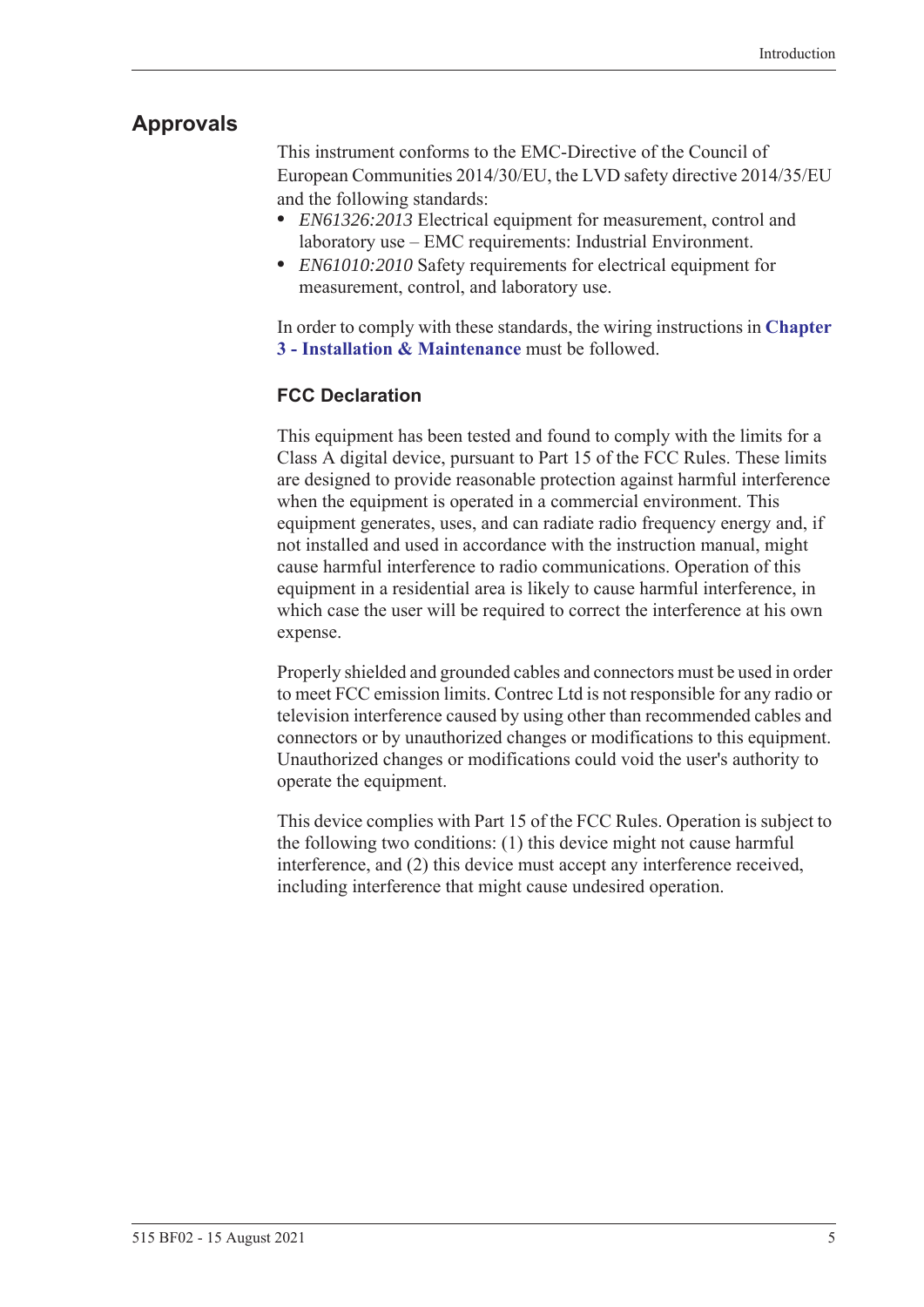Introduction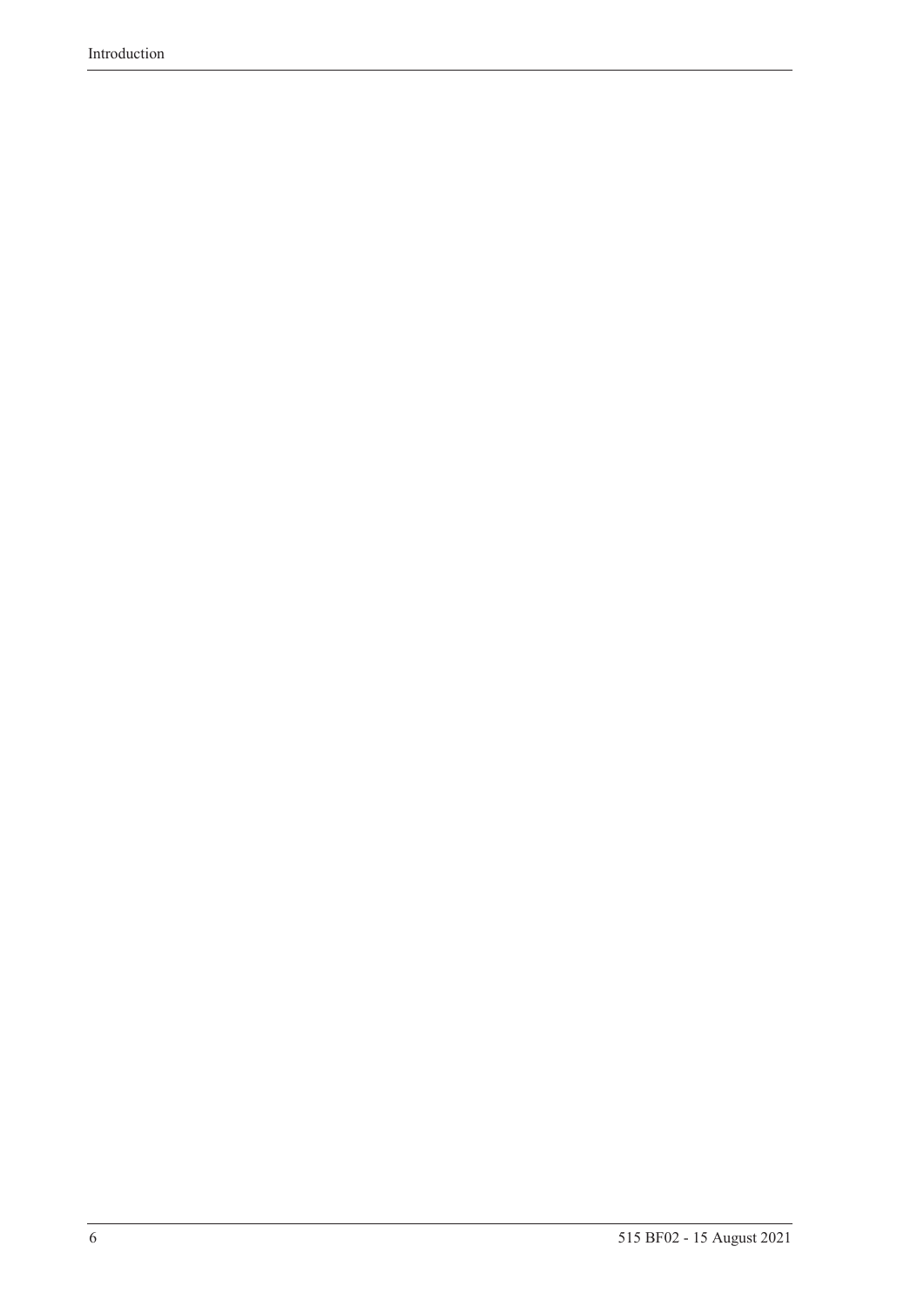# <span id="page-16-0"></span>**Chapter 2 Specifications**

# <span id="page-16-1"></span>**Specification Table**

| <b>Operating Environment</b> |                                                                                   | <b>Analog Input (General)</b> |                                                                            |
|------------------------------|-----------------------------------------------------------------------------------|-------------------------------|----------------------------------------------------------------------------|
| <b>Temperature</b>           | +5°C to +40°C (standard - no coating)<br>-20°C to +60°C (with conformal coating)  | <b>Overcurrent</b>            | 100mA absolute maximum rating<br>(30mA for 4-20mA inputs)                  |
| <b>Humidity</b>              | -30°C to +60°C (ExD housing with heater)<br>0 to 95% non condensing (conformal    | <b>Update Time</b>            | $< 1.0$ sec                                                                |
|                              | coating)                                                                          | Configuration                 | 4-20 mA, 0-5V and 1-5V input                                               |
|                              | 5% to 85% non condensing (no coating)                                             | <b>Non-linearity</b>          | Up to 20 correction points (some inputs)                                   |
| <b>Power Supply</b>          | 100-240 V AC (+/-10%) 50-60 Hz (+/-<br>10%) or 12-28 V DC                         | 4-20mA Input                  |                                                                            |
| <b>Consumption</b>           | 10W (max) Overvoltage category II                                                 | Impedance                     | 100 Ohms (to common signal ground)                                         |
| <b>Protection</b>            | Sealed to IP65 (Nema 4X) when panel<br>mounted                                    | <b>Accuracy</b>               | 0.05% full scale $(20^{\circ}C)$<br>0.1% (full temperature range, typical) |
| <b>Dimensions</b>            | 147mm (5.8") width                                                                | 0-5 or 1-5 Volts Input        |                                                                            |
| (panel option)               | 74mm (2.9") height<br>170mm (6.6") depth (behind the panel)                       | Impedance                     | 10 MOhms (to common signal ground)                                         |
|                              |                                                                                   | <b>Accuracy</b>               | 0.05% full scale $(20^{\circ}C)$                                           |
| <b>Display</b>               |                                                                                   |                               | 0.1% (full temperature range, typical)                                     |
| <b>Type</b>                  | Backlit LCD with 7-digit numeric display<br>and 11-character alphanumeric display | <b>Logic Inputs</b>           |                                                                            |
| <b>Digits</b>                | 15.5mm (0.6") high                                                                | <b>Signal Type</b>            | CMOS, TTL, open collector, reed switch                                     |
| <b>Characters</b>            | 6mm (0.24") high                                                                  | Overvoltage                   | 30V maximum                                                                |
| <b>LCD Backup</b>            | Last data visible for 15 min after power<br>down                                  | <b>Relay Output</b>           |                                                                            |
| <b>Update Rate</b>           | 0.3 second                                                                        | No. of Outputs                | 2 relays plus 2 optional relays                                            |
| <b>Non-volatile Memory</b>   |                                                                                   | Voltage                       | 250 volts AC, 30 volts DC maximum<br>(solid state relays use AC only)      |
| <b>Retention</b>             | > 30 years                                                                        | <b>Current</b>                | 3A maximum - mechanical relays                                             |
| <b>Data Stored</b>           | Setup, Totals and Logs                                                            |                               | 1.5A maximum - solid state relays                                          |
|                              |                                                                                   | <b>Communication Ports</b>    |                                                                            |
| <b>Approvals</b>             |                                                                                   | <b>Ports</b>                  | COM-1 RS-232 port                                                          |
| Interference                 | $C \in \mathbb{C}$ compliance                                                     |                               | COM-2 RS-485 or Ethernet port (optional)                                   |
| <b>Enclosure</b>             | IECEx, ATEX and CSA approved<br>enclosures available for hazardous areas          | <b>Baud Rate</b>              | 2400 to 19200 baud                                                         |
|                              |                                                                                   | <b>Parity</b>                 | Odd, even or none                                                          |
|                              | <b>Real Time Clock (Optional)</b>                                                 | <b>Stop Bits</b>              | 1 or 2                                                                     |
| <b>Battery Type</b>          | 3 volts Lithium button cell                                                       | <b>Data Bits</b>              | 8                                                                          |
|                              | - For Issue 7 option card, type CR2450N<br>manufactured by Renata only            | <b>Protocols</b>              | ASCII, Modbus RTU, Modbus TCP/IP<br>(Ethernet Port), Printer               |
|                              | - For conformal coated 'C' version, type<br>BR2032 manufactured by Panasonic only |                               |                                                                            |
|                              | - For non-conformal coated versions, type                                         | <b>Transducer Supply</b>      |                                                                            |
|                              | BR2032 and CR2032 manufactured by                                                 | Voltage                       | 8 to 24 volts DC, programmable                                             |
|                              | Panasonic or Sony                                                                 | <b>Current</b>                | 70mA @ 24V, 120mA @ 12V maximum                                            |
| <b>Battery Life</b>          | 5 years (typical)                                                                 | <b>Protection</b>             | Power limited output                                                       |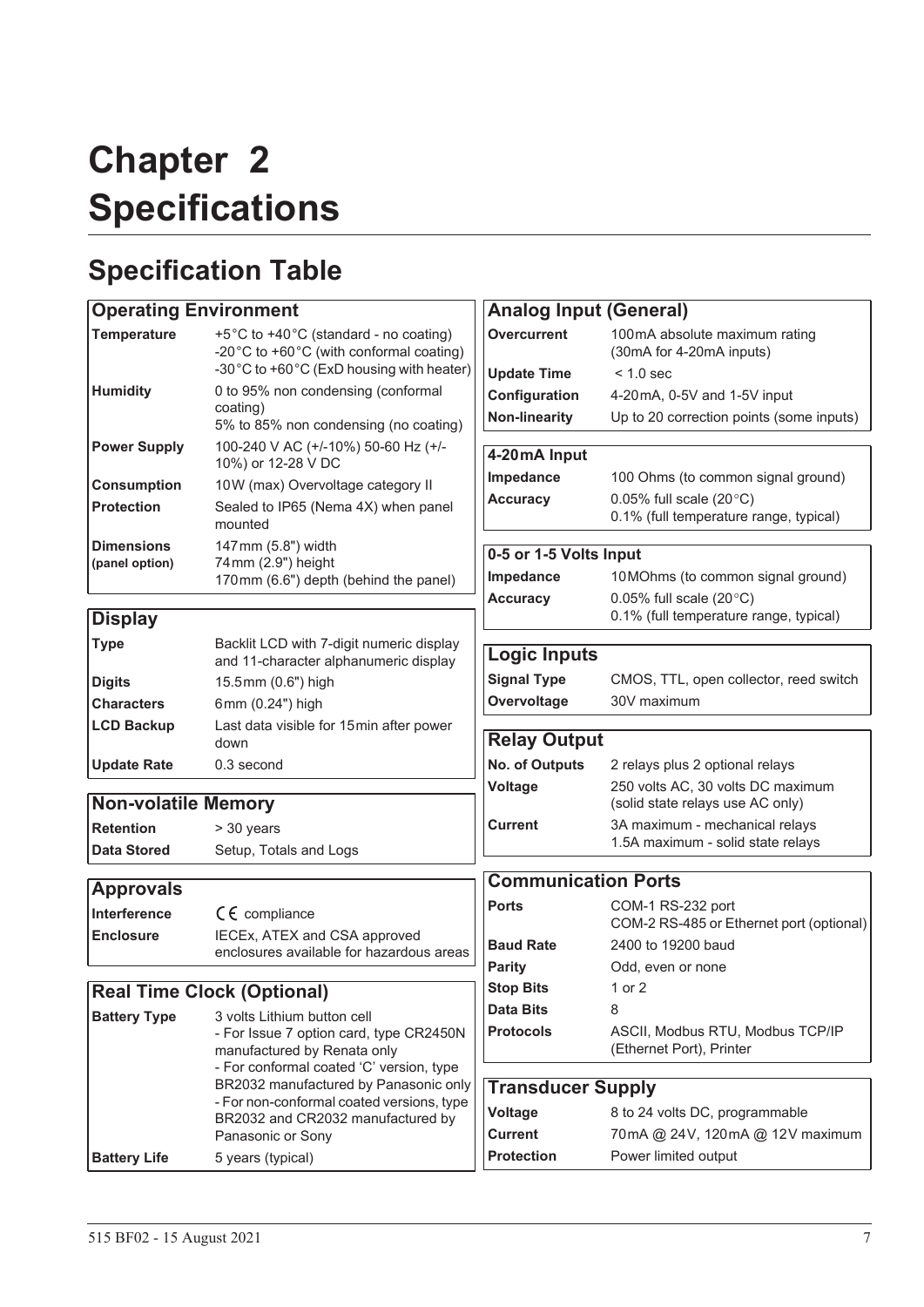| <b>Isolated Output</b>                         |                                                                                |  |  |  |  |  |
|------------------------------------------------|--------------------------------------------------------------------------------|--|--|--|--|--|
| <b>No. of Outputs</b>                          | 2 configurable outputs                                                         |  |  |  |  |  |
| Configuration                                  | Pulse/Digital or 4-20 mA output                                                |  |  |  |  |  |
|                                                |                                                                                |  |  |  |  |  |
| <b>Pulse/Digital Output</b>                    |                                                                                |  |  |  |  |  |
| <b>Signal Type</b>                             | Open collector                                                                 |  |  |  |  |  |
| <b>Switching</b><br>200mA, 30 volts DC maximum |                                                                                |  |  |  |  |  |
| <b>Saturation</b>                              | 0.8 volts maximum                                                              |  |  |  |  |  |
| <b>Pulse Width</b>                             | Programmable: 10, 20, 50, 100, 200 or<br>500 <sub>ms</sub>                     |  |  |  |  |  |
|                                                |                                                                                |  |  |  |  |  |
| 4-20mA Output                                  |                                                                                |  |  |  |  |  |
| Supply                                         | 9 to 30 volts DC external                                                      |  |  |  |  |  |
| <b>Resolution</b>                              | $0.05\%$ full scale                                                            |  |  |  |  |  |
| <b>Accuracy</b>                                | $0.05\%$ full scale (20 $\degree$ C)<br>0.1% (full temperature range, typical) |  |  |  |  |  |

*Important: Specifications are subject to change without notice.*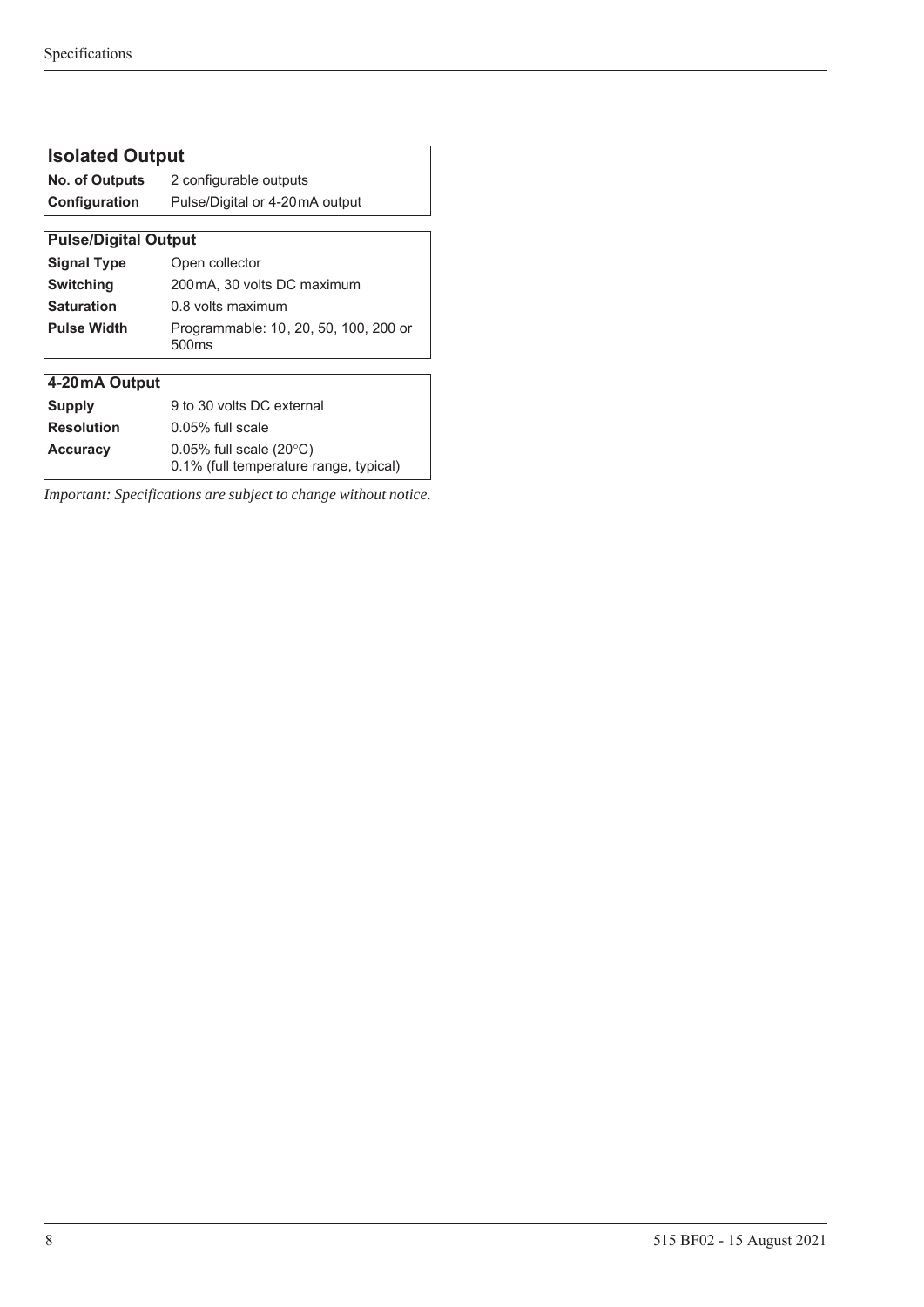# <span id="page-18-5"></span><span id="page-18-0"></span>**Chapter 3 Installation & Maintenance**

# <span id="page-18-1"></span>**Installation Instructions**



The safety of any system incorporating the equipment is the responsibility of the assembler of the system and should be installed such that there is no risk of impact damage.

This instrument is intended for fixed installation only, e.g. within a panel or cabinet, and is not intended for desktop use. It is not suitable for outdoor use unless fitted into an appropriate outdoor enclosure with a minimum type 3, IP54, rating. The instrument has a 'Pollution degree II' rating.

## <span id="page-18-2"></span>**Cleaning and Decontamination**

For general maintenance or to clean an instrument suitable for return to a service centre for repair or inspection, use only a damp cloth and mild detergent. Do not use abrasive cleaners or high pressure water jets. An instrument must be decontaminated before returning. The marking label can be cleaned with 35% Isopropanol or mild detergent.

# <span id="page-18-3"></span>**Panel Mounting**

The instrument should be located in an area with a clean, dry atmosphere that is also relatively free of shock and vibration.

The standard mounting procedure is panel mounting in a cutout that is 139 mm wide by 67 mm high. Two side clips secure the unit into the panel.



[Figure 2](#page-18-4) shows the panel mounting requirements for the 515 instrument.

<span id="page-18-4"></span>*Figure 2 500 Series Instrument Panel Mounting*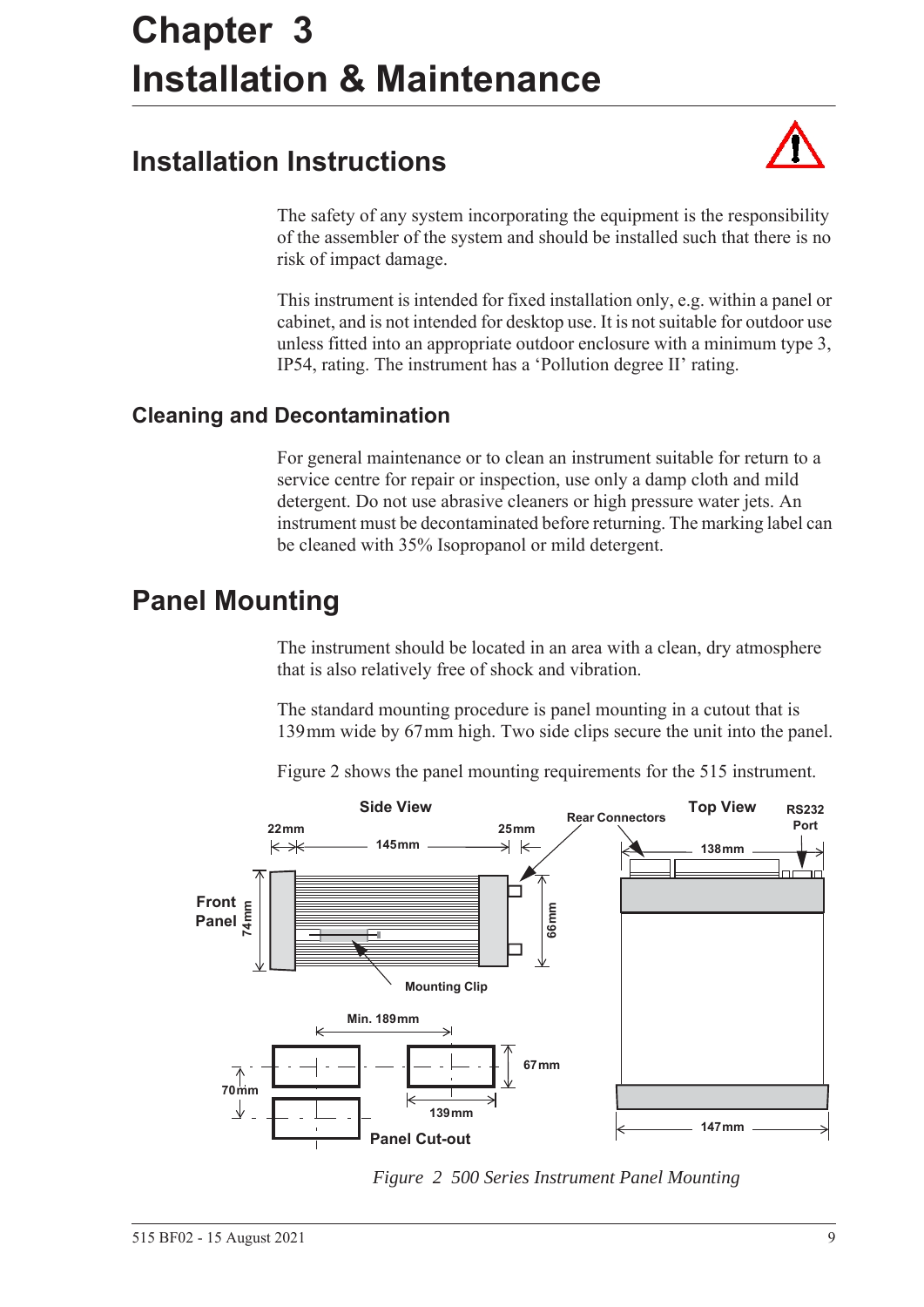# <span id="page-19-0"></span>**Electrical Connection**

## <span id="page-19-1"></span>**Rear Panel Connections**

Note: Depending on the specification and age of the instrument, there are different versions of the upper option card. Ensure the instrument is wired as per the correct terminal designation printed on the rear of the instrument bezel and below.

[Figure 3](#page-19-2) shows the connections on the original rear panel of the instrument where relays 1 to 4 (terminals 32-35) share a single Relay Common (terminal 31). Note: The 5 way relay terminal block is GREEN.



*Figure 3 Rear Panel Connections - Original*

<span id="page-19-2"></span>On the newer rear panel option cards the instrument relays 1 and 2 (terminals 32-33) share Relay Common 1-2 (terminal 31) and relays 3 and 4 (terminals 34-35) share Relay Common 3-4 (terminal 36). Note: On these option cards the 6 way relay terminal block is ORANGE.

[Figure 4](#page-19-3) shows the new option card with the RS-485 port (terminals 19-21).



<span id="page-19-3"></span>*Figure 4 Rear Panel Connections - New RS-485 Version*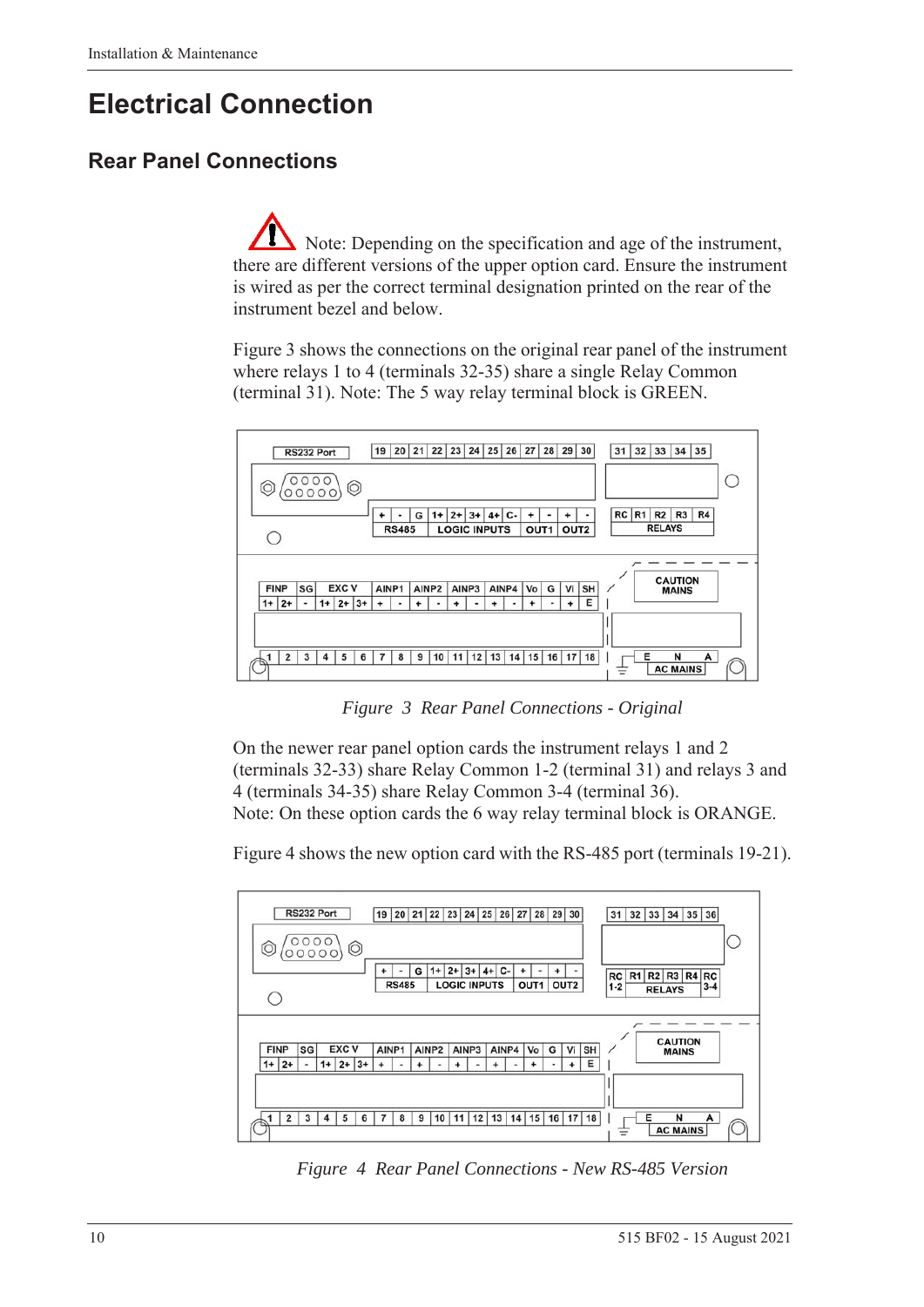[Figure 5](#page-20-1) shows the new option card with the optional Ethernet port in place of RS-485 port (terminals 19-21).



<span id="page-20-1"></span>*Figure 5 Rear Panel Connections - New Ethernet Version*

## <span id="page-20-0"></span>**Terminal Designations**

|    | <b>Terminal Label</b>  |                          | Designation               | <b>Comment</b>                 | <b>Terminal Label</b> |                  |                | <b>Designation</b>                 | <b>Comment</b>                                |
|----|------------------------|--------------------------|---------------------------|--------------------------------|-----------------------|------------------|----------------|------------------------------------|-----------------------------------------------|
|    | <b>FINP</b>            | $1+$                     | Frequency Input 1+        | Not used                       | 19                    | <b>RS485</b>     | $\ddot{}$      | $RS485 (+)$                        | Optional RS485 port may                       |
| 2  | <b>FINP</b>            | $2+$                     | Frequency Input 2+        | Not used                       | 20                    | COM-2            |                | RS485 (-)                          | be replaced by Ethernet                       |
| 3  | $\overline{\text{SG}}$ | $\overline{\phantom{a}}$ | Signal ground             |                                | 21                    | port             | G              | RS485 ground                       | port.                                         |
| 4  | EXC V                  | $1+$                     | Excitation Term 1+        | Not used                       | 22                    |                  | $1+$           | Switch 1                           | Remote Run                                    |
| 5  | EXC V                  | $2+$                     | <b>Excitation Term 2+</b> | Not used                       | 23                    |                  | $2+$           | Switch 2                           | Remote Stop/Reset                             |
| 6  | <b>EXC V</b>           | $3+$                     | Excitation Term 3+        | Not used                       | 24                    | <b>LOGIC</b>     | $3+$           | Switch 3                           | Permissive Input                              |
| 7  | AINP1                  | $\ddot{}$                | Analog Input ch $1 (+)$   | Not used                       | 25                    | <b>INPUTS</b>    | $4+$           | Switch 4                           | CAL Switch - In field                         |
| 8  |                        |                          | Analog Input ch 1 (-)     |                                |                       |                  |                |                                    | access protection                             |
| 9  | AINP <sub>2</sub>      | $\ddot{}$                | Analog Input ch $2 (+)$   | Not used                       | 26                    |                  | $C-$           | Signal ground                      |                                               |
| 10 |                        |                          | Analog Input ch 2 (-)     |                                | 27                    | OUT <sub>1</sub> | $\ddot{}$      | Output ch $1 (+)$                  | Process control output                        |
| 11 |                        | $\ddot{}$                | Analog Input ch $3 (+)$   |                                | 28                    |                  |                | Output ch 1 (-)                    |                                               |
| 12 | AINP3                  | $\overline{\phantom{a}}$ | Analog Input ch 3 (-)     | Main or Low Flow Input         | $\overline{29}$       | OUT <sub>2</sub> | $\ddot{}$      | Output $ch 2 (+)$                  |                                               |
| 13 |                        | $\ddot{}$                | Analog Input ch 4 (+)     |                                | 30                    |                  |                | Output $ch 2$ (-)                  |                                               |
| 14 | AINP4                  | $\overline{\phantom{a}}$ | Analog Input ch 4 (-)     | <b>High Flow Stacked Input</b> | 31                    |                  | <b>RC</b>      | Relay Common 1-2                   | Term 31 - Common 1-4<br>on legacy option card |
| 15 | Vo                     | $\ddot{}$                | 8-24 volts DC output      | Overload protected             | 32                    |                  | R1             | Relay 1                            | Single Stage Control                          |
| 16 | G                      | $\overline{\phantom{a}}$ | DC Ground                 |                                | 33                    |                  | R <sub>2</sub> | Relay 2                            | Dual Stage Control                            |
| 17 | Vi                     | $\ddot{}$                | DC power input            | DC power in 12-28V             | $\overline{34}$       | <b>RELAYS</b>    | R <sub>3</sub> | Relay 3                            |                                               |
| 18 | <b>SH</b>              | Ε                        | Shield terminal           |                                | 35                    |                  | R4             | Relay 4                            |                                               |
| E  |                        | E                        | Mains ground              | AC power in 100-               |                       |                  |                |                                    | Term 36 only available on                     |
| N  | AC<br><b>MAINS</b>     | N                        | Mains neutral             | <b>240VAC</b>                  | 36                    |                  | <b>RC</b>      | Relay common 3-4                   | new style option card                         |
| A  |                        | Α                        | Mains active              |                                |                       |                  |                | RS232 COM-1 port 9-pin serial port |                                               |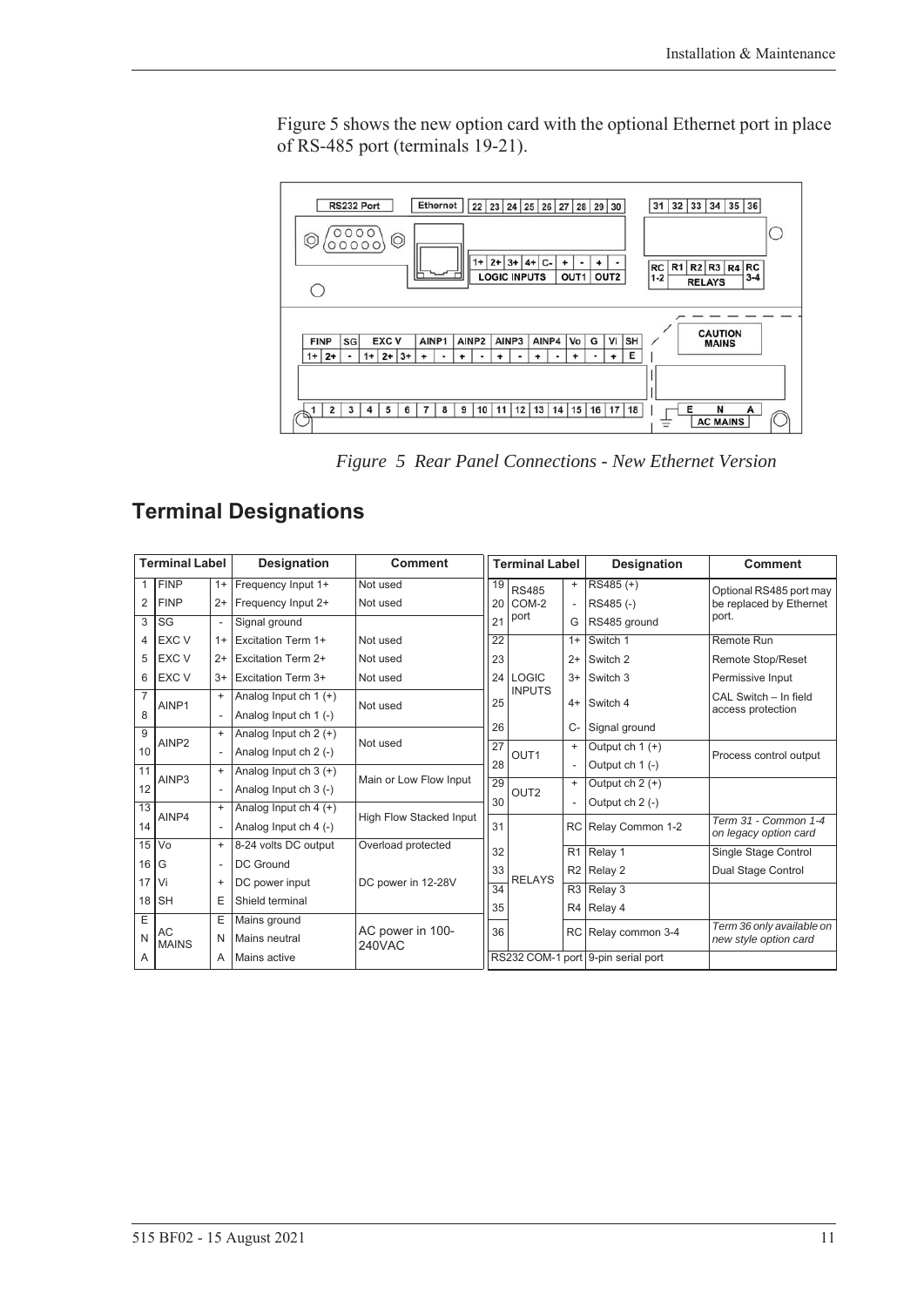Installation & Maintenance

## <span id="page-21-0"></span>**Terminal Wiring Insulation**

Terminals 1-30 are all rated at <35Vdc and wiring with basic insulation is adequate.

Use copper conductors only.

## <span id="page-21-1"></span>**Relay Wiring**

Relay terminals are 31-35 or 31-36 depending on the version of option card fitted. When controlling circuits powered by mains, or voltages >35Vdc, it is necessary to use UL/CSA approved cabling with supplementary insulation and a current capacity suitable for the connected circuit. (0.75mm², 6A current capacity is sufficient).

Use copper conductors only. The maximum current must be  $\leq 5A$  as stated in the Specifications.

## <span id="page-21-2"></span>**Mains Power Wiring**

Only use UL/CSA approved cabling with supplementary insulation and copper conductors. A minimum cable cross section area of 0.75mm² (18 AWG) is required. However, this must be selected with respect to the installed overcurrent protection device and in accordance with the local relevant Electrical Code of Practice as dictated by the Authority Having Jurisdiction (AHJ).

The terminal designations (L/N/E) are clearly indicated just above the mains input connector on the rear panel of the instrument.



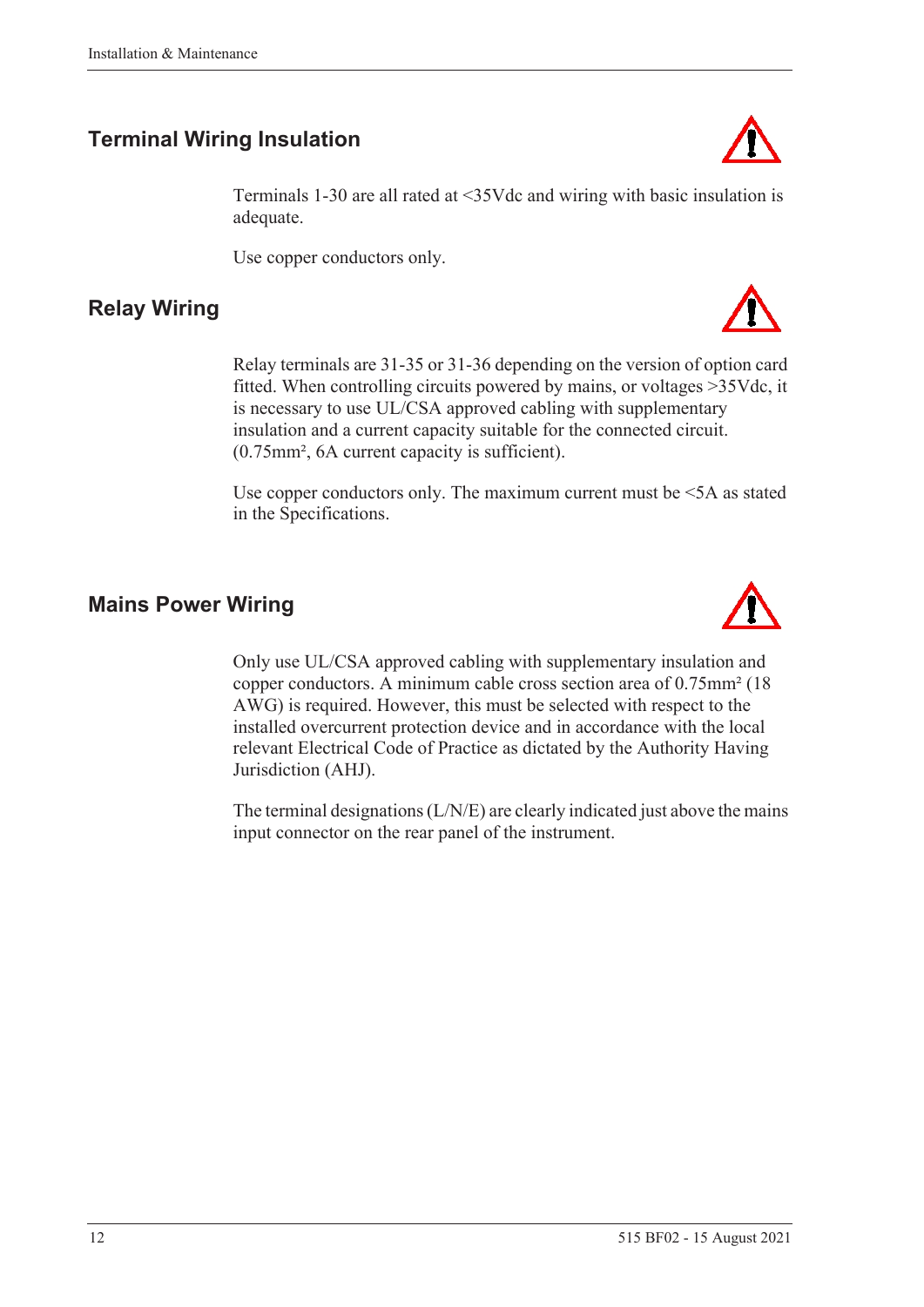## <span id="page-22-0"></span>**Inputs**

## <span id="page-22-1"></span>**Analog Input Connections**

All analog inputs can accept DC signals ranging from 0-5V, 1-5V and current signals from 4 to 20 mA.

#### **CAUTION**

Applying levels of input current above the absolute maximum rating (100mA or 30mA for 4-20mA inputs) may cause permanent damage to the input circuitry.

#### **0-5 and 1-5 Volt Inputs**

For externally powered voltage transmitters, connect each transmitter to a pair of input terminals as shown in [Figure 6.](#page-22-2) Refer to **[Terminal](#page-20-0)  [Designations](#page-20-0)** on page 11 for specific terminal numbers for this application.



*Figure 6 Externally Powered Voltage Transmitter*

<span id="page-22-2"></span>Connect internally powered voltage transmitters as shown in [Figure 7.](#page-22-3)



*Figure 7 Internally Powered Voltage Transmitter*

#### <span id="page-22-3"></span>**4-20 mA Inputs**

For externally powered current loops, connect each transmitter to a pair of input terminals as shown in [Figure 8.](#page-23-1) Refer to **Terminal Designations** for specific terminal numbers for this application.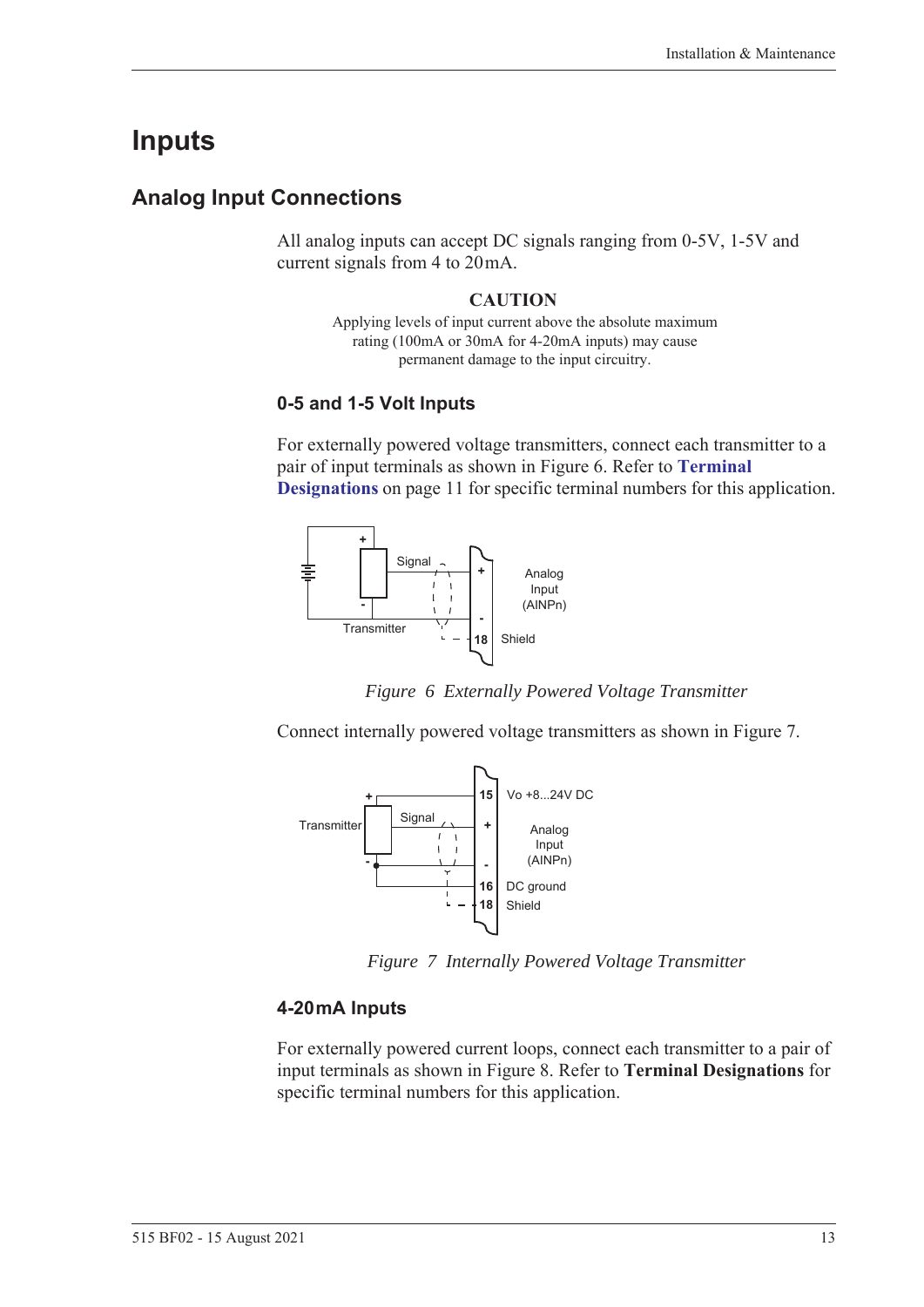

*Figure 8 Externally Powered Current Loop*

<span id="page-23-1"></span>The internal overload-protected power supply has sufficient power for three current loops at 24 V DC (more current loops can be supplied by using a reduced voltage setting). Connect internally powered current loops as shown in [Figure 9](#page-23-2).



<span id="page-23-2"></span>*Figure 9 Internally Powered Current Loops*

## <span id="page-23-0"></span>**Logic Input Connection**

These inputs are designed to be connected to CMOS, TTL, open collector signals or a voltage free contact switch. A minimum activation time of 300ms is required to guarantee reading of an input.

It is possible to read the status of all the logic inputs via a Modbus register even if they are not used for a control purpose in the application.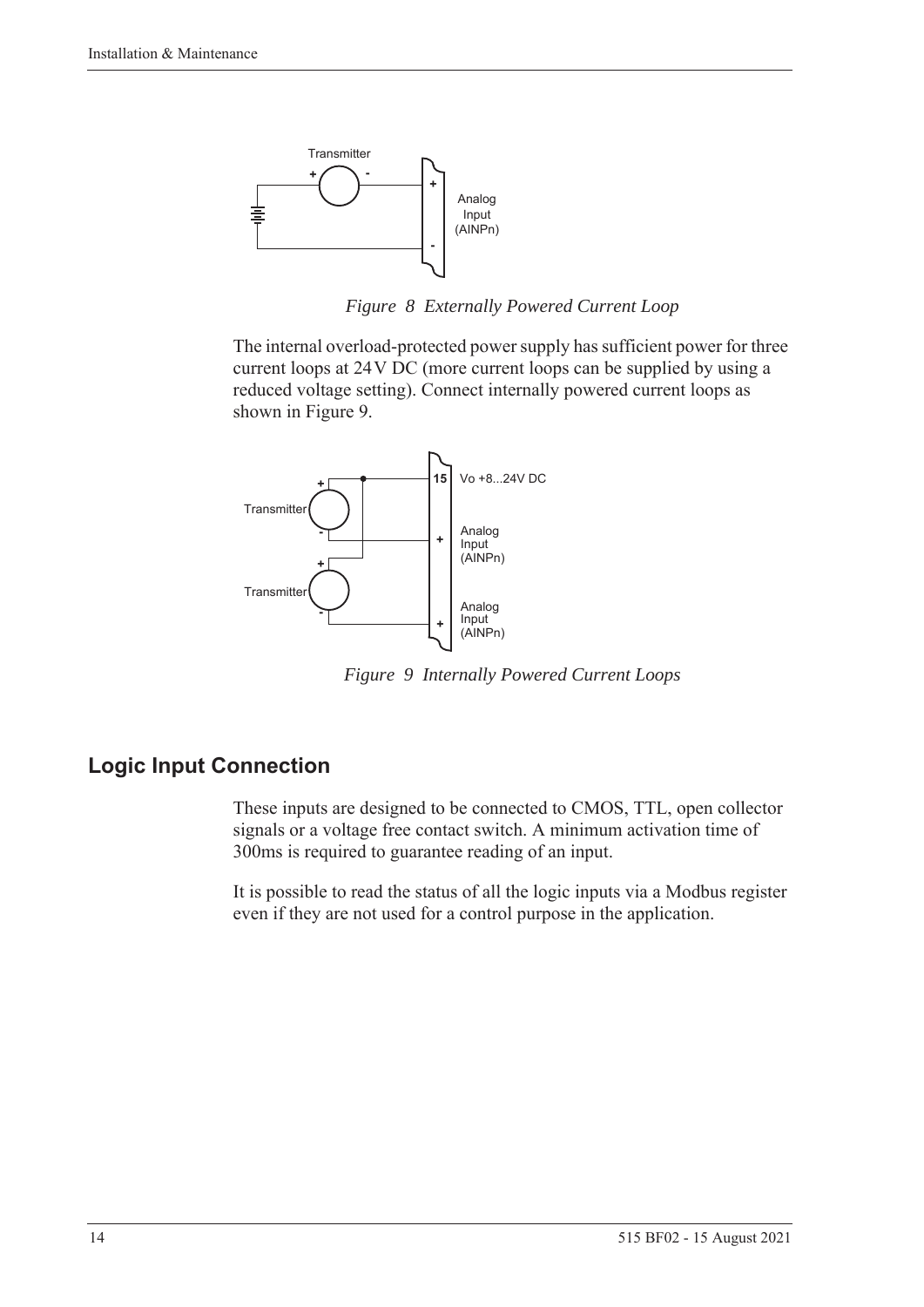A remote push-button key can be connected to the Logic Inputs as shown below. **[Logic Input Control](#page-45-2)** on page 36 describes the function of the inputs.



*Figure 10 Logic Inputs Connection Diagram*

## <span id="page-24-0"></span>**Outputs**

<span id="page-24-2"></span>The advanced option for the instrument provides two opto-isolated output ports. Either or both can be used for 4-20 mA or pulse outputs.

#### **CAUTION**

Due to the dual-purpose nature of the outputs, take care not to set the output as an open collector pulse type signal when connected to a 4-20mA loop circuit.

#### <span id="page-24-1"></span>**4-20 mA Output Connection**

[Figure 11](#page-24-3) shows the connections for a 4-20 mA output. Output channel 1 uses terminals  $27 (+)$  and  $28 (-)$ , output channel 2 uses terminals  $29 (+)$  and 30 (-).

Maximum Load Resistance =  $(Supply-9)/0.02$  ohms



<span id="page-24-3"></span>*Figure 11 Output 4-20 mA Connection Diagram*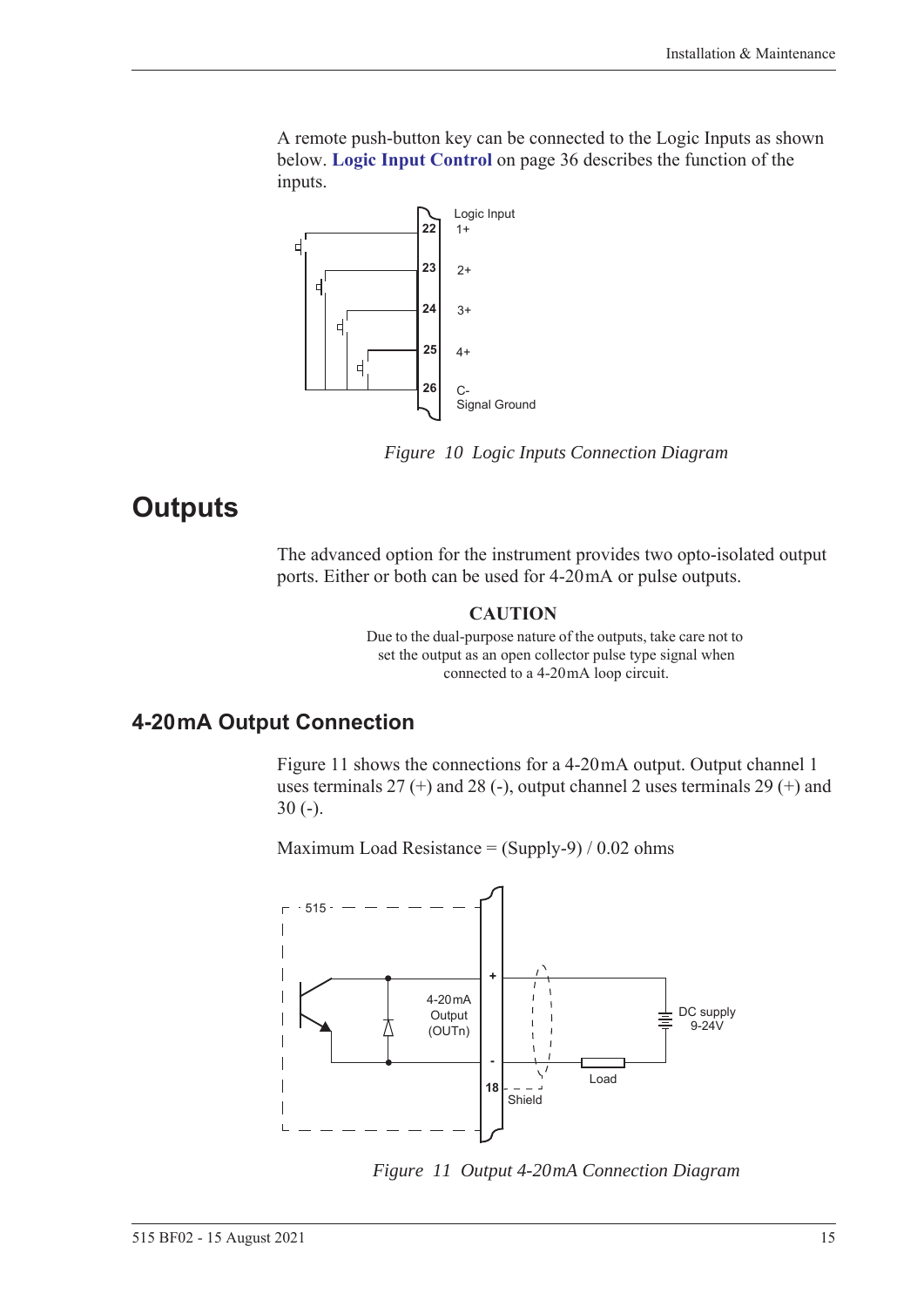## <span id="page-25-0"></span>**Digital Output Connection**

[Figure 12](#page-25-1) shows a connection example for a pulse output. Output channel 1 uses terminals  $27 (+)$  and  $28 (-)$ . Output channel 2 uses terminals  $29 (+)$  and 30 (-).



<span id="page-25-1"></span>*Figure 12 Output Pulse Connection Diagram*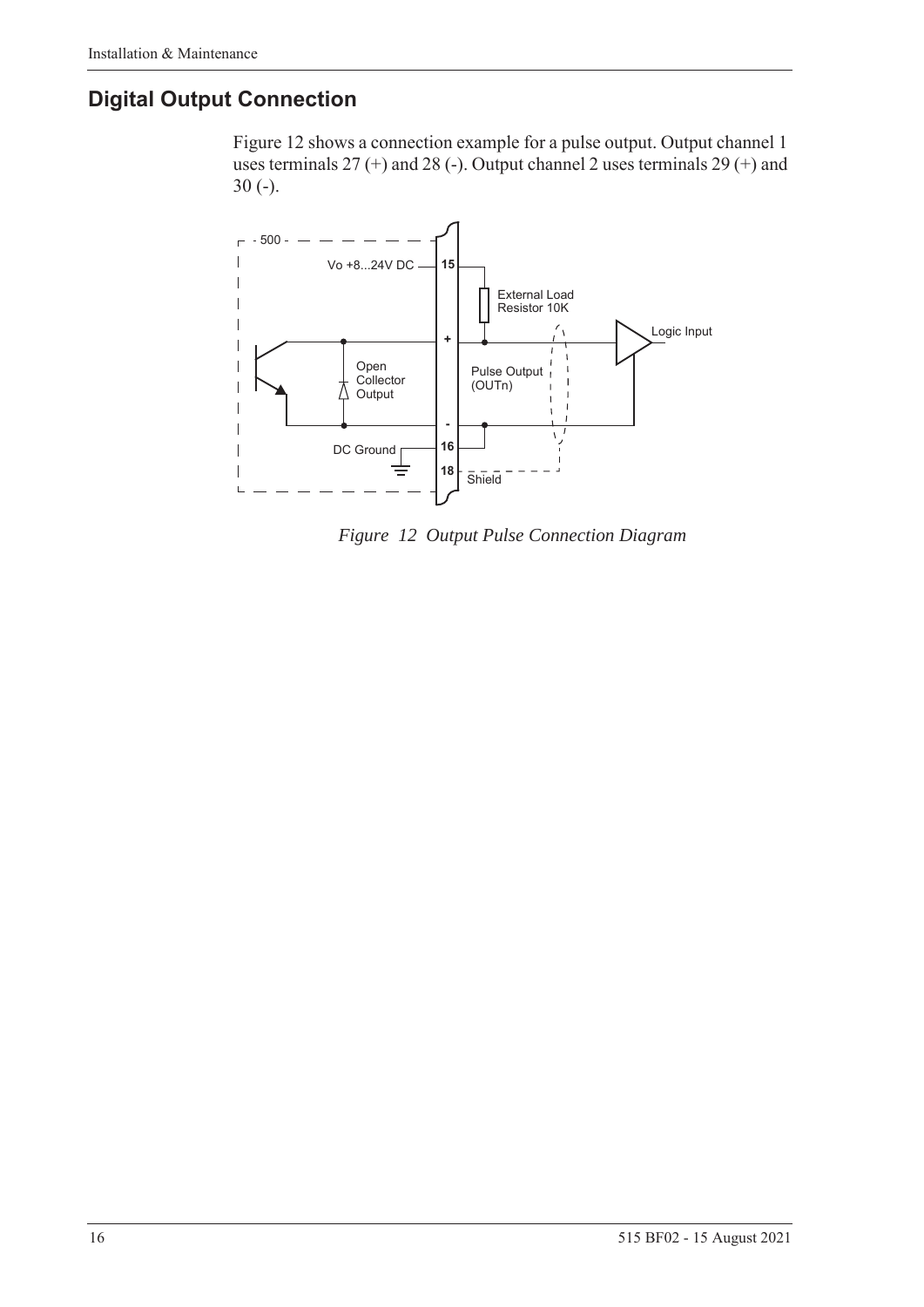## <span id="page-26-0"></span>**Control Relays (Alarms)**

The standard instrument has two relays, which are used for the dual stage batch control. The relays can drive external devices such as valves, pump circuits or external relays.

The advanced option has two extra relays that can be freely assigned as alarm relays. The operation of alarm relay(s) can be set to various modes as described in **Alarms** [on page 58.](#page-67-1) On the newer option card the separate common terminal for relays 1 and 2 and another common terminal for relays 3 and 4 allow for different signal or supply types to be connected to the control or alarm devices, as shown in [Figure 13.](#page-26-1)

There is also an equipment failure alarm option. This alarm can have normally closed (open) contacts which open (close) when the instrument displays any error message as listed in **[Error Messages](#page-75-1)** on page 66, or if there is a loss of power to the instrument.

The output characteristics of the relays are:

| Maximum Voltage | 30 volts DC or 250 volts AC |
|-----------------|-----------------------------|
| Maximum Current | 3A for EMR, 1.5A for SSR    |



**Note:** Solid state relays (SSR) use AC voltage only.

<span id="page-26-1"></span>*Figure 13 Relay Connection Diagram*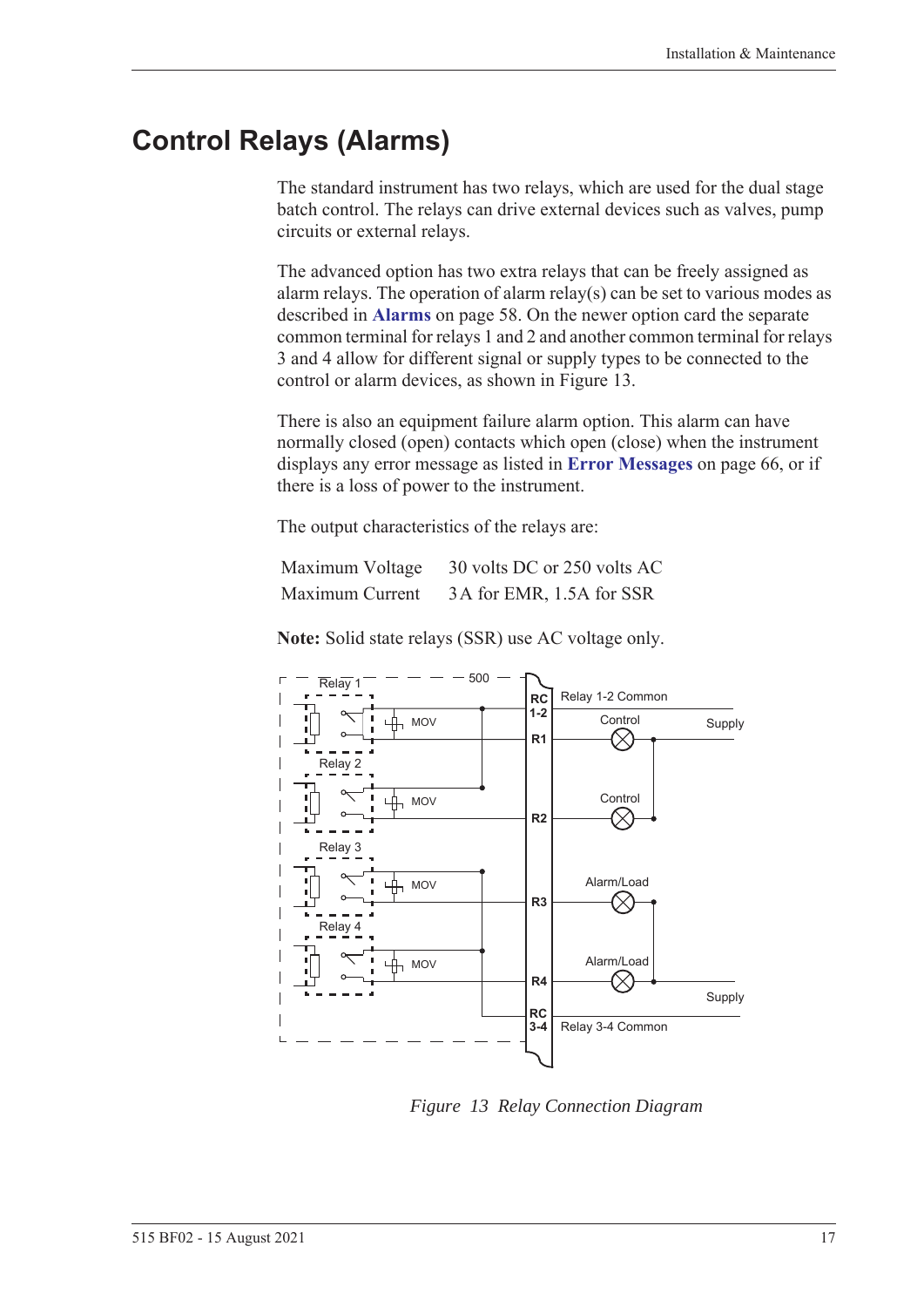### <span id="page-27-0"></span>**RC Network for Interference Suppression**

When driving inductive loads with the relay outputs, it is recommended to use RC suppression networks (often called "Snubbers"), fitted at the load end, for the following reasons:

- **•** To limit the amount of electrical noise caused by arcing across the contacts, which may, in extreme cases, cause the microprocessor to act erratically or cause other unwanted interference with connected signals.
- **•** To protect the relay contacts against premature wear through pitting or SSR (where specified) against premature failure.

RC suppression networks consist of a capacitor and series resistor and are commonly available in the electrical industry. The values of R and C are dependent entirely on the load. However, if the user is unsure of the type of snubber to use, values of  $0.25 \mu$ F and  $100 \Omega$  will usually suffice. Note that only UL and mains approved RC suppression networks should be used.

The basic principle of the operation is that the capacitor prevents a series of sparks arcing across the contact as the contact breaks. The series resistor limits the current through the contact when the contact first makes.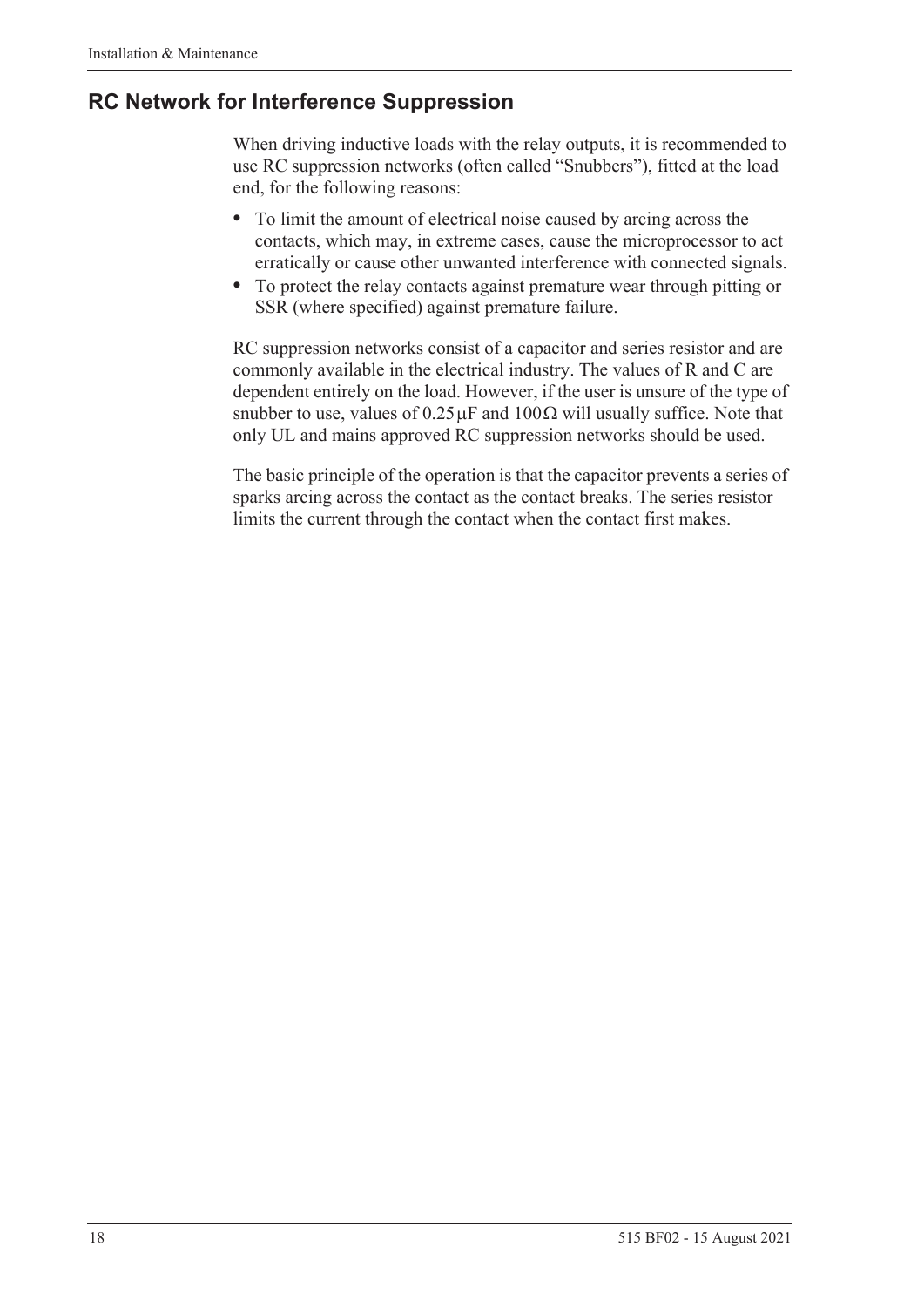## <span id="page-28-0"></span>**Communications**

The communication protocols are described in **[Communications](#page-78-4)** on [page 69](#page-78-4).

### <span id="page-28-1"></span>**COM-1 RS-232 Port**

The COM-1 RS-232 port has a 9-pin DB female connector and has the following pinout:

| $(6)$ (7) (8) (9)<br>$(2)$ $(3)$ $(4)$ $(5)$ |                      |  |  |  |  |  |  |  |
|----------------------------------------------|----------------------|--|--|--|--|--|--|--|
| Pin 1                                        | Not used             |  |  |  |  |  |  |  |
| Pin <sub>2</sub>                             | Transmit (TxD)       |  |  |  |  |  |  |  |
| Pin <sub>3</sub>                             | Receive (RxD)        |  |  |  |  |  |  |  |
| Pin 4                                        | Not used             |  |  |  |  |  |  |  |
| Pin <sub>5</sub>                             | Ground               |  |  |  |  |  |  |  |
| Pin 6                                        | Not used             |  |  |  |  |  |  |  |
| Pin 7                                        | Handshake line (CTS) |  |  |  |  |  |  |  |
| Pin 8                                        | RTS Out              |  |  |  |  |  |  |  |
| Pin 9                                        | Not used             |  |  |  |  |  |  |  |

**Note:** The instrument does not require a null-modem cable for connection to a personal computer. Refer to **[Hardware Interconnection](#page-78-5)** on [page 69](#page-78-5) for cable termination requirements.

## <span id="page-28-2"></span>**COM-2 RS-485 Port Option**

Up to 32 units can be connected to a common RS-485 bus. Each unit has a unique address that the host computer uses to identify each instrument. [Figure 14](#page-28-3) shows the connection of several instruments to a computer using the RS-485 port.



<span id="page-28-3"></span>*Figure 14 RS-485 Interface Connections*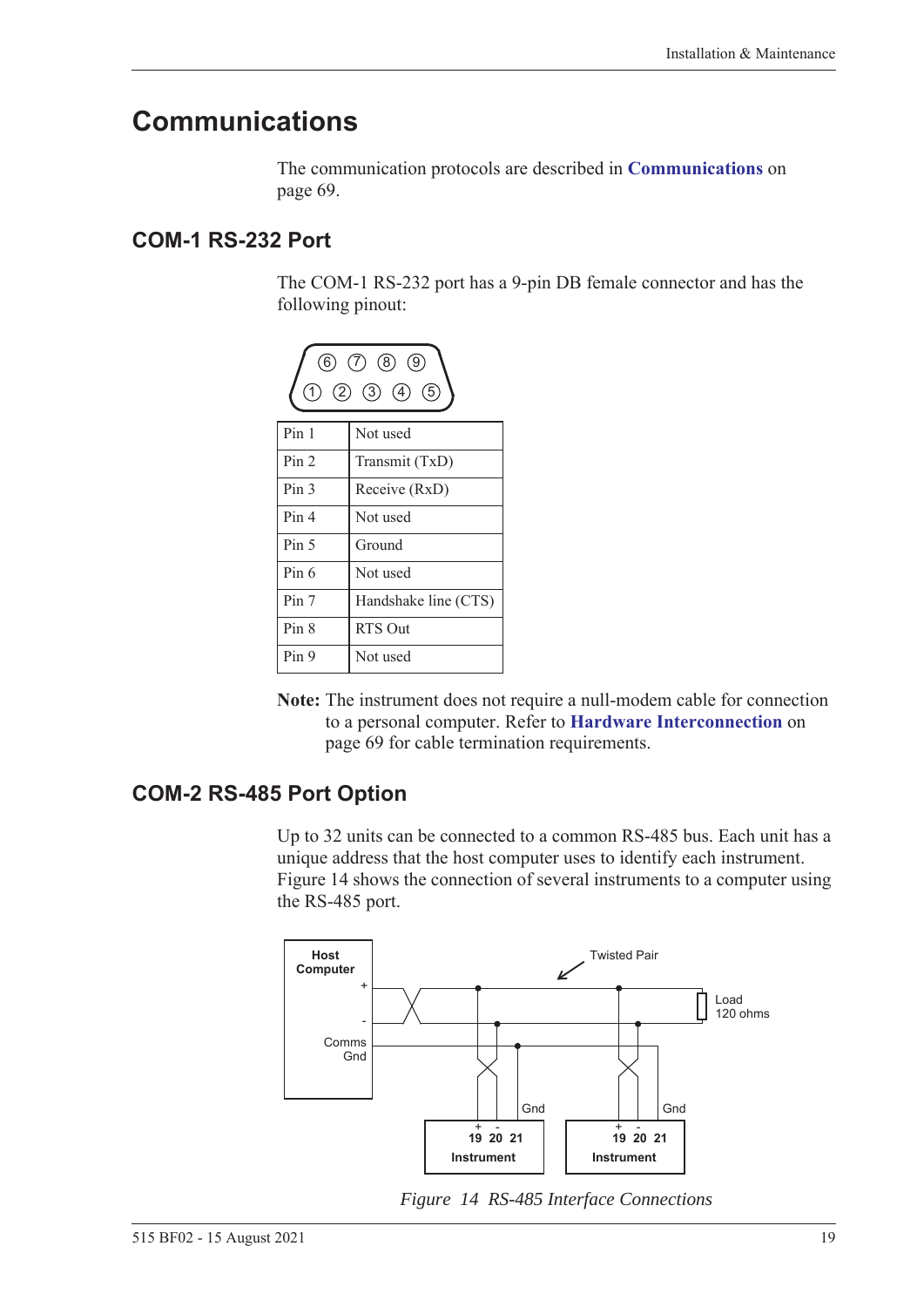## <span id="page-29-0"></span>**COM-2 Ethernet Port Option**

An Ethernet module is an available option, in place of the RS-485 port, if Modbus TCP/IP connection is required. In the programming communication settings, COM-2 should be set to RTU (Modbus), 19200 Baud rate, even parity and 1 stop bit.

## <span id="page-29-1"></span>**Mains Connection**

## <span id="page-29-2"></span>**Earthing and Shielding**

A case earthing point is provided via the mains inlet. Note that this earthing point is for the case only and there is electrical isolation between this point and all electronic circuits. For EMC purposes, or when the instrument is connected to mains, this point must be connected to a good earth.

It is a good practice to use shielded cable for all signal connections to the instrument. Care must be taken to separate signal cables from power cables to minimize interference.

Overall earth should be connected at the instrument end only. This connection should be as short as possible and connected to the earthing point on the rear terminal at pin 18.

## <span id="page-29-3"></span>**Disconnection Device**

When powered from a mains supply this unit requires the provision of a suitable mains isolation device, capable of interrupting both poles of the supply and meeting your local wiring regulations, to be suitably located and easily accessible near to the installed instrument. It must be marked as the disconnecting device for the equipment. It must be suitably rated with respect to the cross sectional area of the supply conductors.

## <span id="page-29-4"></span>**Maintenance Instructions**

Occasionally it may be necessary to open the unit in order to change the Real Time Clock battery. No other service operations are permitted. In order to perform these operations and maintain safety it is essential to follow the instructions below. If mounted in an ExD enclosure, before proceeding, refer to the ExD manual for further information. This work may need to be scheduled and carried out in accordance with the local electrical Code of **Practice**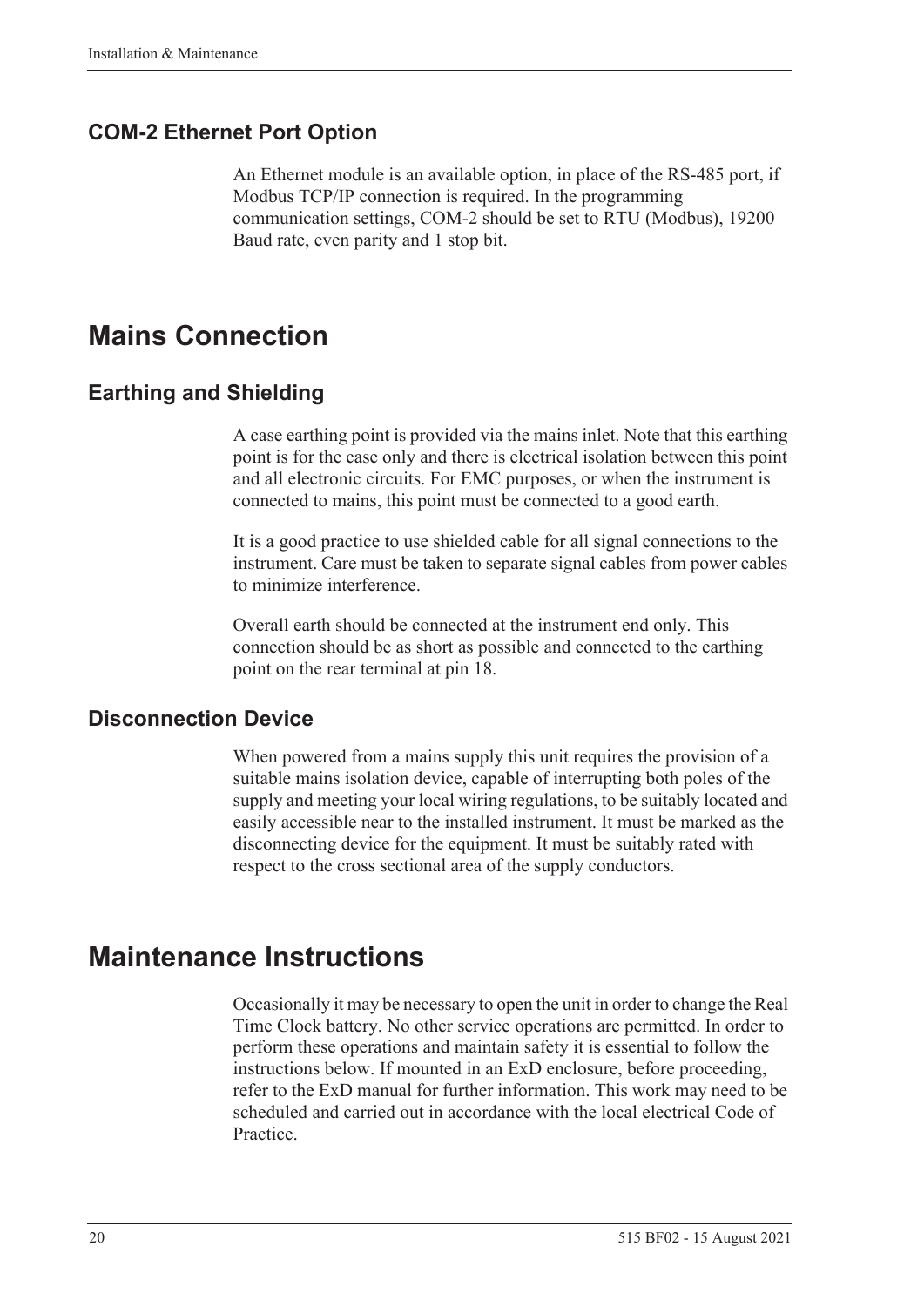## <span id="page-30-0"></span>**Battery Replacement**

#### **INSTRUMENT MUST BE POWERED DOWN**



1. Remove the top row of terminal blocks (19-36) and any communication cables if applicable.

2. Remove the two pan head machine screws on each side of the rear panel.

3. Withdraw the option card from the instrument.

4. Firmly press the battery holder tab to release the coin cell battery.

5. Identify the part number of the coin cell which is clearly marked on one side of the cell.

6. Firmly press the replacement coin cell into the holder

7. Reverse steps 1-3 for re assembly.

## <span id="page-30-1"></span>**Battery Type**

**Only the battery type and manufacturer stated below should be used.** 



1. Instruments manufactured with issue 7 option card – CR2450N, Manufacturer RENATA ONLY\*

2. Conformal coated "C" version - Type BR2032, manufacturer Panasonic ONLY.

3. Non Conformally coated versions :- BR2032, CR2032, Sony or Panasonic ONLY.

\*Issue 7 option card can be identified with 6 way (31-36) ORANGE relay connector.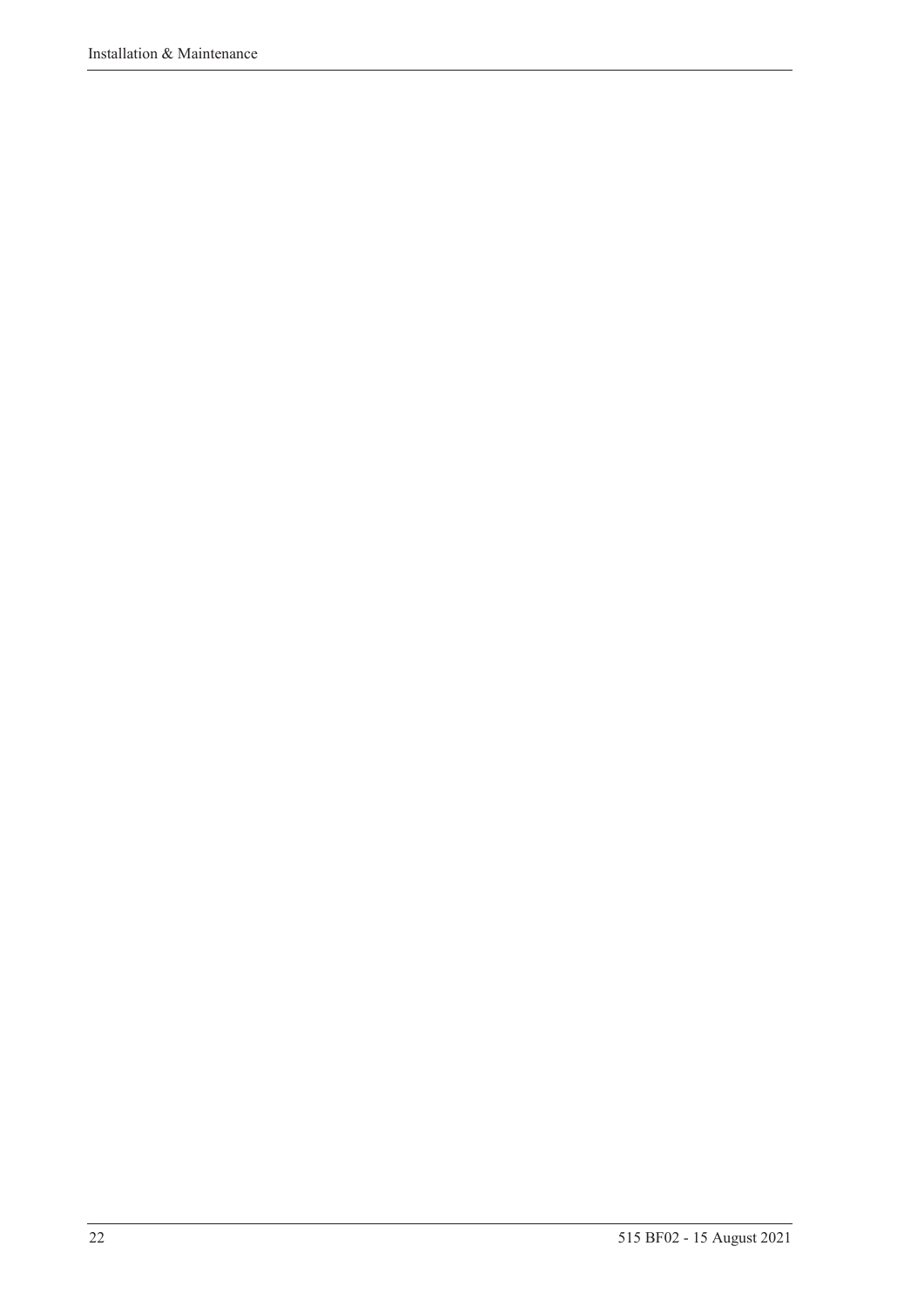# <span id="page-32-0"></span>**Chapter 4 Operation**

# <span id="page-32-1"></span>**Front Panel Operation**

This instrument is a batch controller that is capable of controlling the rate of flow during a delivery. Batch control can be via a PRESET or an ON-OFF mode, while flow control can be via a LOCAL (manual) or LOOP (PI control) mode. The controller can be used in any combination of these modes to achieve the required functionality.

The instrument can also be programmed to display operator prompts to accept a permissive signal before a delivery or batch can be commenced.

In normal operation, press the buttons on the front panel to control the operation of the batch controller or to display the values recorded and calculated by the instrument.

There are several categories of information that the instrument can display:

- **•** Totals
- **•** Rates
- **•** Batch preset values
- **•** Flow control values
- **•** Instrument settings

For each total, there is an associated rate as follows:

| <b>Total</b> | Rate            |
|--------------|-----------------|
| Volume       | Volume Flowrate |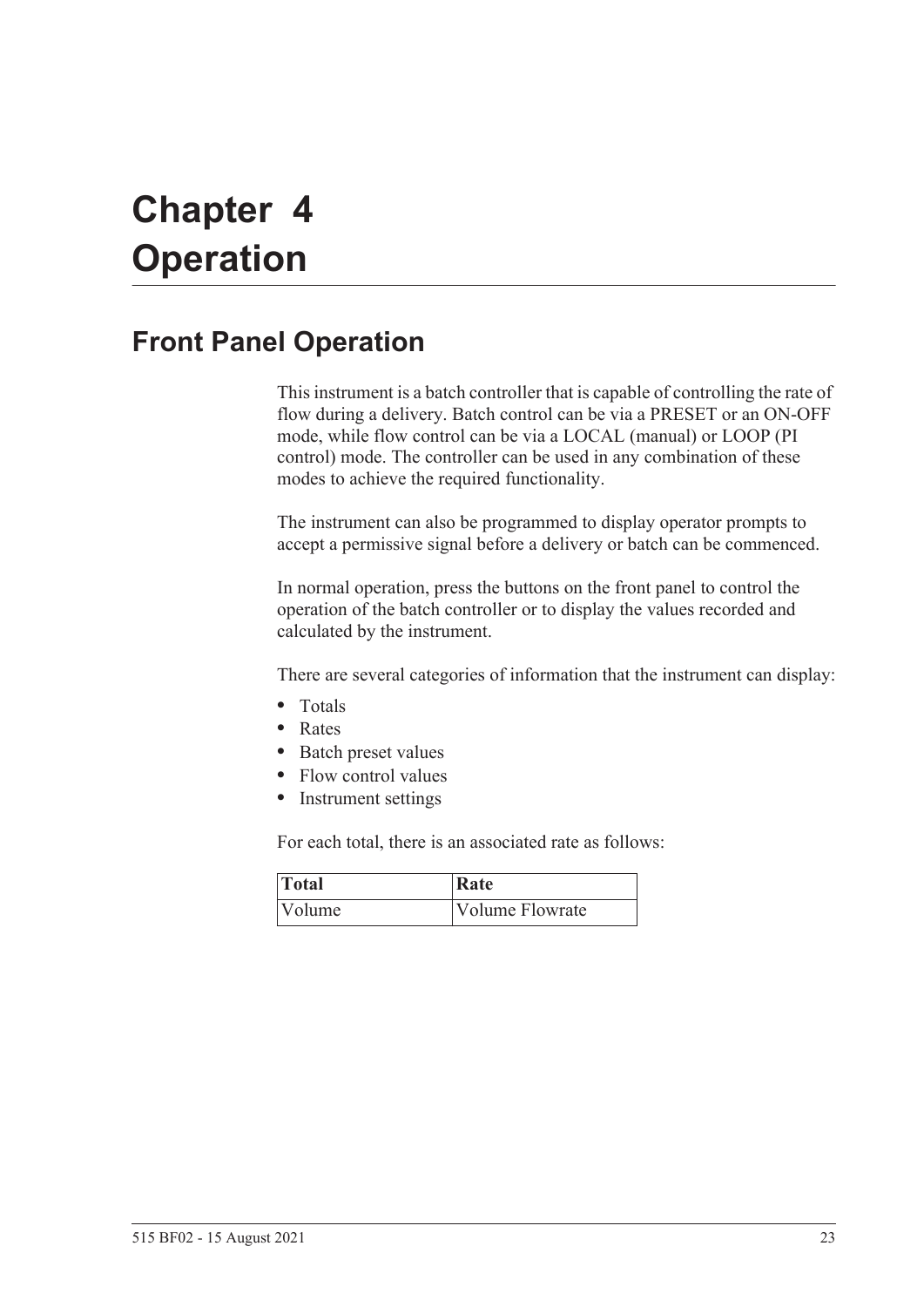## <span id="page-33-0"></span>**Default Variable**

In some applications, a particular variable is of more interest than others, and for this reason a default variable can be assigned during instrument calibration. The default variable is used in the following ways:

- **•** Determines what the display returns to when the Stop key is pressed while viewing other items in the main menu list.
- **•** Determines what the display returns to if the display timeout option is enabled and no buttons are pressed for the selected period (usually 30 seconds).
- **•** Determines what is displayed on power up or exit of Calibrate mode.

## <span id="page-33-1"></span>**Status LEDs**

The status LEDs illuminate to show the following conditions:

| Run        |
|------------|
| <b>Set</b> |
| Alarm      |
| Cal        |

|            | <b>Run</b> Solid led:                                                 | The instrument has a batch in progress.                      |  |
|------------|-----------------------------------------------------------------------|--------------------------------------------------------------|--|
|            | Fast flashing led: Batch paused.                                      |                                                              |  |
|            | Slow flashing led: Waiting for valves to close.                       |                                                              |  |
| <b>Set</b> | Solid led:                                                            | The instrument is in Calibrate Set mode.                     |  |
|            |                                                                       | Flashing led: Count down to automatic restart of next batch. |  |
|            | Alarm The instrument has an error, as indicated on the display panel. |                                                              |  |
|            | <b>Cal</b> The instrument is in Calibrate View mode.                  |                                                              |  |
|            |                                                                       |                                                              |  |

## <span id="page-33-2"></span>**Front Panel Keys**

**RUN** Press the **RUN** key to start or resume a batch. The run led will illuminate.

- **STOP** Press the **STOP** key to halt a current batch. The instrument will go into pause mode and the run led will flash at a steady pace. The incomplete batch can be resumed or the **STOP** key can be held again to end the batch and the run led will turn off. The **STOP** key is also used to stop the next batch if in automatic restart count down, can be used to return the display directly to the default variable (total) when scrolling through the main menu items and can be used to acknowledge flow errors without resetting the total.
- **RESET** Use the **RESET** key to step directly to the HOLD.SET TO RESET prompt within the main menu items. Holding SET at this point will clear the batch totals or the **DISPLAY** key can be pressed to step onto the HOLD.SET - TO PRINT prompt if the printer option has been selected.

The instrument makes three beeps when it resets the totals and two beeps when a printout is started.

- **DISPLAY** Press the **DISPLAY** key to step or scroll through the main menu items.
- **BATCH** Hold the **BATCH** key to display the current batch preset value. Continue to hold for two seconds to enter edit mode for the preset if access is authorised. Pressing the **BATCH** key briefly displays the accumulated total.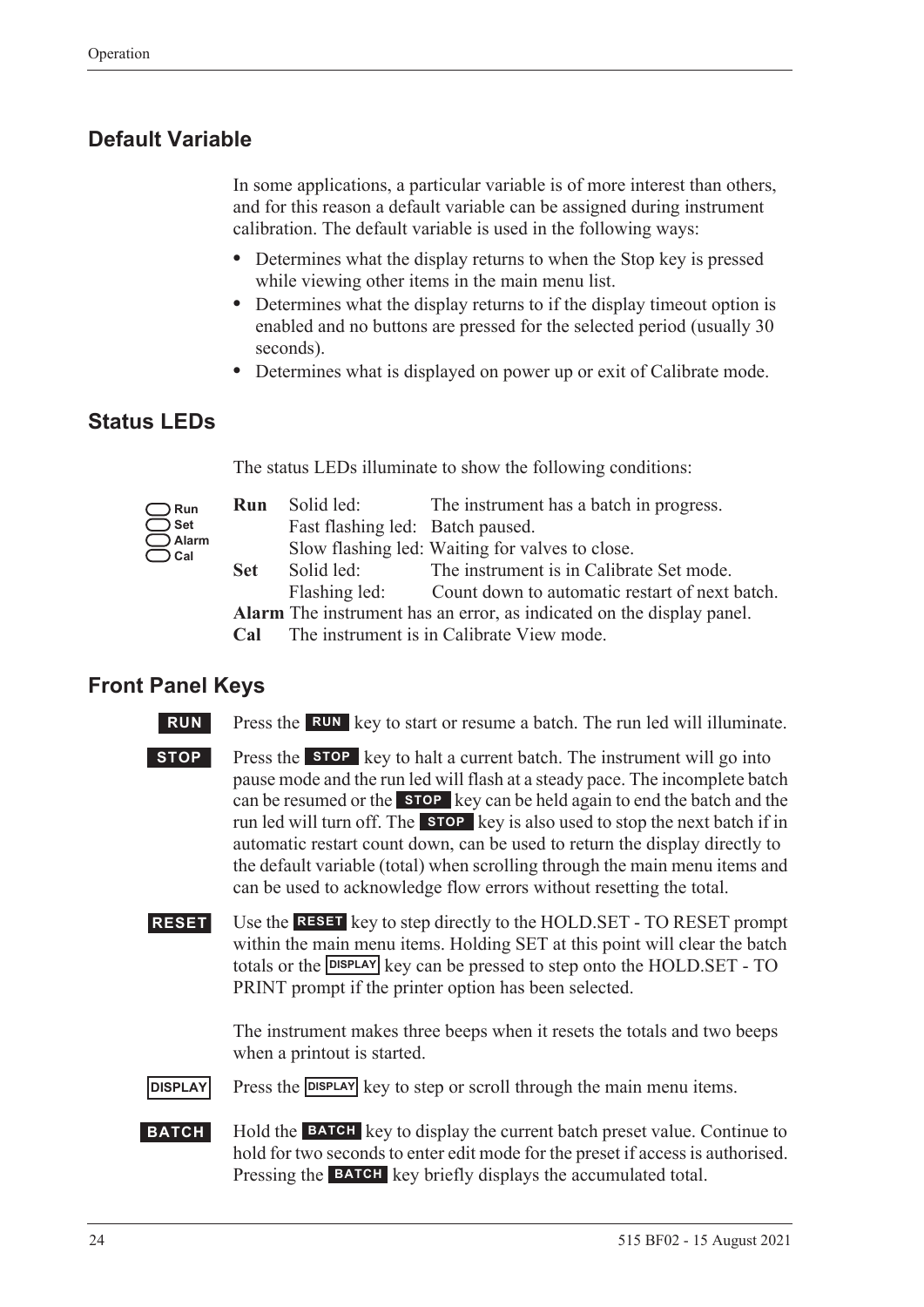## <span id="page-34-0"></span>**Main Menu Items**

The main menu in this instrument consists of the following items. The key is used to step or scroll through the list. The full menu can only be viewed if the batch controller has been stopped and reset . **DISPLAY**

| <b>DISPLAY</b>  | <b>Description</b>                                                     | <b>Options</b>                                                                                                        |
|-----------------|------------------------------------------------------------------------|-----------------------------------------------------------------------------------------------------------------------|
| VOLUME          | Volume                                                                 | Hold the $\boxed{\mathsf{set}}$ key to display (or edit) the batch<br>preset or briefly press to view the accum total |
| P-FLOW          | Process flowrate                                                       | Hold the SET) key to display (or edit) the<br>controlling setpoint                                                    |
| P-ETRL          | Process control output                                                 | Hold the $\overline{\text{set}}$ key to display (or edit) the<br>controlling setpoint                                 |
| <b>JEVIAT</b>   | Process flowrate<br>deviation                                          | Hold the SET) key to display (or edit) the<br>controlling setpoint                                                    |
| TO RESET        | Reset delivery total                                                   | Hold the <b>SET</b> ) key to manually reset the current<br>delivery (batch) total.                                    |
| TO PRINT        | Only shown if a printer<br>protocol is used.                           | Hold the <b>SET</b> ) key to manually print a delivery<br>docket.                                                     |
| REPORT PRINT    | Only shown in Detail<br>Menu if a printer<br>protocol is used          | Hold the <b>SET</b> key to print log report as defined in<br>the TM/LOG section of calibration.                       |
| LOGGED DATA     | Only shown in Detail<br>Menu if real-time clock<br>option is installed | Hold the <b>SET</b> key to display data logs as<br>described in Data Logs on page 27.                                 |
| MODEL INFO      | Only shown in Detail<br>Menu                                           | Hold the SET key to display the Model<br>information as described in Model Information<br>on page 28.                 |
| <b>CAL MENU</b> | Only shown in Detail<br>Menu                                           | Hold the $ \text{SET} $ key to enter Calibration View<br>mode as described in Calibration View Mode on<br>page 40.    |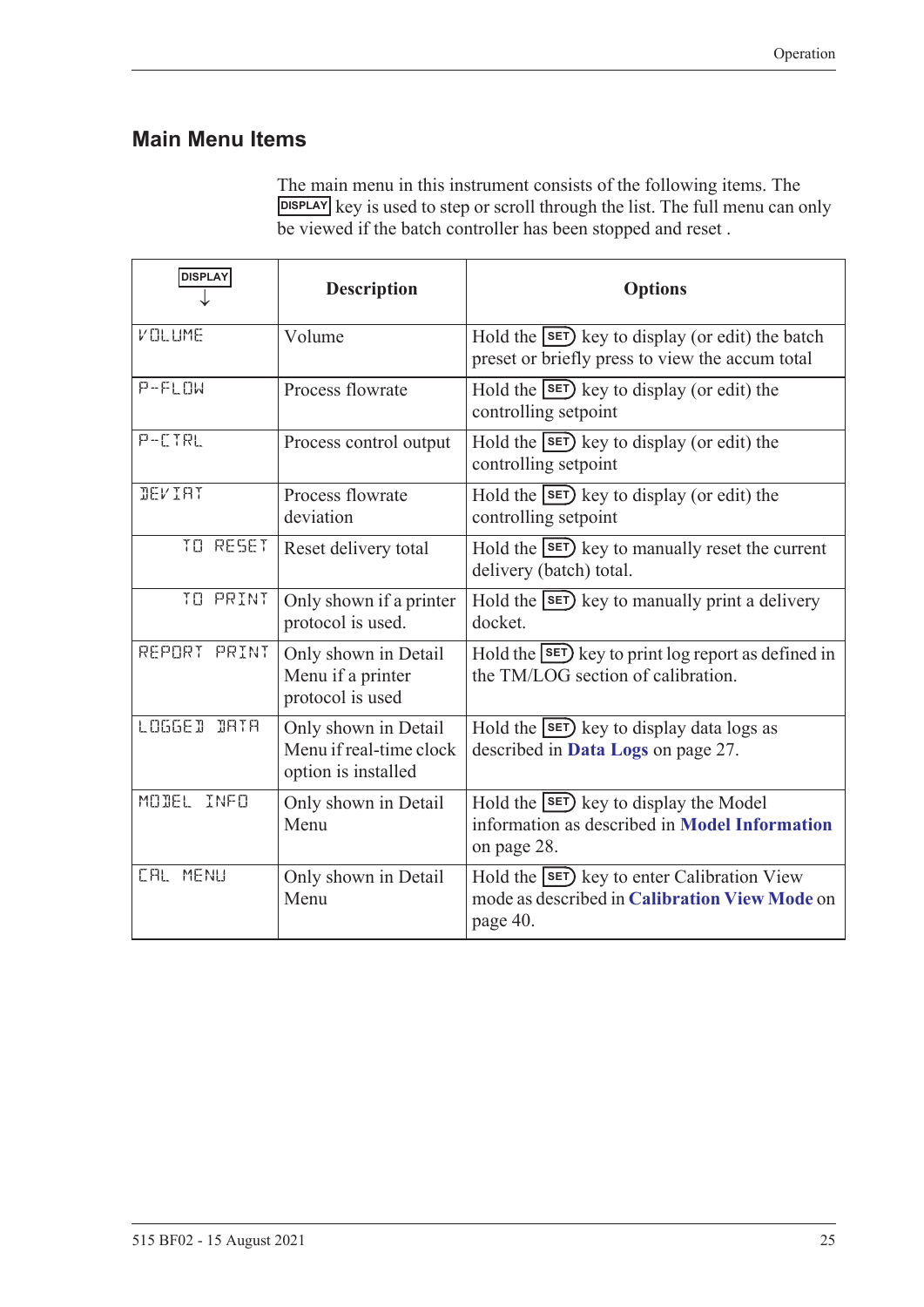## <span id="page-35-0"></span>**Detail and Basic Menu**

The 515 instrument has the option to switch the main menu from the full Detail menu to a Basic menu. The Detail menu includes all of the main menu variables and the HOLD SET sub menu items as listed above. In the Basic menu only the application or operator essential main menu variables are shown. The main menu variables to be shown in the basic menu need to be selected in the 500 Series Program Manager prior to the application software being downloaded to the instrument. The 500 Series Program Manager (500-PM) is Windows based configuration and resource tool for the 500 Series and is freely available from the www.contrec.co.uk website.

To switch between the Detail and Basic menu, while in the main menu, press and hold the **DISPLAY** and **SET**) keys together for 5 seconds. When switching to the Detail menu the display will briefly show: d 15 PL A Y DETAIL MENU. When switching to the Basic menu the display will briefly show: d ISPLAY BASIC MENU

When the application software is first installed, the default is the Detail menu. From that point, the menu type is saved and restored on power cycle. The menu type will need to be Detail to access the CAL MENU

## <span id="page-35-1"></span>**Setting the Batch Preset**

**SET**

The batch preset can only be set while the instrument is in the idle state, i.e. batch is complete or has been stopped and reset. Hold the **SET** key to display the current preset value while viewing the total variable. The display of the preset will change from view mode to edit mode after 2 seconds if access has been enabled in calibration. Once in edit mode the **Set** indicator will illuminate and the preset value can be changed in the same way as in calibration set mode, see **[Changing Numeric Settings](#page-51-1)** on page 42. The key is used to exit edit mode. **SET**

### **Limit on Batch Size**

To prevent accidental entry of large batch quantities, a maximum batch limit can be programmed during calibration. The operator is then prevented from entering a batch quantity which exceeds this value.

#### **Common Preset Values**

If the batching application continually uses a regular set of preset values then quick access can be provided to these. In calibration, there is the opportunity to enter up to 20 commonly used preset values.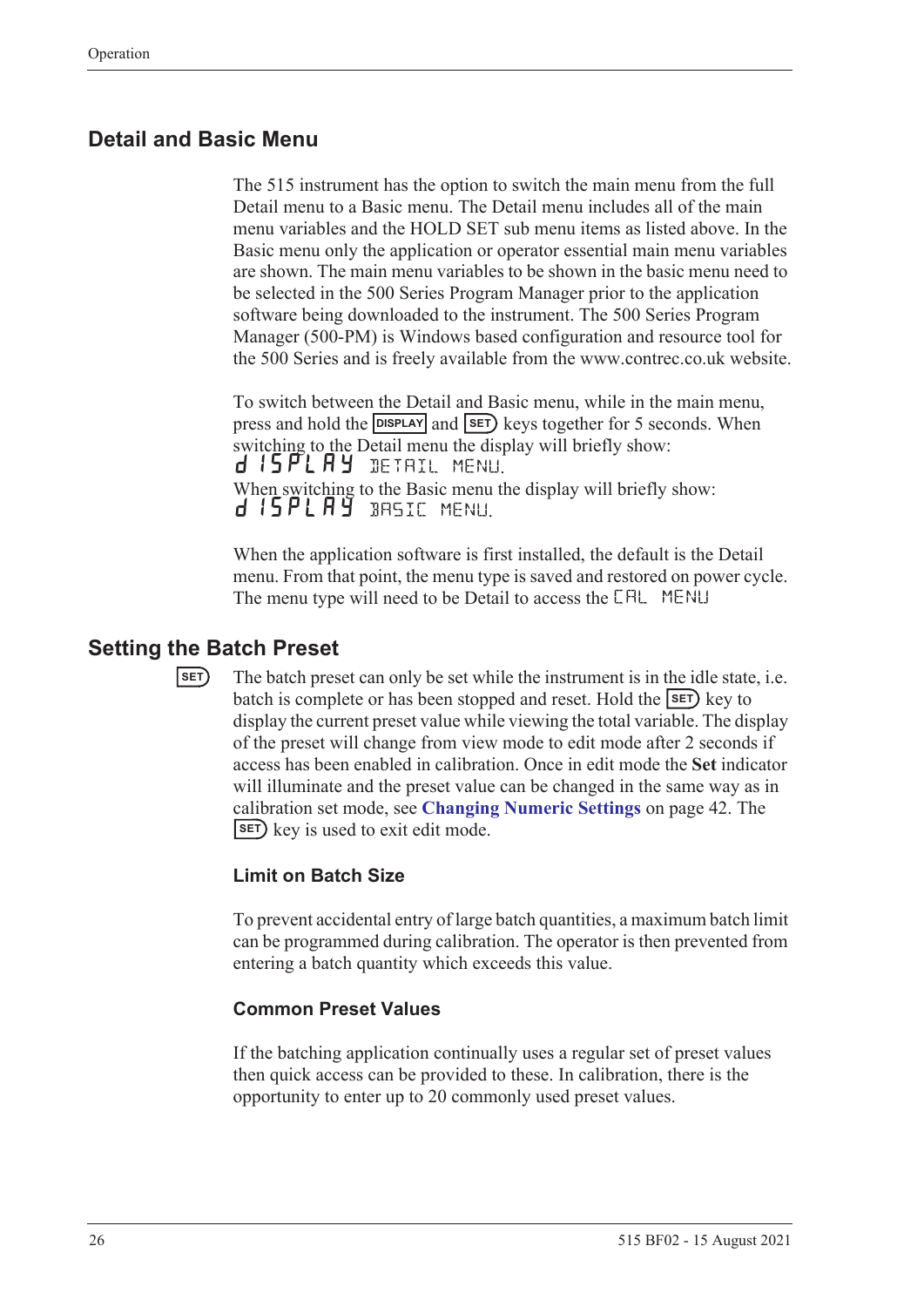These can then be accessed whilst in batch edit mode (described above) by pressing the **DISPLAY** key. The pre-programmed values will appear in the order they were entered in calibration. The display will step through the presets back to the currently entered value which can still be manually edited. While displaying the desired preset value, press the **SET** key to accept the value and exit edit mode.

### **Setting the Flow Control Setpoints**

**EXECUTE:** Hold the **SET** key to display (or edit) the controlling setpoint while viewing one of the "rate" variables. The display of the setpoint will change from view mode to edit mode after 2 seconds if access has been enabled in calibration. Edit mode can not be entered if a "Preset" batch is in progress. Once in edit mode the **Set** indicator will illuminate and the setpoint values are changed in exactly the same way as in calibration set mode.

### **Data Logs**

The instrument will log up to 1000 deliveries (batches) if the real-time clock option is installed. The logs are taken at the end of each batch or upon reset if a batch has been aborted before the preset total has been reached. Each entry has a log number, a delivery number and a time and date stamp.

When the number of log entries exceeds 999 the oldest log entry is overwritten by the newest one.

#### **View Data Logs**

Use the following procedure to view the data that has been logged by the instrument:

- **1.** Press the **DISPLAY** key to scroll through the menu to the LOGGE D DATA prompt.
- **2.** Hold the  $\overline{\text{SET}}$  key.

The instrument displays the most recent log record first. The log record number and corresponding delivery number are shown, for example LR-001 and DEL 1236.



**3.** Use the  $\Box$  or  $\Box$  keys to scroll to the delivery number or log record of interest.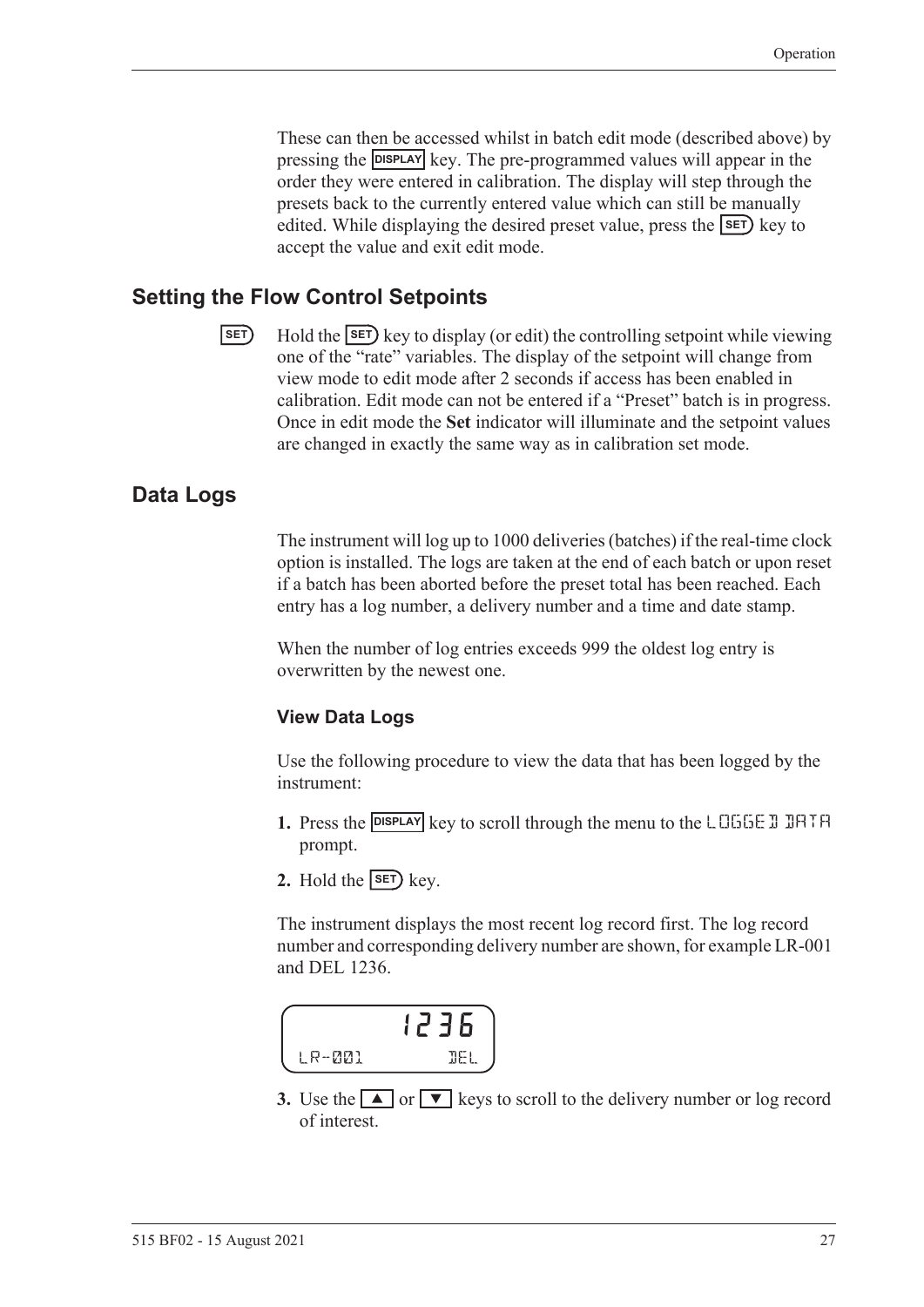- 4. Press the **DISPLAY** key to show the information stored in the selected log record. Each log record consists of:
	- time and date stamp,
	- **•** error code
	- **•** totals for the delivery.
- **5.** While holding the  $\boxed{\text{DISPLAN}}$  key use the  $\boxed{\blacktriangleright}$  key to step through the stored information.
- **6.** While holding the **DISPLAY** key use the **RESET** key to print the data for the displayed log if the printer option has been selected.

The following example shows the format of the time and date stamp at 15:25 (3:25 pm) on 16 January 2019. The day and month alternate with the year in the bottom right hand corner.

$$
\begin{array}{|c|c|c|c|}\n\hline\n & 15-25 \\
 & 15-25 \\
\hline\n & 16-21 \\
\hline\n\end{array}\n\quad\n\begin{array}{|c|c|}\n\hline\n & 15-25 \\
 & 15-25 \\
\hline\n & 2019\n\end{array}
$$

### <span id="page-37-0"></span>**Model Information**

The model information items display the hardware, software and application versions of the instrument. This information is mainly for service personnel. Typical examples are shown below.

| <b>DISPLAY</b>             | <b>Description</b>                                                                                                                                                                                                                                                                    |
|----------------------------|---------------------------------------------------------------------------------------------------------------------------------------------------------------------------------------------------------------------------------------------------------------------------------------|
| $7 - 1 - 5 -$<br>515 MODEL | The hardware model information.<br>Refer to <b>Product Codes</b> on page 91 for full<br>information.                                                                                                                                                                                  |
| $---L$ H<br>BF02 INPUT     | The Application number and the assignment of the<br>inputs. Refer to Application Information Code on<br>page 92 for more information.                                                                                                                                                 |
| 3.0.000<br>SØØ-PM VERS     | The version of 500-Series Program Manager from<br>which the application software was compiled.                                                                                                                                                                                        |
| 026357<br>CUSTOM VERS      | The Customer version code for this installation. Refer<br>to Custom Version Codes on page 92 for more<br>information.                                                                                                                                                                 |
| 123456<br>RBE123 5/N       | The instrument serial number and unit tag. The serial<br>number is on the top line and unit tag is on the bottom<br>left. Both items are entered when the instrument<br>application software is initially loaded. If the unit tag<br>is not used the default tag, UNIT, will be used. |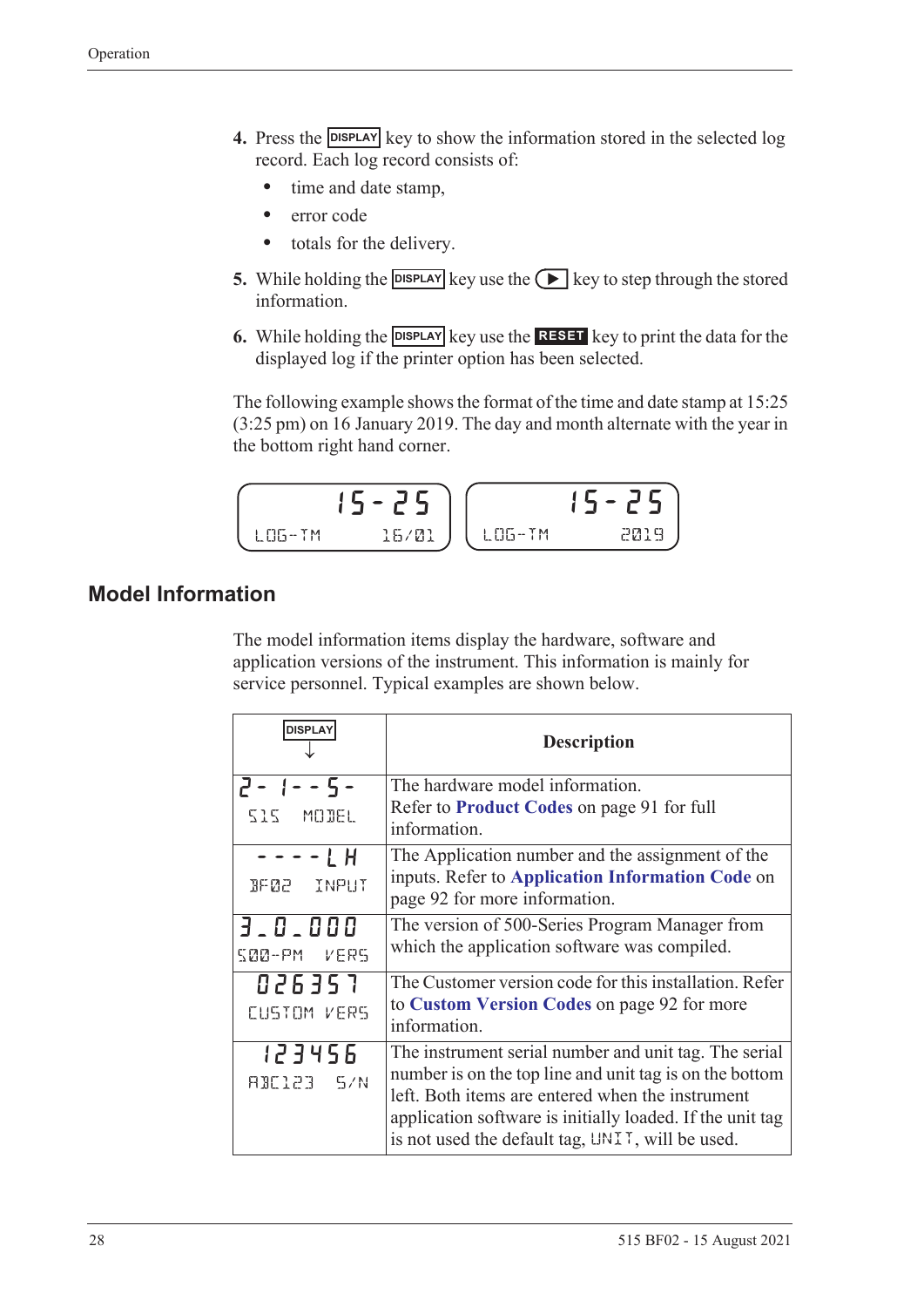| <b>DISPLAY</b>                    | <b>Description</b>                                                                                                                                                                                                                                                                                                      |
|-----------------------------------|-------------------------------------------------------------------------------------------------------------------------------------------------------------------------------------------------------------------------------------------------------------------------------------------------------------------------|
| $15 - 15$<br>EDITED 27/08<br>2019 | The time and date when the calibration of the<br>instrument was last edited. The format of the time and<br>date is the same as for the data logs. This example<br>shows $16:15$ (4:15pm) on the 27th August 2019.<br>This function is available only if the instrument has<br>the real time clock option.               |
| [LA55-3<br>FLASH I<br>$V - Q$ 19  | The instrument Class and Flash (bootloader) version.                                                                                                                                                                                                                                                                    |
| 5<br>POWER EYELE                  | The number of power cycles that have occurred since<br>the application software was installed.                                                                                                                                                                                                                          |
| WITT<br>RESET                     | The number of 'watchdog timer' (WDT) resets that<br>have occurred since the application software was<br>installed. The WDT Reset count is only shown if a<br>WDT Reset has occurred.                                                                                                                                    |
| HOLd.PSE<br>CONFIG<br>PRINT       | If the printer protocol is assigned to one of the<br>communication ports, the prompt to print the full<br>program configuration report will be shown. Hold<br>Reset to start the printing of the configuration report.<br>The report will be in a similar format to the report<br>generated by the 500 Program Manager. |

Press **SET**) at any time to exit from the Model information.

### **Flow Control Modes**

This instrument can operate in the following flow control modes:

- **•** Local (manual) mode
- **•** Loop mode
- **•** Tune mode (only available in calibration set mode)

### **Local Flow Control Mode**

The desired process control output (P-CTRL %) is manually set via the front panel or serial communications.

The output signal is used to control a proportional control valve or variable speed drive to obtain the desired flow. In this mode the flow deviation (DEVIAT  $\%$ ) is set to zero.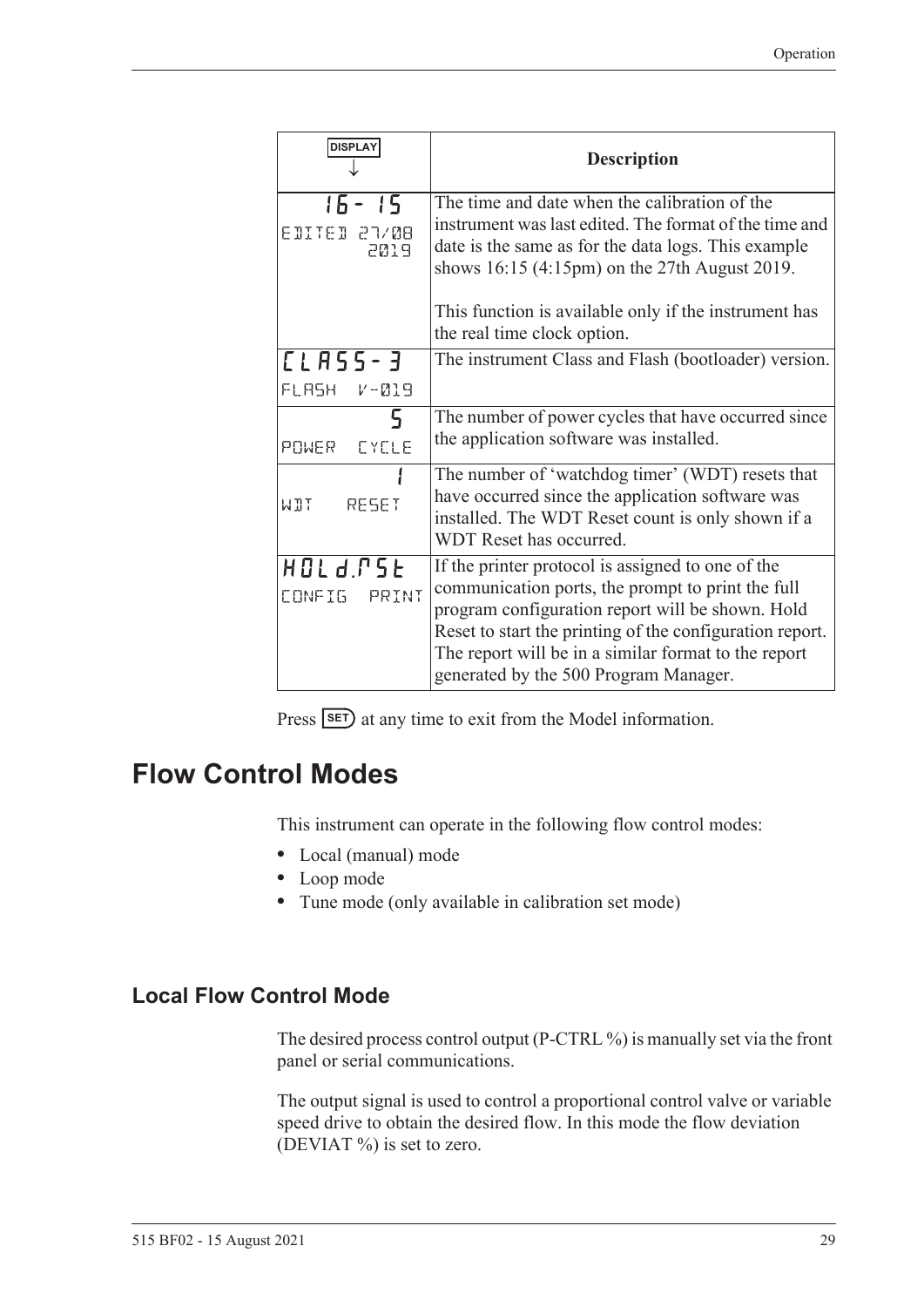### **Loop Flow Control Mode**

The desired process flowrate set point (P-FLOW SP) is set via the front panel or serial communications.

The PI controlled output signal is used to maintain the desired process flowrate via a proportional control valve or variable speed drive.

### **Loop Tuning Mode**



**Tune Mode** - CAL MODE ONLY This mode is only accessed from within calibration mode and allows the operator to view a concise list of key parameters and gain immediate feed back. The Proportional Band (P-BAND) and Integral Time (I-TIME) are entered to tune the system.

> For details on this method see below: **"Tuning the Control Loop"**.

The **RELEASE** prompt in batch mode is used to open the On-Off control valve from **Chi-Off**<br>
Introl Valve Within calibration.

### <span id="page-39-0"></span>**Tuning the Control Loop**

The Process Controller has a special control mode, within the Parameters section of calibration, to assist in tuning the control loop. This mode provides a concise list of key parameters and allows for immediate feedback. The basic principle in tuning the loop is to gradually adjust the Proportional Band (P-BAND) and the Integral Time (I-TIME) and observe the response to a step change in the setpoint.

The tune menu provides for this by allowing the P-BAND and I-TIME to be programmed and then a Process Flow (P-FLOW) setpoint value to be entered. The next items in the menu are the actual live process variable and the deviation from the target value, so that the response of the system to a setpoint change can be observed. Unless the menu is quit the program will step back to start of the tuning menu so that new values of P-BAND and I-TIME can be entered and the effect of a step change in the setpoint be monitored.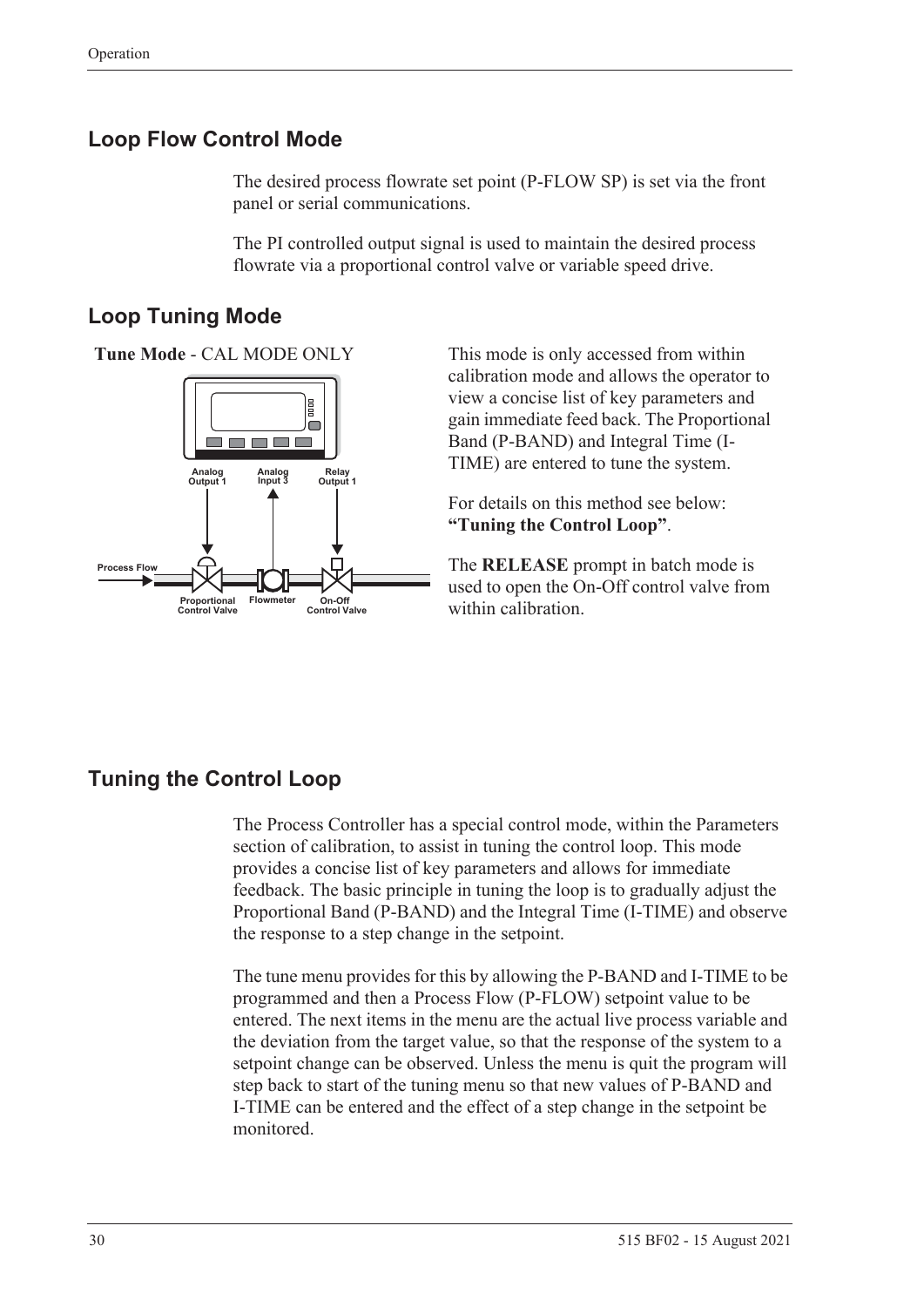As the idle position for any On-Off control valve in a batching system is "closed", a special option in the Batch Mode parameter, RELEASE, allows the valve to be opened from within calibration. For more information, refer to **[Release Mode](#page-41-0)** on page 32.

This sequence is used for Loop mode. The tuning procedure is as follows:

- **1.** Before tuning the control loop it is essential to program in the correct parameters for the flowmeters, including filtering.
- **2.** The actual Process Flow Range (P-FLOW RANGE) should be measured and entered. It is determined by setting the Control Mode to LOCAL, Batch Mode to RELEASE, setting the *Flow Setpoint* (control output) to 100% (20mA) and then observing the steady state flowrate.
- **3.** With the correct Process Flow Range entered and Batch Mode still set to RELEASE the Control Mode should now be set to LOOP to continue the tuning procedure.
- **4.** With the Loop Error Deadband (D-BAND) and the Output Ramp Time (R-TIME) set at zero, the I-TIME should be set to zero (disabled) and the P-BAND set at 150%.

Gradually decrease the P-BAND value until the system begins to oscillate when a small step change of the setpoint is introduced. When this occurs, double the value of the P-BAND.

- **5.** Next set the I-TIME to 20 seconds and gradually decrease the value until the system again begins to oscillate when a small step change of the setpoint is introduced. When this occurs double the value of the I-TIME.
- **6.** The Deadband and the Output Ramp Time can now be programmed as required.

The system should be tuned around the flowrate at which the eventual system will operate. The stability of the loop should then be checked at various flowrates and setpoints.

### **Batch Operation Modes**

This instrument can operate in the following Batch operation modes:

- **•** PRESET
- **•** ON-OFF
- **•** RELEASE (only available in calibration set mode)

#### **Preset Mode**

If the batch mode is **PRESET** the prestop and shut-off points are determined by the instrument.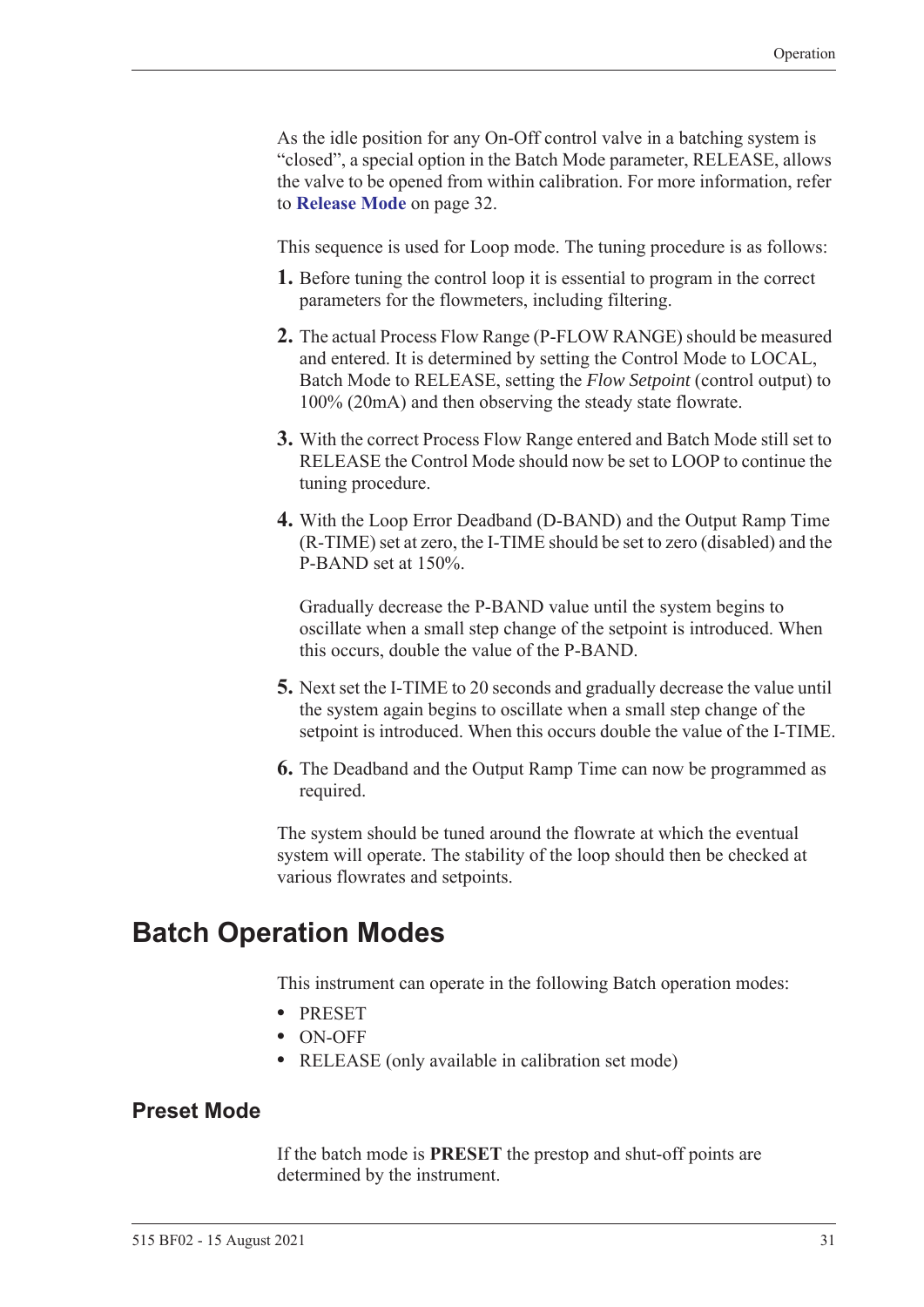The instrument can be set to count up from zero or down from the preset value. A slow flow start feature and reduction of flowrate when approaching the desired quantity is available for smoother batching. The automatic overrun compensation feature can be used to improve accuracy and repeatability. An auto-restart feature for automated repeat batches is also available in preset mode.

### **On-Off Mode**

If the batch mode is **ON-OFF** the shut-off point is determined by the operator.

The instrument will operate in a count up direction. The slow flow start feature can still be used, but in this mode starting and stopping is determined by the operator and in this mode there is no End of batch output signal.

### <span id="page-41-0"></span>**Release Mode**

The **RELEASE** prompt in batch mode is used to open the On-Off control valve from within calibration, primarily for tuning and commissioning purposes.

The RUN led is illuminated while the On-Off valve is "open". The type of flow control while the valve is open is dependent on the control mode at the time. If in LOOP mode PI Loop flow control is activated.

For PI Loop tuning procedures that may need the flow to be "released" for a considerable time it is important that the flow is directed to an appropriately sized vessel.

If calibration is exited while in RELEASE mode the On-Off valve will close and the batch mode will default to PRESET mode.

### **Batch Operation**

### **Operation Configurations**

For batch control this instrument can be used in three main configurations:

- **•** Config 1. Using flow control output plus 1 control relay
- **•** Config 2. Using flow control output only (no relays)
- Config 3. Using 2 control relays (no flow control)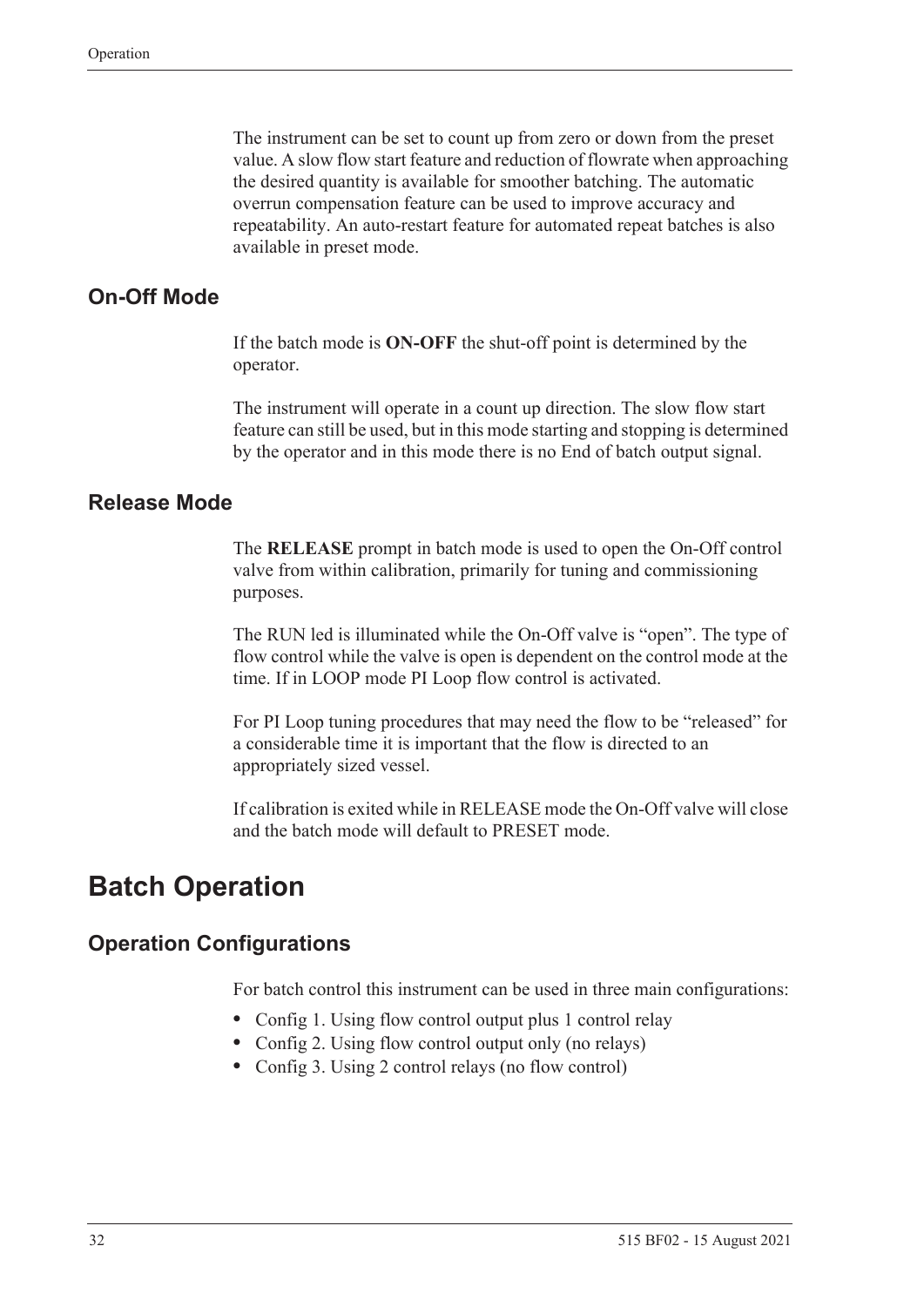### **Configuration 1**



**Flow Control & 1 Relay** The Hold Output feature can be used in this configuration to provide a faster return to the desired flowrate when the next batch is started.

> The analog flow control output can be used to operate either a proportional control valve or a variable speed drive.

> The On-Off control valve allows the system to achieve high accuracy batching.

**Configuration 2**



**Flow Control Only (no relays)** The Hold Output feature must be disabled in this configuration as the system relies on the proportional control valve to completely stop the flow.

> While this system uses less hardware it is not recommended when high accuracy batching is required.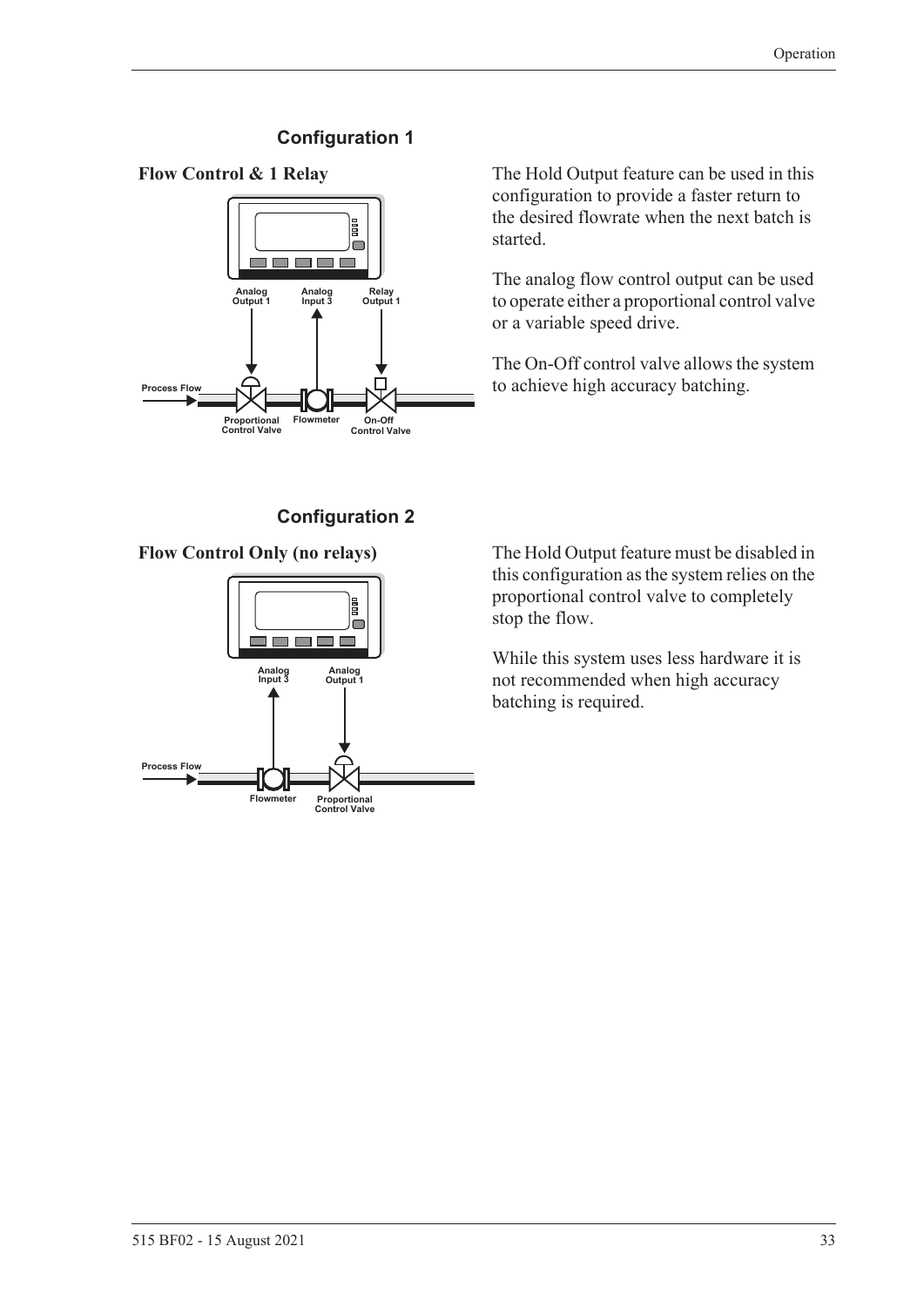

**Configuration 3**

**2-Stage Relay Control (no flow control)** The batch controller can also be used in a conventional dual stage configuration. The Control Mode should be set to Local and the analog flow control output remains unused.

> Parameters for slow start and prestop points are provided to control the operation of Relay 2.

A digital output can be programmed as a pump control signal if required.

### **Safety and Security**

Before a batch or delivery can be commenced it may be imperative that certain safety or security measures are in place. Interlocks, grounding connections, secure keys and identification devices can be used to prevent untrained or unauthorised personnel from operating the batch controller.

### **Connecting a Permissive**

If this feature has been enabled, the Permissive Input on logic input 3 ensures that a closed circuit to the common terminal (0 volts) must exist before a delivery can be started. A batch will not continue if the permissive input is removed and can not be resumed until the permissive input is restored. A prompt to 'Connect Permissive' is scrolled on the display if the permissive circuit is not closed.

The Permissive Input feature can be enabled or disabled within the Parameters section of calibration.

### **Starting a Batch**

The delivery (batch) will start when the **RUN** key is pressed. The RUN led will illuminate and the instrument will begin to totalise from zero or, if programmed for PRESET and count down mode, the display will decrement from the preset quantity.

The batch controller's analog output and two relays can be used to control the delivery of product. These are energised and de-energised as described below.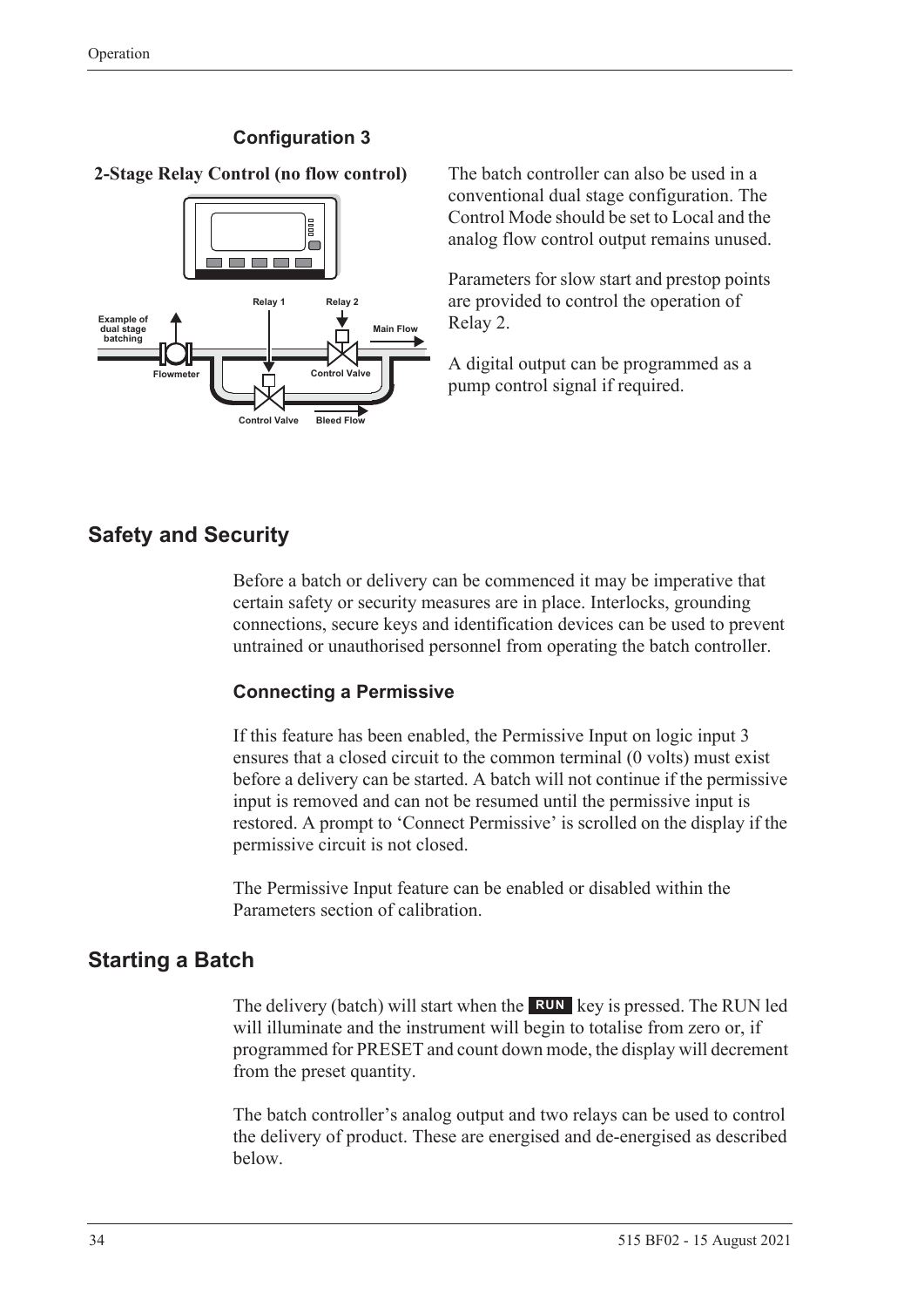### **Stopping a Batch**

The delivery (batch) can be stopped at any time by pressing the **STOP** key. Once the process has been interrupted in this way it can be continued by pressing the RUN key or the batch can be stopped completely by holding the **STOP** key until the run led turns off.

When the process is in pause mode, the RUN led will flash to prompt the operator to continue or abort the batch.

### **Resetting a Batch**

The instrument can be programmed to reset by different means.

- After the end of a batch, the **RESET** key can be pressed to step directly to the HOLD.SET - TO RESET prompt in the main menu list. Holding the SET key at this point will reset the batch total. If the instrument is programmed to count down, the display will revert to the preset value. If it is programmed to count up or is operating in ON-OFF mode, the batch total will clear to zero. The next batch cannot be started until the previous batch total has been reset.
- **•** If Auto Reset is enabled in the parameters section of calibration, the batch total will automatically reset when the next delivery (batch) is started.

### **Printing a Delivery Docket**

If the print option has been enabled, a delivery docket can be printed by different means. The print prompt can only be accessed or a printout initiated if there is no delivery (batch) in progress.

- **•** If the AUTO PRINT feature has been Enabled in the TM/LOG menu, a delivery docket will automatically be printed at the end of each batch at the same time that the delivery is logged. End of batch occurs when a batch ends normally or if a batch is manually ended.
- **•** The HOLD.SET TO PRINT prompt in the main menu can be used to initiate the printing of a delivery docket. The **DISPLAY** key can be used to scroll through the main menu items or the **RESET PRINT** key can be used to step directly to the HOLD.SET - TO RESET prompt and then a single press of the **DISPLAY** key will step onto the print prompt. If an original printout has already been printed, a subsequent delivery docket will include the text "(DUPLICATE DOCKET)".
- **•** Previous (logged) delivery transactions can be reprinted from within the LOGGED DATA menu by scrolling to the desired DEL number, then while holding the **DISPLAY** key, press **RESET** ( **PRINT** ) key to initiate a reprint.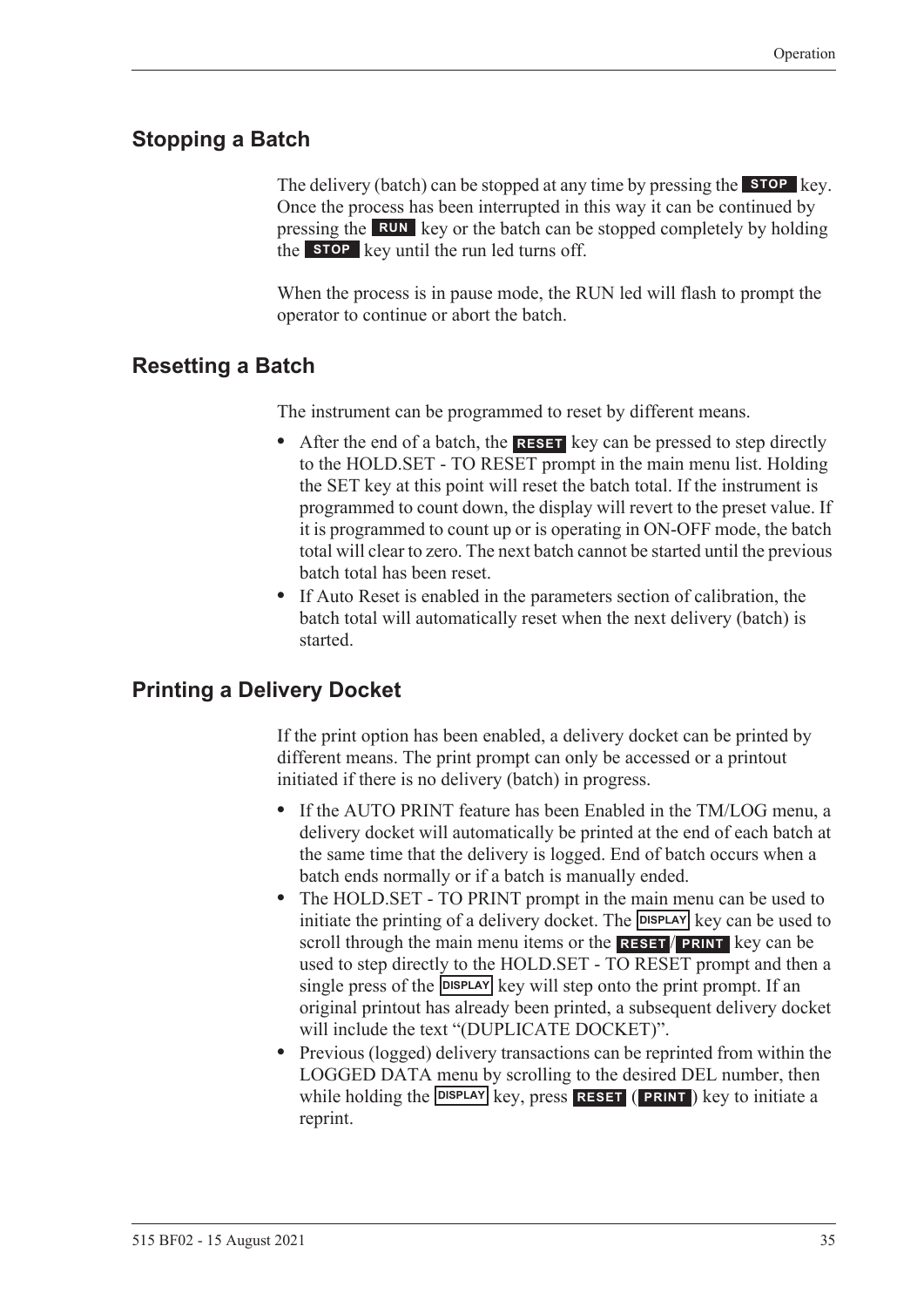### <span id="page-45-0"></span>**Logic Input Control**

This instrument allows for remote operation via the logic inputs on the rear terminals. The logic input have the following functions:

- **•** Logic Input 1 Remote Run
- **•** Logic Input 2 Remote Stop/Reset
- **•** Logic Input 3 Permissive Input
- **•** Logic Input 4 CAL Switch In field access protection

The Remote Stop input can also be used to reset the batch total by holding the logic input low for 2 seconds if the batch is already complete.

For connection details, refer to **[Logic Input Connection](#page-23-0)** on page 14.

### **Batch Flow Errors**

The instrument has the ability to raise an alarm when it detects a loss of flow, a quadrature input error, an unexpected/overflow or a leakage in the system.

- **• No Flow Error** The no flow condition is detected when the flow timeout expires during a delivery. There must not be a period of no flow greater than the timeout value during the delivery.
- **• Unexpected/Over Flow Error** The overflow condition is detected when the flow continues longer than the timeout period after the controller has attempted to stop (or pause) the flow.
- **• Leakage Error** The leakage condition is detected when an amount greater than the acceptable total is received without flow being initiated by the batch controller.

The point at which these errors are detected is dependent on the values programmed into the calibration parameters such as Batch Flow Timeout and Acceptable Total. The open collector outputs can be assigned to activate whenever one of the flow errors occur. Refer to **[Instrument Settings](#page-55-0)** on [page 46](#page-55-0) for more details.

A 'No Flow' or 'Unexpected/Over Flow' error can be cleared by pressing the **STOP** key without resetting the totals. A paused batch may be restarted or the delivered total remain until a reset action is carried out.

If logging and/or printing is enabled, the highest priority Error/Exception that occurred during the batch will be included as part of the recorded data. Refer to **[Error Messages](#page-75-0)** on page 66 for details on the order of priority.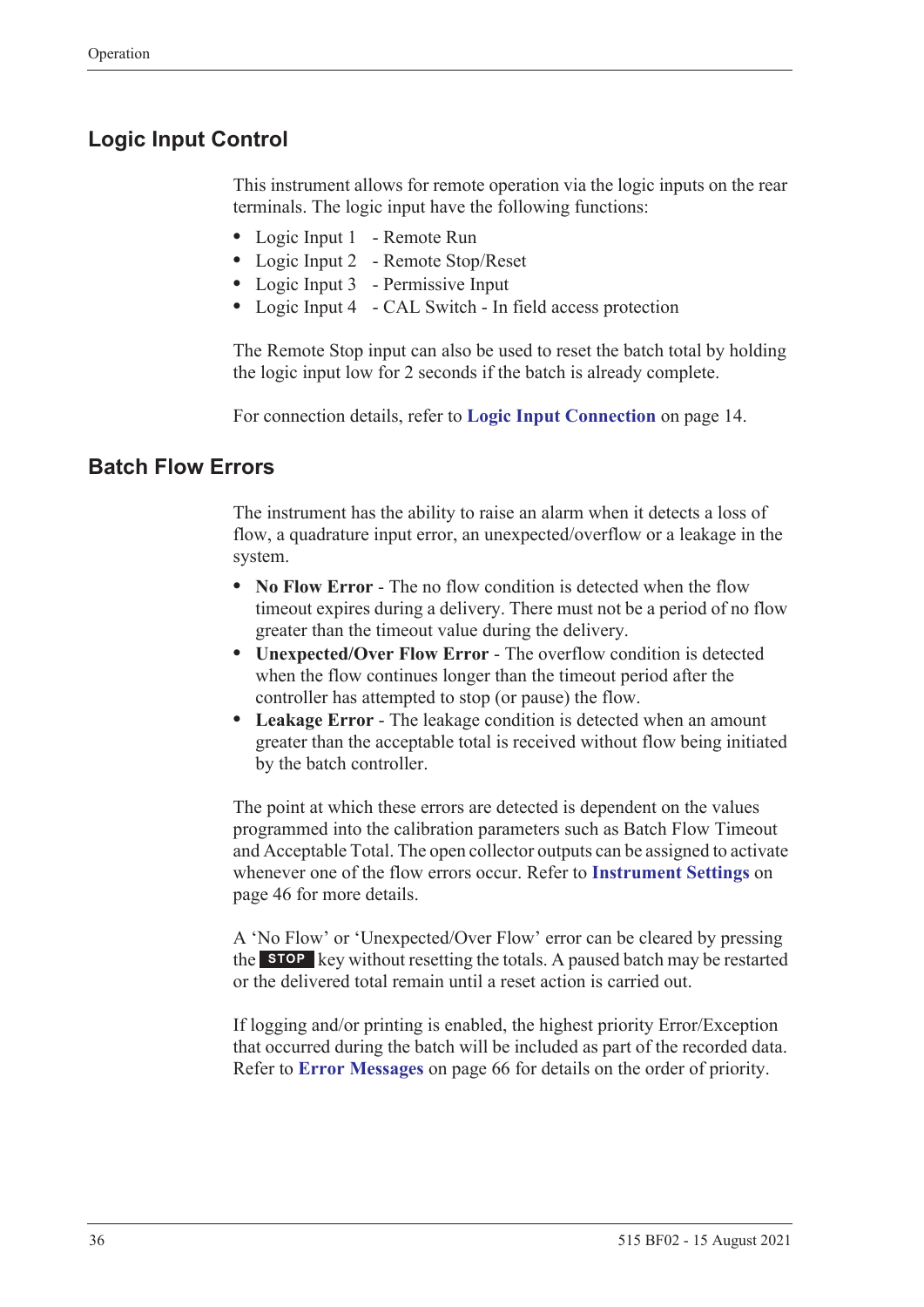### **Batch Control Processes**

The batch controller can be programmed to operate in various ways including:

- **•** Manual Reset (manual start).
- **•** Automatic Reset (manual start).
- **•** Automatic Restart for continuous batches (PRESET mode only).

In each of the above modes and configurations the parameters can be programmed to determine the behaviour and timing of relays and output signals. The following figures provide examples of some batch operations. Refer to **[Instrument Settings](#page-55-0)** on page 46 for more details.

#### **Manual and Automatic Reset**

If Manual Reset the **RESET** key must be pressed at the end of the batch to clear the batch total. This must be done before another batch can be started. If Automatic Reset is programmed, a new batch is commenced each time the **RUN** key is pressed.



*Figure 15 Batch Operation with Manual or Automatic Reset*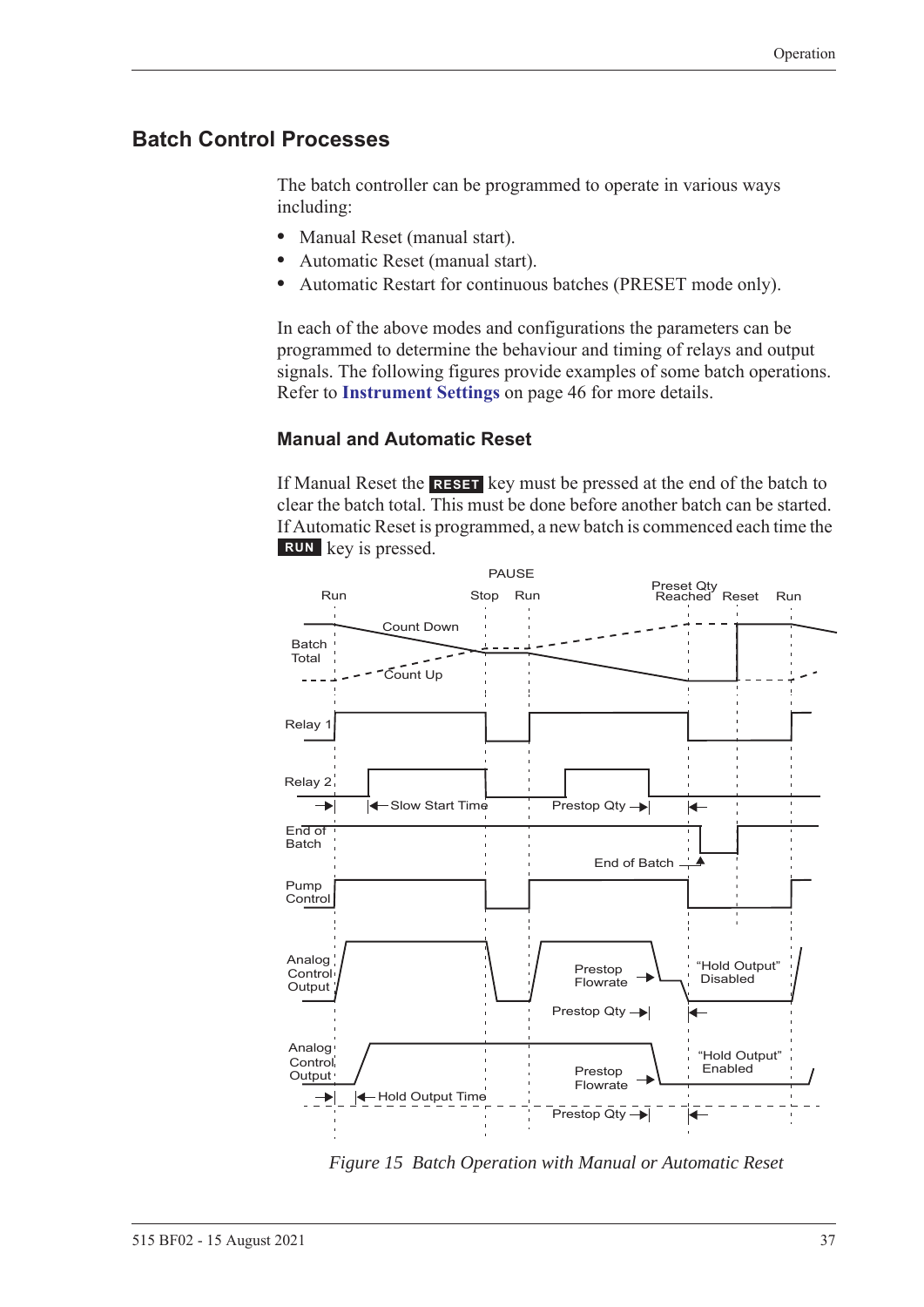#### **Automatic Restart**

If Automatic Restart is enabled the next batch will commence automatically when the restart timer expires after the end of batch has occurred. The SET led will flash while the instrument is waiting to automatically restart.



*Figure 16 Batch Operation with Automatic Restart*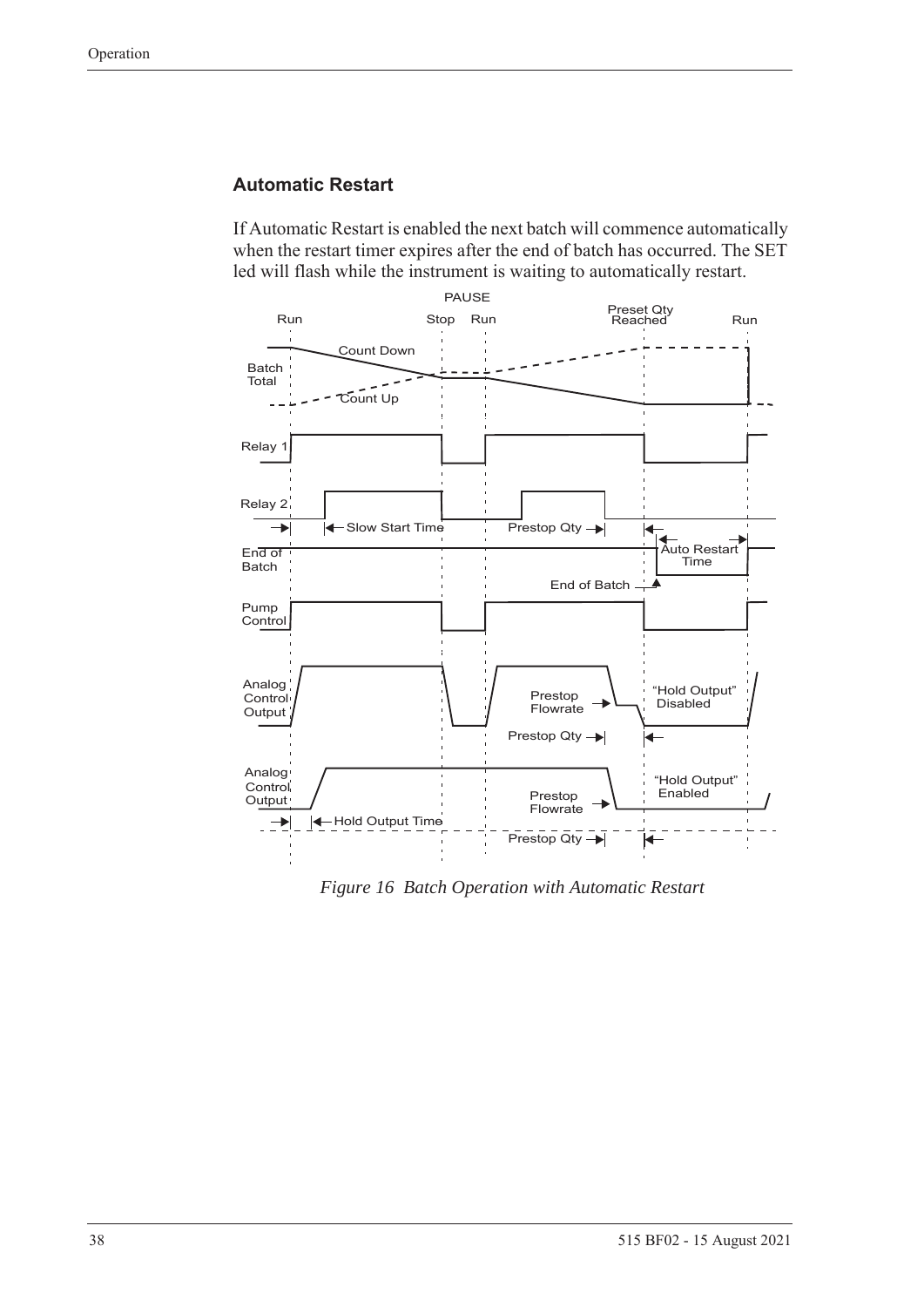# **Chapter 5 Instrument Calibration**

### **Introduction**

The 500 Series instrument calibration settings can be programmed via the front panel, according to program access levels explained below, or via the 500 Series Program Manager - a freely available Windows based configuration and resource tool.

After an instrument has been configured by either means to suit the application requirements, the settings can be recorded or application software backups or instrument clones created as explained further in **[Program Backup & Reports](#page-52-0)** on page 43.

You can view or change the settings of the instrument according to the access level for each parameter, as set by the 500 Series Program Manager. There are different types of access to the parameters as follows:

- **• Not visible** you cannot display or edit the parameter.
- **• Display only** you can display the parameter, but you cannot change the setting.
- **• Programmable** you can change the setting of the parameter in Calibration Set mode.
- **• Password protected** you can change the setting of the parameter in Calibration Set mode only if you enter the correct password.
- **• CAL switch protected**  you can change the setting of the parameter in Calibration Set mode only if you enter by using the CAL switch on Logic Input 4.
- **Note:** When you enter Calibration Set mode, the instrument prompts to enter a password only if the password setup via the 500 Series Program Manager is non-zero (000000 is the factory default value). Entering any value at the password prompt will allow to change the settings of the "programmable" parameters, but the correct password must be entered to change the password-protected parameters. Likewise, the CAL switch (Logic Input 4) must be used to enter Calibration Set mode to change the CAL switch protected parameters.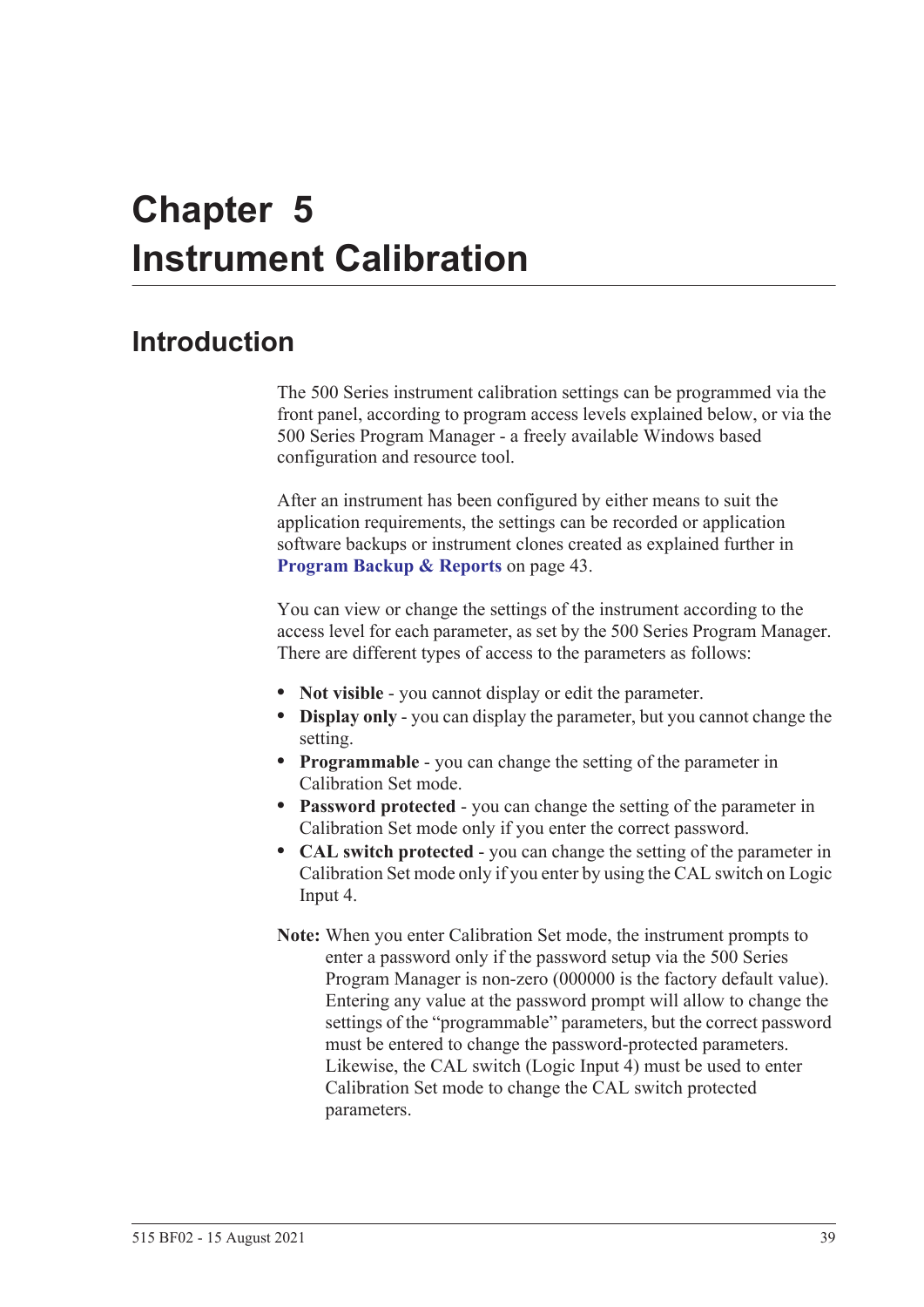### **Calibration View Mode**

Use the following procedure to view the calibration settings of the instrument:

- 1. Press **DISPLAY** to scroll to the **CAL** MENLI prompt.
- **2.** Hold the  $\overline{\text{SET}}$  key.



The instrument beeps once, illuminates the **Cal** indicator and shows CAL on the display panel.

- Press  $\left( \blacktriangleright \right)$  to scroll through the flashing menu headings.
- Press **SET** to scroll through submenu items.
- Hold **DISPLAY** to return to the main calibration menu.
- **3.** To exit from the Calibration View mode, press  $\Box$  to scroll to the END option and press **SET**).

The instrument returns to Normal Operation mode.

### **Calibration Set Mode**

In Calibration Set mode, you can change the settings of the "programmable" parameters. You must enter the system password to change the setting of the "password-protected" parameters and you must use the CAL switch on Logic Input 4 to access the "Cal switch protected" parameters.

Use the following procedure to enter Calibration Set mode:

- **1.** Press **DISPLAY** to scroll to the **CAL** MENLI prompt.
- **2.** Hold the  $\overline{\text{SET}}$  key.



The instrument beeps once, illuminates the **Cal** indicator and shows CAL on the display panel.

- **3.** Press  $\left( \blacktriangleright \right)$  to select any flashing menu heading except END.
- **4.** Hold the **SET** key for two seconds, or if "Cal switch protected" items exist the CAL switch can be closed for two seconds.

The instrument prompts for a password to be entered if the password is non-zero, otherwise the password prompt is skipped.

- **5.** If the password prompt is shown, press  $\boxed{\blacktriangle}$  or  $\boxed{\blacktriangledown}$  to change the value of the current digit. To select the next digit, press  $\Box$ .
- **6.** Press **SET** or use the CAL switch on Logic Input 4 (if "Cal switch protected" items exist) to accept the password and proceed.
- **7.** Proceed and observe the access confirmations.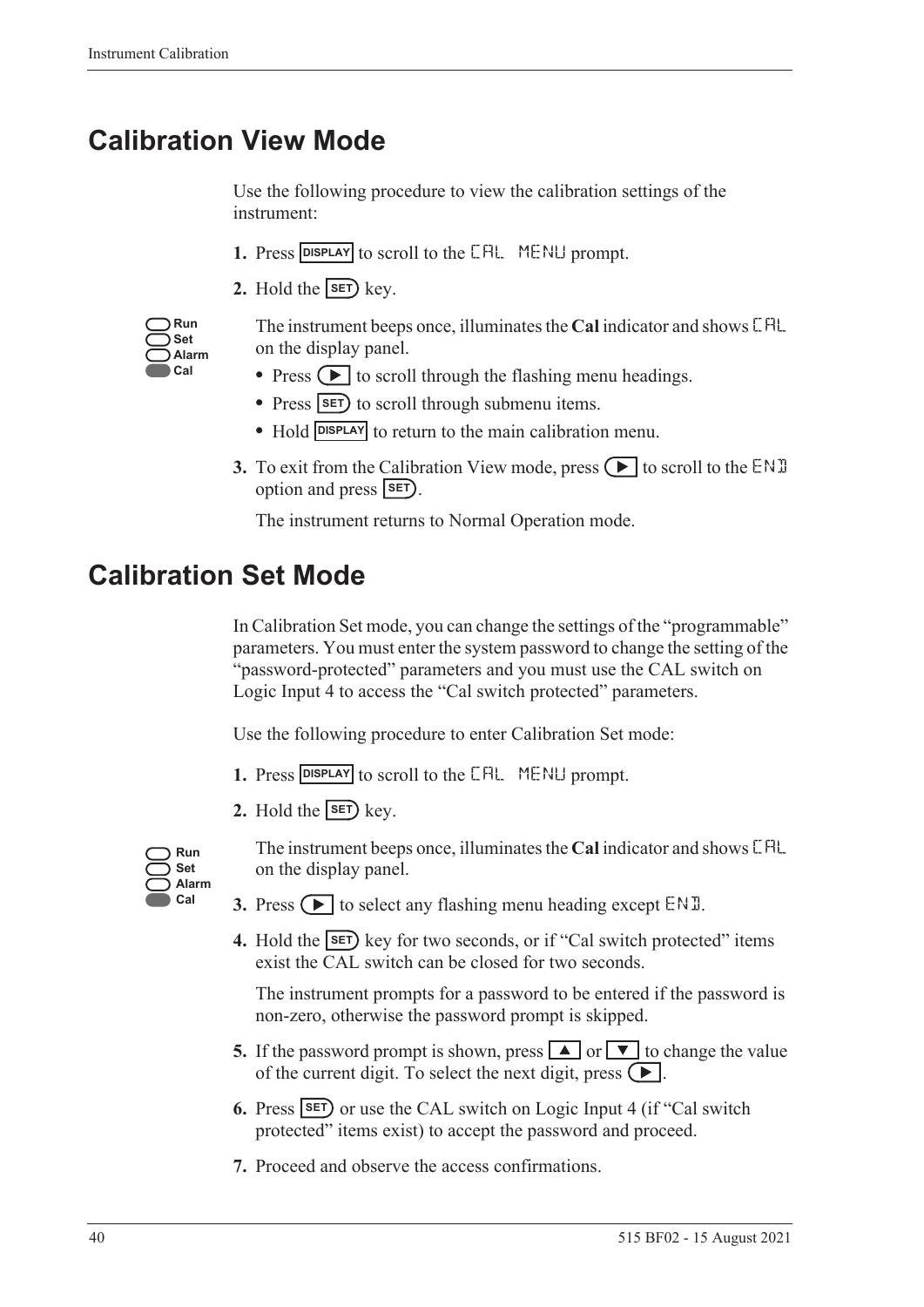**•** If the CAL switch is used and the password is correct, the instrument makes two beeps and displays message:  $-Ed$  it -  $TS$  pw mode

and enables you to change "programmable", "password protected" and "CAL switch protected" parameters.

• If the CAL switch is used but the password has been skipped or is incorrect, the instrument makes one beep and displays message: -EDIT- CAL\_SW MODE

and enables you to change "programmable" and "CAL switch protected" parameters.

- If the **SET**) key is pressed and the password is correct the instrument makes two beeps and displays the message:
	- -EDIT- PASSW MODE and enables you to change the "programmable" and "passwordprotected" parameters.
- If the **SET**) key is pressed but the password has been skipped or is incorrect, the instrument makes one beep and displays the message: -EDIT- PROG MODE

and enables you to change only the "programmable" parameters.



The instrument illuminates both the **Cal** and **Set** indicators.

- **8.** Edit the instrument parameters as required. The programmable values are indicated by the flashing display.
	- To change a numerical value, press **A** to increase a value, or press  $\triangledown$  to decrease a value. Press a key momentarily to change the value one number at a time. Hold a key to scroll through the numbers. To proceed to next digit, press  $(\blacktriangleright)$ .
	- To change an option setting, press  $\Box$  or  $\nabla$  to scroll through the options.
- **9.** Press **SET** to accept the currently displayed value and proceed to the next parameter. You can press **DISPLAY** to briefly view the current edit mode:  $-Ed$   $E - \frac{2}{x}$  XXXXXX MODE, as described in step 6 above. Continue to hold the **DISPLAY** key to return to the main calibration menu.
- **10.**To exit from Calibrate Set mode, press  $\Box$  to scroll through the main calibration menu to  $ENI$ , then press  $SET$ . Otherwise, to quick exit from any menu, you can press and hold **SET** for two seconds or, if "Cal switch protected" items exist, the CAL switch can be closed for two seconds.

**Run Set Alarm Cal**

The instrument makes two beeps and cancels the **Cal** and **Set** indicators.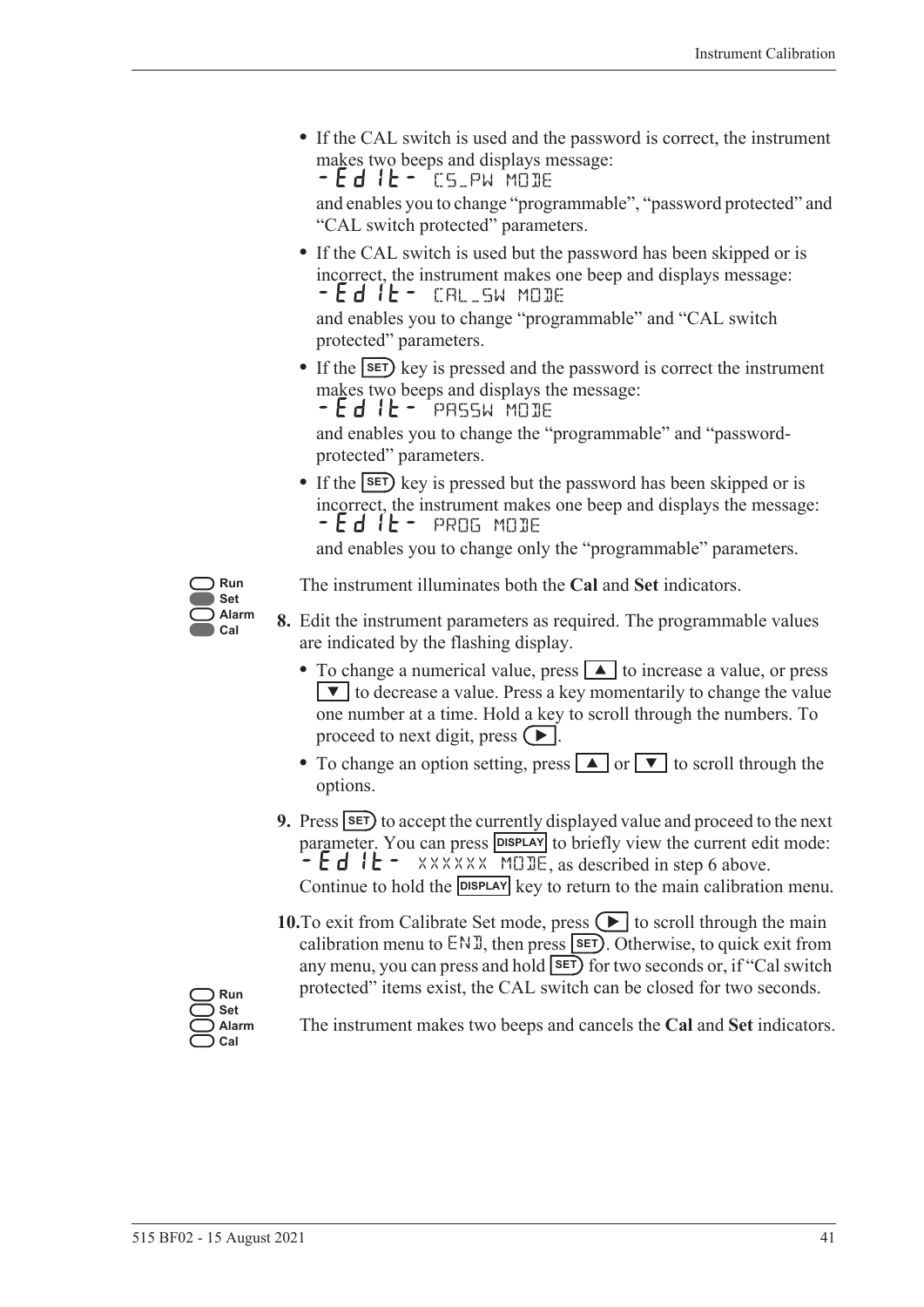### **Changing the Instrument Settings**

In Calibration Set mode, the display flashes the item that can be changed. For option settings, the display flashes the complete option. For a numeric parameter, the display flashes one digit at a time, you can change the value of the flashing digit as required, then move the flashing cursor to change another digit.

**Note:** When you change the setting of a parameter, the instrument records the result as soon as you move to another parameter, or exit from the Calibration Set mode.

### **Changing Option Settings**

When you display an option that can be changed, the entire option flashes on the display, such as the choices of ODD, EVEN or NONE for the communications parity bit checking. Press  $\boxed{\blacktriangle}$  or  $\boxed{\blacktriangledown}$  to change the option. You can "scroll" through the options in either direction to make a selection as shown below.



### **Changing Numeric Settings**

The display flashes the digit that can be changed.

第第89.123

Press  $\left( \blacktriangleright \right)$  to select the digit that you wish to change.

Press  $\boxed{\blacktriangle}$  or  $\boxed{\blacktriangledown}$  to increase or decrease the value of the selected digit.

#### **Changing the Decimal Point**

To change the position of the decimal point, press  $\Box$  to move the flashing selection until the decimal point flashes. Press  $\boxed{\blacktriangle}$  or  $\boxed{\blacktriangledown}$  to move the decimal point to the right or left as required.

### **Units of Measurement**

The calibration of some parameters is based on the units that are defined for the relevant variables. These units of measurement can been viewed in the UNITS menu in the Instrument Settings section below.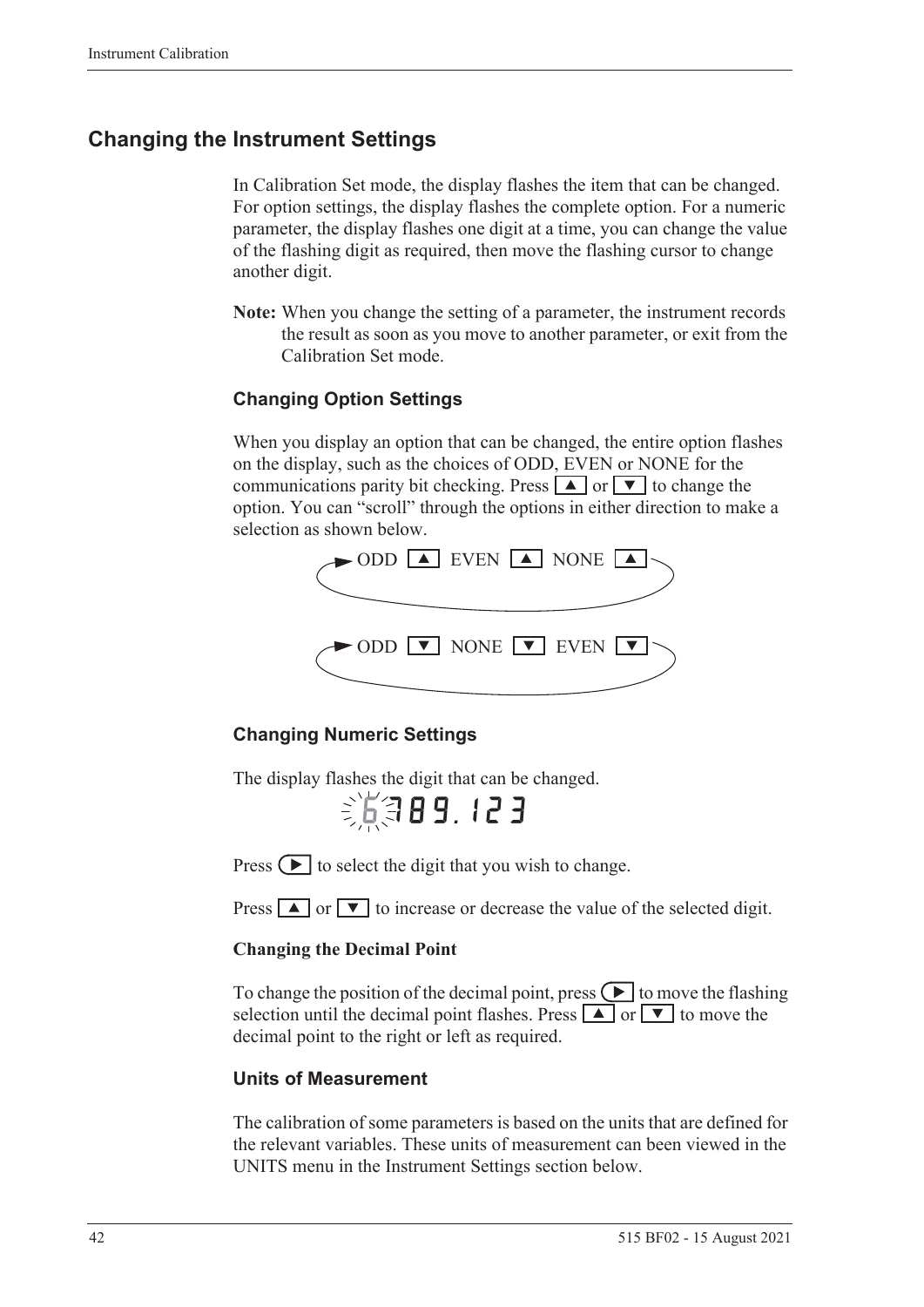### <span id="page-52-0"></span>**Program Backup & Reports**

### **Backup via 500 Series Program Manager**

As well as programming the 500 Series instruments via the front panel (according to program access levels), the 500 Series Program Manager (500-PM) can be used to create a custom version of the application software and program parameters preset prior to downloading the application software. Backups of customised applications can be saved as downloadable APX or APL files and the full configuration reports printed or saved as PDF. The 500-PM is a Windows based programming tool and resource centre and is freely available from the Contrec www.contrec.co.uk website.

Instruments are often supplied from the factory with the default application software, but it is by using 500-PM software that program access levels are set, USER text and messages customised and print headers and footers entered.

### **Printing Configuration Report**

To assist in keeping an audit trail of the program settings and changes made via the front panel, the 515 instrument provides the ability to print the configuration to a local printer if one has been connected and assigned to one of the 515 communication ports.

The prompt to hold the Reset key to print the configuration report HOLd.PSE CONFIG PRINT is found at the end of the Model Info menu, described in **[Model](#page-37-0)  [Information](#page-37-0)** on page 28. The report can be lengthy and adequate printer paper must be available (Note: this feature is available starting from version 3.0.377).

### **Upload and Clone of Application Software**

To assist in maintaining a backup for important applications and installations, the 500-Series Program Utility software (500-LT, version 3.0.377 or higher) can be used to upload the instruments application software with all of the current program settings.

The 500-LT (PM Lite) program is a Windows based computer program which can be downloaded for free from the Contrec www.contrec.co.uk website and is part of the package when the Contrec 500 Series Program Manager is installed. The 500-LT provides the option to 'Upload Application' or 'Upload Report Only'. To use either upload functionality, the 515 port being used must have printer (PRN) protocol assigned to it.

Once uploaded to the 500-LT, the report can be viewed or printed. The Upload Application is automatically saved as an APL file. The file can be used then or reopened later to download to another 515 instrument (of the same or higher class) to create a clone of the original instrument.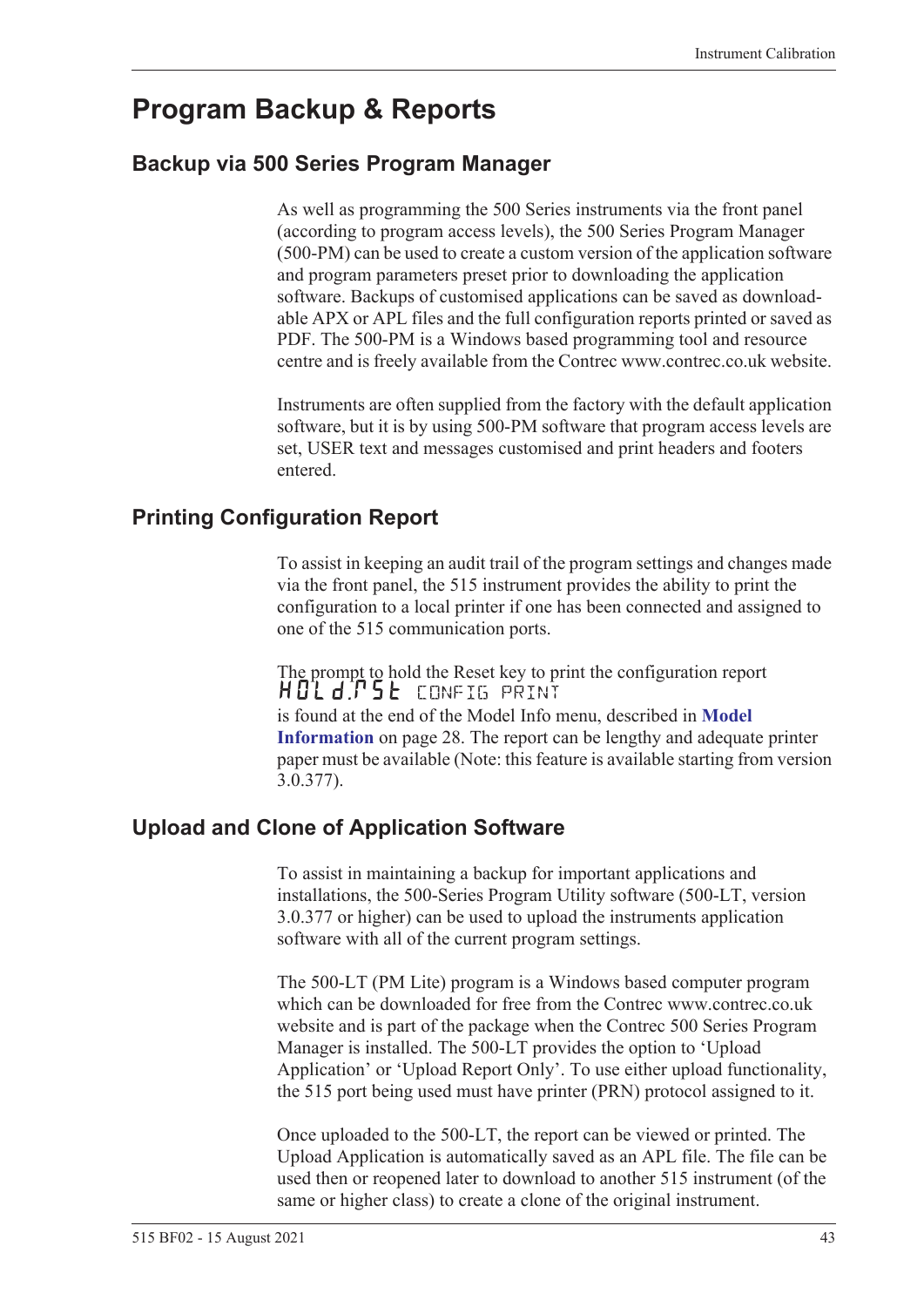### **Calibration Menu Tree**



[Figure 17](#page-53-0) and [Figure 18](#page-54-0) show the keys for moving around the calibration menu tree in Calibration View or Set mode.

<span id="page-53-0"></span>*Figure 17 Calibration Menu Tree Sheet 1*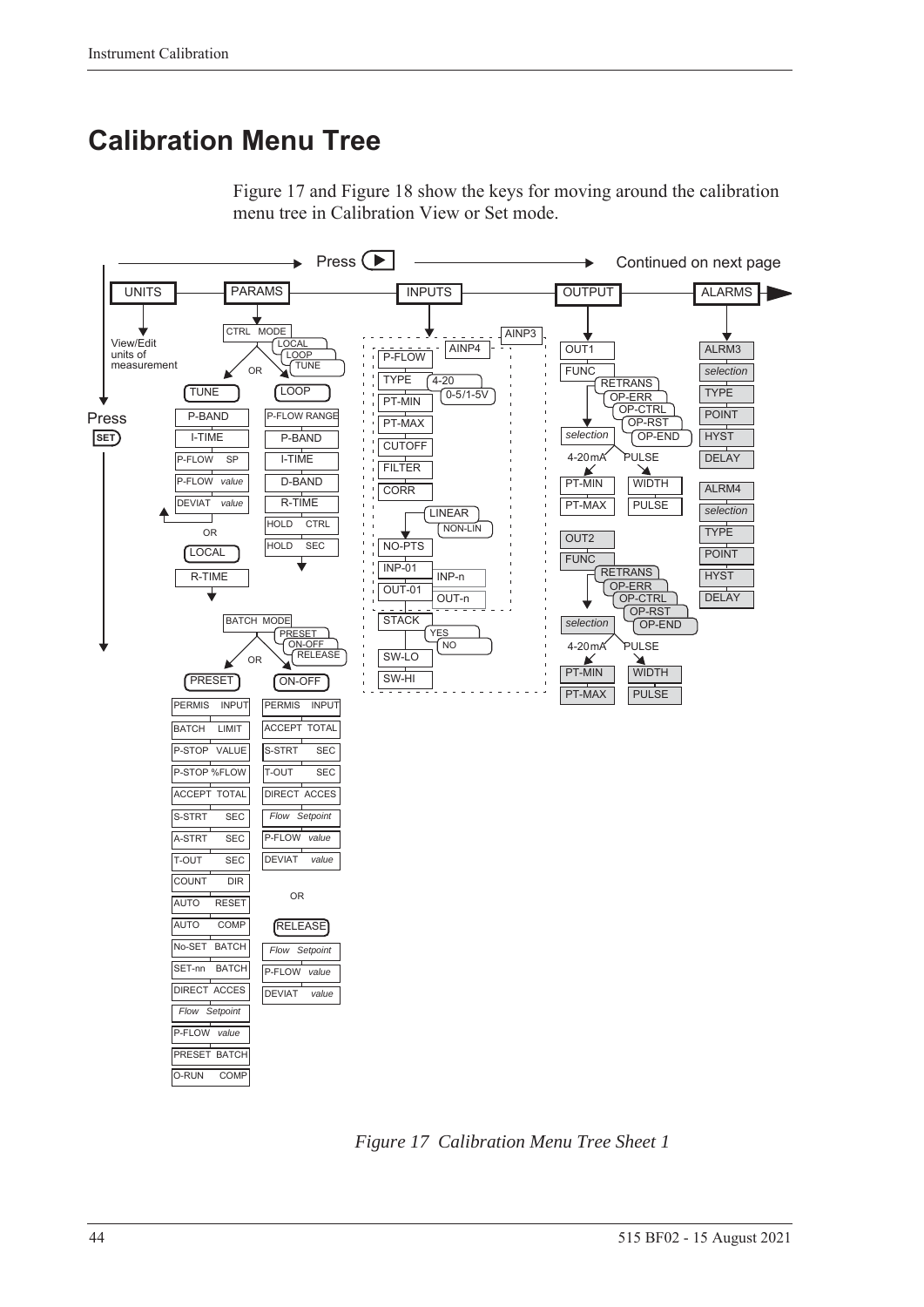

The shaded boxes indicate hardware options

Hold **DISPLAY** at any point to return to the main calibration menu.

Press  $\Box$  at any I/O assignment position to move to the next I/O assignment in the submenu (eg pressing  $\left( \blacktriangleright \right)$  on ALRM1 will move you to ALRM2 if it exists)

<span id="page-54-0"></span>*Figure 18 Calibration Menu Tree Sheet 2*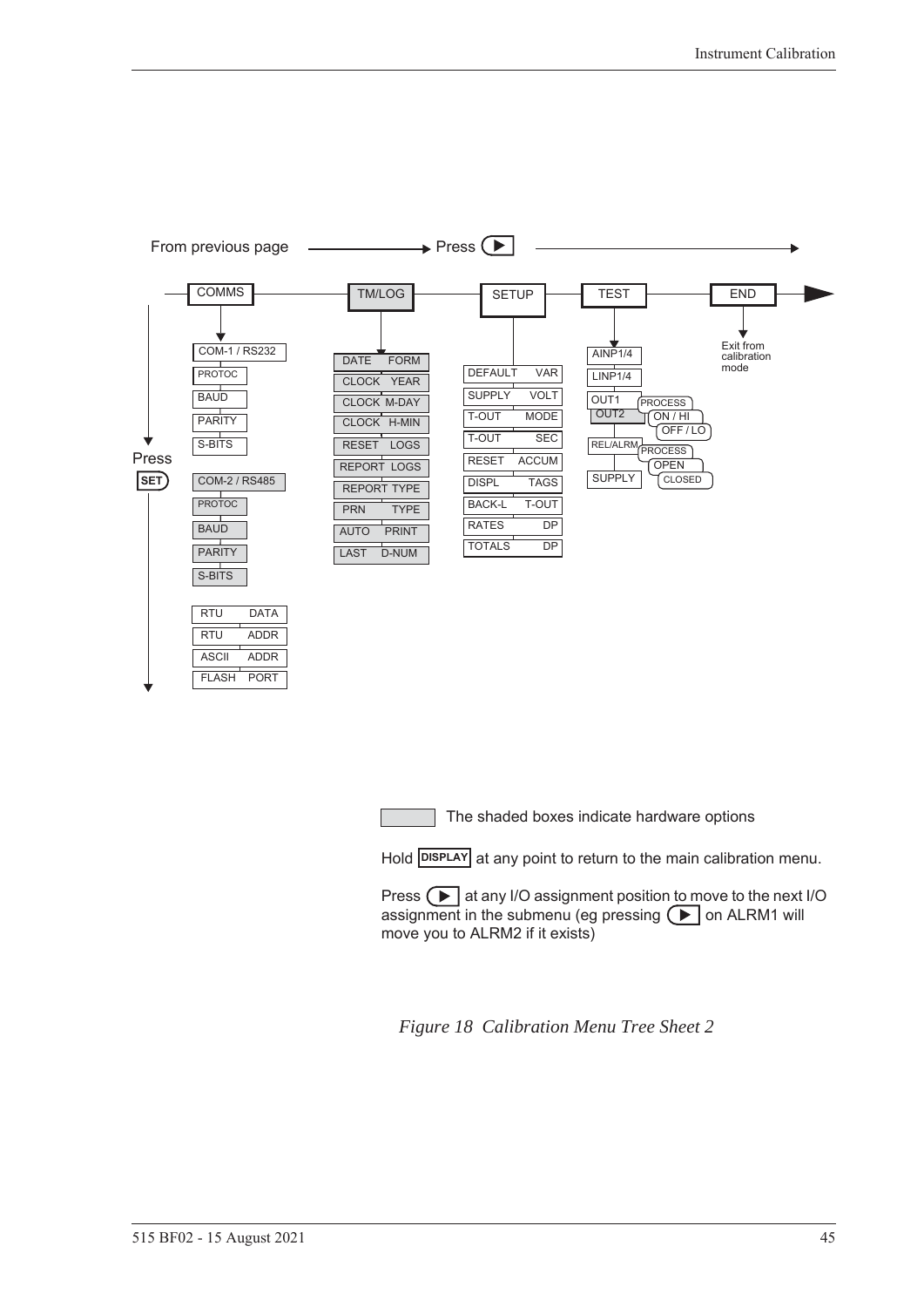## <span id="page-55-0"></span>**Instrument Settings**

### **Units of Measurement**

The Units menu allows the units to be viewed and edited if necessary without the reloading of new application software. Any change in units will result in a full reset to initially downloaded settings. Therefore, any required changes to units of measurement should be made before changing any other settings.

| <b>SET</b>              | $\blacktriangleright$ $\rightarrow$ UNITS params inputs outputs alarms comms tm/log setup test end                                                                                                                                                                              |  |
|-------------------------|---------------------------------------------------------------------------------------------------------------------------------------------------------------------------------------------------------------------------------------------------------------------------------|--|
| ITEMn<br>unit           | The units for main menu or calibration items can be viewed by pressing<br>the $\left  \text{set} \right $ key.                                                                                                                                                                  |  |
|                         | The units of measurement are password protected or will be protected by<br>the CAL switch if any instrument setting has an access level of 'CAL<br>Switch Protected'. To edit the units the correct password must be entered<br>or CAL switch used on entry to EDIT mode.       |  |
|                         | Press $\boxed{\blacktriangle}$ or $\boxed{\blacktriangledown}$ to select the required units.                                                                                                                                                                                    |  |
| <b>ACCEPT</b><br>LINIT5 | The Accept Units prompt will only appear if one or more of the units<br>have been changed.                                                                                                                                                                                      |  |
|                         | <b>IMPORTANT:</b> Accepting the change of units will initiate a master<br>reset. All calibration parameters will revert to their default value (i.e.<br>those values included in the downloaded instrument software). All totals<br>and any logged information will be cleared. |  |
|                         | Press $\Box$ or $\nabla$ to select YES, then press the SET key. The instrument<br>makes three beeps to confirm the reset command.                                                                                                                                               |  |
|                         | The message -RESET- PLEASE WAIT will be displayed as the<br>instrument exits calibration mode and completes a full re-boot sequence.                                                                                                                                            |  |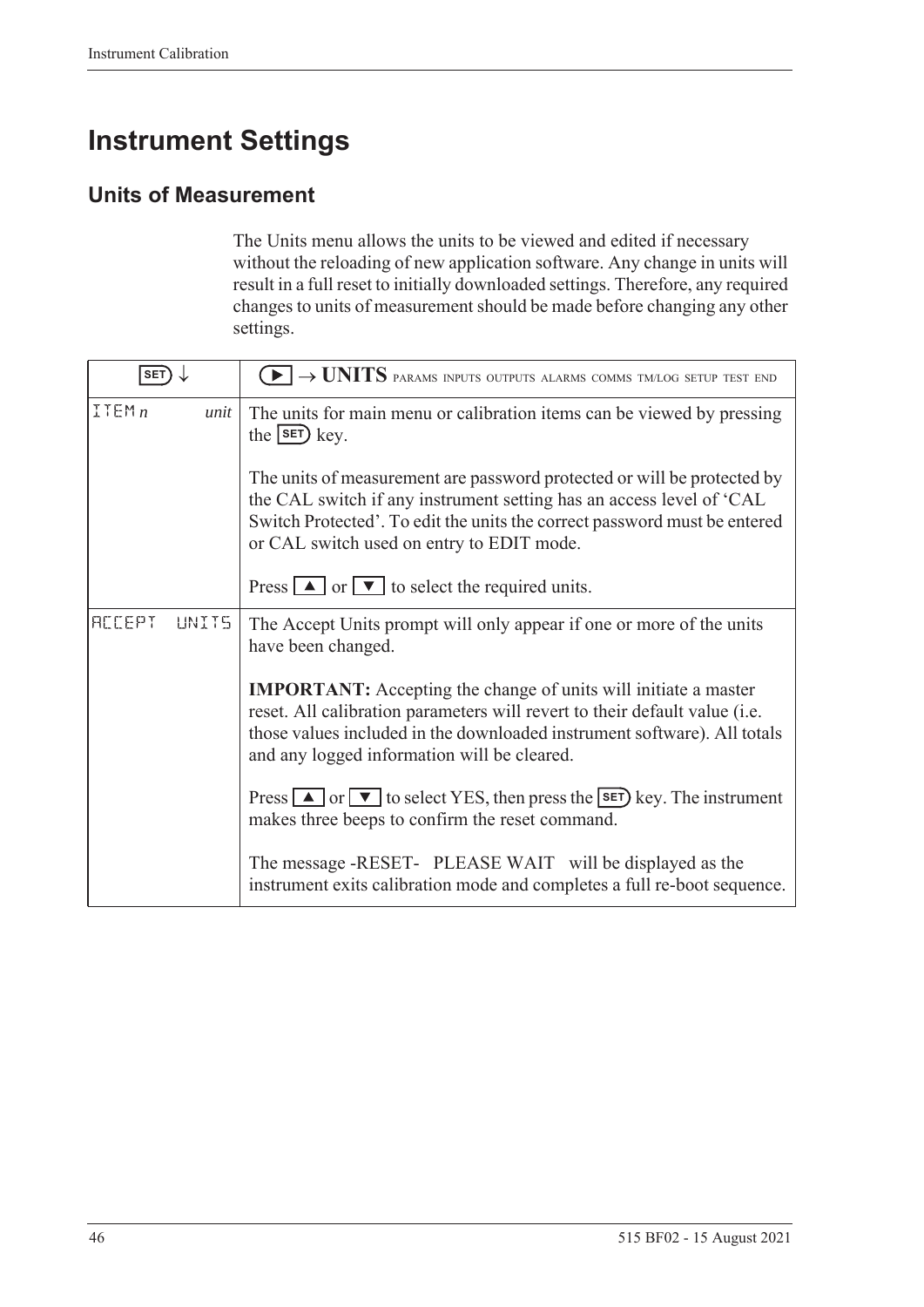### **Parameters**

| SET)                                                    | $\blacktriangleright$ $\rightarrow$ units PARAMS inputs outputs alarms comms tm/log setup test end                                                                                                                                                                                                                                                                               |
|---------------------------------------------------------|----------------------------------------------------------------------------------------------------------------------------------------------------------------------------------------------------------------------------------------------------------------------------------------------------------------------------------------------------------------------------------|
| <b>ETRL</b><br><b>MODE</b>                              | Select the required loop control mode.<br><b>LOCAL</b><br>- Manual control operating mode<br>- PI loop control operating mode<br><b>LOOP</b><br><b>TUNE</b><br>- PI loop control tuning mode                                                                                                                                                                                     |
|                                                         | Press $\boxed{\blacktriangle}$ or $\boxed{\blacktriangledown}$ to select the required control mode.<br>Refer to the section Control Modes for descriptions of each mode.                                                                                                                                                                                                         |
|                                                         | Note: The flow control items actually shown in the PARAMS menu are dependent on the<br>CONTROL MODE chosen above. Items that are not relevant for that mode will not appear.<br>Use the Calibration Menu Tree as a guide to the relevant items.                                                                                                                                  |
| P-FLOW<br>RANGE                                         | The process or loop flow range is the maximum flowrate that the system<br>will achieve on the process flow line. This value is used by the loop<br>control algorithm and is entered in the same units as the main menu<br>Process Flowrate variable. It can be determined by setting the process<br>control setpoint to 100% whilst in LOCAL mode and observing the<br>flowrate. |
| P-BAND<br>∦                                             | The proportional band of PI control algorithm.<br>Enter the value in percentage. For means of determining this value see<br>Tuning the Control Loop on page 30.                                                                                                                                                                                                                  |
| I-TIME<br>SEC <sup>1</sup>                              | The loop integral time of PI control algorithm. This parameter must be set<br>to a non-zero value to enable the integral term in the control algorithm.<br>Enter the value in seconds. For means of determining this value see<br>Tuning the Control Loop on page 30.                                                                                                            |
| $\mathbb{J}-\mathbb{J}\mathsf{H}\mathsf{N}\,\mathbb{J}$ | The loop error deadband can be programmed to prevent the output<br>continuously changing and thereby reducing wear on valves and<br>actuators. Enter the value as a percentage.<br>While the main menu Deviation (error) is within the deadband, the<br>process control signal will remain steady (i.e. the error is treated as zero<br>in the algorithm).                       |
| R-TIME<br>SEC <sub>1</sub>                              | The ramp time limits the rate of change of the loop output signal and<br>assists in bumpless loop operation when changing operation mode or loop<br>parameters. It represents the minimum time required for the output signal<br>to traverse between saturation points (i.e. from 0 to 100% or vice versa).                                                                      |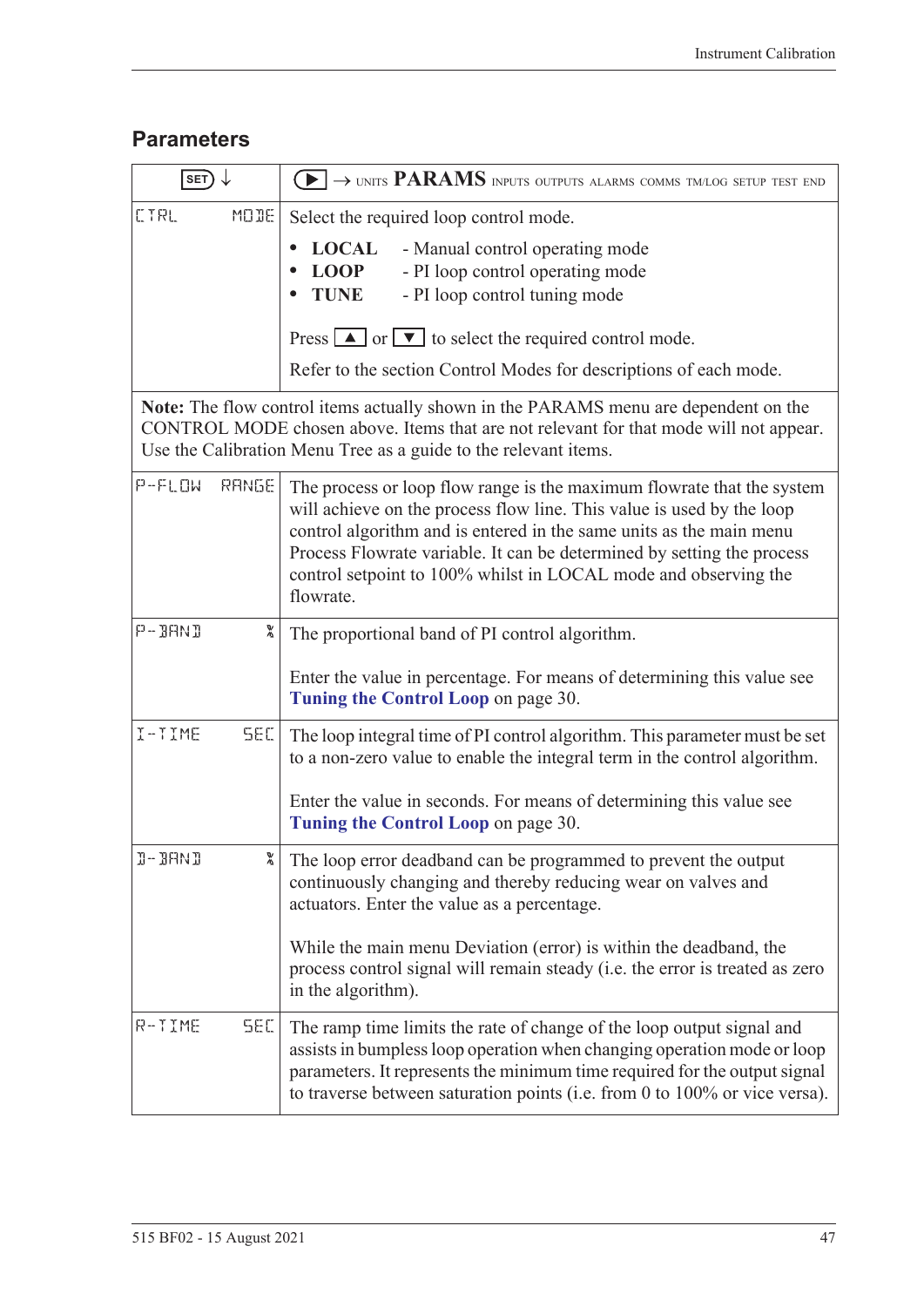| SET)                       | $\blacktriangleright$ $\rightarrow$ units PARAMS inputs outputs alarms comms tm/log setup test end                                                                                                                                                 |
|----------------------------|----------------------------------------------------------------------------------------------------------------------------------------------------------------------------------------------------------------------------------------------------|
| <b>HOLD</b><br><b>ETRL</b> | The hold control output feature leaves the output signal at its last value at<br>the end of a batch (flow should be stopped by the on-off valve).                                                                                                  |
|                            | This allows the control actuator to start a new batch without ramping up<br>from a fully closed position.                                                                                                                                          |
|                            | Press $\boxed{\blacktriangle}$ or $\boxed{\blacktriangledown}$ to select ENABLE or DISABLE.                                                                                                                                                        |
| <b>HOLD</b><br>SEC.        | The hold control output time determines when the loop control takes over<br>after a batch starts or resumes. This can provide time for the on-off valve<br>to open and flow to reach a stable flowrate before the systems resumes<br>loop control. |
| <b>BATCH</b><br>MODE       | Select the required batch operation mode.                                                                                                                                                                                                          |
|                            | <b>PRESET</b><br>- Preset delivery.                                                                                                                                                                                                                |
|                            | <b>ON-OFF</b><br>- Manual delivery.<br>- Release flow (loop tuning, only available in<br><b>RELEASE</b><br>calibration mode).                                                                                                                      |
|                            | Press $\Box$ or $\nabla$ to select either: PRESET, ON-OFF or RELEASE.                                                                                                                                                                              |
|                            | Refer to the section Batch Modes for descriptions of each mode.                                                                                                                                                                                    |
|                            | Note: The batch control items actually shown in the PARAMS menu are dependent on the<br>BATCH MODE chosen above. Items that are not relevant for that mode will not appear. Use<br>the Calibration Menu Tree as a guide to the relevant items.     |
| PERMIS<br>INPUT            | The permissive input feature ensures that a batch will not be allowed until<br>a permissive contact is closed. A prompt to connect permissive is<br>displayed. The requirement for the permissive can be enabled or disabled.                      |
|                            | For more details, refer to Logic Input Control on page 36.                                                                                                                                                                                         |
|                            | Press $\Box$ or $\nabla$ to select ENABLE or DISABLE.                                                                                                                                                                                              |
| <b>BRTCH</b><br>LIMIT      | The batch limit determines the maximum batch preset value that can be<br>entered. If a value of zero is entered for this parameter then no limit is<br>applied.                                                                                    |
|                            | Enter the value in the engineering units of the batch preset.                                                                                                                                                                                      |
| <b>P-510P</b><br>VALUE     | The prestop value determines when relay 2 deactivates and the control<br>output reduces as the batch approaches the preset quantity.                                                                                                               |
|                            | Enter the value in the engineering units of the batch preset.                                                                                                                                                                                      |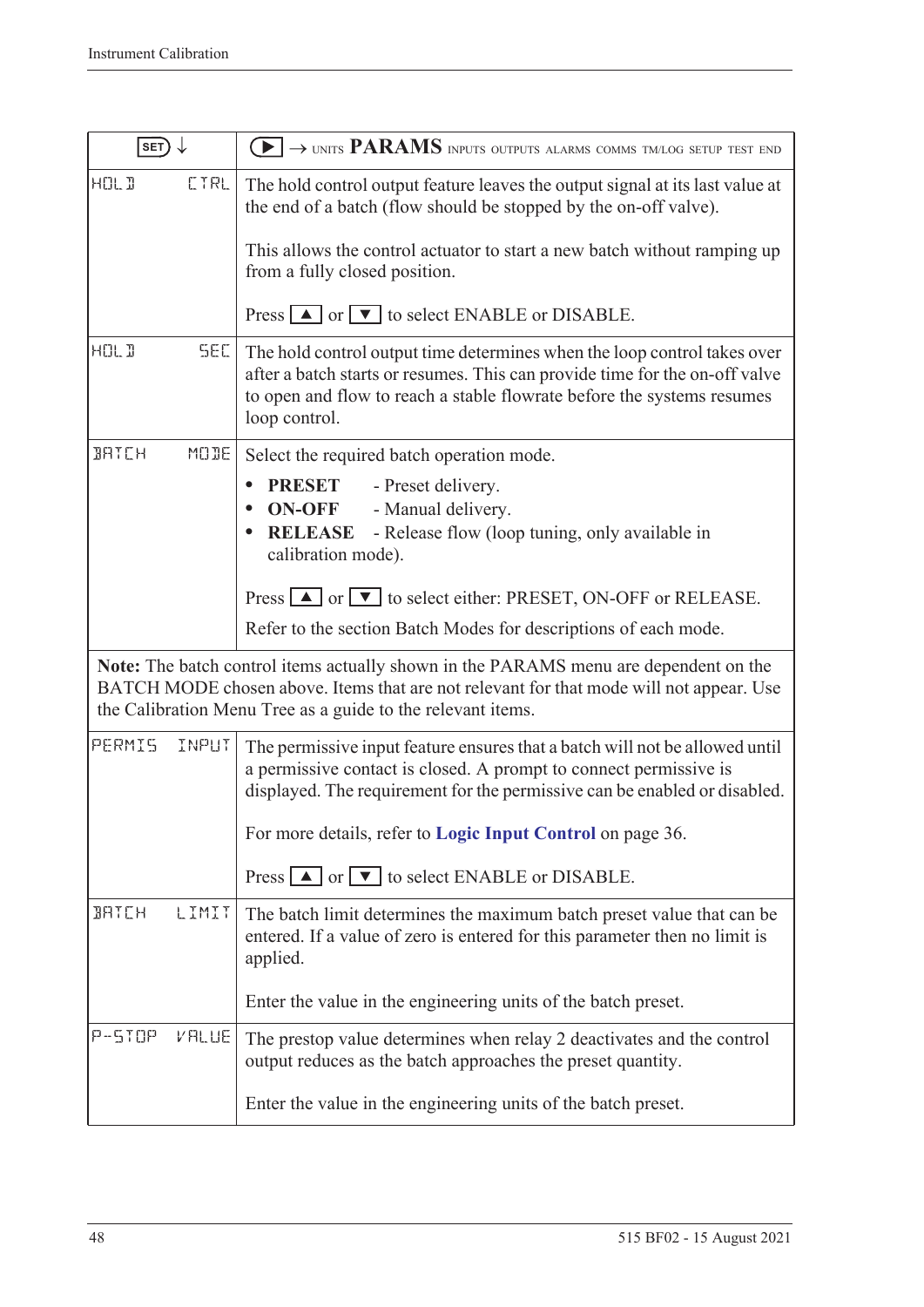| SET)          |              | $\blacktriangleright$ $\rightarrow$ units PARAMS inputs outputs alarms comms tm/log setup test end                                                                                                                                                                                                                                                               |
|---------------|--------------|------------------------------------------------------------------------------------------------------------------------------------------------------------------------------------------------------------------------------------------------------------------------------------------------------------------------------------------------------------------|
| <b>P-510P</b> | <b>XFLOW</b> | The batch prestop flowrate is programmed as a percentage of the<br>loop/process flowrate setpoint and is used to slow the flow the flow<br>during the prestop stage of batching.                                                                                                                                                                                 |
| <b>ACCEPT</b> | TOTAL        | The batch acceptable total is the minimum total for the system leakage to<br>be logged (a value of zero disables logging of leakages). It also allows<br>small totals due to "meter skips" and vibration to be discarded without<br>being considered as a valid delivery.                                                                                        |
|               |              | Enter the value in the engineering units of the batch preset.                                                                                                                                                                                                                                                                                                    |
| 5-5TRT        | <b>SEC</b>   | The batch slow start time determines when relay 2 activates after the start<br>or resumption of a batch.                                                                                                                                                                                                                                                         |
|               |              | Enter the value in seconds.                                                                                                                                                                                                                                                                                                                                      |
| A-STRT        | <b>SEC</b>   | The batch automatic restart time determines the time that will elapse<br>between the end of one batch and the start of the next. A value of zero<br>disables the auto restart feature.                                                                                                                                                                           |
|               |              | Enter the value in seconds.                                                                                                                                                                                                                                                                                                                                      |
| $T - 11T$     | SEC.         | The batch flow timeout determines the length of no flow time that the<br>instrument will wait during a batch before raising a no flow error. It also<br>determines when an overflow error is raised if flow does not cease within<br>the timeout period after the controller attempts to stop the flow. A value<br>of zero disables these flow timeout features. |
|               |              | Enter the value in seconds.                                                                                                                                                                                                                                                                                                                                      |
| <b>COUNT</b>  | JIR.         | The batch count direction determines whether the batch total counts up<br>from zero to the preset value or down from the preset to zero.                                                                                                                                                                                                                         |
|               |              | Press $\boxed{\blacktriangle}$ or $\boxed{\blacktriangledown}$ to select UP or DOWN.                                                                                                                                                                                                                                                                             |
| <b>AUTO</b>   | RESET        | This parameter is available for viewing and editing only when the batch<br>automatic restart time is set to zero.                                                                                                                                                                                                                                                |
|               |              | The automatic reset feature allows the previous batch total to be reset<br>automatically when a new batch is started with the RUN key.                                                                                                                                                                                                                           |
|               |              | Press $\Box$ or $\nabla$ to select ENABLE or DISABLE.                                                                                                                                                                                                                                                                                                            |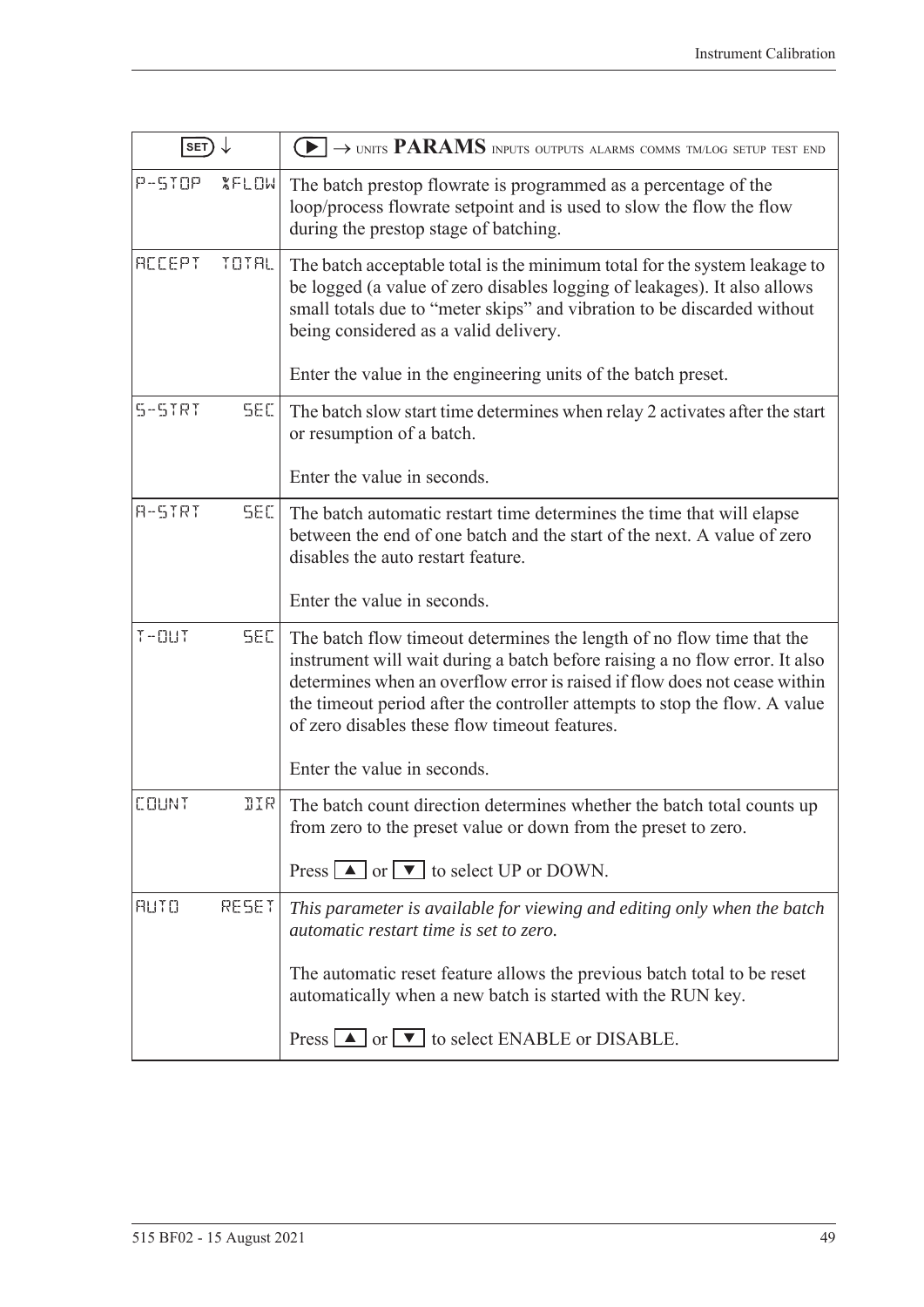| SET)                                             | $\blacktriangleright$ $\rightarrow$ units PARAMS inputs outputs alarms comms tm/log setup test end                                                                                                                                                                                                                                                                                         |
|--------------------------------------------------|--------------------------------------------------------------------------------------------------------------------------------------------------------------------------------------------------------------------------------------------------------------------------------------------------------------------------------------------------------------------------------------------|
| <b>RUTO</b><br><b>COMP</b>                       | The batch automatic overrun compensation allows the instrument to<br>automatically compensate for any consistent overrun at the end of the<br>batch. Overrun is typically due to the slowness of a valve to close or a<br>pump to stop on receiving a signal from the batch controller and results<br>in the delivered quantity being greater than the entered preset.                     |
|                                                  | In calculating the amount to be compensated for the instrument uses the<br>average overrun from the last three batches. An overrun of more than<br>20% is considered invalid and will not be included in the calculations.                                                                                                                                                                 |
|                                                  | Press $\Box$ or $\nabla$ to select ENABLE or DISABLE.                                                                                                                                                                                                                                                                                                                                      |
| $No - SET$<br><b>BRTCH</b>                       | To provide faster access to commonly used preset values a number of<br>batch presets can be preprogrammed into the instrument. This parameter<br>allows the number of batch presets to be entered.                                                                                                                                                                                         |
|                                                  | Press $\Box$ or $\Box$ to select a number between 1 and 20.                                                                                                                                                                                                                                                                                                                                |
| <b>SET-01</b><br><b>BRTCH</b><br>to<br>$5ET - n$ | Enter the commonly used preset values for quick access via the front<br>panel.                                                                                                                                                                                                                                                                                                             |
|                                                  | Enter the value in the engineering units of the batch preset.                                                                                                                                                                                                                                                                                                                              |
| <b>IIRECT</b><br><b>ACCES</b>                    | If the direct access is enabled then the operator is able to enter edit mode<br>for the batch preset and flow parameters directly from the main menu by<br>holding the <b>SET</b> key while viewing the preset. If disabled, the changes<br>can only be made from within the calibration set mode (or via serial<br>communications, see below). Select the direct access mode as required. |
|                                                  | Press $\Box$ or $\nabla$ to select ENABLE or DISABLE.                                                                                                                                                                                                                                                                                                                                      |
| <b>Modbus Accessible Parameters</b>              |                                                                                                                                                                                                                                                                                                                                                                                            |
| page 83.                                         | The following PARAMS menu item(s) are also accessible via Modbus communications. For<br>a complete Modbus parameter listing, refer to Instrument Configuration Parameters on                                                                                                                                                                                                               |
| P-ETRL<br>5P I                                   | Preset process control signal setpoint. This setpoint is only available for<br>LOCAL control mode.                                                                                                                                                                                                                                                                                         |
|                                                  | Enter the value in the engineering units of the assigned variable.                                                                                                                                                                                                                                                                                                                         |
| without leaving calibration set mode.            | If LOCAL control mode the live P-FLOW value is now shown to give immediate feedback                                                                                                                                                                                                                                                                                                        |
| P-FLOW<br>5P                                     | Preset Loop/Process flowrate setpoint. This setpoint is only available for<br>LOOP control and TUNE modes. The value of the setpoint must not be<br>greater than the process flow range (P-FLOW RANGE).                                                                                                                                                                                    |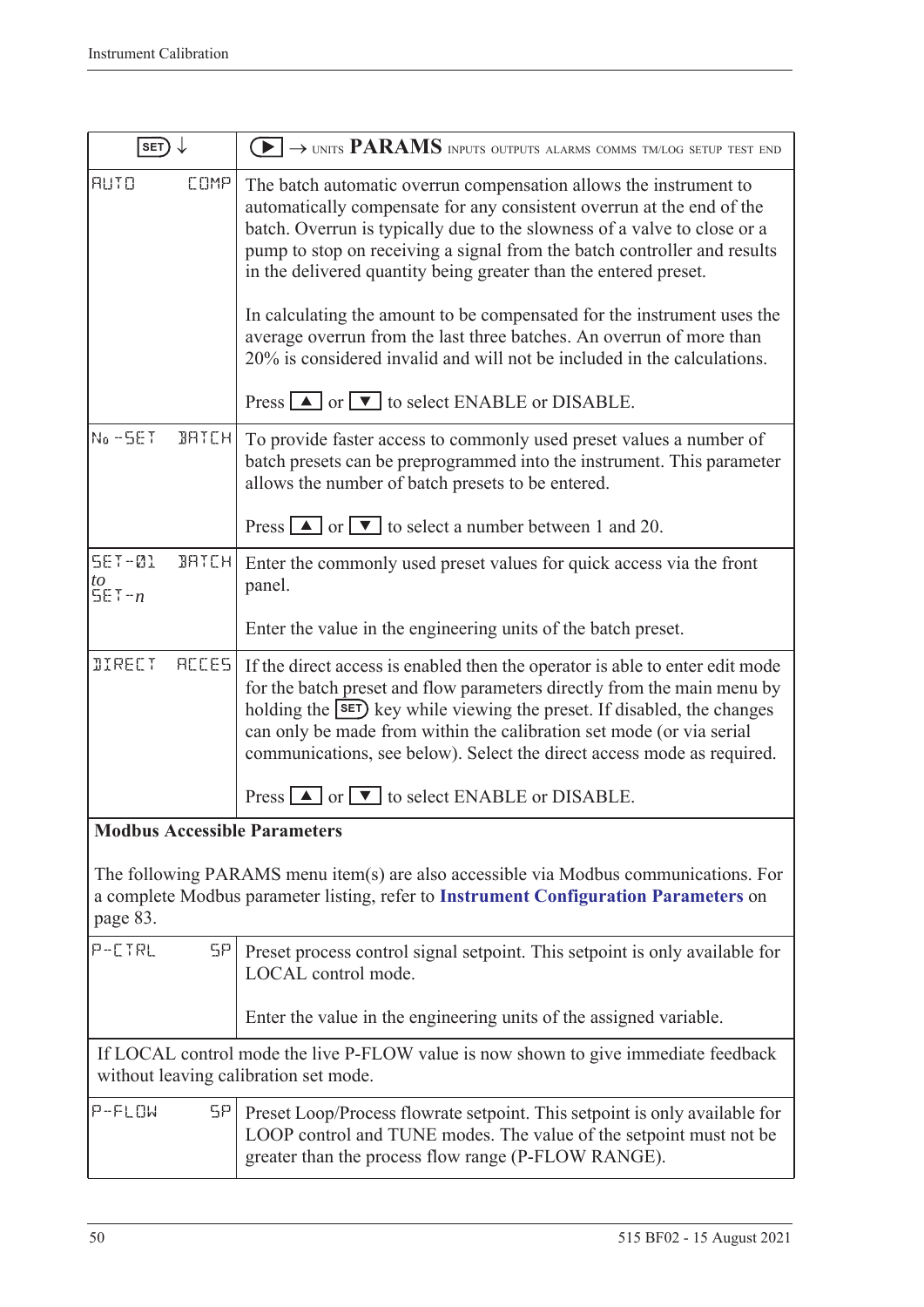| <b>SET</b>                                                                                                                                          | $\blacktriangleright$ $\rightarrow$ units PARAMS inputs outputs alarms comms tm/log setup test end                                                                                                                                                                                                                                                                                                                                                                                                                                                     |  |
|-----------------------------------------------------------------------------------------------------------------------------------------------------|--------------------------------------------------------------------------------------------------------------------------------------------------------------------------------------------------------------------------------------------------------------------------------------------------------------------------------------------------------------------------------------------------------------------------------------------------------------------------------------------------------------------------------------------------------|--|
| If LOOP control or TUNE mode the live P-FLOW and DEVIATION values are now shown<br>to give immediate feedback without leaving calibration set mode. |                                                                                                                                                                                                                                                                                                                                                                                                                                                                                                                                                        |  |
| PRESET<br><b>BRTCH</b>                                                                                                                              | Enter the batch preset quantity. This setpoint is only available for<br>PRESET batch mode.<br>Enter the value in the engineering units of the assigned variable.                                                                                                                                                                                                                                                                                                                                                                                       |  |
| $D - R UN$<br>COMP                                                                                                                                  | Enter a fixed value batch overrun compensation that will allow the<br>instrument to compensate for any consistent overrun at the end of the<br>batch. Overrun is typically due to the slowness of a valve to close or a<br>pump to stop on receiving a signal from the batch controller and results<br>in the delivered quantity being greater than the entered preset.<br>This value is only used for batch overrun compensation when auto<br>overrun compensation is disabled.<br>Enter the value in the engineering units of the assigned variable. |  |

### **Inputs**

| SET)                   |                              | $\rightarrow$ units params INPUTS outputs alarms comms tm/log setup test end                                                                                                                                                                                |  |
|------------------------|------------------------------|-------------------------------------------------------------------------------------------------------------------------------------------------------------------------------------------------------------------------------------------------------------|--|
| Analog Input 3 & 4     |                              |                                                                                                                                                                                                                                                             |  |
| <b>INPUL</b><br>P-FLOW | RINP3<br><b>AINP4</b>        | For this application Analog Input Channels 3 is assigned to process<br>flowrate main input (if not stacked) or low range if stacked with Analog<br>Input Channel 4.                                                                                         |  |
| TYPE                   | E9WIA<br><b>AINP4</b>        | Select the type of analog input source.<br>Press $\boxed{\blacktriangle}$ or $\boxed{\blacktriangledown}$ to select 0-5V, 1-5V or 4-20mA.                                                                                                                   |  |
| PT-MIN<br>PT-MAX       | <b>AINP3</b><br><b>AINP4</b> | Enter the value of the measured parameter (in the defined engineering<br>units) that corresponds to the minimum input signal level. The minimum<br>point is commonly set at a base flowrate of 0.0.                                                         |  |
|                        |                              | Enter the value of the measured parameter (in the defined engineering<br>units) that corresponds to the maximum input signal level. The maximum<br>point is the same as the base value (set at the minimum point) plus the<br>span value.                   |  |
|                        |                              | For example, if the source signal is 4mA at a minimum volumetric<br>flowrate of $2m3/M$ , enter 2 as the minimum point. If the source signal is<br>20 mA at a maximum volumetric flowrate of $250 \text{m}^3/\text{M}$ , enter 250 as the<br>maximum point. |  |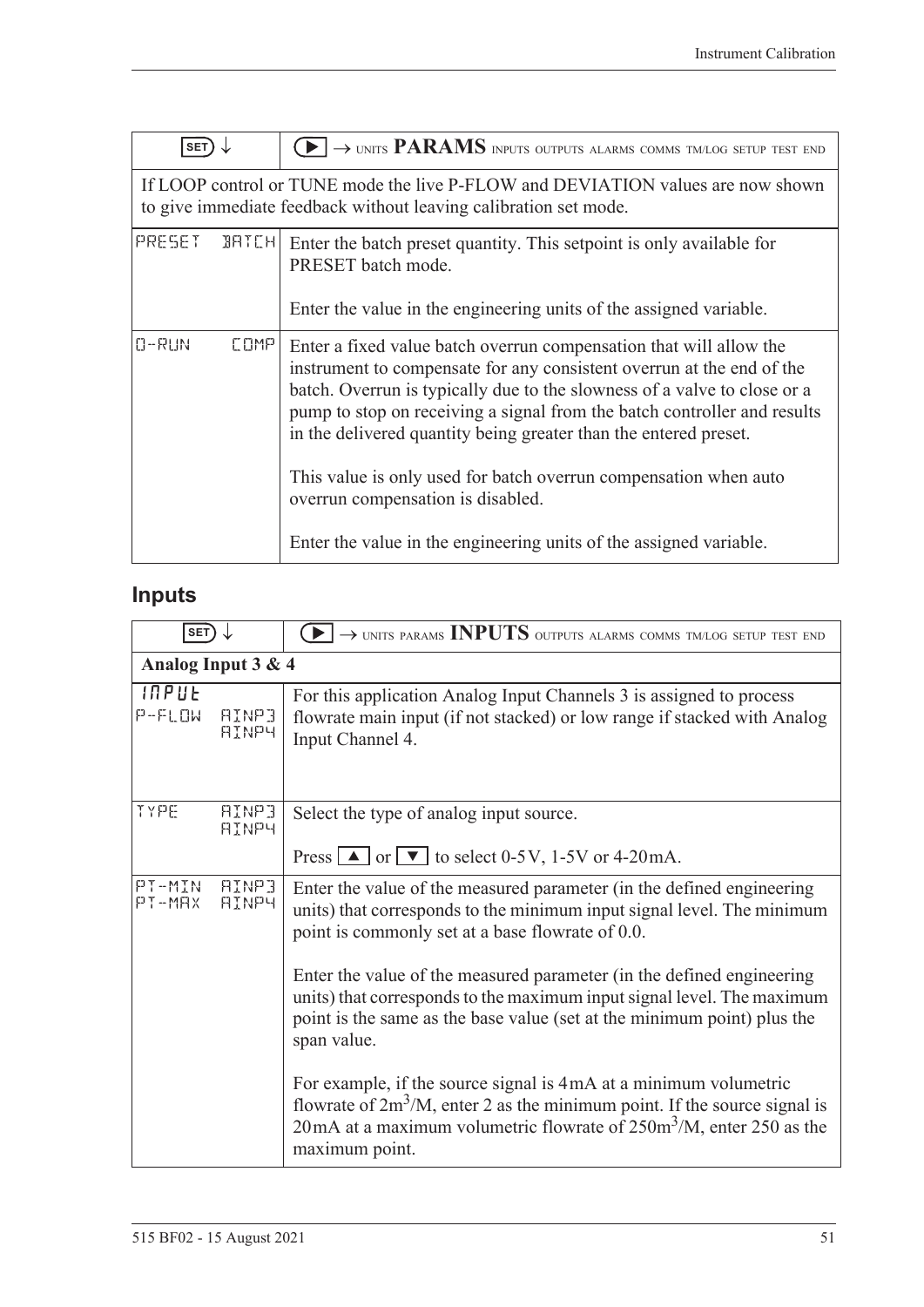| SET           |                              |                         | $\blacktriangleright$ $\rightarrow$ units params INPUTS outputs alarms comms tm/log setup test end                                                                                                                              |                                       |
|---------------|------------------------------|-------------------------|---------------------------------------------------------------------------------------------------------------------------------------------------------------------------------------------------------------------------------|---------------------------------------|
| <b>CUTOFF</b> | <b>AINP3</b><br><b>AINP4</b> | values.                 | The Cut-off is the lowest value that the instrument reads from the input<br>sensor. The cut-off setting is the percentage of the span of the input<br>All inputs at or below the cut-off value are considered negligible to the |                                       |
|               |                              | value (set at PT-MIN).  | instrument and are ignored. In this case, the instrument uses the minimum                                                                                                                                                       |                                       |
| FILTER        | <b>AINP3</b><br><b>AINP4</b> | out these fluctuations. | Input fluctuations caused by pulsating flow tend to create distortion in the<br>input readings of the rate. The instrument has a digital filter that averages                                                                   |                                       |
|               |                              | input.                  | As a guide to the degree of filtering to use, the following table shows the<br>response time (in seconds) to reach 90% and 99% of a step change in                                                                              |                                       |
|               |                              |                         | The value A is the filter constant that the user can set.                                                                                                                                                                       |                                       |
|               |                              | <b>Filter setting A</b> | Seconds to reach 90%<br>of full swing                                                                                                                                                                                           | Seconds to reach 99%<br>of full swing |
|               |                              | $\overline{0}$          | $\theta$                                                                                                                                                                                                                        | $\overline{0}$                        |
|               |                              | $\overline{2}$          | $\overline{2}$                                                                                                                                                                                                                  | $\overline{4}$                        |
|               |                              | $\overline{4}$          | $\overline{4}$                                                                                                                                                                                                                  | 8                                     |
|               |                              | 6                       | 5                                                                                                                                                                                                                               | 10                                    |
|               |                              | 10                      | 8                                                                                                                                                                                                                               | 15                                    |
|               |                              | 15                      | 12                                                                                                                                                                                                                              | 23                                    |
|               |                              | 20                      | 14                                                                                                                                                                                                                              | 27                                    |
|               |                              | 25                      | 18                                                                                                                                                                                                                              | 34                                    |
|               |                              | 35                      | 25                                                                                                                                                                                                                              | 48                                    |
|               |                              | 45                      | 32                                                                                                                                                                                                                              | 62                                    |
|               |                              | 60                      | 42                                                                                                                                                                                                                              | 82                                    |
|               |                              | 75                      | 52                                                                                                                                                                                                                              | 102                                   |
|               |                              | 90                      | 62                                                                                                                                                                                                                              | 122                                   |
|               |                              | 99                      | 68                                                                                                                                                                                                                              | 134                                   |
|               |                              | there is no filtering.  | The input filter range is from 0 to 99. A setting of $0$ (zero) means that                                                                                                                                                      |                                       |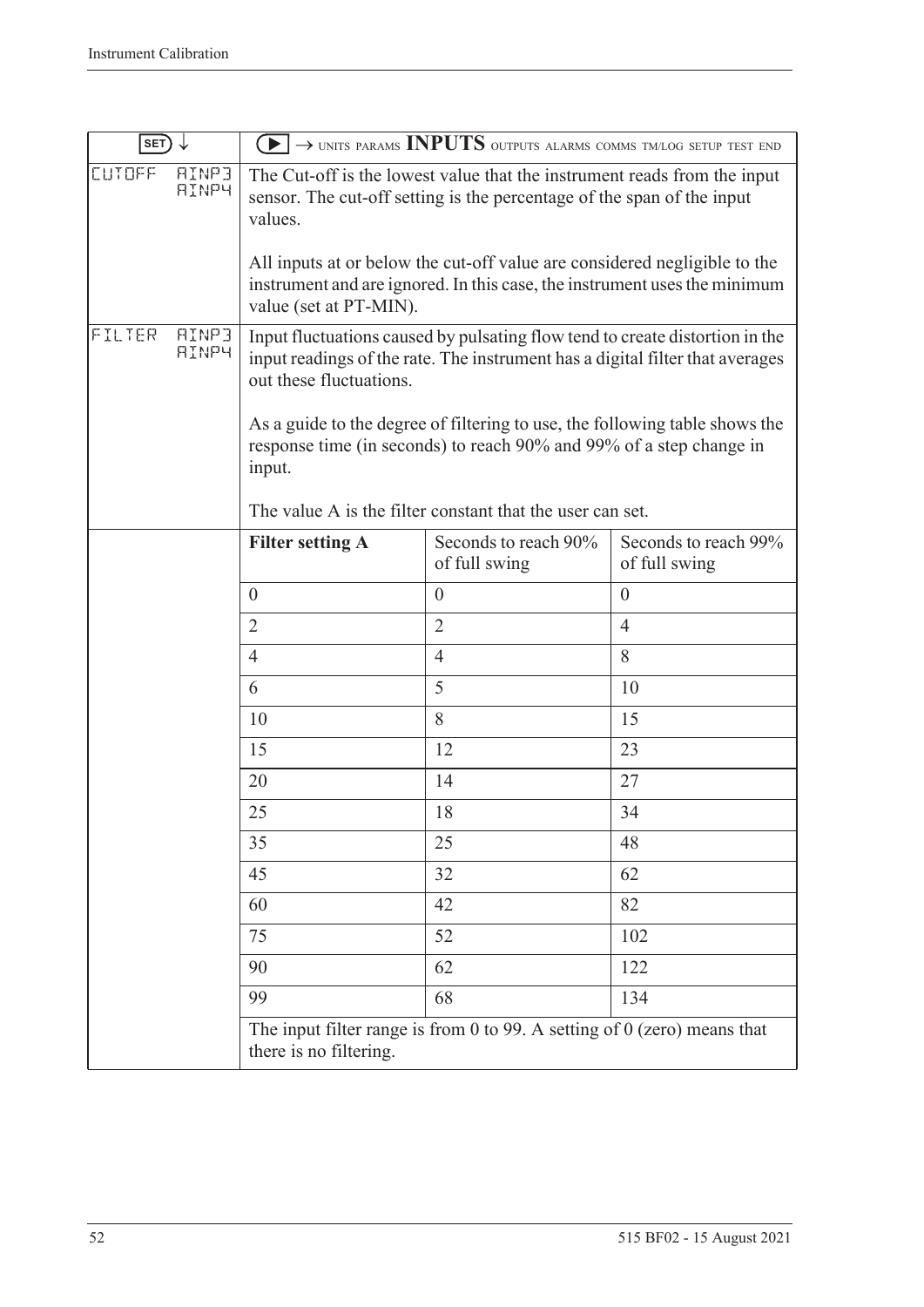| SE <sub>1</sub> |                                                                                  | $\blacktriangleright$ $\rightarrow$ units params <b>INPUTS</b> outputs alarms comms tm/log setup test end  |
|-----------------|----------------------------------------------------------------------------------|------------------------------------------------------------------------------------------------------------|
| <b>CORR</b>     | RINP3<br>Analog input non-linearity can be corrected as follows:<br><b>AINP4</b> |                                                                                                            |
|                 |                                                                                  | <b>LINEAR</b><br>$\bullet$                                                                                 |
|                 |                                                                                  | • NON-LINEAR to use the following linearity correction parameters                                          |
|                 |                                                                                  | Use $\Box$ or $\nabla$ to select LINEAR or NON-LINEAR.                                                     |
| NO-PIS          | RINP3<br><b>AINP4</b>                                                            | This parameter is available for viewing and editing only when the<br>correction type is set to Non-linear. |
|                 |                                                                                  | Enter the number of non-linearity correction points.                                                       |
|                 |                                                                                  | Press $\Box$ or $\nabla$ to select a number between 1 and 20 for the number<br>of correction points.       |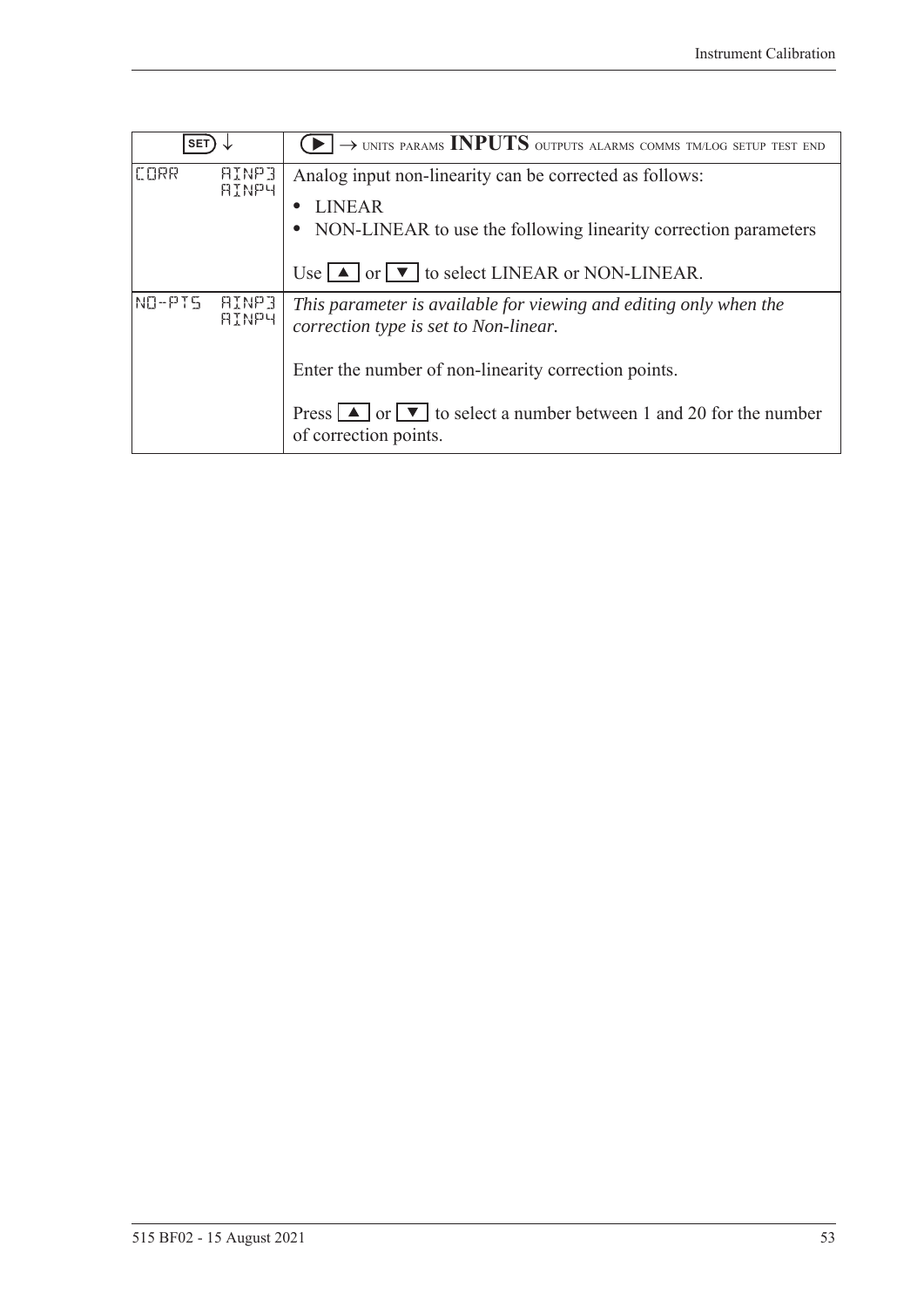| <b>SET</b>                                                    | $\rightarrow$ units params INPUTS outputs alarms comms tm/log setup test end                                                                                                                                                                                                                                                                             |  |  |
|---------------------------------------------------------------|----------------------------------------------------------------------------------------------------------------------------------------------------------------------------------------------------------------------------------------------------------------------------------------------------------------------------------------------------------|--|--|
| $INP - Q1$<br><b>AINP3</b><br><b>AINP4</b><br>to<br>$INP - n$ | This parameter is available for viewing and editing only when the<br>correction type is set to Non-linear.                                                                                                                                                                                                                                               |  |  |
|                                                               | Enter the normalised input value for the correction point.                                                                                                                                                                                                                                                                                               |  |  |
|                                                               | The instrument uses linear interpolation between the correction points.<br>An input and an output value are entered for each correction point. The<br>values are normalised between the minimum point $(0.0)$ and the<br>maximum point $(1.0)$ . Only the points between 0 and 1 are required to be<br>entered and should be entered in ascending order. |  |  |
|                                                               | The following diagram shows a 5 point linearised representation of the<br>input for a hypothetical flowmeter. The heavy black line represents the<br>actual input from the flowmeter. The light black line is the approximation<br>that the instrument uses.                                                                                             |  |  |
|                                                               | <b>Normalised</b><br>Output<br>1.0<br>Value                                                                                                                                                                                                                                                                                                              |  |  |
|                                                               | <b>OUT-05</b><br>OUT-04<br><b>OUT-03</b><br><b>OUT-02</b>                                                                                                                                                                                                                                                                                                |  |  |
|                                                               | <b>OUT-01</b>                                                                                                                                                                                                                                                                                                                                            |  |  |
|                                                               | <b>Normalised</b><br>Input<br><b>INP-01</b><br>INP-02 INP-03 INP-04 INP-05<br>0.0<br>1.0<br>value                                                                                                                                                                                                                                                        |  |  |
|                                                               | You can press the DISPLAY key to skip the non-linear points and go to the<br>next item.                                                                                                                                                                                                                                                                  |  |  |
| $OUT-21$<br><b>AINP3</b><br>to<br>$[[] \cup T - n]$           | This parameter is available for viewing and editing only when the<br>correction type is set to Non-linear.                                                                                                                                                                                                                                               |  |  |
|                                                               | Enter the normalised output value for the correction point.                                                                                                                                                                                                                                                                                              |  |  |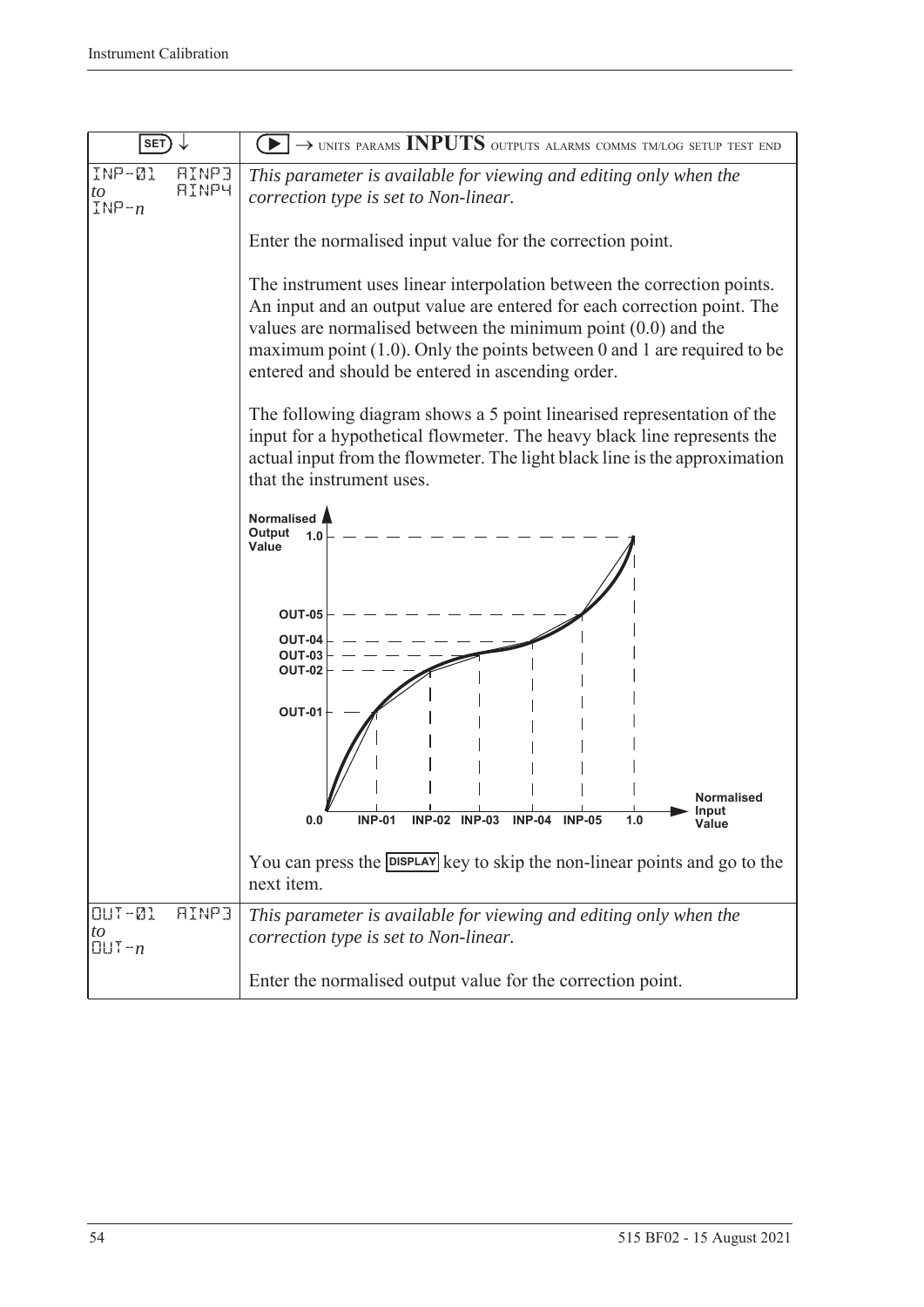| <b>SET</b>                     |              | $\rightarrow$ UNITS PARAMS INPUTS OUTPUTS ALARMS COMMS TM/LOG SETUP TEST END                                                                                                                                                                                                         |
|--------------------------------|--------------|--------------------------------------------------------------------------------------------------------------------------------------------------------------------------------------------------------------------------------------------------------------------------------------|
| <b>STACK</b>                   | <b>EANIA</b> | Select YES to stack AINP3 as the low range input with AINP4 as the high<br>range input.<br>Select NO to use AINP3 as the only flow input.                                                                                                                                            |
| $5W - L$ <sup>O</sup><br>SW-HI | <b>EANIA</b> | These parameters are available for viewing and editing only when the<br>Stack option is set to Yes.                                                                                                                                                                                  |
|                                |              | Stacked DP switching is based on the low-range input (AINP3). When<br>the input is less than the SW-LO value, the instrument switches to the<br>low-range input (AINP3). When the input is greater than the SW-HI<br>value, the instrument switches to the high-range input (AINP4). |
|                                |              | The switch settings are percentages of the span of the unadjusted input to<br>AINP3. For example, with a 4-20mA input, a setting of 90% is 18.4mA<br>and 95% is 19.2 mA.                                                                                                             |
|                                |              | $\frac{(20-4)\times 90}{100} + 4 = 18.4$ $\frac{(20-4)\times 95}{100} + 4 = 19.2$                                                                                                                                                                                                    |
|                                |              | Enter SW-LO and SW-HI values as 0 to 99%. SW-HI should be set<br>sufficiently higher than SW-LO to avoid rapid toggling between the two<br>inputs.                                                                                                                                   |

### **Outputs**

| SET <sup>'</sup>                              | $\blacktriangleright$ $\rightarrow$ units params inputs OUTPUTS alarms comms tm/log setup test end                                                                                                  |
|-----------------------------------------------|-----------------------------------------------------------------------------------------------------------------------------------------------------------------------------------------------------|
|                                               | <b>Note:</b> In the factory default version of this application output channel 1 ( $\Box$ $\Box$ ) is dedicated<br>as the 4-20mA Process Control signal. Output channel 2 can be freely configured. |
| <b>FUNE</b><br>$[$ [ $\cup$ $\lceil n \rceil$ | The isolated output can function as either a passive 4-20 mA output, or a<br>pulse/logic open collector output:                                                                                     |
|                                               | <b>RETRANS</b> - Retransmit totals as a pulse output or rates type<br>variables as a 4-20mA signal.                                                                                                 |
|                                               | <b>OP-ERR</b> - An error signal that will become active for the no flow,<br>$\bullet$<br>overflow or leakage error conditions.                                                                      |
|                                               | • OP-CTRL - A control signal that is active during a batch, can be<br>used as a pump control or indicator.                                                                                          |
|                                               | $\bullet$ OP-RST<br>- A control signal that produces a 300ms pulse that can<br>be used to reset remote counters etc. Activates when the controller's<br>$total(s)$ are reset.                       |
|                                               | <b>OP-END</b> - A control signal that reflects the End of Batch<br>$\bullet$<br>condition (Note: not applicable if Batch mode is ON-OFF).                                                           |
|                                               | Press $\boxed{\blacktriangle}$ or $\boxed{\blacktriangledown}$ to select the function required.                                                                                                     |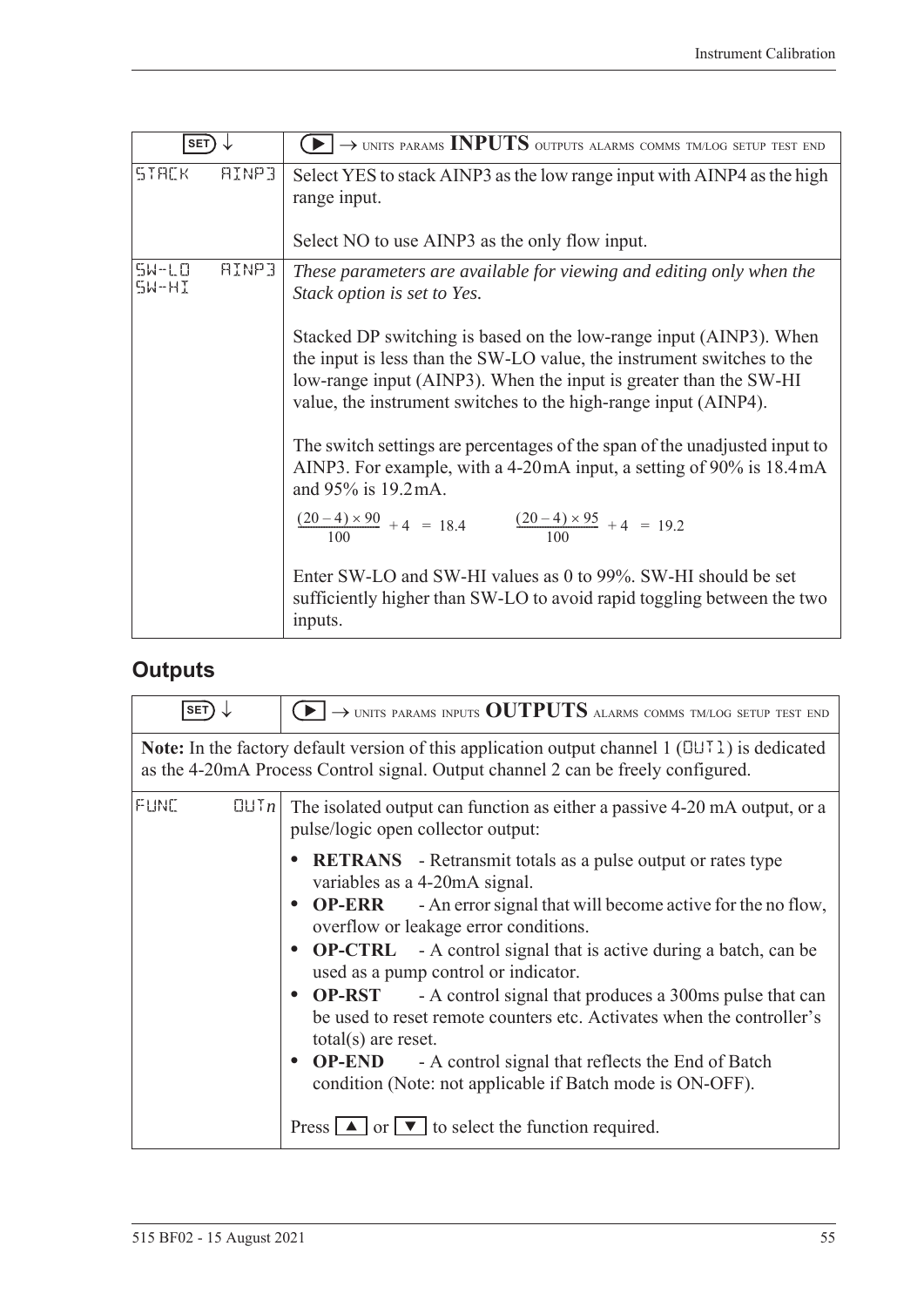| SET) $\downarrow$   |      | $\left(\blacktriangleright\right)\rightarrow$ units params inputs $\text{OUTPUTS}$ alarms comms tm/log setup test end                                                                                                                                       |
|---------------------|------|-------------------------------------------------------------------------------------------------------------------------------------------------------------------------------------------------------------------------------------------------------------|
| PULSE<br>or<br>4-20 | QUTn | If above function is set for retransmission, you can assign any of the<br>"main menu" variables to an output. The nature of the output depends on<br>the assigned variable. Totals are output as pulses and rates are output as<br>4-20 mA passive signals. |
|                     |      | Press $\Box$ or $\nabla$ to select the variable that is required as an output. The<br>top of the display shows the type of output signal that is assigned to the<br>variable.                                                                               |
|                     |      | <b>CAUTION</b>                                                                                                                                                                                                                                              |
|                     |      | Due to the dual-purpose nature of the outputs, take care not to<br>set the output as an open collector pulse type signal when<br>connected to a 4-20mA loop circuit.                                                                                        |
| WIDTH               | QUTn | The Output Pulse Width is available for viewing and editing only when<br>the assigned variable is a total (pulse output) type.                                                                                                                              |
|                     |      | Pulse output is usually used to drive remote counters. Set the pulse width<br>(in milliseconds) as required by the remote counter.                                                                                                                          |
|                     |      | Press $\boxed{\triangle}$ or $\boxed{\triangledown}$ to set to: 10, 20, 50, 100, 200 or 500 ms.                                                                                                                                                             |
| PULSE               | QUTn | The Output Pulse Factor is available for viewing and editing only when<br>the assigned variable is a total (pulse output) type.                                                                                                                             |
|                     |      | The Output Pulse Factor is the scaling factor for the retransmission of the<br>measured total quantity.                                                                                                                                                     |
|                     |      | For example, if "volume" is chosen as an output variable and engineering<br>unit is cubic metres, then a pulse factor of 1.000 generates one pulse for<br>$1 \text{ m}^3$ . Similarly, a pulse factor of 3.000 generates one pulse for $3 \text{ m}^3$ .    |
|                     |      | For more information, see Output Pulse Factor on page 57.                                                                                                                                                                                                   |
|                     |      | The output pulse factor cannot be $0$ (zero).                                                                                                                                                                                                               |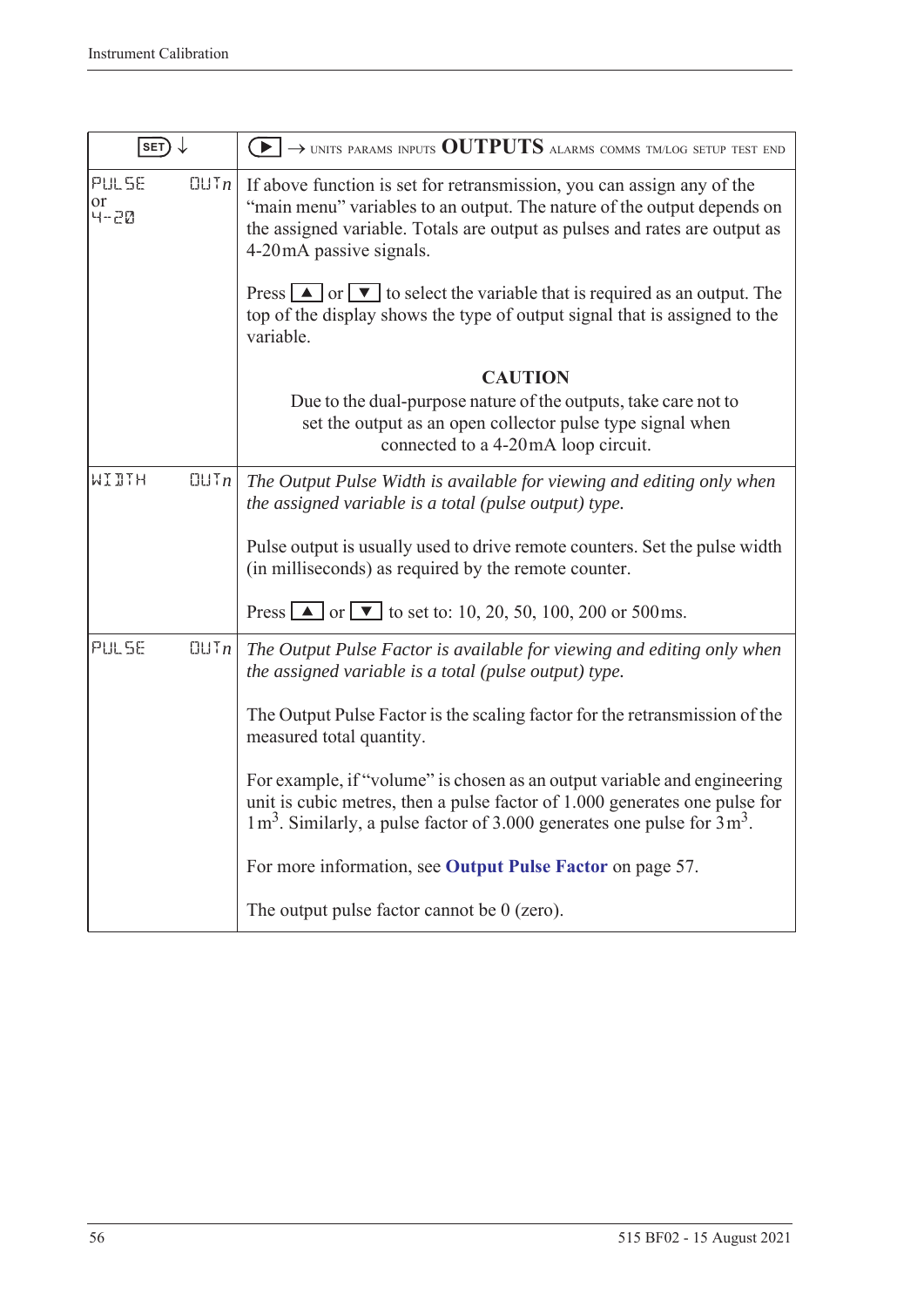| <b>SET</b>       |                                  | $\rightarrow$ units params inputs OUTPUTS alarms comms tm/log setup test end                                                                                                                                                                                                                                                                                                                  |
|------------------|----------------------------------|-----------------------------------------------------------------------------------------------------------------------------------------------------------------------------------------------------------------------------------------------------------------------------------------------------------------------------------------------------------------------------------------------|
| PT-MIN<br>PT-MAX | $\Box \Box Tn$<br>$\Box \Box Tn$ | The Output Minimum Point and Maximum Point are available for<br>viewing and editing only when the assigned variable is a rate (4-20mA<br>output) type.                                                                                                                                                                                                                                        |
|                  |                                  | The output minimum value corresponds to the 4mA point and the output<br>maximum value corresponds to the 20mA point.                                                                                                                                                                                                                                                                          |
|                  |                                  | Setting the output range differently from the input range enables the<br>instrument to amplify the input signal. You can drive a chart recorder that<br>"zooms in" on a specified range of values instead of displaying the full<br>operating range of the transducer.                                                                                                                        |
|                  |                                  | For example, if "volume flow" is chosen as an output variable and<br>engineering unit is cubic metres per minute, then setting the minimum<br>point to 30 and the maximum point to 100 would reflect the volumetric<br>flow rate range of 30 to $100 \text{m}^3/\text{min}$ . At rates above the maximum and<br>below the minimum points, the output remains at 20mA and 4mA<br>respectively. |

#### <span id="page-66-0"></span>**Output Pulse Factor**

Increasing the output pulse width reduces the maximum frequency at which a total variable can be retransmitted. Pulses will be missed if the output cannot "keep up" with the rate of total counts. You can use the output pulse factor to ensure that this maximum is not reached.

The maximum pulse output frequency is determined by:

 $\frac{1000}{(2 \times \text{pulse width in ms})} \text{Hz}$ 

The minimum pulse factor required is determined by:

max rate of total max pulse output frequency ------------------------------------------------------------------

For example: To calculate the required pulse factor to avoid losing counts in retransmission if a total counts at a maximum rate of 75 units/sec (Hz) and the required pulse width of a remote counter is at least 50 ms:

The maximum pulse output frequency is:  $\frac{1000}{2 \times 50}$  = 10Hz The minimum pulse factor for that frequency is:  $\frac{75}{10}$  $\frac{75}{10}$  = 7.5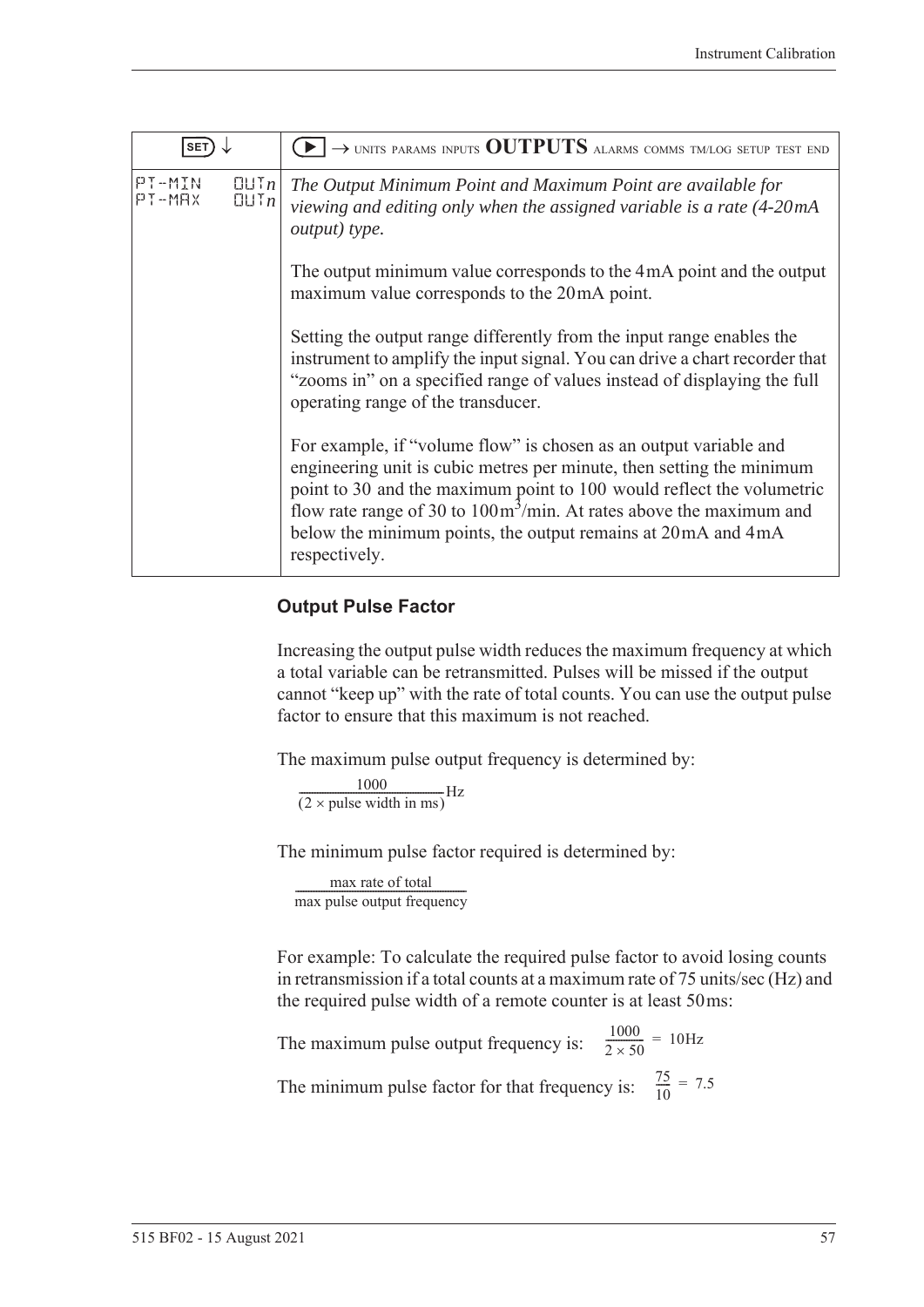### **Alarms**

The alarm relay(s), in the advanced option, can be assigned to rate variables such as flowrate, or set as an equipment failure alarm.

The alarm switches "on" whenever an alarm condition exists. The alarm switches "off" when the alarm condition no longer exists. However, you may need to configure external alarm devices that require acknowledgement for cancelling an alarm.

### **Equipment Failure Alarm**

Any alarm relay can be assigned as an equipment failure alarm. This alarm setting can have normally closed (open) contacts that open (close) when the instrument displays any error message as listed in **[Error Messages](#page-75-1)** on page [66](#page-75-1).

| SET)  |       | $\rightarrow$ units params inputs outputs $ALARNING$ comms tm/log setup test end                                                                                                                                                                                                                                                                                                                                                                                                                                                                                      |
|-------|-------|-----------------------------------------------------------------------------------------------------------------------------------------------------------------------------------------------------------------------------------------------------------------------------------------------------------------------------------------------------------------------------------------------------------------------------------------------------------------------------------------------------------------------------------------------------------------------|
| RELAY | HLRMn | Select a rate variable to assign to the alarm relay.<br>Note: If the alarm type is set to "equipment alarm", this relay assignment<br>setting is ignored.<br>Press $\boxed{\blacktriangle}$ or $\boxed{\blacktriangledown}$ to select the variable that is required as an alarm.                                                                                                                                                                                                                                                                                      |
| TYPE  | HLRMn | The options available for alarm types are as follows:<br>HI-NO — High Alarm, Normally Open contacts<br>HI-NC — High Alarm, Normally Closed contacts<br>• LO-NO — Low Alarm, Normally Open contacts<br>• LO-NC — Low Alarm, Normally Closed contacts<br>• BD-NO — Band Alarm, Normally Open contacts<br>• BD-NC - Band Alarm, Normally Closed contacts<br>AL-NO — Equipment Alarm, Normally Open contacts<br>AL-NC — Equipment Alarm, Normally Closed contacts<br>Press $\boxed{\blacktriangle}$ or $\boxed{\blacktriangledown}$ to select the type of alarm required. |
| POINT | HLRMn | The Alarm Setpoint is available for viewing and editing for any alarm<br>type except 'equipment alarms'.<br>The Alarm Setpoint is the value (in engineering units of assigned<br>variable) at which the alarm condition occurs and therefore the alarm is<br>on.<br>Each alarm is completely independent, e.g. a High alarm does NOT need<br>to have a higher setpoint than the a Low alarm.                                                                                                                                                                          |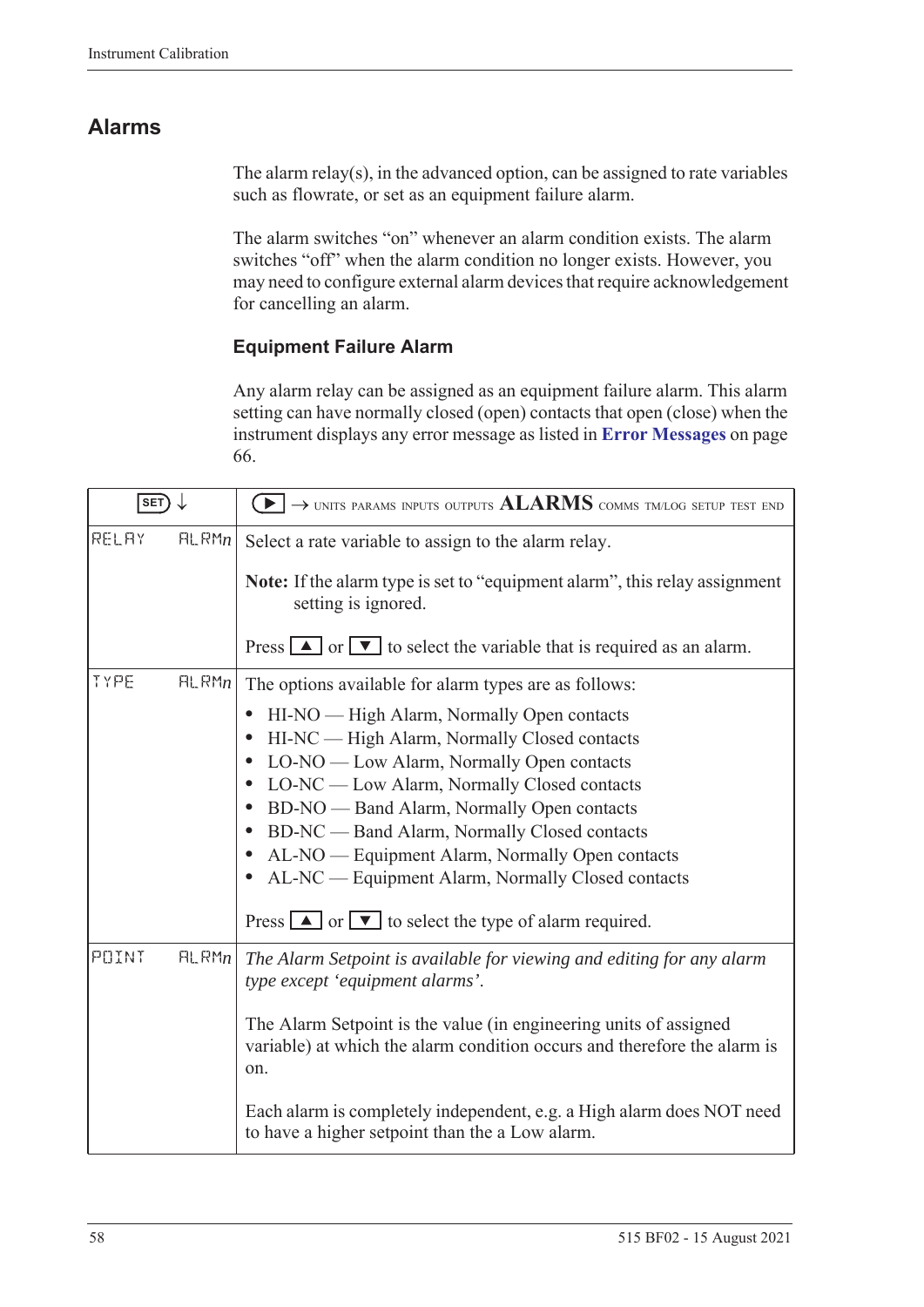| <b>SET</b>           | $\rightarrow$ units params inputs outputs $ALARNING$ comms tm/log setup test end                                                                                                                                                                                                                                                                                                         |
|----------------------|------------------------------------------------------------------------------------------------------------------------------------------------------------------------------------------------------------------------------------------------------------------------------------------------------------------------------------------------------------------------------------------|
| <b>HY5T</b><br>HLRMn | The Alarm Hysteresis is available for viewing and editing for any alarm<br>type except 'equipment alarms'.                                                                                                                                                                                                                                                                               |
|                      | Alarm hysteresis loops occur when the alarm toggles continuously on and<br>off when the process variable is close to the setpoint.                                                                                                                                                                                                                                                       |
|                      | For a high alarm, the alarm activates when the value of the variable rises<br>above the alarm setpoint and deactivates when the value falls below the<br>alarm setpoint minus the amount of the hysteresis setting (if any).                                                                                                                                                             |
|                      | For a low alarm, the alarm activates when the value of the variable falls<br>below the alarm setpoint and deactivates when the value rises above the<br>alarm setpoint plus the amount of the hysteresis setting (if any).                                                                                                                                                               |
|                      | For a band alarm, the alarm activates whenever the value of the variable<br>is outside the setpoint plus or minus the amount of the hysteresis.                                                                                                                                                                                                                                          |
|                      | For example, with a high alarm setpoint of 200, and a hysteresis setting<br>of zero, a value oscillating between 197 and 202 will cause the alarm to<br>toggle on at 200 and toggle off below 200. However, if the hysteresis is<br>set to 5, the value of the variable must fall below 195 to cancel the alarm.<br>The alarm will reactivate only when the value again rises above 200. |
| DELAY<br>HLRMn       | The Alarm Delay is programmed in seconds and can be used to eliminate<br>undesired alarm activation during start-up or shutdown operation.                                                                                                                                                                                                                                               |

### **Communications**

The instrument has the following communication ports:

- **• COM-1 RS-232 Port** A 9-pin female connector on the rear panel of the instrument.
- **• COM-2 RS-485 or Ethernet Port** (optional) Terminals or socket on the rear panel. Ethernet connection requires COM-2 setting to be: RTU (Modbus), 19200 Baud rate, even parity and 1 stop bit.
- **• COM-3 Port** A special communications port that is only applicable to some applications.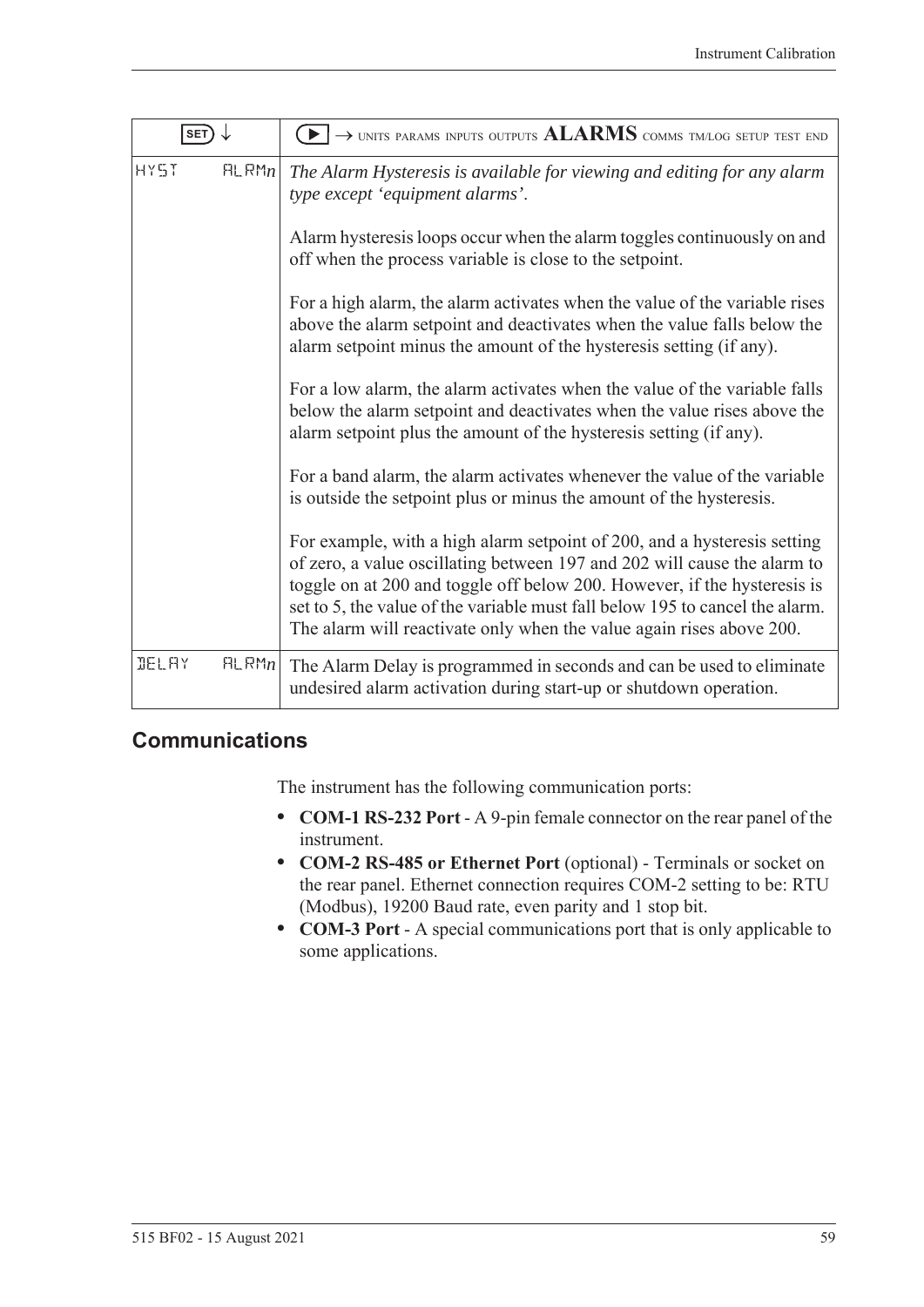| SET)                    | $\rightarrow$ units params inputs ouputs alarms $COMMS$ tm/log setup test end                                                                                                                                                                     |
|-------------------------|---------------------------------------------------------------------------------------------------------------------------------------------------------------------------------------------------------------------------------------------------|
| PROTOC<br>$CDM - n$     | The Communications Protocols can be assigned to the communication<br>ports as follows (a protocol cannot be assigned to more than one port at<br>a time):                                                                                         |
|                         | <b>ASCII</b><br>- Simple ASCII<br>- Modbus RTU<br><b>RTU</b><br>- Printer Protocol<br><b>PRN</b>                                                                                                                                                  |
|                         | <b>NONE</b><br>- If a port is not being used, set the protocol to NONE.                                                                                                                                                                           |
|                         | For the selected port, press $\Box$ or $\Box$ to select the desired protocol.                                                                                                                                                                     |
| BAUD<br>$CDM - n$       | The Baud setting is the speed of the communication port in data bits per<br>second.                                                                                                                                                               |
|                         | The baud rate of the instrument must match the baud rate of the<br>communication device that the instrument is connected to.                                                                                                                      |
|                         | Use $\boxed{\blacktriangle}$ or $\boxed{\blacktriangledown}$ to select 2400, 4800, 9600 or 19200 baud.                                                                                                                                            |
| PARITY<br>$CDM - n$     | The Parity bit helps to detect data corruption that might occur during<br>transmission.                                                                                                                                                           |
|                         | The parity bit setting of the instrument must match the parity bit setting<br>of the communication device that the instrument is connected to.                                                                                                    |
|                         | Press $\boxed{\blacktriangle}$ or $\boxed{\blacktriangledown}$ to select EVEN, ODD, or NONE.                                                                                                                                                      |
| $5 - B175$<br>$CDM - n$ | The Stop bit indicates the end of a transmission. Stop bits can be 1 or 2<br>bit periods in length. The stop bit setting of the instrument must match<br>the stop bit setting of the communication device that the instrument is<br>connected to. |
|                         | Press $\boxed{\blacktriangle}$ or $\boxed{\blacktriangledown}$ to select 1 or 2 stop bits.                                                                                                                                                        |
| RTU<br><b>IRTR</b>      | The Modbus RTU data format for the 2-register (4-byte) values can be<br>set as either floating point or long integer values.                                                                                                                      |
|                         | Use $\boxed{\blacktriangle}$ or $\boxed{\blacktriangledown}$ to select FLOAT or INTEGER.                                                                                                                                                          |
| RTU<br>ALLR             | The Modbus RTU protocol address must be in the range of 1 to 247.<br>When multiple instruments (slaves) are connected to one communication<br>device (master), each assigned address must be unique.                                              |
|                         | Note: The master device uses the RTU address $0$ (zero) for broadcasting<br>to all connected slave units.                                                                                                                                         |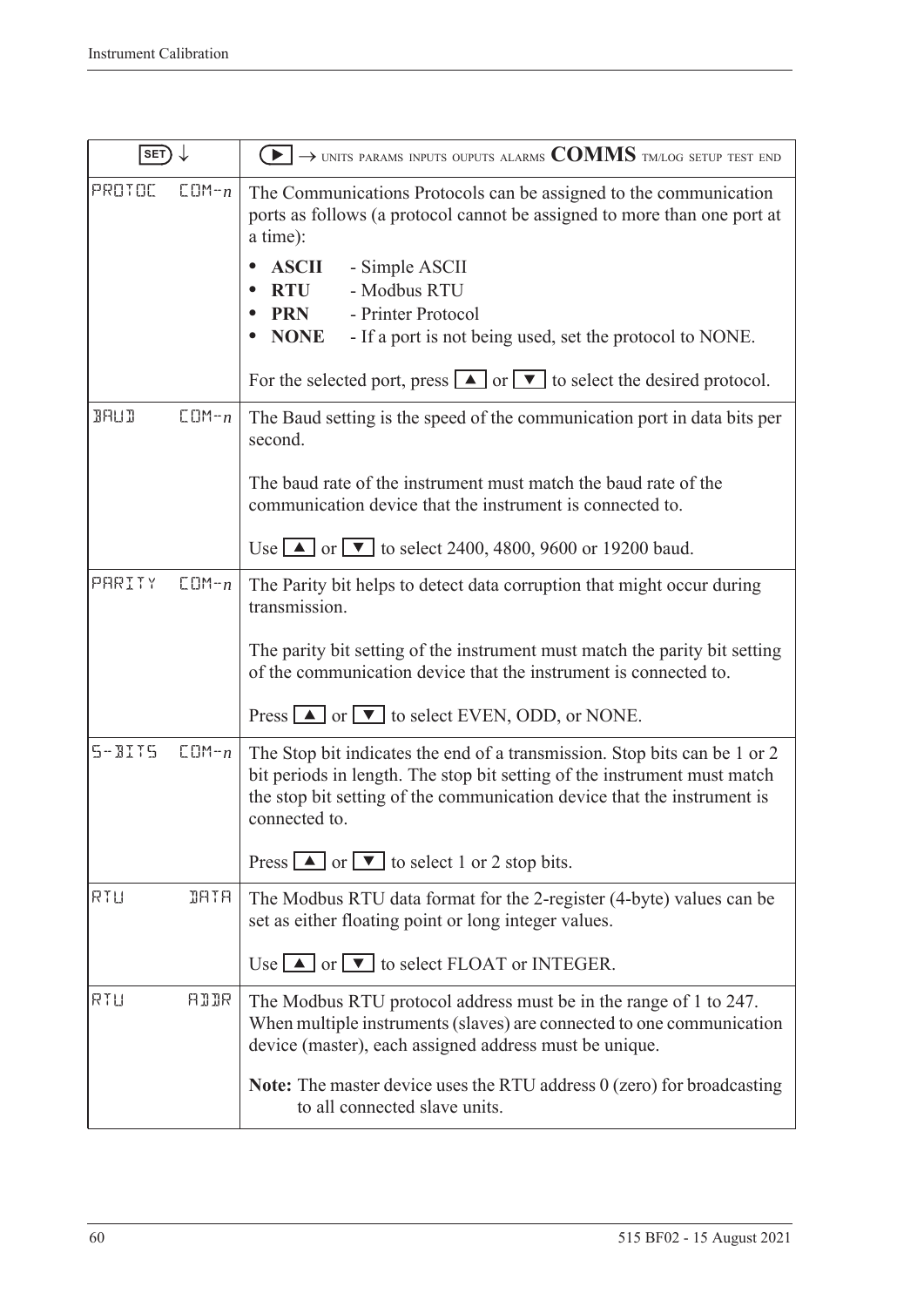| SE <sub>1</sub> |             | $\rightarrow$ units params inputs ouputs alarms $COMMS$ tm/log setup test end                                                                                        |
|-----------------|-------------|----------------------------------------------------------------------------------------------------------------------------------------------------------------------|
| <b>RSCII</b>    | <b>ATTH</b> | The ASCII protocol address identifies each communicating device.                                                                                                     |
|                 |             | The address must be in the range of 1 to 255. When multiple instruments<br>(slaves) are connected to one computer (master), each assigned address<br>must be unique. |
| <b>FLASH</b>    | PORT        | The Flash Driver Port assignment defines the communication port for<br>downloading software into the instrument.                                                     |
|                 |             | The default setting of this assignment is the RS-232 port. The Ethernet<br>port, if fitted, can not be used as the Flash port.                                       |
|                 |             | Press $\blacksquare$ or $\blacksquare$ to select RS-232 (COM-1), RS-485 (COM-2) or<br>NONE.                                                                          |

### **Time Settings and Data Logging**

#### **Instrument Clock**

The instrument has a real-time clock for recording logged events. The clock displays the time and the date. The date format can be set to European format (day/month/year) or American format (month/day/year). The time clock uses the 24-hour format.

The clock will continue to operate for up to 5 years (typically) on the internal battery if there is no power connected to the instrument. Therefore, after an interruption to the power supply, the instrument recommences normal operation although there will be no data recorded during the period without a power supply.

**Note:** If there is an interruption to the power supply and the battery has failed, the instrument displays an error message when the power supply is restored. In this case, you should set the current time and date so that the instrument continues to log data at the correct times.

### **Data Logging**

The instrument will log a total of 1000 deliveries (batches) if the real-time clock option is installed. The logs are taken at the end of each batch or upon reset if a batch has been aborted before the preset total has been reached.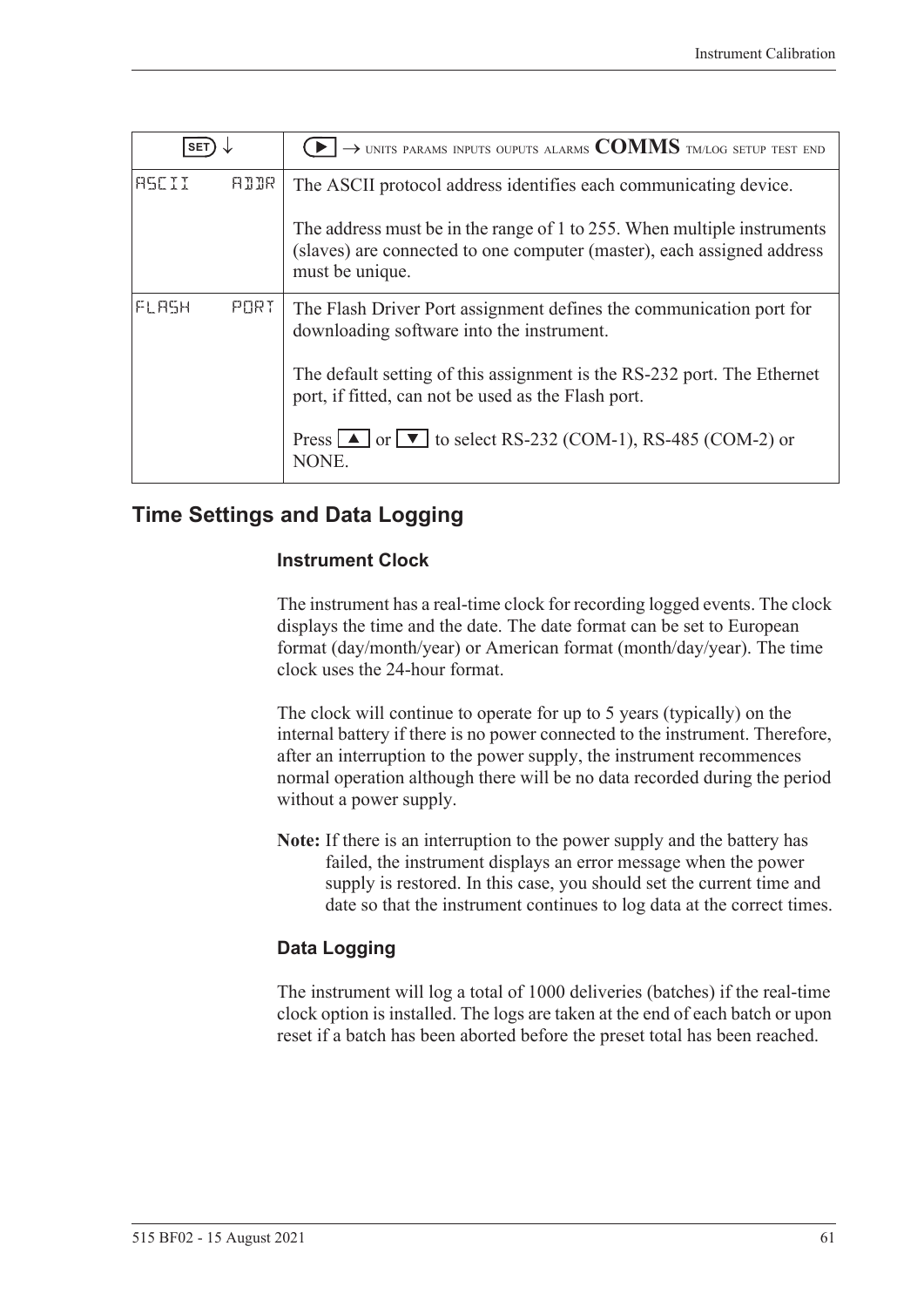| SET)         |             | $\rightarrow$ units params inputs ouputs alarms comms $\mathbf{TM} / \mathbf{LOG}$ setup test end                                                                                                                                    |
|--------------|-------------|--------------------------------------------------------------------------------------------------------------------------------------------------------------------------------------------------------------------------------------|
| <b>JATE</b>  | FORM        | <b>Clock Date Format</b>                                                                                                                                                                                                             |
|              |             | The European date format is: dd/mm/yyyy or (Day-Month).                                                                                                                                                                              |
|              |             | The American date format is: mm/dd/yyyy or (Month-Day).                                                                                                                                                                              |
|              |             | Press $\boxed{\blacktriangle}$ or $\boxed{\blacktriangledown}$ to select DAY-M or M-DAY                                                                                                                                              |
| <b>CLOCK</b> | YEAR        | The Clock Year defines the current year for the real-time clock.                                                                                                                                                                     |
| <b>CLOCK</b> | $M - JHY$   | The Clock M-DAY setting defines the current month and date for the<br>real-time clock. This parameter is programmed in Month-Day format for<br>both European and American date formats.                                              |
| ELOEK        | H-MIN       | The Clock H-MIN setting is the current time in hours and minutes for the<br>real-time clock.                                                                                                                                         |
| RESET        | <b>LOGS</b> | Reset the logged data. You may need to reset (clear) the logged data if<br>you change the time/log settings.<br>Press $\boxed{\blacktriangle}$ or $\boxed{\blacktriangledown}$ to select YES, then press the SET key. The instrument |
|              |             | makes three beeps to confirm the reset command.                                                                                                                                                                                      |
| REPORT       | LOG5        | The Printer Protocol Report Logs defines the number of latest logs to be<br>included into a printable report.                                                                                                                        |
|              |             | Set the number of logs between 1 and 99.                                                                                                                                                                                             |
| REPORT       | TYPE        | The Printer Protocol Report Type determines the nature of the printout<br>from the REPORT PRINT - HOLD.SET prompt in the main menu. The<br>following report types available in this instrument are:                                  |
|              |             | <b>REP-10</b><br>Preset number of latest logs                                                                                                                                                                                        |
|              |             | Press $\boxed{\blacktriangle}$ or $\boxed{\blacktriangledown}$ to select Report Type.                                                                                                                                                |
| PRN          | <b>TYPE</b> | The Printer Protocol Printer Type allows the nature of the printer being<br>used to be specified. The following printer types available in this<br>instrument are:                                                                   |
|              |             | <b>PRN-01</b><br>Generic computer printer<br>$\bullet$<br><b>PRN-02</b><br>Generic roll printer (prints first line first)<br><b>PRN-03</b><br>Slip printer TM295                                                                     |
|              |             |                                                                                                                                                                                                                                      |
|              |             | <b>PRN-04</b><br>Label (roll) printer - Citizen CMP30L<br>Press $\boxed{\blacktriangle}$ or $\boxed{\blacktriangledown}$ to select Printer Type.                                                                                     |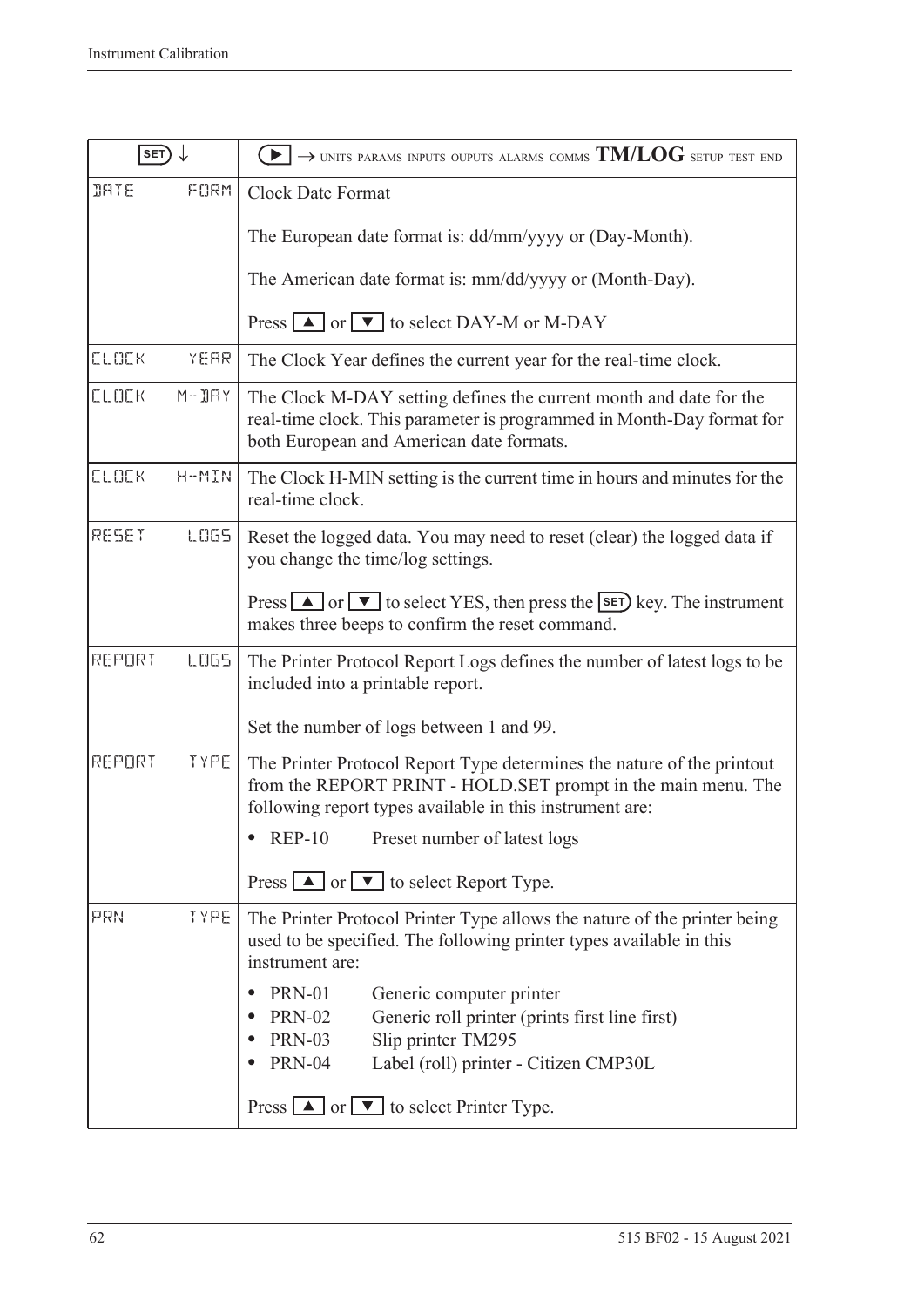|             |            | $\rightarrow$ units params inputs ouputs alarms comms $\mathrm{TM}/\mathrm{LOG}$ setup test end                                                                                                                                                                                   |
|-------------|------------|-----------------------------------------------------------------------------------------------------------------------------------------------------------------------------------------------------------------------------------------------------------------------------------|
| <b>RUTO</b> | PRINT      | The Auto Print function, if enabled, allows a delivery docket print out to<br>occur automatically at the End of Batch. If disabled, a printout must be<br>initiated via the HOLD.SET - TO PRINT prompt in the main menu.<br>Press $\Box$ or $\nabla$ to select ENABLE or DISABLE. |
| LAST        | $J - N LM$ | This defines the "last delivery number", so the delivery number counting<br>continues from this value. Note: this parameter is accessible only when<br>Logging is reset (either explicitly or when application is loaded into unit).<br>Enter the required delivery number.       |

### <span id="page-72-0"></span>**General Setup Parameters**

<span id="page-72-1"></span>

| $\ket{\texttt{SET}} \downarrow$ |                 | $\rightarrow$ units params inputs ouputs alarms comms tm/log SETUP test end                                                                                   |
|---------------------------------|-----------------|---------------------------------------------------------------------------------------------------------------------------------------------------------------|
| <b>JEFRULT</b>                  | <b>VRR</b>      | Select the main menu variable to display on power up or when the display<br>timeout period has elapsed if it is enabled.                                      |
|                                 |                 | Press $\boxed{\blacktriangle}$ or $\boxed{\blacktriangledown}$ to select the default variable display.                                                        |
| <b>SUPPLY</b>                   | $V \square L$ T | The instrument provides a power-limited supply for external transducers.                                                                                      |
|                                 |                 | Press $\Box$ or $\nabla$ to set the transducer supply voltage between 8 and 24<br>volts DC as required.                                                       |
| $T - 11T$                       | MODE            | If the Display Timeout mode is enabled, and there is no user activity for<br>the defined timeout period, the display panel returns to the default<br>display. |
|                                 |                 | This function is useful for the following reasons:                                                                                                            |
|                                 |                 | to return the display to a preferred variable after the user has finished<br>$\bullet$<br>reading other information,                                          |
|                                 |                 | to cancel the calibration mode and return to the default display if the<br>$\bullet$<br>user does not exit from the calibration mode for any reason.          |
|                                 |                 | Press $\boxed{\blacktriangle}$ or $\boxed{\blacktriangledown}$ to select the display timeout function as follows:                                             |
|                                 |                 | <b>DISABLE</b> - Timeout is completely disabled.                                                                                                              |
|                                 |                 | EN DISP - Timeout is enabled during Normal mode and Calibration<br>$\bullet$<br>View mode.                                                                    |
|                                 |                 | <b>EN EDIT</b> - Timeout is enabled during Calibration Set mode.<br><b>EN ALL</b> - Timeout is enabled for all modes.                                         |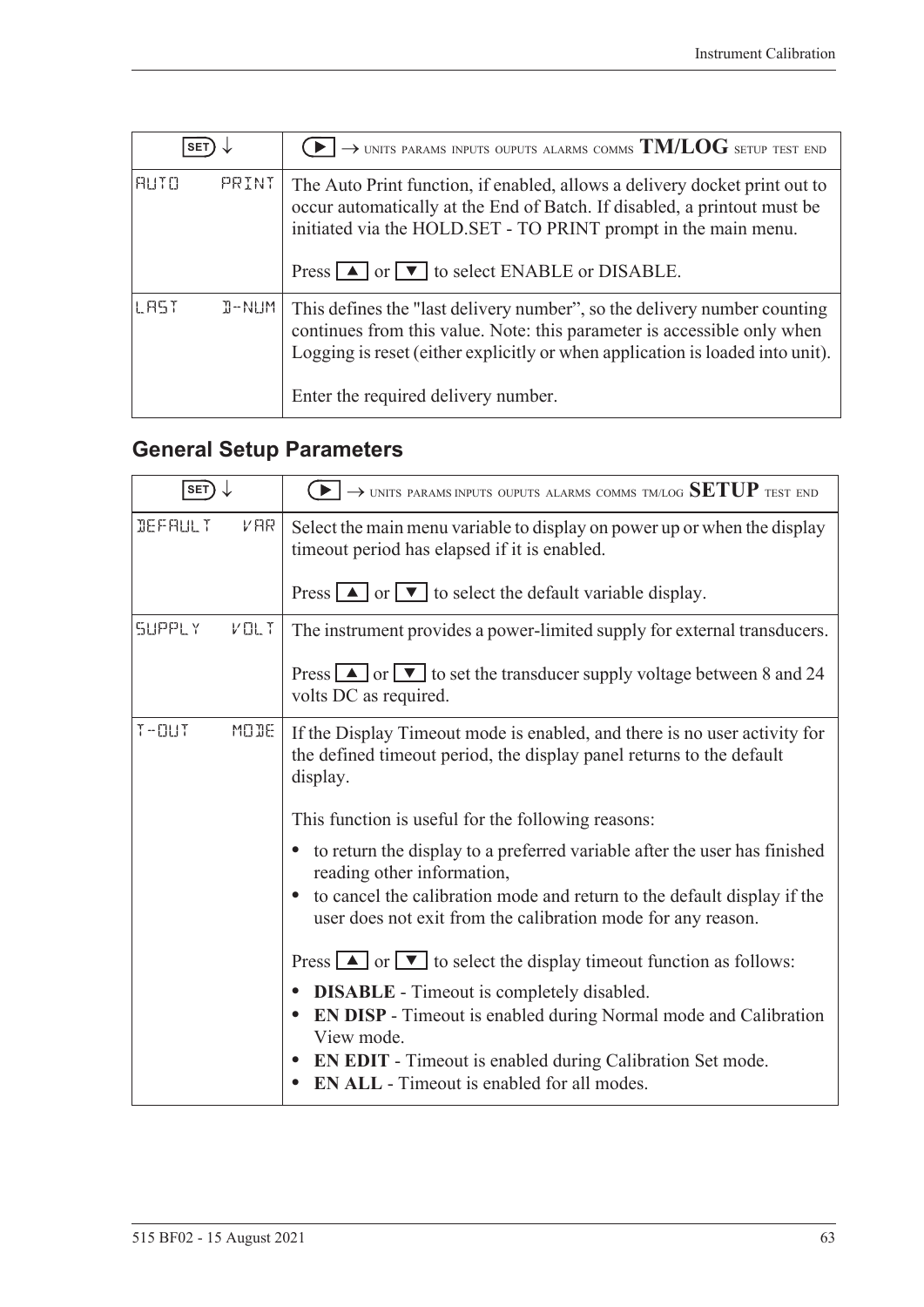<span id="page-73-0"></span>

| SET) $\downarrow$ |              | $(\blacktriangleright)$ $\rightarrow$ units params inputs ouputs alarms comms tm/log $\operatorname{SETUP}$ test end                                                                                                                                                         |
|-------------------|--------------|------------------------------------------------------------------------------------------------------------------------------------------------------------------------------------------------------------------------------------------------------------------------------|
| $T - 11T$         | <b>SEC</b>   | The Display Timeout period defines the delay for the Display Timeout<br>mode if it is enabled.                                                                                                                                                                               |
|                   |              | The display timeout period can be from 10 to 99 seconds.                                                                                                                                                                                                                     |
| RESET             | <b>REEUM</b> | The Reset Accumulated Totals function clears all of the accumulated<br>totals and the non-accumulated totals.                                                                                                                                                                |
|                   |              | Press $\Box$ or $\nabla$ to select YES, then press the <b>SET</b> ) key. The instrument<br>makes three beeps to confirm the reset command.                                                                                                                                   |
| <b>IISPL</b>      | <b>TRGS</b>  | The Display Tags option determines whether the instrument displays the<br>default display tags or the user-defined tags. The display tag setting also<br>defines whether the instrument displays the default error and warning<br>messages, or the user-defined messages.    |
|                   |              | Note: The user-defined tags can be entered into the instrument only by<br>the manufacturer or the distributor.                                                                                                                                                               |
|                   |              | Press $\boxed{\blacktriangle}$ or $\boxed{\blacktriangledown}$ to select the Display Tags option as follows:                                                                                                                                                                 |
|                   |              | <b>DEFAULT</b> - the instrument displays the default (English) tags<br>$\bullet$<br><b>USER</b> - the instrument displays the user-defined tags.                                                                                                                             |
| $B H L K - L$     | $T - 11T$    | If the backlight timeout is enabled, and there is no user activity (any keys<br>pressed) for a period of 10 seconds, the display backlight switches off to<br>save power. The backlight switches on when a key is pressed. Select the<br>backlight timeout mode as required. |
|                   |              | Press $\boxed{\blacktriangle}$ or $\boxed{\blacktriangledown}$ to select ENABLE or DISABLE.                                                                                                                                                                                  |
| <b>RATES</b>      | IJΡ          | This parameter sets the maximum number of decimal places for<br>displaying or printing main menu rates.                                                                                                                                                                      |
| TOTALS            | ηp           | This parameter sets the maximum number of decimal places for<br>displaying or printing main menu totals.                                                                                                                                                                     |

### **Test Menu**

The Test menu enables you to view the inputs and outputs to and from the instrument.

In Calibration Set mode (by entering the system password), you can control the outputs and the alarms as described in the table below.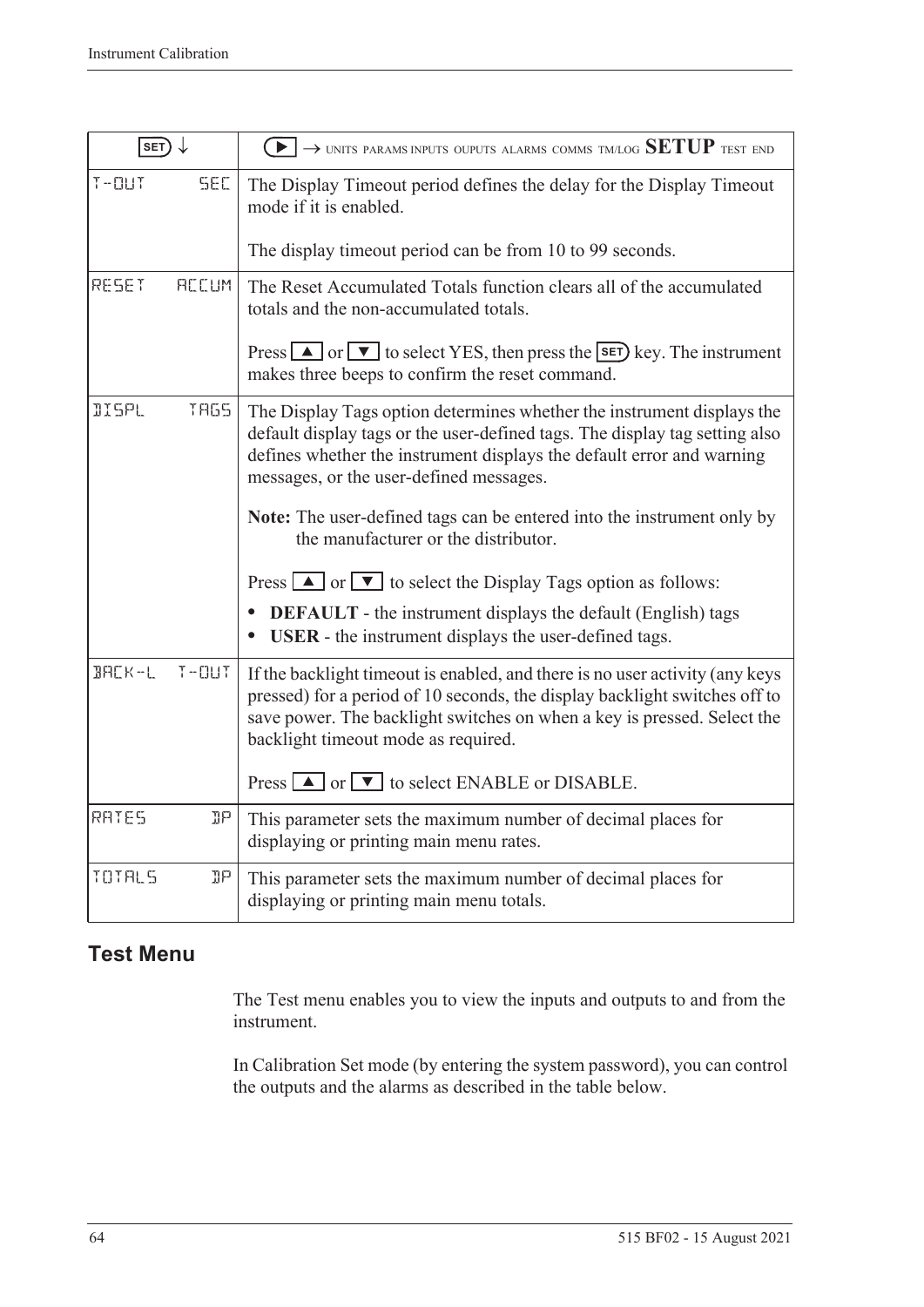| SET)                     |              | $\rightarrow$ units params inputs ouputs alarms comms tm/log setup $\text{TEST}$ end                                                                                                                                                                                    |
|--------------------------|--------------|-------------------------------------------------------------------------------------------------------------------------------------------------------------------------------------------------------------------------------------------------------------------------|
| HIMPn                    | units        | The units are displayed according to the calibration setup for the analog<br>input. If unused or set to Default the input is 4-20mA and displayed in<br>mA.                                                                                                             |
| $L$ INP $n$              | STRTE        | You can view the state of the logic inputs. If the input is an open contact<br>or inactive it will display HI. If the input is a closed contact or active it<br>will display LO.                                                                                        |
| QUTn                     | <b>STRTE</b> | You can control the state of the outputs. Press the $\Box$ or $\nabla$ keys to set<br>the output state as follows:                                                                                                                                                      |
|                          |              | <b>PROCESS</b> - the output depends on the current values of the inputs<br>and the calculations that the instrument performs.                                                                                                                                           |
|                          |              | For a pulse output, such as a total, the output produces a pulse train as<br>follows:                                                                                                                                                                                   |
|                          |              | • ON - a pulse train with a pulse width as set for the particular output<br>in the Outputs menu.                                                                                                                                                                        |
|                          |              | • OFF - no output.                                                                                                                                                                                                                                                      |
|                          |              | For a 4-20 mA output, such as a rate, the output is as follows:                                                                                                                                                                                                         |
|                          |              | • HI - the output is set to 20mA.                                                                                                                                                                                                                                       |
|                          |              | • LO - the output is set to 4mA.                                                                                                                                                                                                                                        |
| HLRMn<br>0r<br>$REL - n$ | <b>STATE</b> | You can control the state of the relays (alarms). Press the $\Delta$ or $\nabla$<br>keys to set the selected relay as follows:                                                                                                                                          |
|                          |              | <b>PROCESS</b> - the relay operates according to the current values of the<br>$\bullet$<br>inputs and the relay settings as programmed.<br><b>OPEN</b> - the relay output contacts are set to "open".<br><b>CLOSED</b> - the relay output contacts are set to "closed". |
| <b>SUPPLY</b>            | V            | You can display the actual DC output supply voltage, which may help<br>with troubleshooting.                                                                                                                                                                            |
|                          |              | If the actual supply voltage is lower than the preset value (refer to<br>General Setup Parameters on page 63) it may indicate that the output is<br>overloaded.                                                                                                         |

## **System Messages**

The instrument displays messages for defined events and fault conditions.

The manufacturer or distributor can enter user-defined text for the messages. This user-defined text is displayed, instead of the default (English) messages, when the Display Tags option in the Setup menu is set to USER.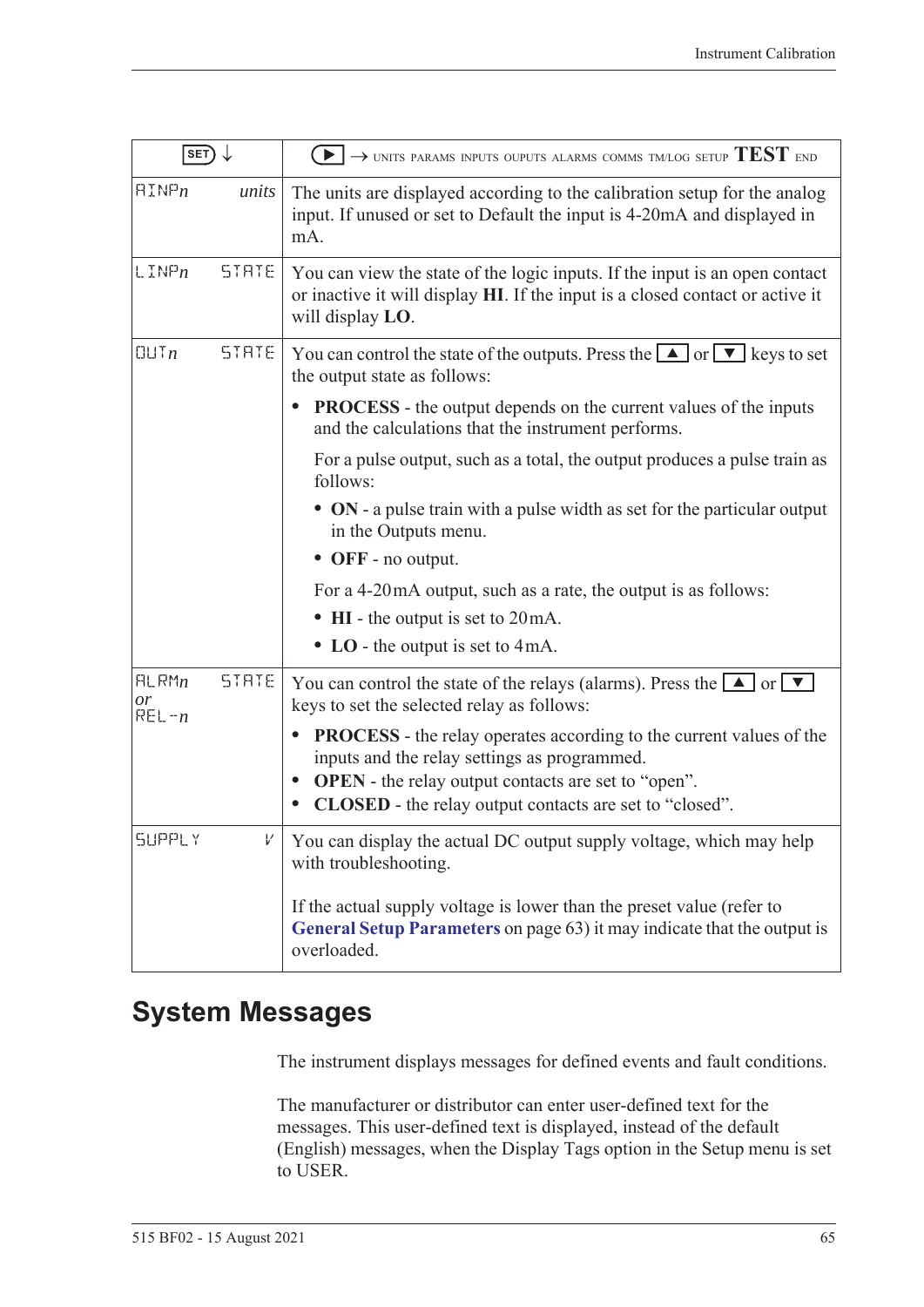### <span id="page-75-1"></span>**Error Messages**

The system displays error messages, and records the associated exception status code, in the order of highest to lowest priority as listed in the following table:

<span id="page-75-0"></span>

| <b>Error</b><br><b>Messages</b>       | <b>Status</b><br>Code | <b>Description -</b> (Highest Priority at top of table).                                                                                                                                                                                                                                                                                                                                                         |
|---------------------------------------|-----------------------|------------------------------------------------------------------------------------------------------------------------------------------------------------------------------------------------------------------------------------------------------------------------------------------------------------------------------------------------------------------------------------------------------------------|
| <b>CPU</b> Card<br>Failure            | 20                    | There are failed components on the CPU card and technical support<br>is required.                                                                                                                                                                                                                                                                                                                                |
| Power Supply<br>is Low                | 21                    | The input and/or output power supply voltage is too low, ensure<br>that:<br>(a) input power supply voltage is within the specified range<br>(b) output power supply is not overloaded.                                                                                                                                                                                                                           |
| New/Failed<br>Battery - Set<br>Time   | 22                    | The real-time clock has lost the correct time because the battery has<br>failed, or there is a new battery. Set the current time and date (in the<br>TM/LOG menu) to clear the error message and to continue data<br>logging at the correct times.<br>Note: The instrument can continue operating with a failed battery,<br>but the correct time will be lost if there are interruptions to<br>the power supply. |
| Lo Range<br>Flow Input<br>Failure     | 03                    | The low range flow transmitter (analog input 3) has failed.                                                                                                                                                                                                                                                                                                                                                      |
| Hi Range Flow<br><b>Input Failure</b> | 04                    | The high range flow transmitter (analog input 4) has failed.                                                                                                                                                                                                                                                                                                                                                     |
| No Flow<br>Detected                   | 12                    | The no flow condition is detected when the flow timeout expires<br>during a delivery. There must not be a period of no flow greater<br>than the timeout value during the delivery.                                                                                                                                                                                                                               |
| Unexpected/<br>Over Flow              | 13                    | The unexpected/over flow condition is detected when the flow<br>continues longer than the timeout period after the controller has<br>attempted to stop (or pause) the flow.                                                                                                                                                                                                                                      |
| Leakage<br>Detected                   | 14                    | The leakage condition is detected when an amount greater than the<br>acceptable total is received without flow being initiated by the<br>batch controller.                                                                                                                                                                                                                                                       |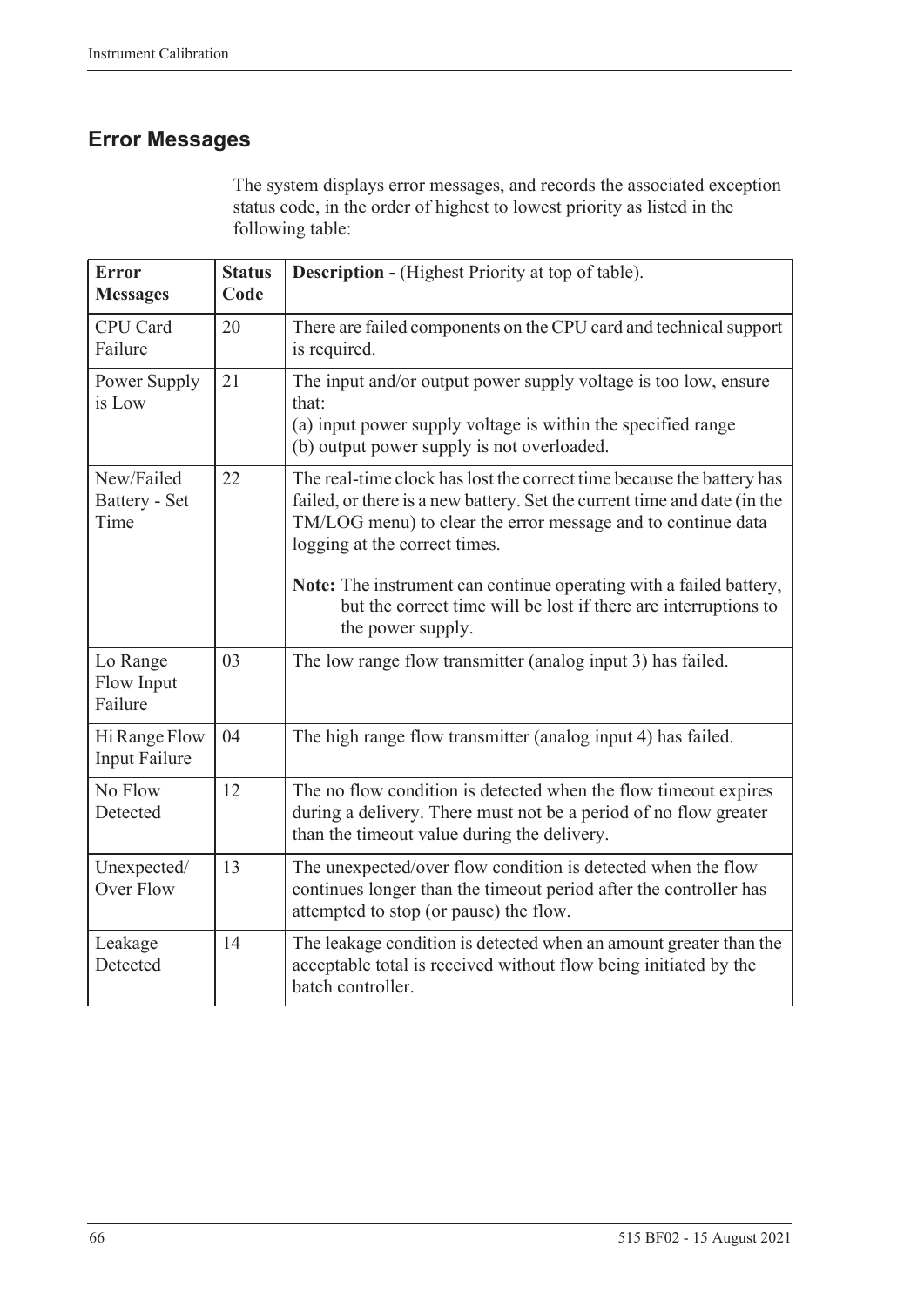### **Warning Messages**

| <b>Warning Messages</b>           | <b>Description</b>                                                                                                                                 |
|-----------------------------------|----------------------------------------------------------------------------------------------------------------------------------------------------|
| Value Has Been Set to             | You have entered an invalid value for a parameter. Therefore, the                                                                                  |
| Default                           | instrument has set the default value.                                                                                                              |
| Already Assigned to<br>Other Port | You have tried to assign a particular protocol type to more than one<br>serial communication port. The instrument has set the protocol to<br>NONE. |
| Preset Over Limit -               | You have exceeded the preset limit. The instrument will set the                                                                                    |
| Max Set                           | maximum allowed value.                                                                                                                             |

The system displays warning messages as described in the following table:

### **Prompt Messages**

The system displays prompt messages as described in the following table:

| <b>Prompt Messages</b> | <b>Description</b>                           |
|------------------------|----------------------------------------------|
| Connect Permissive     | Connect permissive to proceed with batching. |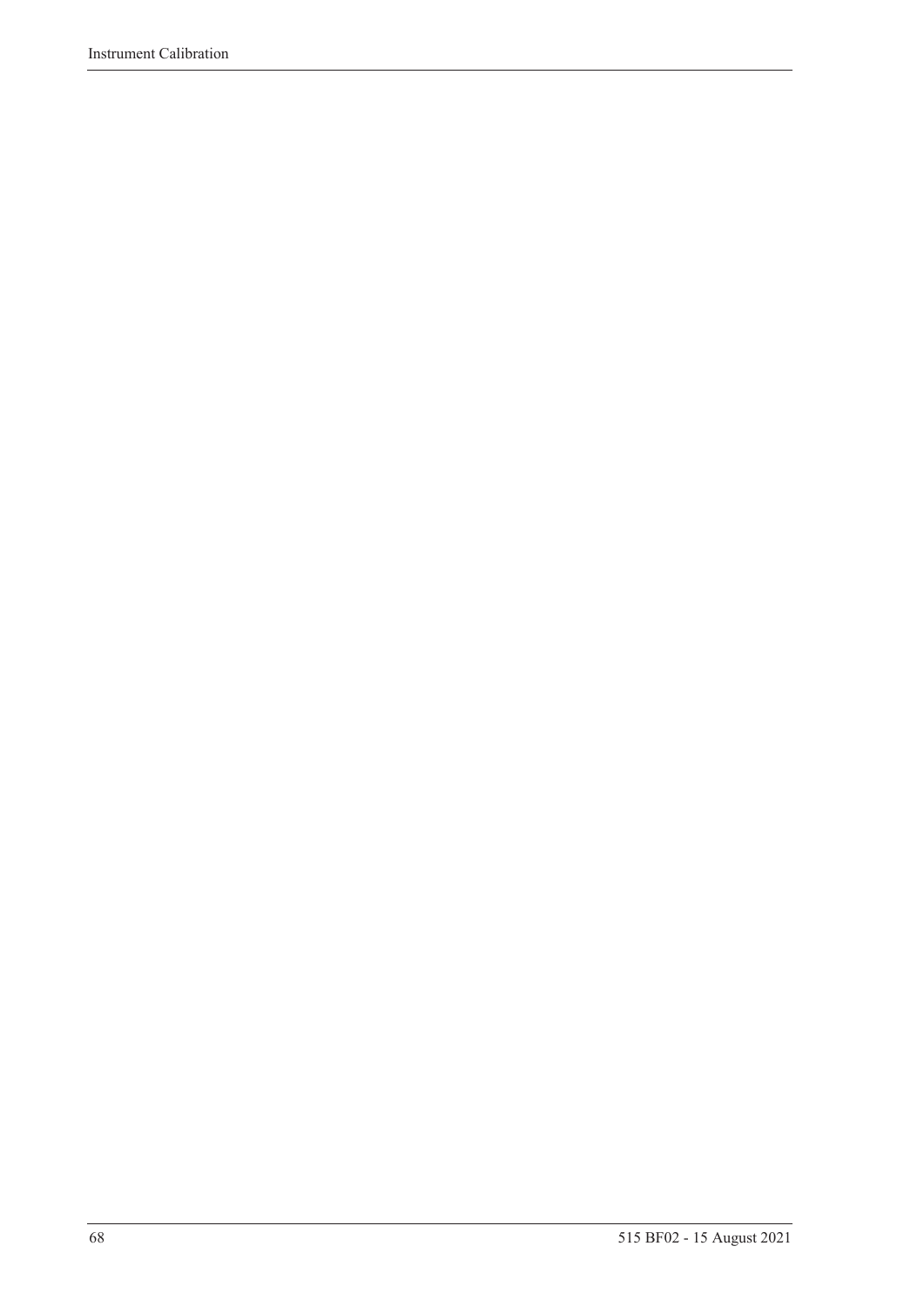# **Chapter 6 Communications**

## **Overview**

<span id="page-78-2"></span>This chapter describes the communications between the instrument and another communicating device such as a computer or a printer. You should have relevant information about the devices to which the instrument will be connected. Some connection examples are included in this manual, however, the operation and connection of other devices is outside the scope of this manual.

#### **Hardware Interconnection**

<span id="page-78-3"></span>The instrument has two communication ports:

- **•** COM-1 RS-232 port on the rear panel (DB9 female connector)
- **•** COM-2 RS-485 port on the rear panel (optional) or Ethernet (optional)

The appropriate interface and protocols are selected during calibration.

#### <span id="page-78-1"></span>**COM-1 RS-232 Port**

The COM-1 RS-232 port provides communication between the instrument and one other device such as a host computer or a printer.

**Note:** A printer must have a serial port to be able to be directly connected to the flow computer. It is not possible to communicate directly with a printer via a parallel port.

Computers use either a DB9 or a DB25 connector, and the connections to each type are shown in [Figure 19.](#page-78-0)



*Figure 19 RS-232 Cable Connections to a Computer*

<span id="page-78-0"></span>**Note:** The instrument requires a cable with straight-through connections. Do not use a null modem cable for RS-232 connection to a computer.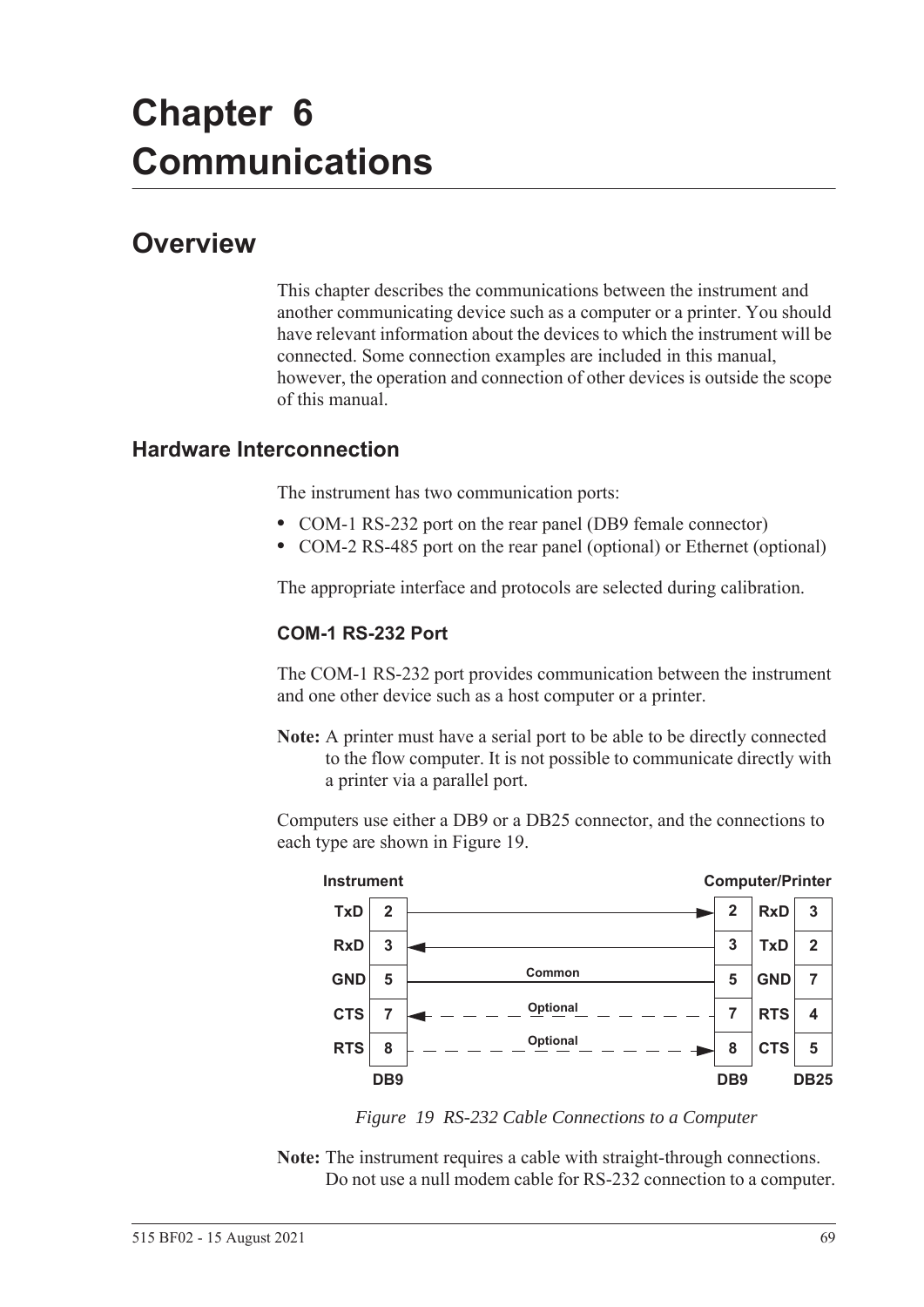#### <span id="page-79-1"></span>**COM-2 RS-485 Port Option**

The COM-2 RS-485 port enables communication with multiple devices. Each device has a unique address so that the "master" device can communicate with specific "slave" devices.

On RS-485 links, an external terminating resistor must be connected at the furthest end of the cable. When multiple instruments are connected, they should be "daisy chained" in a multidrop configuration as shown in Figure [20](#page-79-0). Up to 32 units can be connected to the interface at a maximum distance of 1200 metres.



<span id="page-79-3"></span>*Figure 20 RS-485 Connections*

#### <span id="page-79-0"></span>**COM-2 Ethernet Port Option**

An Ethernet module is an available option, in place of the RS-485 port, if Modbus TCP/IP connection is required. In the programming communication settings, COM-2 should be set to RTU (Modbus), 19200 Baud rate, even parity and 1 stop bit.

<span id="page-79-2"></span>For further advice and example of Ethernet port usage and setup, refer to **[Ethernet Port & Setup](#page-103-0)** on page 94 in the Appendix.

### **Protocols**

The communications protocols can be assigned to the communication ports on the instrument as follows:

- **• ASCII** Simple ASCII
- **• RTU** Modbus RTU
- **• PRN** Printer Protocol
- **NONE** If a port is not being used, set the protocol to NONE.

**Note:** The Printer Protocol is only available if the option with Real Time Clock is installed. Also a protocol cannot be assigned to more than one port at a time as described in **[Communications](#page-68-0)** on page 59.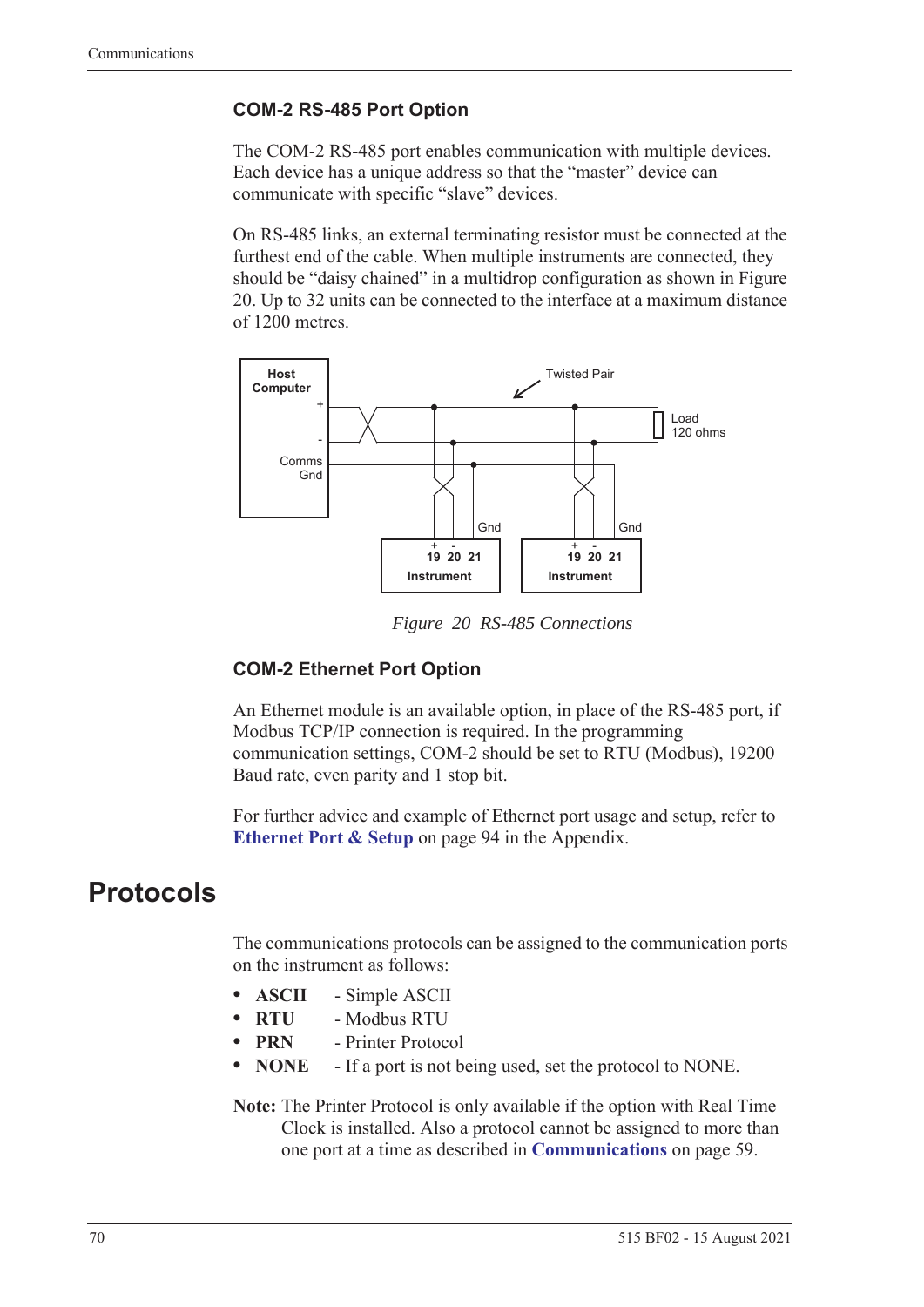- **• ASCII** In this ASCII protocol each command and response is a string of ASCII characters. This proprietary protocol is developed by Contrec to allow for simple information interchange. The main advantages of this mode are that it allows extended time intervals to occur between characters without causing a timeout error and that messages can be sent and monitored easily with a simple ASCII terminal.
- **• Modbus RTU** Modbus RTU is an industry-standard protocol which allows the instrument to be easily connected to computers running supervisory software systems. The main advantage of this mode is that its greater character density allows better data throughput than ASCII mode, however each message must be transmitted in a continuous stream.
- <span id="page-80-1"></span>**• Printer** - In the Printer protocol there is a selection of printer types. Please refer to the **[Printer Protocol](#page-93-0)** on page 84 for full details.

### **Simple ASCII Protocol**

**Note:** Not all ASCII commands are applicable for Batch Controller applications.

This simple ASCII protocol requires that all requests are initiated with a colon (:) and terminated with a carriage return  $\binom{C_R}{R}$ . The message termination can include a linefeed before the carriage-return  $(\mathsf{L}_\mathsf{F}^\mathsf{C}_{\mathsf{R}})$ , but it is the carriage-return that acts as the message termination.

<span id="page-80-2"></span>All responses by the instrument are terminated with a linefeed and a carriage-return  $\left( \begin{smallmatrix} L & C \\ F & R \end{smallmatrix} \right)$ .

#### **Requests Format**

The format of a request to the instrument is as follows:



Each request must include the address and command portions. The underlined section is an optional part of the request string.

#### <span id="page-80-0"></span>**Address**

In multipoint communications, each instrument must have a unique address and it is essential in the request for identifying a particular instrument. However, it may be set to 000, for special broadcast commands. For singleinstrument communications, the address can also be set to 000 in the request.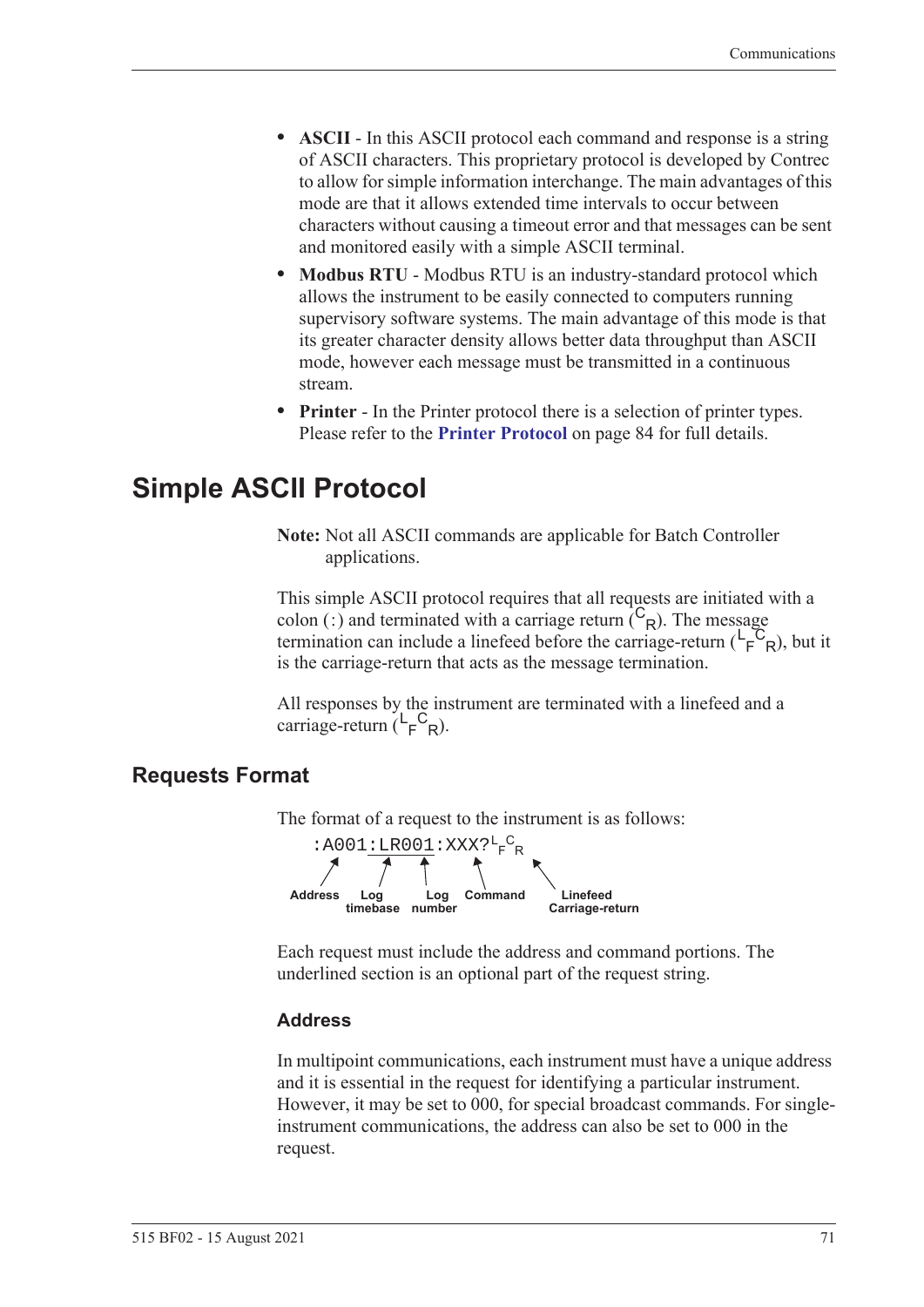Refer to **[Communications](#page-68-0)** on page 59 for setting the instrument address.

**Note:** The instrument always responds with its address in the header regardless of the type of request.

#### **Log Type and Number**

The log type and number enables a communicating device to retrieve data from the instrument. The data can be from the event-based logs or from the current process variables with the either accumulated or non-accumulated (resettable) totals.

The log request is optional. If the log request is not included, or the log number is set to 000, the instrument returns the current process variables. If the log request is included, the log number defines the specific log entry by counting backwards. The most recent log entry for a timebase is 001.

The "last edit" log records the process variables at the time of the last exit from the calibration edit mode. There is only one "last edit" log, therefore, if a number is included in the request, the instrument ignores the number and returns the data at the time of the last edit. Likewise, there is only one set of current process variables with "non-accumulated totals", therefore it also ignores any log number included in that request.

The types of the logs applicable to this instrument are as follows:

| Log Type                                         |
|--------------------------------------------------|
| LE - last edit log                               |
| LR - logged records (non-timebased logging)      |
| LN - current totals displayed as Non-accumulated |

The number of the log entry is the same as shown on the front panel of the instrument. For example, a request for LR003 would return the data for the log entry two batches prior to the most recent batch log entry.

#### **Instrument Responses**

<span id="page-81-0"></span>The instrument response time to any enquiry is not more than 300 ms. The responses from the instrument are in the following format:

```
HEADER<sup>L</sup>F<sup>C</sup>R
DATA<sup>L</sup>F<sup>C</sup>R
DATA<sup>L</sup>F<sup>C</sup>R
.
.
.
DATA<sup>L</sup>F<sup>C</sup>R
L
F
C
R
```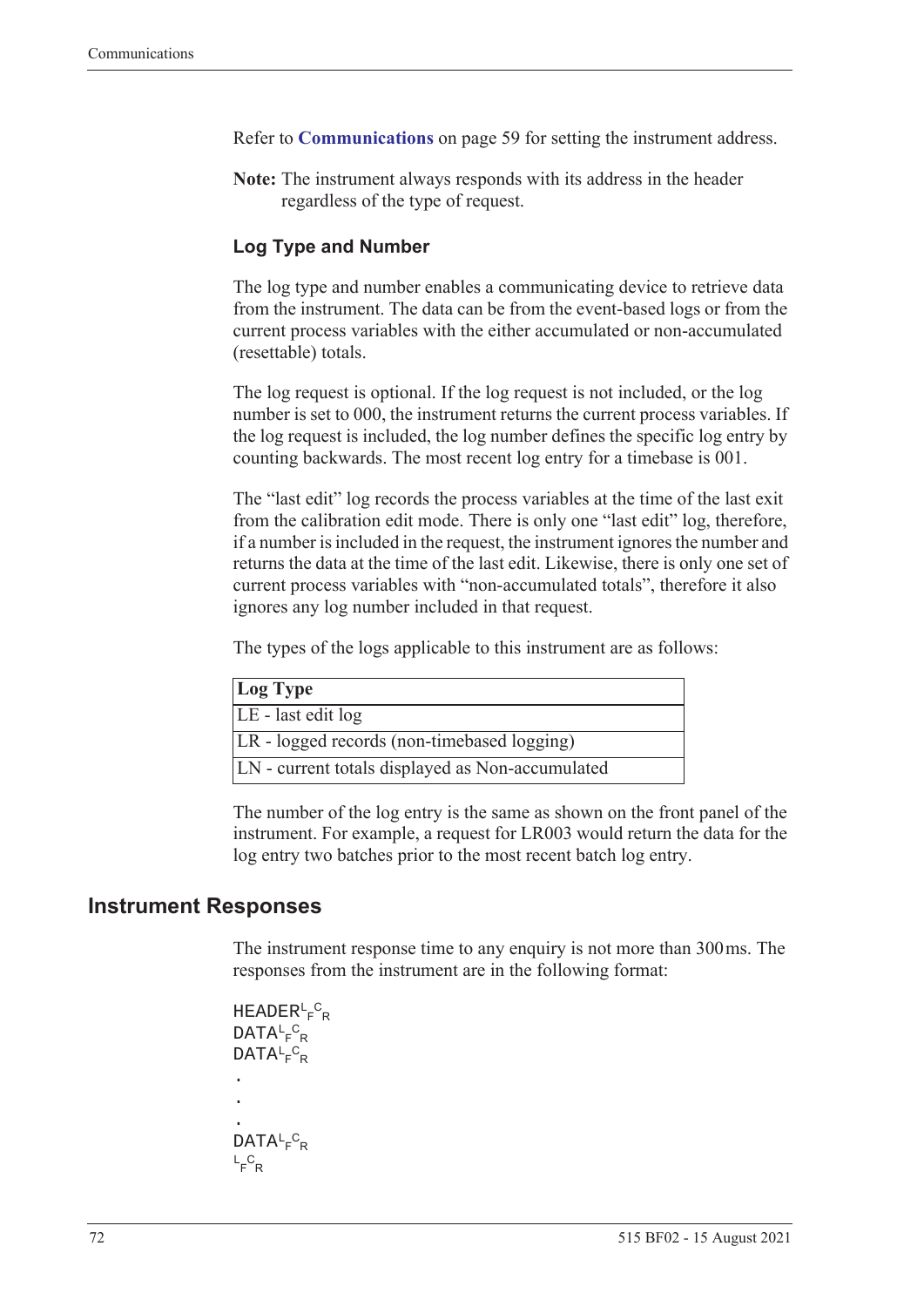The components of the response message are as follows:

#### **Header**

The format of the response header from the instrument is as follows:



<span id="page-82-0"></span>The instrument **Exception Status** codes that the instrument returns for the ASCII protocol are the same as those described for the Modbus RTU protocol in **[Instrument Exception Status](#page-90-0)** on page 81.

#### **Data**

The format of the data variables from the instrument is as follows:

|  |                                                                                                                    |                       |  |  | 89123.456 |  | M २ |                                                                                                                                           |  |  |  |  | V O L II M E |  |  |
|--|--------------------------------------------------------------------------------------------------------------------|-----------------------|--|--|-----------|--|-----|-------------------------------------------------------------------------------------------------------------------------------------------|--|--|--|--|--------------|--|--|
|  | 2   3   4   5   6   7   8   9   10   11   12   13   14   15   16   17   18   19   20   22   23   24   25   26   27 |                       |  |  |           |  |     |                                                                                                                                           |  |  |  |  |              |  |  |
|  |                                                                                                                    | Value (aligned right) |  |  |           |  |     | $\begin{bmatrix} 8 \\ 8 \\ 6 \\ 6 \end{bmatrix}$ Unit (aligned left) $\begin{bmatrix} 8 \\ 8 \\ 6 \\ 6 \end{bmatrix}$ Item (aligned left) |  |  |  |  |              |  |  |

**Note:** The decimal point in the Value is always at character position 8. Therefore whole numbers are aligned right at the decimal point, with trailing zeroes.

#### **Variables Request**

The variables request asks the instrument to return the value of one or more requested variables. All totals are transmitted as accumulated totals.

|                             | Command Description                                                                                                                             |
|-----------------------------|-------------------------------------------------------------------------------------------------------------------------------------------------|
| :RVA?                       | Return all variables                                                                                                                            |
| :RVD?                       | Return the default Total and Rate                                                                                                               |
| $\vert:RV0? \dots$<br>:RV9? | Return the specific variable. The numbers relate to the<br>position in the variables menu. For example, V0 is Energy,<br>V1 is Power and so on. |

#### **Variables Request and Response Example**

The following request is for the only instrument that is connected to the communication port to return the values of all main menu variables.

: A 0 0 1 : R V A ?  $L_F C_R$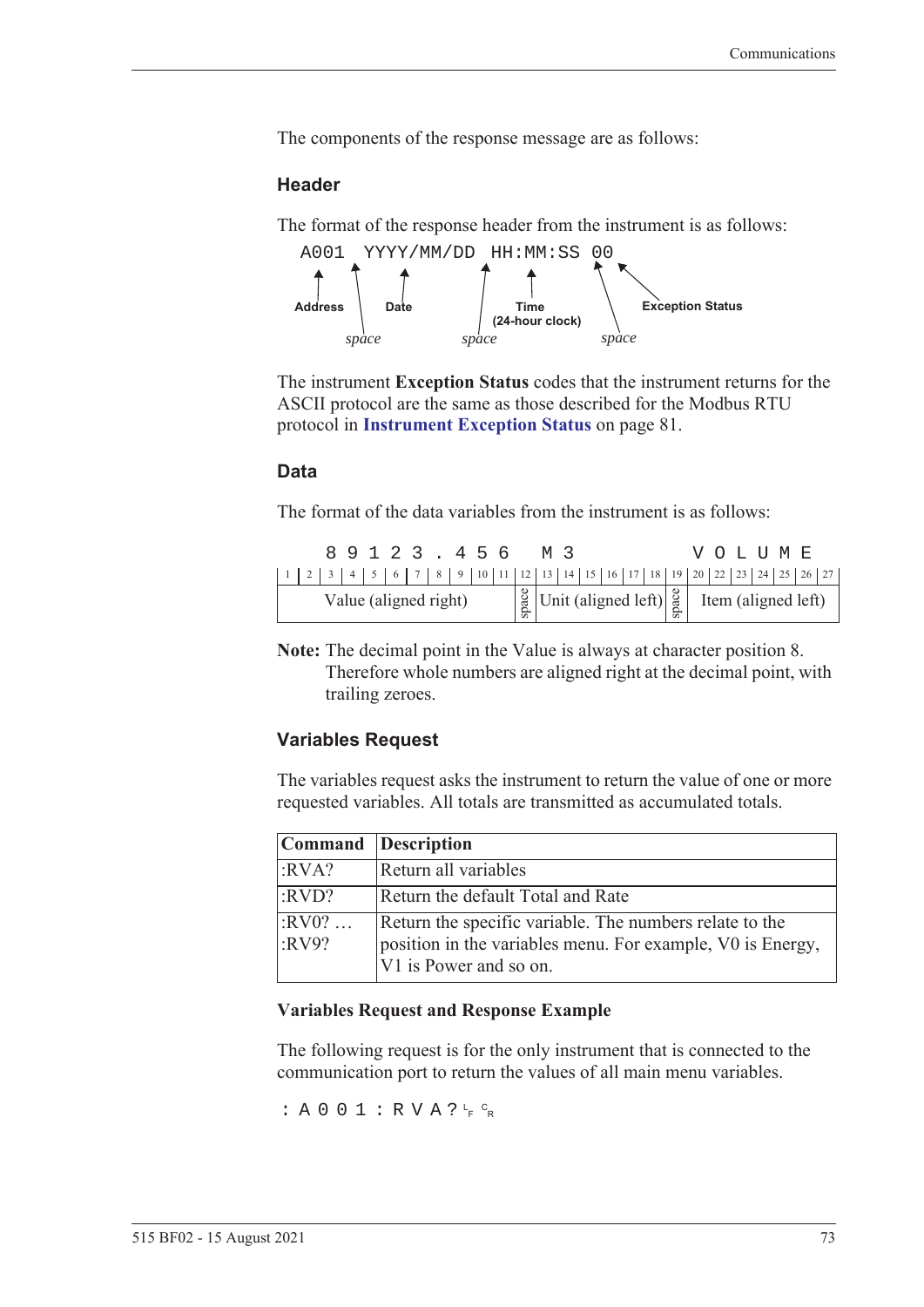The following is an example of a hypothetical instrument response. Refer to [on page 3](#page-12-0) for the list of variables that would be returned for this application.

|                 |  |  |  |  |          |  |              |  |       |  |                            |       |  | A 0 0 1 2 0 0 2 / 0 3 / 1 4 1 8 : 2 5 : 0 0 0 0 0 $\frac{1}{2}$ $\frac{6}{10}$ |                 |                 |  |
|-----------------|--|--|--|--|----------|--|--------------|--|-------|--|----------------------------|-------|--|--------------------------------------------------------------------------------|-----------------|-----------------|--|
|                 |  |  |  |  |          |  | 6.116 MWh    |  |       |  |                            |       |  | E N E R G Y                                                                    |                 |                 |  |
|                 |  |  |  |  |          |  | 16.573 MW    |  |       |  |                            | POWER |  |                                                                                | $L_{F}$ $C_{R}$ |                 |  |
|                 |  |  |  |  |          |  | 1320.530 m 3 |  |       |  |                            |       |  | VOLUME <sup>L</sup> <sub>R</sub> <sup>C</sup> R                                |                 |                 |  |
|                 |  |  |  |  |          |  |              |  |       |  | 58.300 m 3 / M V - F L O W |       |  |                                                                                | $L_{F}$ $C_{R}$ |                 |  |
|                 |  |  |  |  | 7627.117 |  | K G          |  |       |  |                            | MASS  |  |                                                                                |                 | $L_{F}$ $C_{R}$ |  |
|                 |  |  |  |  |          |  |              |  |       |  | 344.460 KG/M M-FLOW        |       |  |                                                                                | $L_F$ $C_R$     |                 |  |
|                 |  |  |  |  | 230.000  |  |              |  | DEG C |  | T E M P                    |       |  |                                                                                | $L_F$ $C_R$     |                 |  |
|                 |  |  |  |  | 1.260    |  | МРА          |  |       |  |                            | PRESS |  |                                                                                |                 | $L_{F}$ $C_{R}$ |  |
|                 |  |  |  |  |          |  |              |  |       |  | $0.174$ m $3/KG$ SP-VOL    |       |  |                                                                                | $L_F$ $C_R$     |                 |  |
|                 |  |  |  |  |          |  |              |  |       |  |                            |       |  | 2886.760 KJ/KG SP-ENT F <sup>c</sup> r                                         |                 |                 |  |
| $L_{F}$ $C_{R}$ |  |  |  |  |          |  |              |  |       |  |                            |       |  |                                                                                |                 |                 |  |

The following message to an instrument, requests the current values for the default rate and total:

: A 0 0 1 : R V D ?  $L_F$   $C_R$ 

The instrument response would be similar to the following:

A001 2002/03/14 18:25:00  $F$   $\circ$ <sub>R</sub> 126.455 m3 VOLUME <sup>L</sup>  $F$   $\circ$ <sub>R</sub> 20.437 m3/M V-FLOW <sup>L</sup> <sup>F</sup> <sup>C</sup> R L <sup>F</sup> <sup>C</sup> R

#### **Log Request**

The log request asks the instrument how many logs will be included in a printed log report. These are the values described in **[Time Settings and](#page-70-0)  [Data Logging](#page-70-0)** on page 61.

|      | Command Description                                      |
|------|----------------------------------------------------------|
| RLR? | Return the number of log records (non-timebased logging) |

#### **Log Response Example**

The following message asks the instrument with address 001 to return the number of logs that the instrument stores:

: A 0 0 1 : R L R ?  $L_F$   $C_R$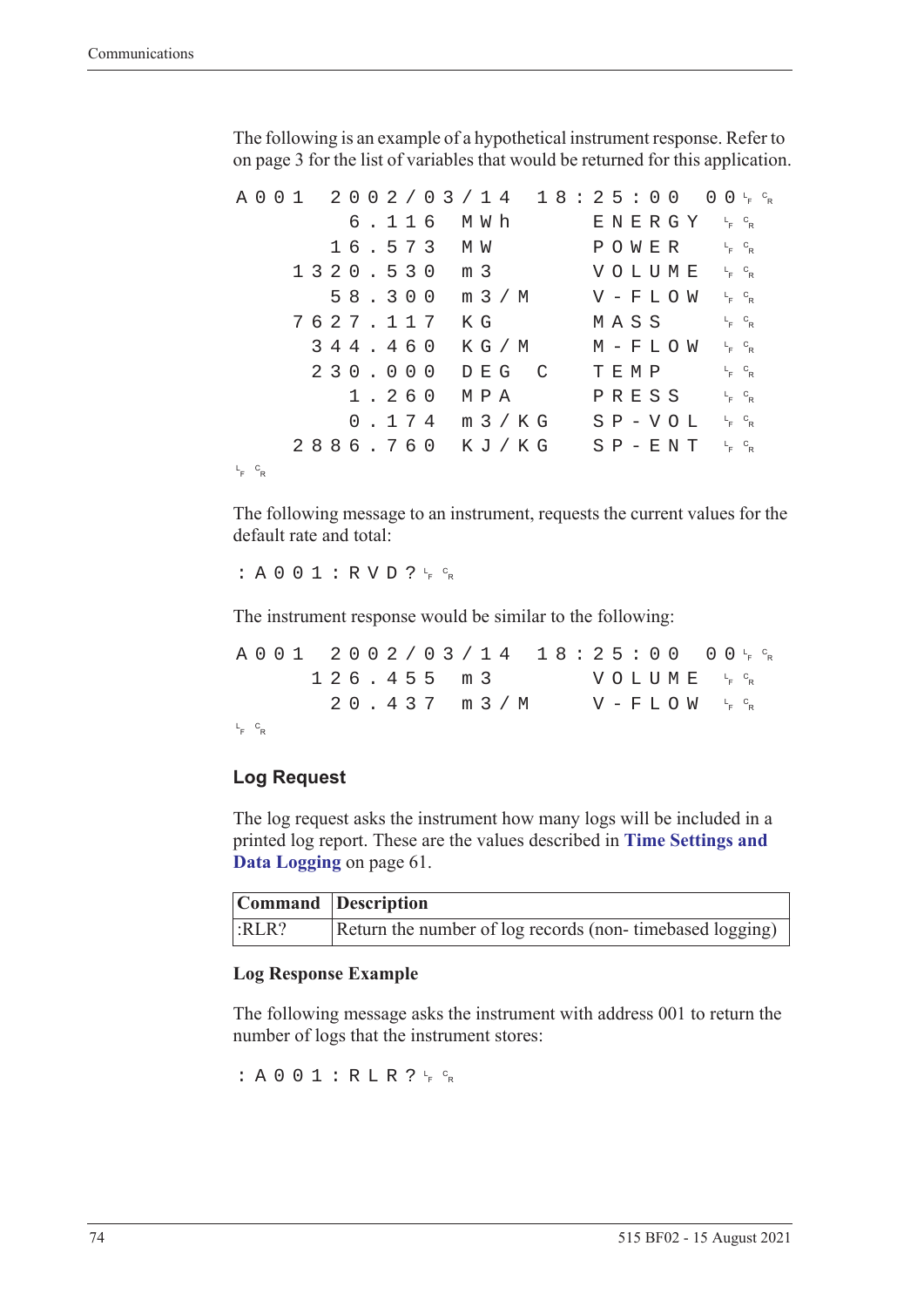The instrument response would be similar to the following:

A001 2002/03/14 18:25:00  $F$   $C_R$  $24r$ <sub>F</sub>  $c$ <sub>R</sub> L <sup>F</sup> <sup>C</sup> R

#### **Clear Data Request**

The clear data request asks the instrument to clear the data in the selected registers.

|       | Command   Description                           |
|-------|-------------------------------------------------|
| :RCN? | Clear the non-accumulated (resettable) totals   |
| :RCA? | Clear the accumulated totals                    |
| :RCL? | Clear the logs except for the "last edited" log |

#### **Clear Data Request Example**

The following message asks the instrument with address 001 to clear the logged data that the instrument stores:

: A 0 0 1 : R C L ?  $L_F$   $c_R$ 

The instrument response would be similar to the following:

A001 2002/03/14 18:25:00  $F$   $C_R$ L <sup>F</sup> <sup>C</sup> R

#### <span id="page-84-0"></span>**Instrument Information Request**

The Instrument Information request asks the instrument to return the general information about the model and version codes. The instrument exception status is returned as a part of the header as it is with the header for all command responses.

| Command Description        |                                                              |
|----------------------------|--------------------------------------------------------------|
| $\mathsf{I}:\mathsf{RIG}?$ | Return the general information about the instrument such as  |
|                            | Model number, Application number, Version and Serial         |
|                            | numbers etc. These items are returned as a block in the same |
|                            | format as shown on the display in the "Model Info" menu.     |

#### **Instrument Information Response Example**

The following message asks the instrument with address 001 to return the general information about the instrument:

 $: A 0 0 1 : R I G ? L F c R$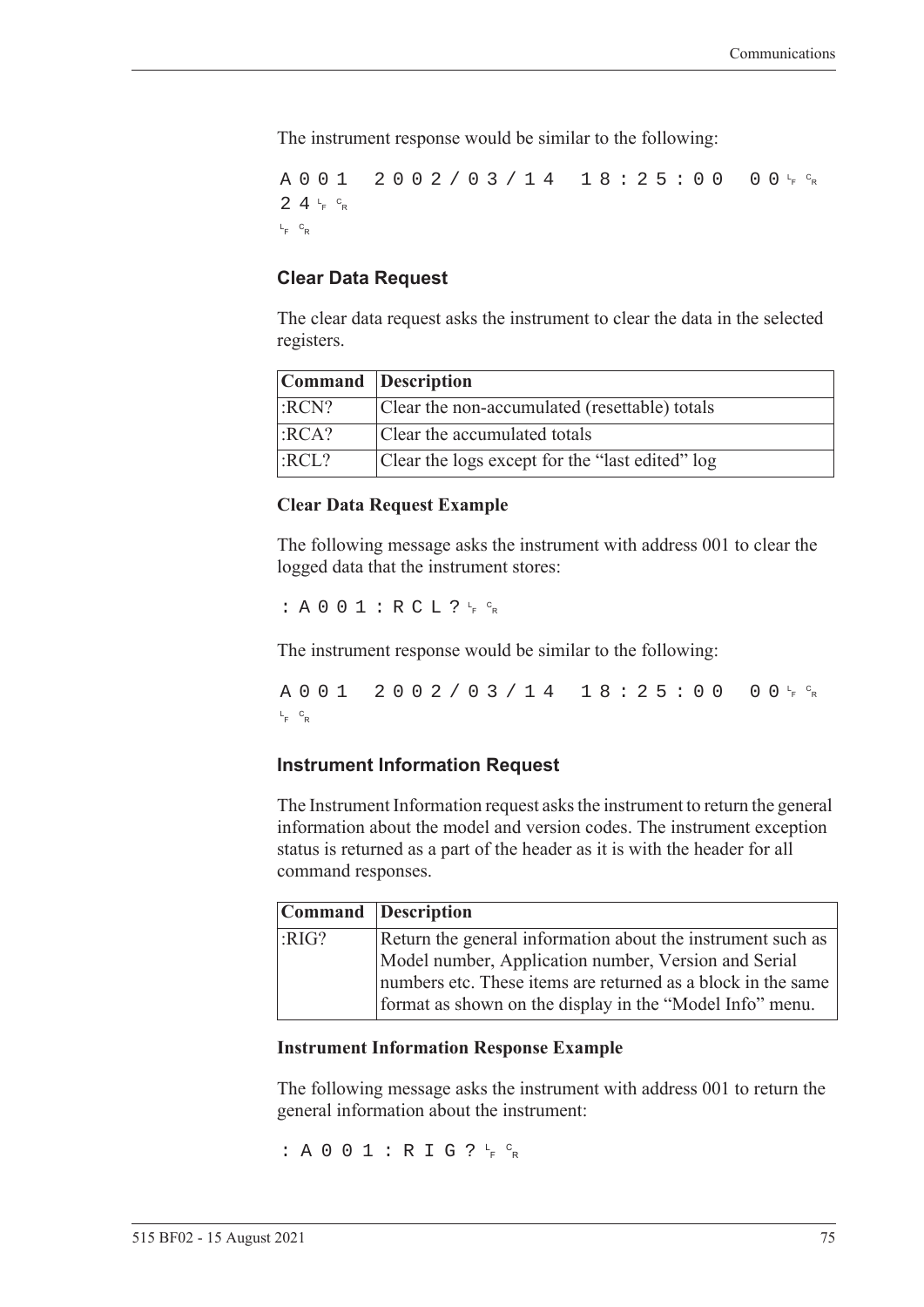The following is an example of a hypothetical instrument response:

A001 2002/03/14 18:25:00  $F$   $\circ$ <sub>R</sub>  $515$   $MODEL$   $-11-F F$   $R$  $S$  C O  $1$  I N P U T F - T P - - <sup>L</sup><sub>F</sub> <sup>C</sup>R  $S$  C O  $1$  V E R S O  $1$  O  $1$  J  $1$  , O  $0$   $1$   $1$   $1$   $6$   $8$ CUSTOM VERS 000001<sup>L</sup>F<sup>C</sup>R  $\texttt{UNIT}$  S/N 123456<sup>L</sup><sub>F</sub>  $\texttt{C}_{\texttt{R}}$ L <sup>F</sup> <sup>C</sup> R 1 2 3 4 5 6 7 8 9 10 11 12 13 14 15 16 17 18 19 20 21 22 23 24 25 26 27 28 29

#### **Corrupted or Invalid Requests**

If the instrument receives a corrupted or incomplete request, there is no response. The instrument discards any partial request and waits for the next enquiry.

If the instrument receives a request message in the correct format, but for a non-existent option, it returns only the message header. For example, if the instrument received the following request variables message :A001:RVT? it will return only the header because there is no T option for the 'Variables Request' message.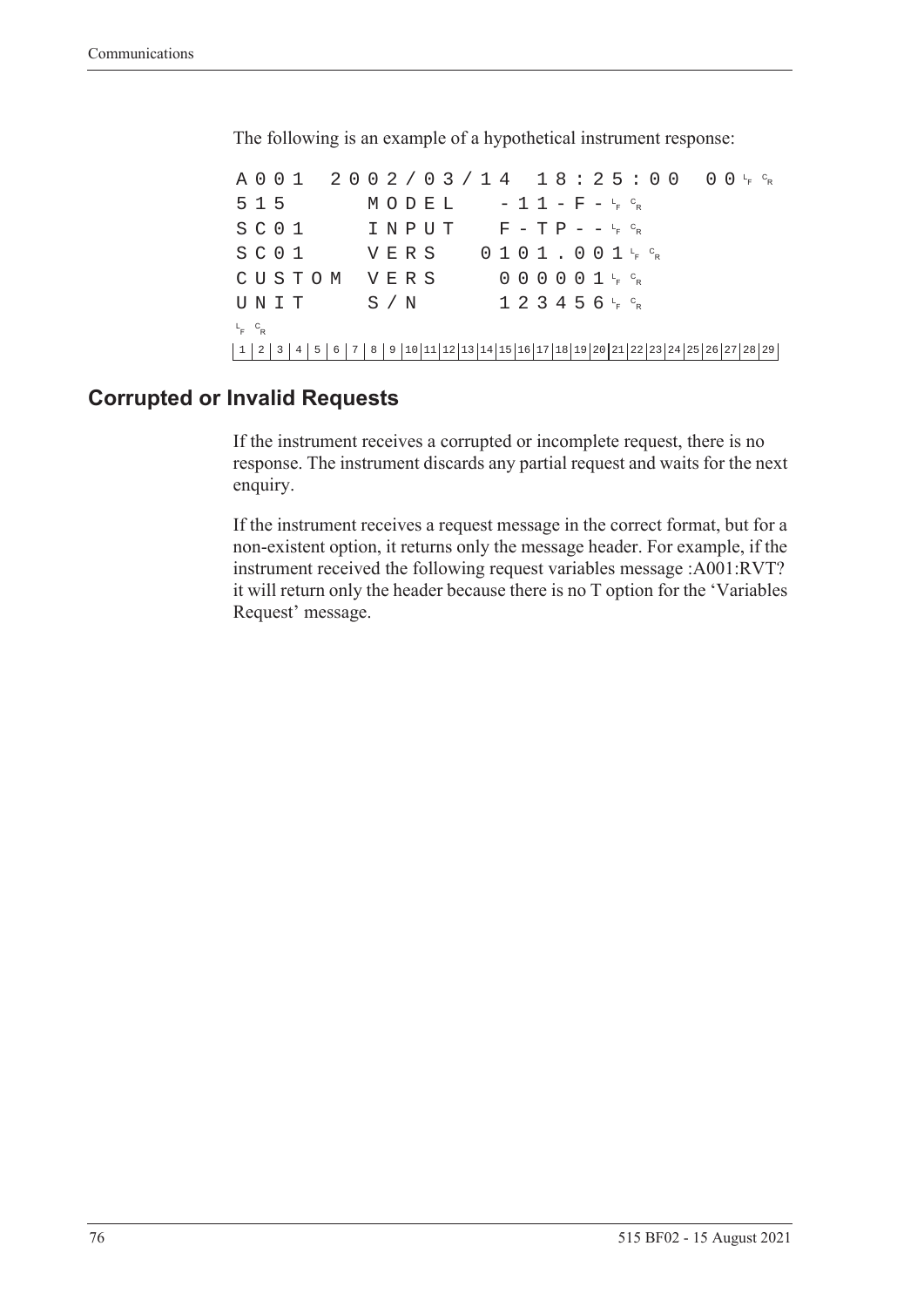### **Modbus RTU Protocol**

Modbus RTU (remote terminal unit) is an industry standard protocol that allows the instrument to be easily interfaced to other communication devices.

The instrument implements the Modbus protocol as detailed in the *Modicon Modbus Protocol Reference Guide* PI-MBUS-300 Rev J (June 1996).

#### **Message Format**

In RTU mode, messages start with a silent interval of at least 3.5 character times. The first field transmitted is the device address. Following the last transmitted character, a similar interval of at least 3.5 character times marks the end of the message. A new message can begin after this interval. The entire message frame must be transmitted as a continuous stream. A typical message frame is shown below:

| <b>Address</b> | <b>Function</b> | Data    | <b>CRC</b> Check |
|----------------|-----------------|---------|------------------|
| $ 1$ byte      | 1 byte          | n bytes | 2 bytes          |

Except for broadcast messages, when a master device sends a query to a slave device, it expects a normal response. One of four possible events can occur from the master's query:

- **•** If the slave device receives the query without a communication error, and can handle the query normally, it returns a normal response.
- **•** If the slave does not receive the query due to a communication error, no response is returned. The master program has to process a timeout condition for the query.
- **•** If the slave receives the query, but detects a communications error (parity or CRC), no response is returned. The master program has to process a timeout condition for the query.
- **•** If the slave receives the query without a communication error, but cannot handle it (for example, if the request is to read a nonexistent register), the slave will return an exception response informing the master of the nature of the error.

#### **Instrument Address**

The address of the instrument is programmable in the range from 1 to 247. Some addresses are reserved according to PI-MBUS-300 and have a special meaning:

- 0 = Broadcast, no response required from slave devices
- **•** 248 to 255 Reserved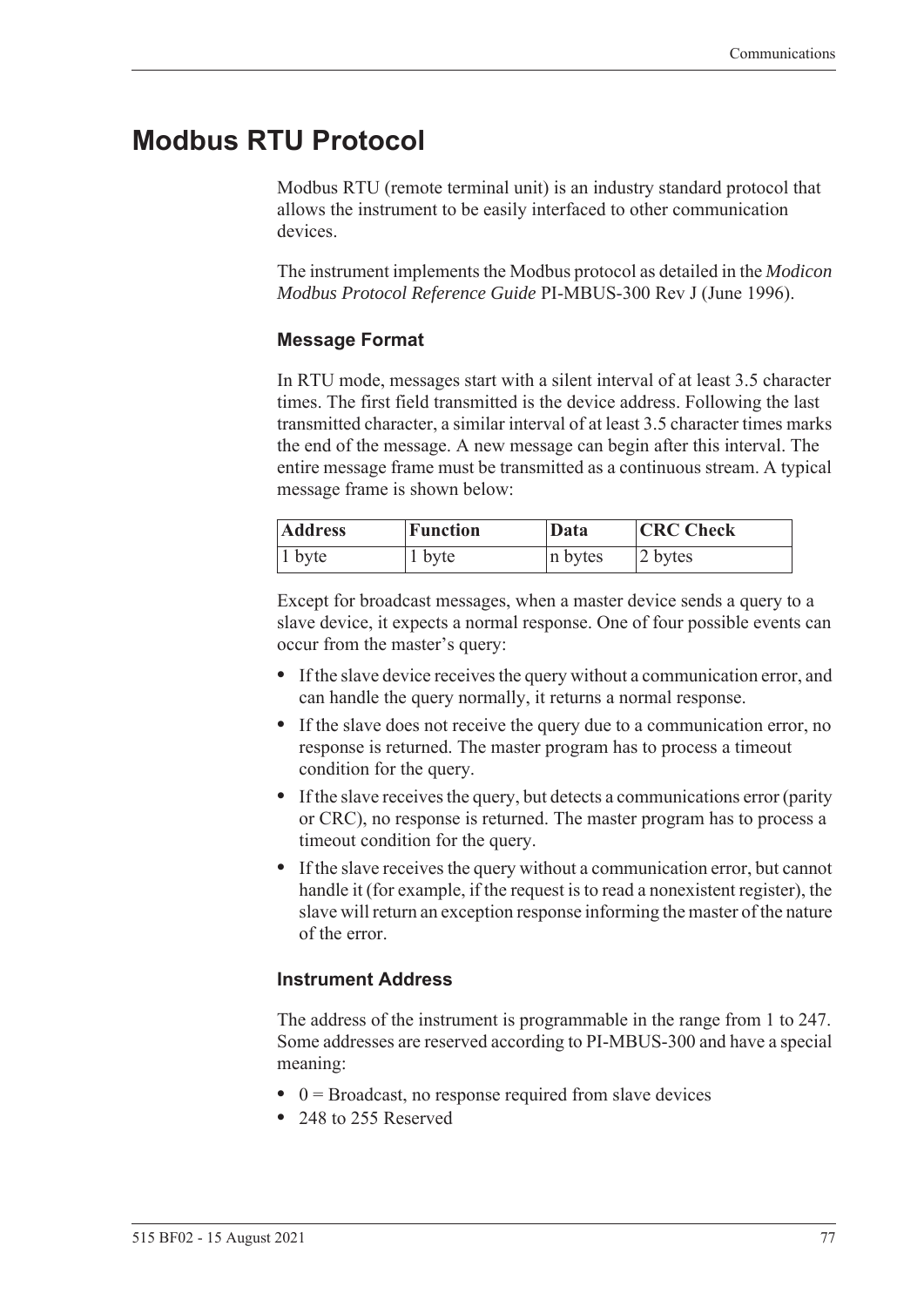#### **Function Codes**

| Code            | <b>Name</b>           | <b>Description</b>                                                    |
|-----------------|-----------------------|-----------------------------------------------------------------------|
| 03              | Read data register(s) | Obtain the content of one or more 2-byte<br>data registers.           |
| 06              | Preset data register  | Preset one 2-byte data register.                                      |
| $\overline{07}$ | Read status register  | Obtain the content of 1-byte status register.                         |
| 16              |                       | $ $ Preset data register(s) Preset one or more 2-byte data registers. |

The instrument accepts the following function codes:

#### **Exception Response**

The instrument forms an exception response by adding 80H to the function code and using an exception code as the 1-byte data field in the returned frame. Implemented exception codes are as follows:

| Code | <b>Name</b>             | <b>Description</b>                                                                                                                                   |
|------|-------------------------|------------------------------------------------------------------------------------------------------------------------------------------------------|
| 01   | <b>Illegal</b> function | The function code is not a legal action for<br>the slave.                                                                                            |
| 02   | Illegal data address    | The data address is not a legal address for<br>the slave.                                                                                            |
| 03   | Illegal data value      | The data value is not a legal value for the<br>slave.                                                                                                |
| 05   | Acknowledge             | The slave has accepted the request and is<br>processing it, but a long duration of time<br>will be required to do so.                                |
| 06   | Slave device busy       | The slave is engaged in processing a long<br>duration program command. The master<br>should re-transmit the message later when<br>the slave is free. |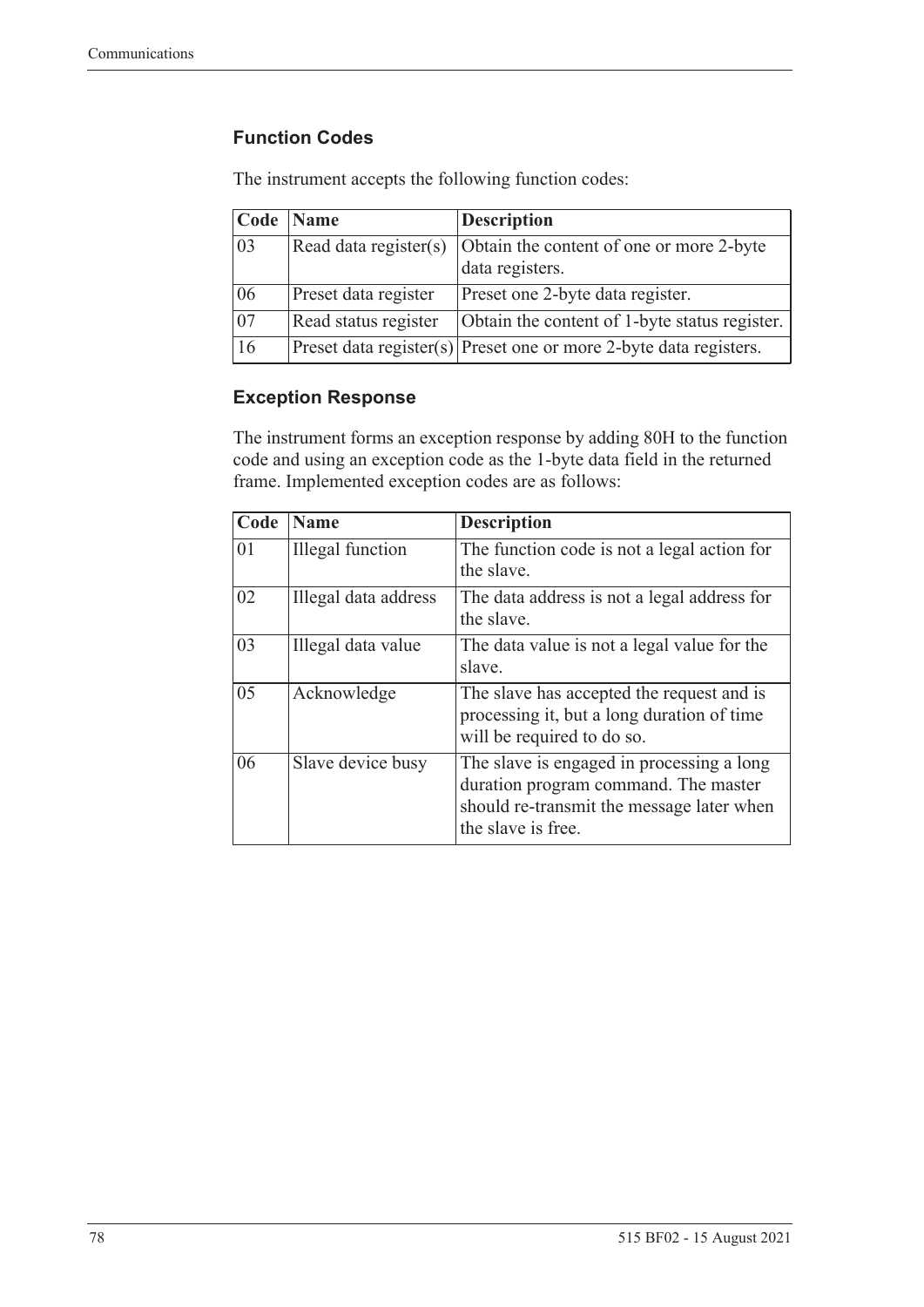#### **List of Data Registers**

The following tables describe the addresses and meaning of the data registers in the instrument. The registers are grouped in blocks that relate to a particular function of the instrument. The data values are expressed in the engineering units that were selected for the variables when the instrument settings were configured.

**Note:** Conventional numbering of registers often starts from 1, therefore be aware that "register 1" in this case has "address 0" and so on.

The data registers represent different data types as specified in the tables:

- I Integer, 2 bytes (Holding Register)
- L Long Integer, 4 bytes (2 registers)
- P Programmable Format, 4 bytes (2 registers)

The "Programmable Format" data type for 4-byte (2 registers) data values can be set as either Floating Point or Long Integer via the "Data Type" program item as described in **[Communications](#page-68-0)** on page 59.

The Floating Point variable is represented in IEEE-754 Floating Point 4-byte format and requires two 2-byte data registers:

| <b>IEEE-754</b> | <b>Modicon Registers</b>                       |
|-----------------|------------------------------------------------|
| 1st byte        | low byte (register $X$ )                       |
| 2nd byte        | $\left  \text{high byte (register X)} \right $ |
| 3rd byte        | low byte (register $X+1$ )                     |
| 4th byte        | high byte (register $X+1$ )                    |

This means that two data registers must be read or written to obtain, or preset, one data value.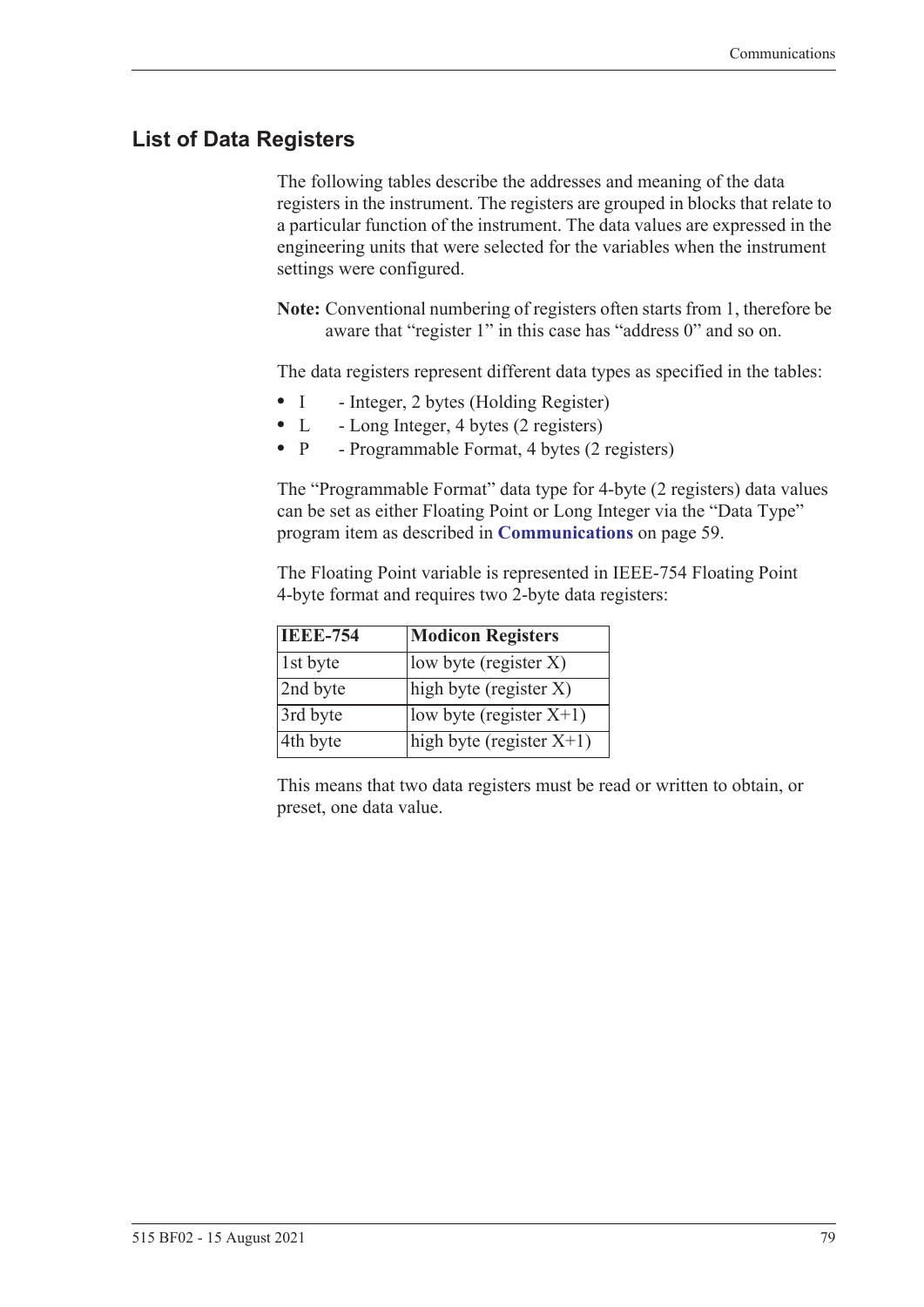#### **Current and Logged Process Data**

This block of registers is available for the retrieval of current or logged process data with its matching time and date information.

Use the log timebase and log number to retrieve the logged information from the appropriate register. If a particular log number does not exist, or the instrument does not have the optional real-time clock, the time and date stamp and associated variables are set to zero.

| <b>Register</b> | <b>Name</b>                | <b>Comments</b>                                                                                                                                                                                                                           | <b>Read Only or</b><br><b>Read/Write</b> | <b>Type</b>    |
|-----------------|----------------------------|-------------------------------------------------------------------------------------------------------------------------------------------------------------------------------------------------------------------------------------------|------------------------------------------|----------------|
| $\overline{1}$  | Volume                     |                                                                                                                                                                                                                                           | R                                        | P              |
| $\overline{3}$  | <b>Process Flowrate</b>    |                                                                                                                                                                                                                                           | $\mathsf{R}$                             | P              |
| 5               | Process Control Output     |                                                                                                                                                                                                                                           | R                                        | P              |
| $\overline{7}$  | Process Flowrate Deviation |                                                                                                                                                                                                                                           | $\mathsf{R}$                             | P              |
| $9$             | <b>Preset Quantity</b>     |                                                                                                                                                                                                                                           | $\mathsf{R}$                             | P              |
| 11              |                            |                                                                                                                                                                                                                                           | R                                        | P              |
| 13              |                            |                                                                                                                                                                                                                                           | $\mathsf{R}$                             | P              |
| 15              |                            |                                                                                                                                                                                                                                           | R                                        | P              |
| 17              |                            | <b>Process Variables</b>                                                                                                                                                                                                                  | R                                        | P              |
| 19              |                            | By default totals are the Accumulated values. If                                                                                                                                                                                          | ${\sf R}$                                | $\mathsf{P}$   |
| $\overline{21}$ |                            | current Non-accumulated (resettable) totals                                                                                                                                                                                               | $\overline{\mathsf{R}}$                  | P              |
| 23              |                            | are required, set register 37 to 06.                                                                                                                                                                                                      | R                                        | P              |
| 25              |                            |                                                                                                                                                                                                                                           | $\mathsf{R}$                             | $\overline{P}$ |
| $\overline{27}$ |                            |                                                                                                                                                                                                                                           | $\mathsf{R}$                             | P              |
| 29              |                            |                                                                                                                                                                                                                                           | ${\sf R}$                                | P              |
| 31              | Year                       |                                                                                                                                                                                                                                           | R/W                                      | T              |
| $\overline{32}$ | <b>Month</b>               | Current Date/Time or                                                                                                                                                                                                                      | R/W                                      | ı              |
| 33              | Date                       | Logged Date/Time Stamp                                                                                                                                                                                                                    | R/W                                      | ı              |
| 34              | Hour                       | (see register 38 Log Number).                                                                                                                                                                                                             | R/W                                      | I              |
| $\overline{35}$ | Minute                     | Only current Date/Time can be edited                                                                                                                                                                                                      | R/W                                      | I              |
| 36              | Second                     |                                                                                                                                                                                                                                           | R                                        | I              |
| 37              | Log Type                   | 00 - hourly or log records<br>$01 - \text{daily}$<br>02 - weekly<br>03 - monthly<br>04 - yearly<br>05 - last edit of calibration<br>06 - current totals are non-accumulated values,<br>register 38 is ignored.                            | R/W                                      | I              |
| 38              | Log Number                 | If set to 0, current variables and Date/Time are<br>retrieved                                                                                                                                                                             | R/W                                      | $\overline{1}$ |
| 39              | Clear Data                 | 01 - clear logs<br>02 - clear accumulated totals<br>03 - clear non-accumulated totals<br>Note: the Clear Data command is not executed<br>(and register 39 is set to non-zero value) when<br>the controller has a transaction in progress. | R/W                                      | I              |
| 40              | Reserved                   |                                                                                                                                                                                                                                           |                                          |                |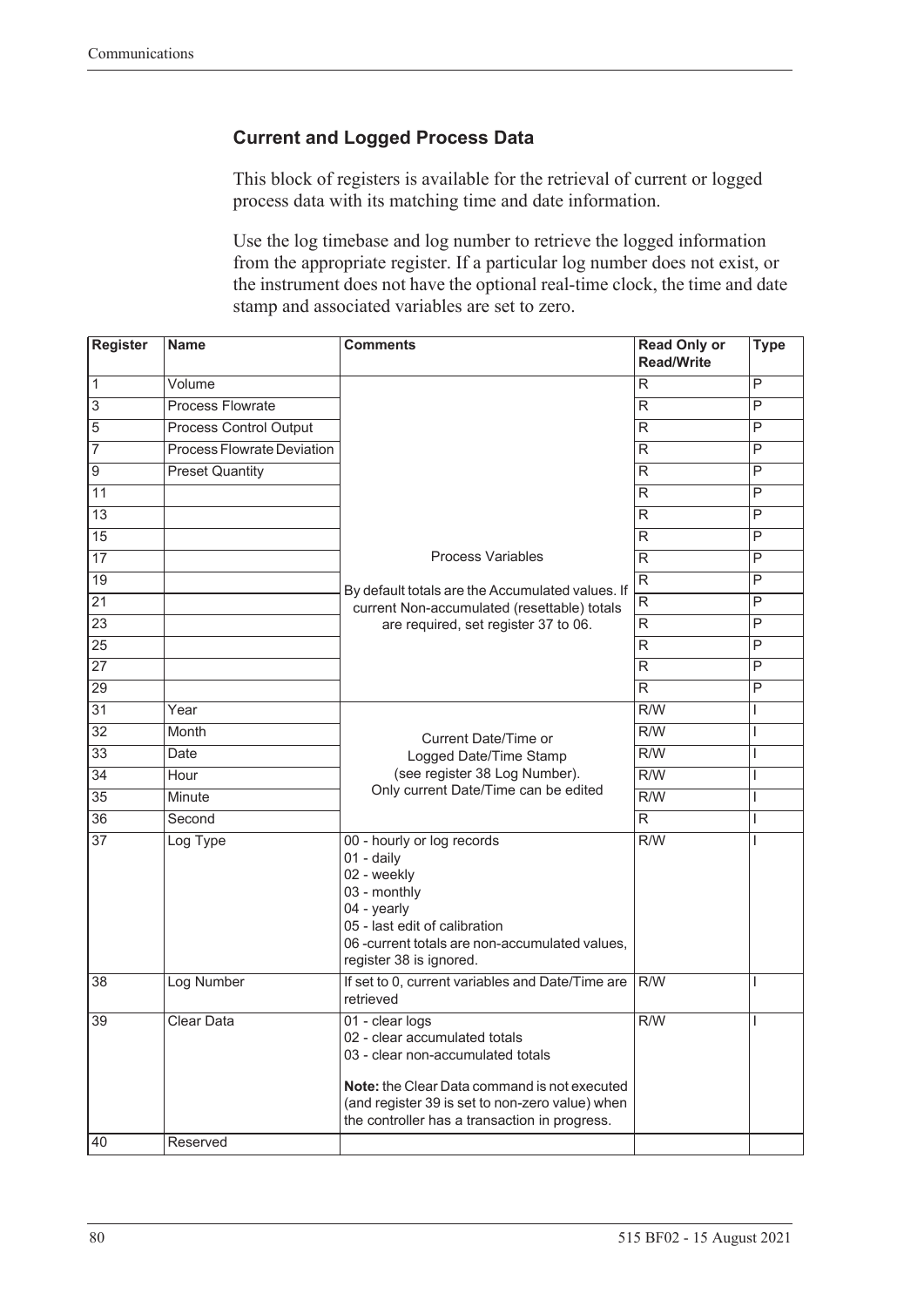#### <span id="page-90-1"></span><span id="page-90-0"></span>**Instrument Exception Status**

This register is available to verify the status of the instrument.

| <b>Register</b> | <b>Name</b>   | <b>Comments</b>                              | <b>Read Only or</b><br><b>Read/Write</b> | <b>Type</b> |
|-----------------|---------------|----------------------------------------------|------------------------------------------|-------------|
| 41              | Exception     | $00 = no error$                              | R                                        |             |
|                 | <b>Status</b> | $01$ = analog input 1 failure                |                                          |             |
|                 |               | 02 = analog input 2 failure                  |                                          |             |
|                 |               | 03 = analog input 3 failure                  |                                          |             |
|                 |               | 04 = analog input 4 failure                  |                                          |             |
|                 |               | 05 = invalid calibration parameter           |                                          |             |
|                 |               | 06 = invalid reference parameter             |                                          |             |
|                 |               | $07$ = invalid property                      |                                          |             |
|                 |               | $08$ = quadrature input error                |                                          |             |
|                 |               | $09$ = no solution for internal calculations |                                          |             |
|                 |               | $10$ = process parameters out of range       |                                          |             |
|                 |               | $11 =$ input is over limit                   |                                          |             |
|                 |               | $12$ = no flow error detected                |                                          |             |
|                 |               | $13$ = overflow error detected               |                                          |             |
|                 |               | $14$ = leakage error detected                |                                          |             |
|                 |               | $20 =$ system failure                        |                                          |             |
|                 |               | $21$ = power supply is low                   |                                          |             |
|                 |               | $22$ = new or failed clock battery           |                                          |             |
|                 |               | 23 to 29 reserved                            |                                          |             |
|                 |               | $30 =$ alarm 1 active                        |                                          |             |
|                 |               | $31$ = alarm 2 active                        |                                          |             |
|                 |               | $32$ = alarm 3 active                        |                                          |             |
|                 |               | $33$ = alarm 4 active                        |                                          |             |

#### **Instrument Control and I/O**

This block of registers is available in some applications to give access to important information in the instrument.

| <b>Register</b> | <b>Name</b>  | <b>Comments</b>                                                                                                                                                                                                                                                        | <b>Read Only or</b><br><b>Read/Write</b> | <b>Type</b> |
|-----------------|--------------|------------------------------------------------------------------------------------------------------------------------------------------------------------------------------------------------------------------------------------------------------------------------|------------------------------------------|-------------|
| 42              | Reserved     |                                                                                                                                                                                                                                                                        | R                                        |             |
| 43              | Logic Inputs | 0 to 15 Binary representation of logic inputs<br>$B0 = 0/1$ (LSB)<br>input 1 activated/deactivated<br>$B1 = 0/1$<br>input 2 activated/deactivated<br>$B2 = 0/1$<br>input 3 activated/deactivated<br>$B3 = 0/1$<br>input 4 activated/deactivated                        | R                                        |             |
| 44              |              | Operation State   Representation of operation status<br>$0 =$ Reset<br>$1 =$ Maintenance<br>$2 =$ Completed<br>$3$ = Waiting to restart<br>$4 =$ Paused<br>$5 =$ Waiting for timeout<br>6 = Running (Slow Start)<br>7 = Running (Prestop)<br>$8$ = Running (Full Flow) | R                                        |             |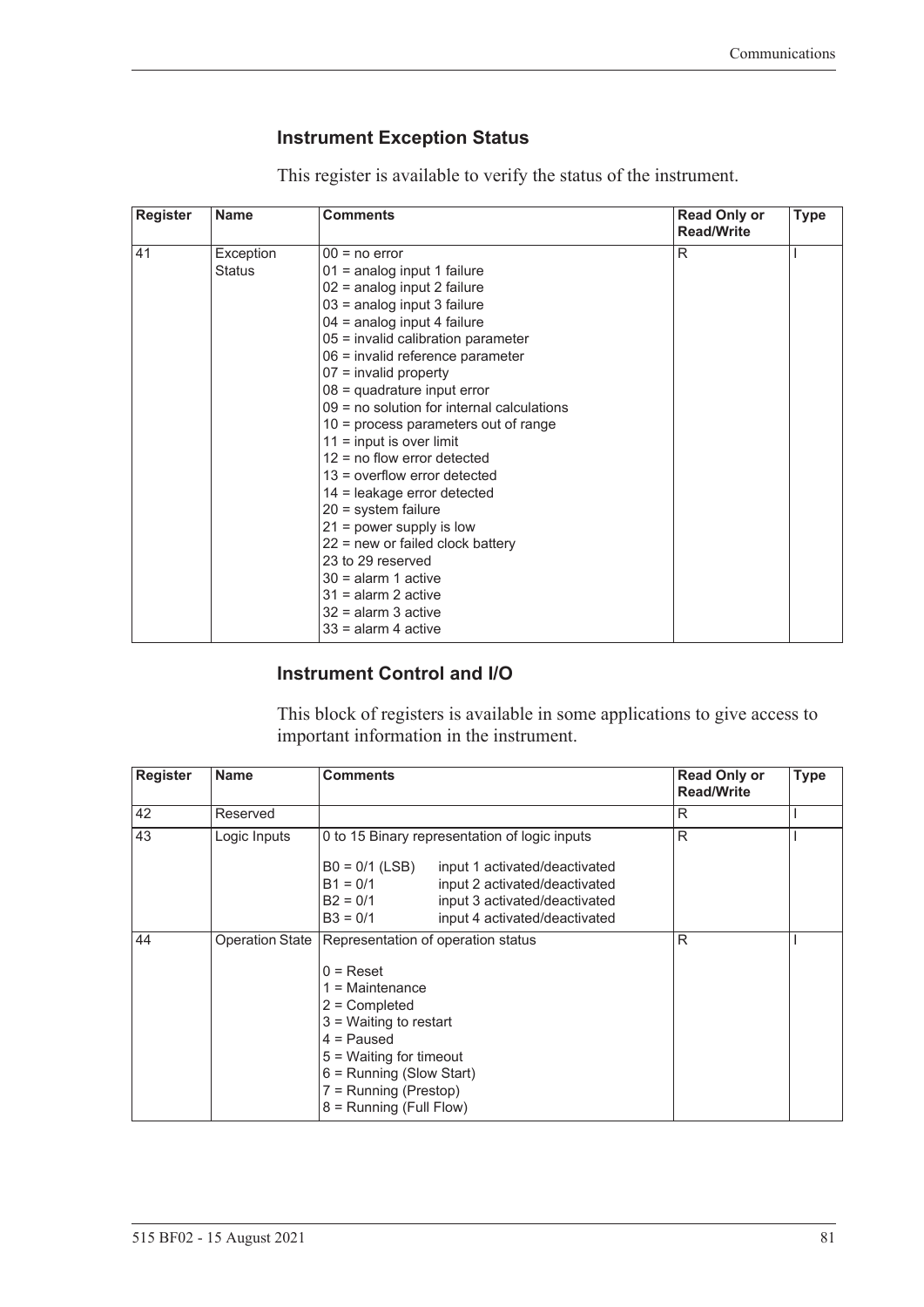| <b>Register</b> | <b>Name</b>                     | <b>Comments</b>                                                                                                                                                                                                                                                                                   | <b>Read Only or</b><br><b>Read/Write</b> | <b>Type</b> |
|-----------------|---------------------------------|---------------------------------------------------------------------------------------------------------------------------------------------------------------------------------------------------------------------------------------------------------------------------------------------------|------------------------------------------|-------------|
| 45              | <b>Relay State</b>              | 0 to 15 Binary representation of relay state.<br>$0 =$ open; $1 =$ closed.<br>$B0 =$ relay 1 (LSB)<br>$B1$ = relay 2<br>$B2 =$ relay 3<br>$B3 =$ relay 4                                                                                                                                          | R                                        | ı           |
| 46              | <b>Relay Control</b>            | 0 to 15 Binary representation of relay control.<br>$0 =$ open; $1 =$ close.<br>Note: Only the general relays configurable in the Alarm<br>section of calibration are able to be viewed and controlled<br>by Modbus.<br>$B0 =$ relay 1 (LSB)<br>$B1$ = relay 2<br>$B2 =$ relay 3<br>$B3 =$ relay 4 | R/W                                      |             |
| 47              | <b>Relay Control</b><br>Source  | 0 to 15 Binary representation of relay control source.<br>$0 =$ Local (controlled by instrument operation) $1 = RTU$<br>(controlled by Modbus register 46).<br>$B0 =$ relay 1 (LSB)<br>$B1$ = relay 2<br>$B2 =$ relay 3<br>$B3 =$ relay 4                                                         | R/W                                      | ı           |
| 48              | Delivery<br>Number              | Provides the delivery number (batch record) for a stored<br>transaction (determined by Modbus register 38).                                                                                                                                                                                       | R                                        | L           |
| 50              | <b>Control Mode</b>             | $0 =$ Idle/Local<br>Control from logic inputs<br>$1 = Stop$<br>Suspend current batch<br>Resume/start batch<br>$2 = Run$<br>$3 =$ Reset<br>Clear current batch totals                                                                                                                              | R/W                                      | ı           |
| 51 to 99        | Instrument<br><b>Parameters</b> | See next table for details.                                                                                                                                                                                                                                                                       | $\overline{R/W}$                         | P           |
| 101             | Analog Inp.1                    | Raw analog input data.                                                                                                                                                                                                                                                                            | $\overline{R}$                           | P           |
| 103             | Analog Inp.2                    | 4-20mA inputs are read in Amperes.                                                                                                                                                                                                                                                                | R                                        | P           |
| 105             | Analog Inp.3                    | 0-5V or 1-5V inputs are read in Volts<br>RTD inputs are read in degrees Kelvin.                                                                                                                                                                                                                   | R                                        | P           |
| 107             | Analog Inp.4                    | Unused inputs are configured as 4-20mA.                                                                                                                                                                                                                                                           | $\overline{\mathsf{R}}$                  | P           |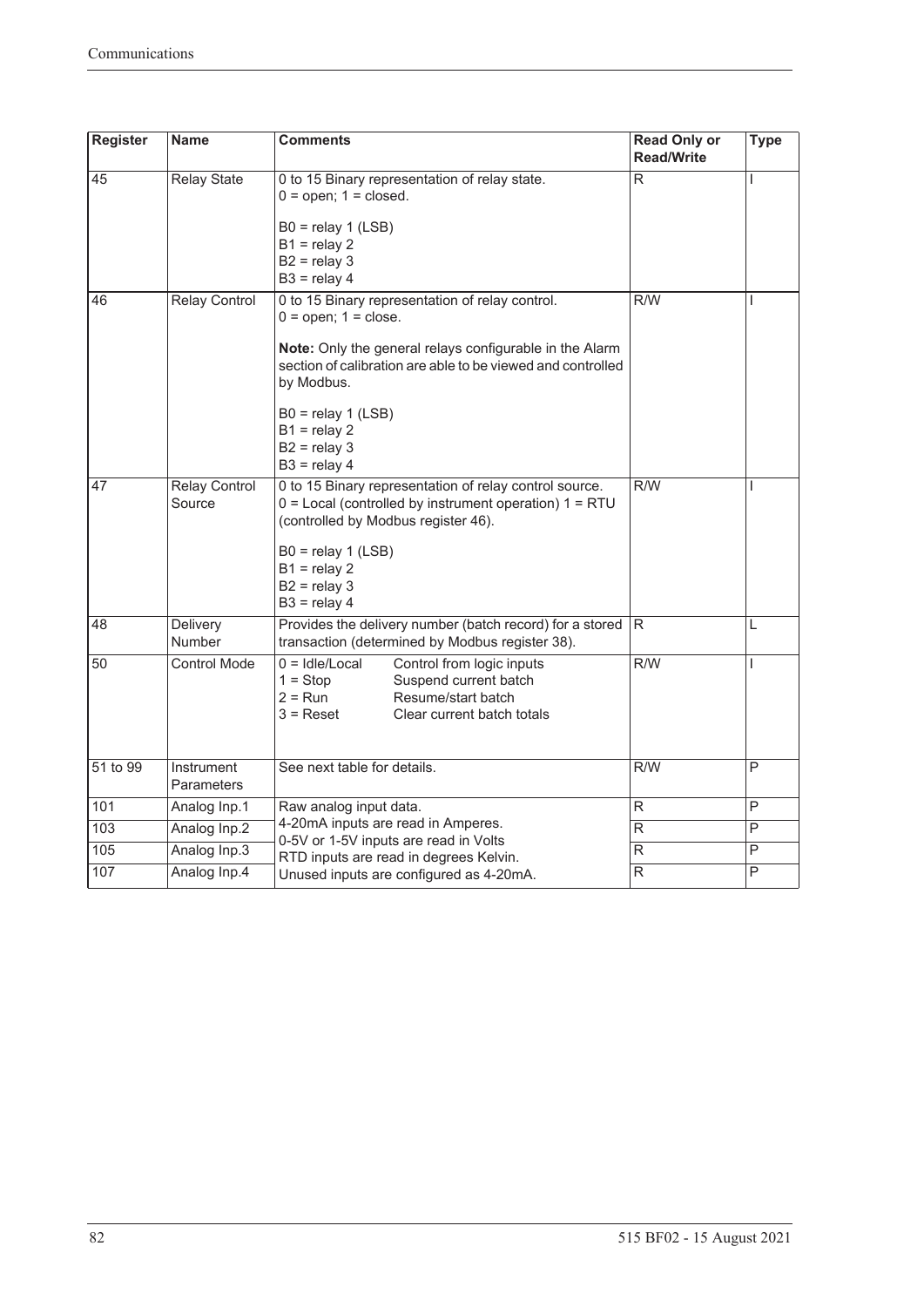#### **Instrument Configuration Parameters**

This block of registers is available in applications to give access to some important instrument parameters (i.e. fluid properties etc.).

The usage of these parameters can be dependent on other instrument settings. For full description, please refer to the **[Modbus Accessible](#page-59-0)  [Parameters](#page-59-0)** on page 50.

| <b>Register</b> | <b>Name</b>                             | <b>Comments</b> | Read Only or Type<br><b>Read/Write</b> |   |
|-----------------|-----------------------------------------|-----------------|----------------------------------------|---|
| 51              | <b>Preset Control Output Setpoint</b>   |                 | R/W                                    | D |
| 53              | <b>Preset Flowrate Setpoint</b>         |                 | R/W                                    | D |
| 55              | <b>Batch Preset Value</b>               |                 | R/W                                    | D |
| 57              | <b>Batch Overrun Compensation Value</b> |                 | R/W                                    | D |
| 59 to 99        | Reserved                                |                 | R/W                                    | D |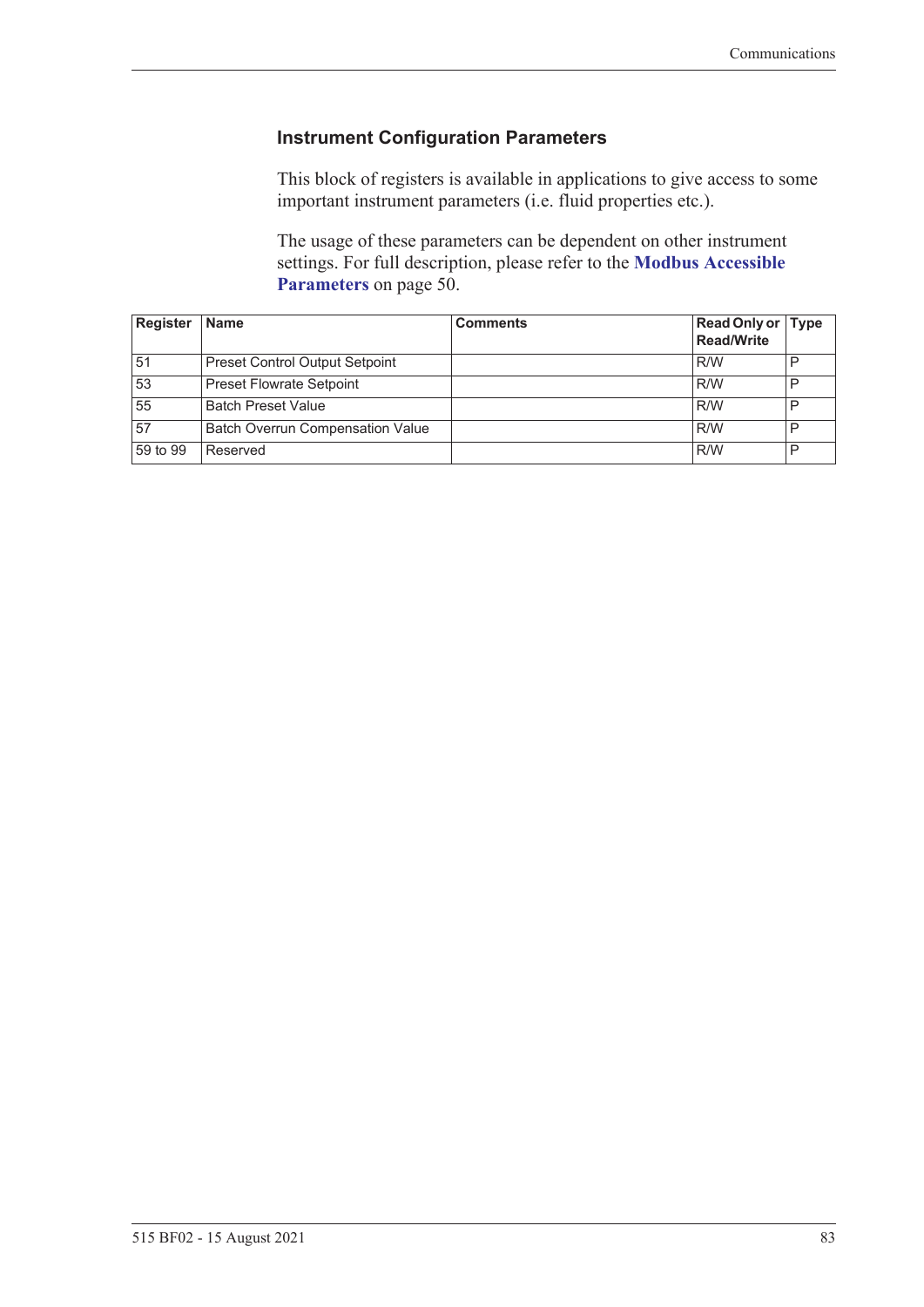### <span id="page-93-0"></span>**Printer Protocol**

A printer protocol is available in the 500 Series. It provides the ability to print out live data, individual logged data and to do some report-style printing of logged data. The method of printing these and the format of the printouts are described below. If chosen, a printer protocol also enables application/configuration uploading and printing a configuration report, as shown in **[Printing Configuration Report](#page-52-0)** on page 43.

**Note:** Printer output is only available if the Real Time Clock option is fitted.

The selection of Printer Protocol can be made for the Communications Protocol options for the RS-232 or RS-485 port. A list of log report types and printer types available at the end of the TM-LOG calibration menu.

#### **Report Types**

The list of report types is as follows:

**•** REP-10 Latest Logs Report

The number of logs printed in each report are determined by the values programmed for Report Logs in the TM-LOG menu.

#### **Printer Types**

The list of available printers is as follows:

- PRN-01 Generic computer printer
- PRN-02 Generic roll printer (printing first line first)
- PRN-03 Slip Printer TM295
- **•** PRN-04 Label (roll) printer Citizen CMP30L

#### <span id="page-93-1"></span>**Customizing a Printout**

A customized printout can be provided which can have up to 6 header lines and 6 footer lines. It is also possible to exclude some main menu items on the printout. If any customizing of the printout is required discuss this with the distributor.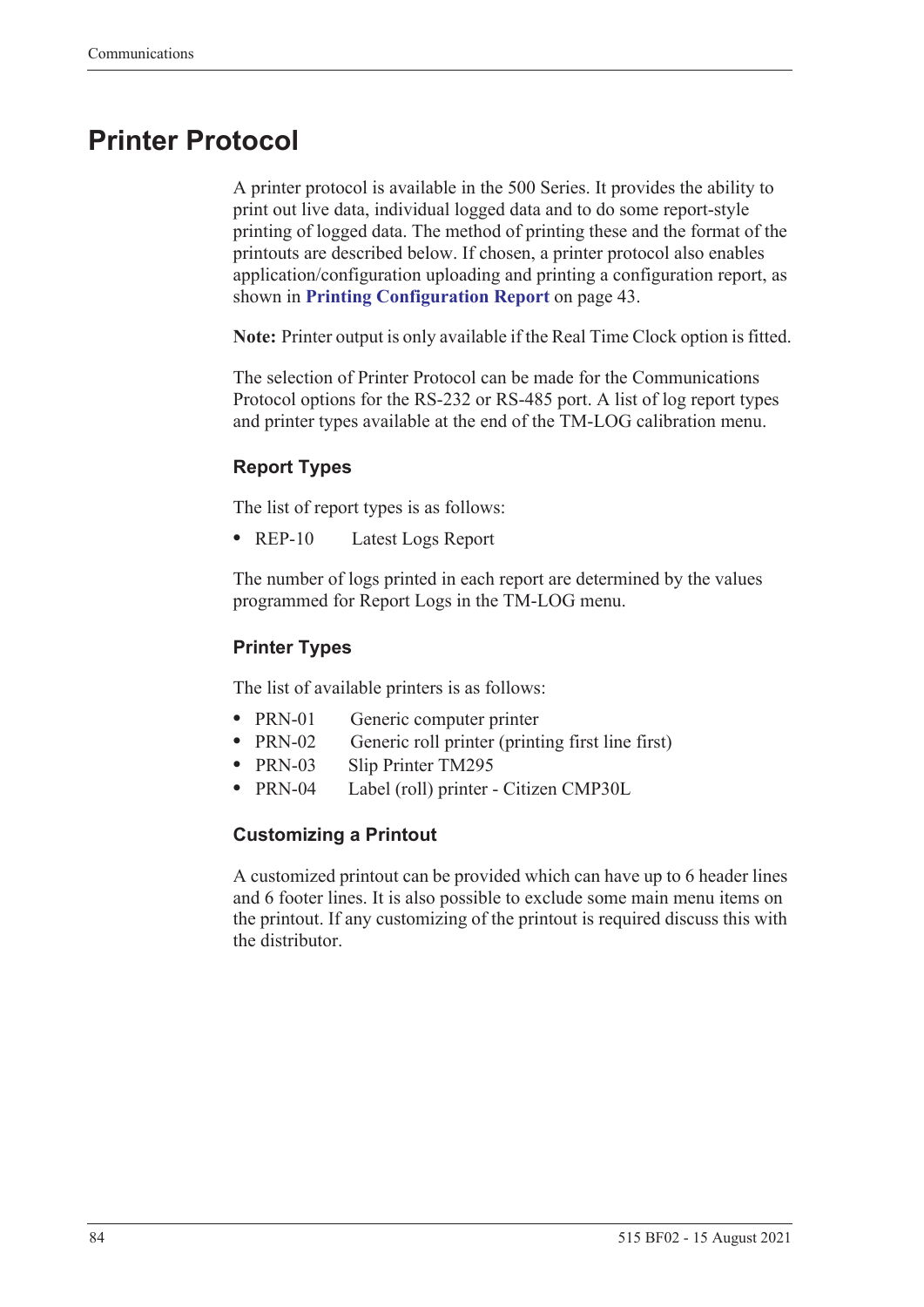#### **Types of Printouts**

#### **Live Data**

The HOLD.SET - TO PRINT prompt in the main menu, is used to initiate a printout of the current delivery if the printer protocol has been selected. A printout can only be initiated if a batch is not in progress. If printing is not required, do not select printer protocol.

The format of this printout will be:

*Custom Header Lines*

*Instrument Serial No. & Tag*

*Current Delivery No. Current Date & Time & Status Variable unit value Variable unit value etc.*

*Custom Footer Lines ------------------------------------------- <separation line>*

(Note that blank header and footer lines are not printed).

#### **Instrument Serial Number and Unit Tag**

The instrument serial number and unit tag is the same as the information shown in the Model Info menu. For more details refer to **[Model](#page-37-0)  [Information](#page-37-0)** on page 28

#### **Delivery Number**

The delivery number that appears on the live data printout shows the assigned delivery number that is stored with the logged data. This number is cleared when the Logs are cleared in the TM/LOG menu. If a second print or docket of the same delivery is generated, the words "(DUPLICATE DOCKET)" are included at the top of the printout. i.e.

*(DUPLICATE DOCKET)*

*####*

*DELIVERY No. 000256*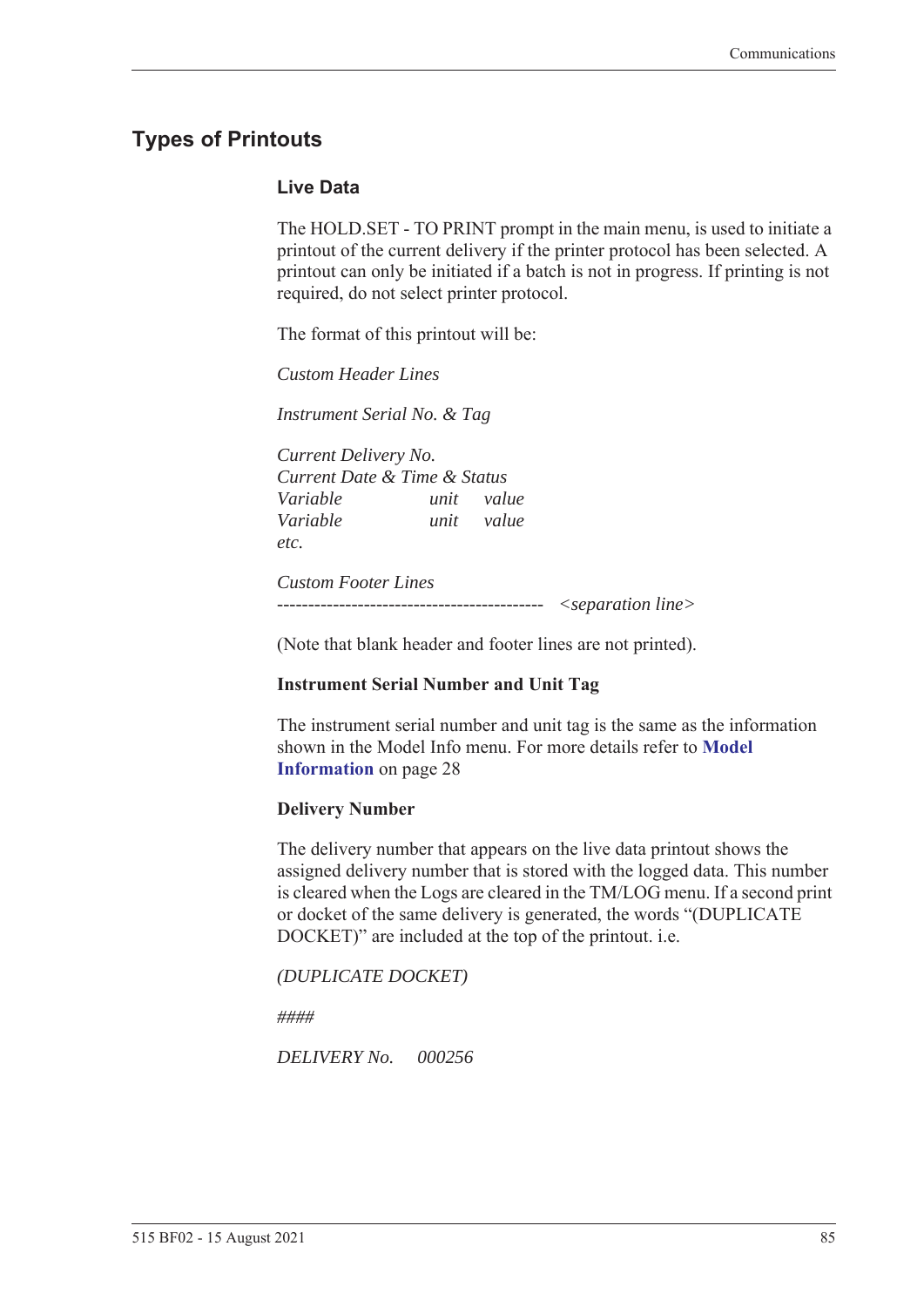#### **Individual Log Data**

When in the Log Menu and while holding the DISPLAY key to view the data of the log of interest, the RESET key can be pressed to initiate a printout of that log entry. The printout will have the time and date stamp corresponding to when the log was taken. After the print has been initiated there will be the opportunity to scroll to view another log entry and print again.

Since each log entry stores the delivery totals only, the printout will not have any accumulated totals. The format of the printout with this exception is the same as the LIVE DATA printout:

*Custom Header Lines*

*Instrument Serial No. & Tag*

| Logged Delivery No.  |            | number |
|----------------------|------------|--------|
| Date & Time & Status |            |        |
| Variable             | unit value |        |
| Variable             | unit value |        |
| etc.                 |            |        |

*Custom Footer Lines* 

*-------------------------------------------- <separation line>*

#### **Log Report Printing**

As there is the likelihood that the reports can be of a considerable length it is strongly recommended that only the 80 Column printer with Z fold (tractor feed) paper be used. This is just as much for the memory storage of printer as it is for the reliable paper supply.

There is a HOLD.SET REPORT PRINT prompt under the main menu with the ability to print the pre-selected type of report. Pressing and holding the SET key for two seconds will initiate the printout. Any of the Log Reports will have the following format:

*Custom Header Lines*

*Title of Report*  $\langle$  *internally set, indicates report type>* 

*Current Date & Time Instrument Serial No. & Tag*

*-------------------------------------------- <separation line>*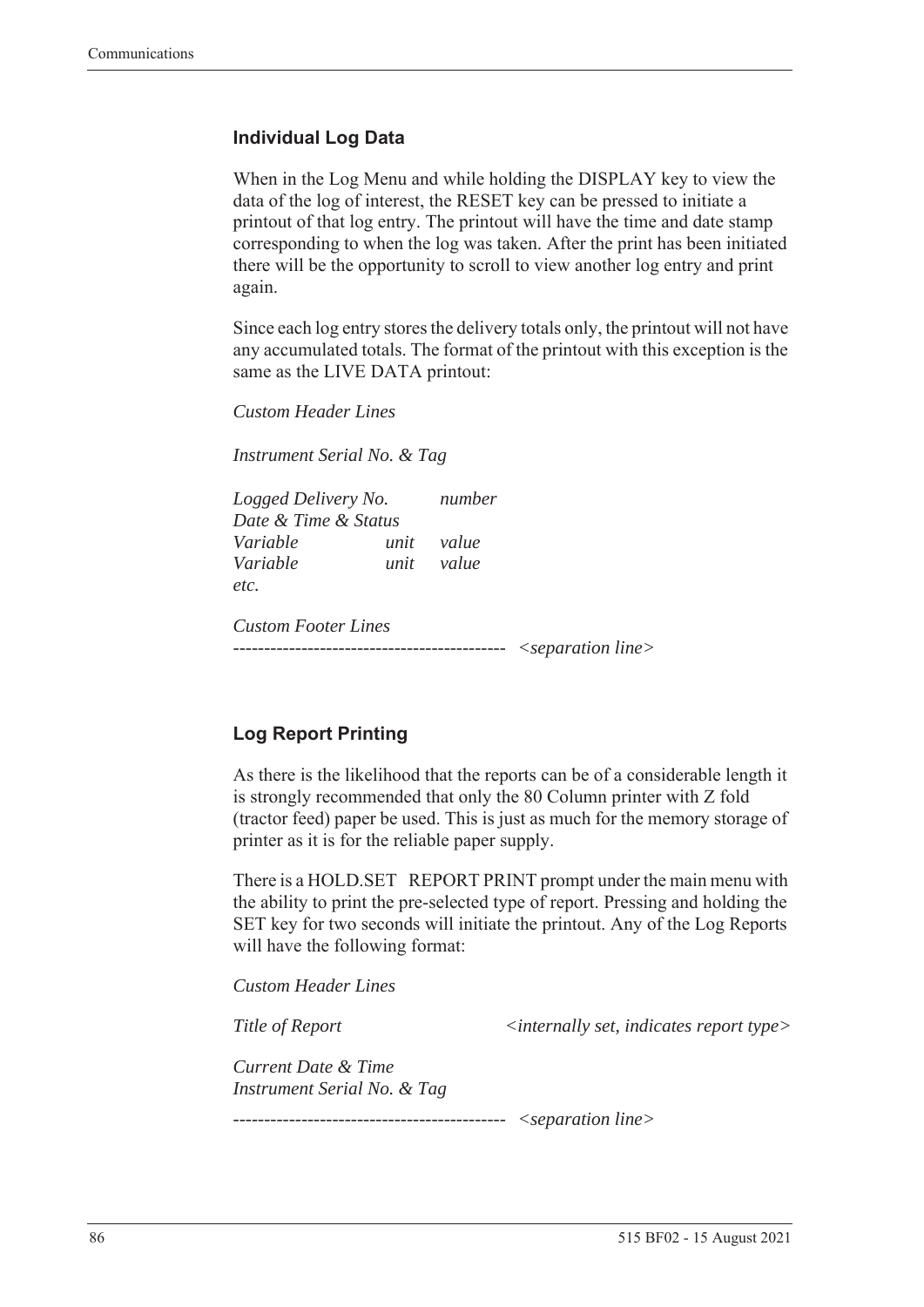| Delivery No.                         |            |       |                                                                                                                                                                  |
|--------------------------------------|------------|-------|------------------------------------------------------------------------------------------------------------------------------------------------------------------|
| Date & Time & Status                 |            |       |                                                                                                                                                                  |
| Variable unit value<br>Variable      | unit value |       |                                                                                                                                                                  |
| etc.                                 |            |       |                                                                                                                                                                  |
|                                      |            |       |                                                                                                                                                                  |
| Delivery No.                         |            |       |                                                                                                                                                                  |
| Date & Time & Status                 |            |       |                                                                                                                                                                  |
| Variable unit value                  |            |       |                                                                                                                                                                  |
| Variable                             | unit value |       |                                                                                                                                                                  |
|                                      |            |       |                                                                                                                                                                  |
| etc.                                 |            |       |                                                                                                                                                                  |
|                                      |            |       |                                                                                                                                                                  |
| Delivery No.                         |            |       |                                                                                                                                                                  |
| Date & Time & Status                 |            |       |                                                                                                                                                                  |
| Variable unit value                  |            |       |                                                                                                                                                                  |
| Variable unit value                  |            |       |                                                                                                                                                                  |
| etc.                                 |            |       |                                                                                                                                                                  |
| <b>Custom Footer Lines</b>           |            |       |                                                                                                                                                                  |
|                                      |            |       |                                                                                                                                                                  |
| show "Data not available", i.e.      |            |       | Reports such as "Latest Logs" will print in the historical order, and for those<br>logs that have no data (e.g. unit was powered off at the time) the print will |
| Del No. Data Not Available           |            |       |                                                                                                                                                                  |
|                                      |            |       |                                                                                                                                                                  |
| Delivery No.<br>Date & Time & Status |            |       |                                                                                                                                                                  |
| Variable unit value                  |            |       |                                                                                                                                                                  |
| Variable<br>etc.                     | unit       | value |                                                                                                                                                                  |
| Available" message.                  |            |       | If the unit is programmed for 0 logs for the latest log reports then the report<br>will only consist of the header and ID information and a "Data Not            |

*Custom Header Lines*

*Title of Report*

*Current Date & Time Instrument Serial No. & Tag*

*Data Not Available Custom Footer Lines -------------------------------------------- <separation line>*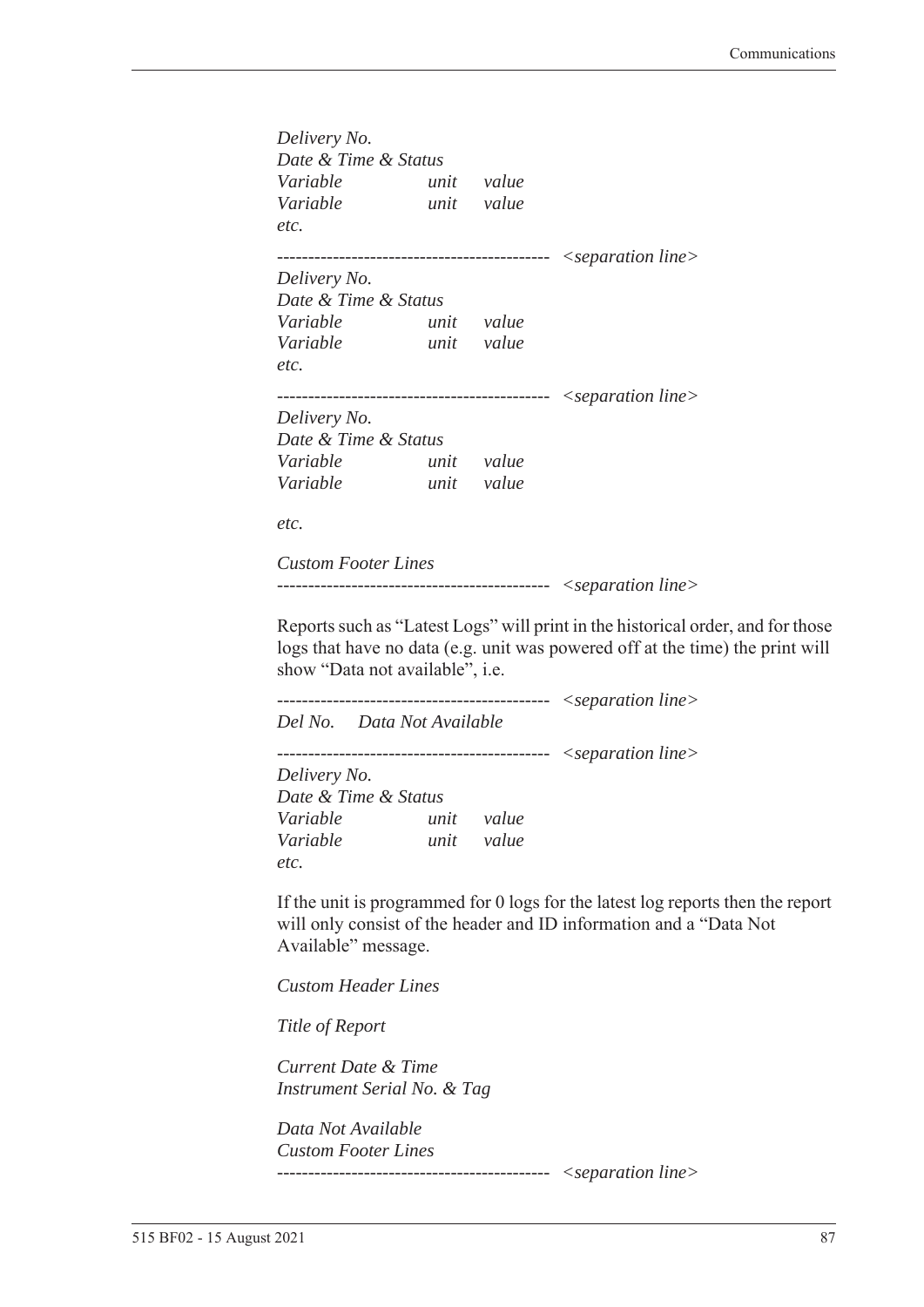#### **Printer Data Control**

Some printers have limited data buffers and are therefore unable to collect all the print data being transmitted. The 500 Series has the capability of software handshaking. The Xon/Xoff characters can be used by any of the printer types to control the flow of data to ensure that data is not lost.

Some printers will also transmit an Xoff character in response to other events such as printer being off-line, print head not engaged or power being removed. The specific behaviour of the printer being used should be noted.

#### **Error Messages**

There are two printer error messages that can be displayed.

#### **PAPER OUT**

This message is related to the Printer Type PRN-03 TM295 Slip printer. It is standard procedure with this printer to check for paper status before printing. If a print is attempted but there is no paper the PAPER OUT message will be scrolled. The instrument will continue to poll the printer for paper and if paper is detected before a communications timeout expires the print will commence.

#### **COMMS TIMEOUT**

This message is relevant for all printer types and will be activated for the following conditions.

1. If the flow of data is stopped due to software or hardware handshaking and is not allowed to resume before the communications timeout.

2. If Printer Type is PRN-03 Slip printer and a paper status is requested but no response is received within the timeout period.

3. Paper Out has been detected for Printer Type PRN-03 but no paper is inserted within the timeout period.

When a communications timeout error has been activated the message COMMS TIMEOUT will be scrolled once, the request to print will be cleared and the instrument will return to its normal mode.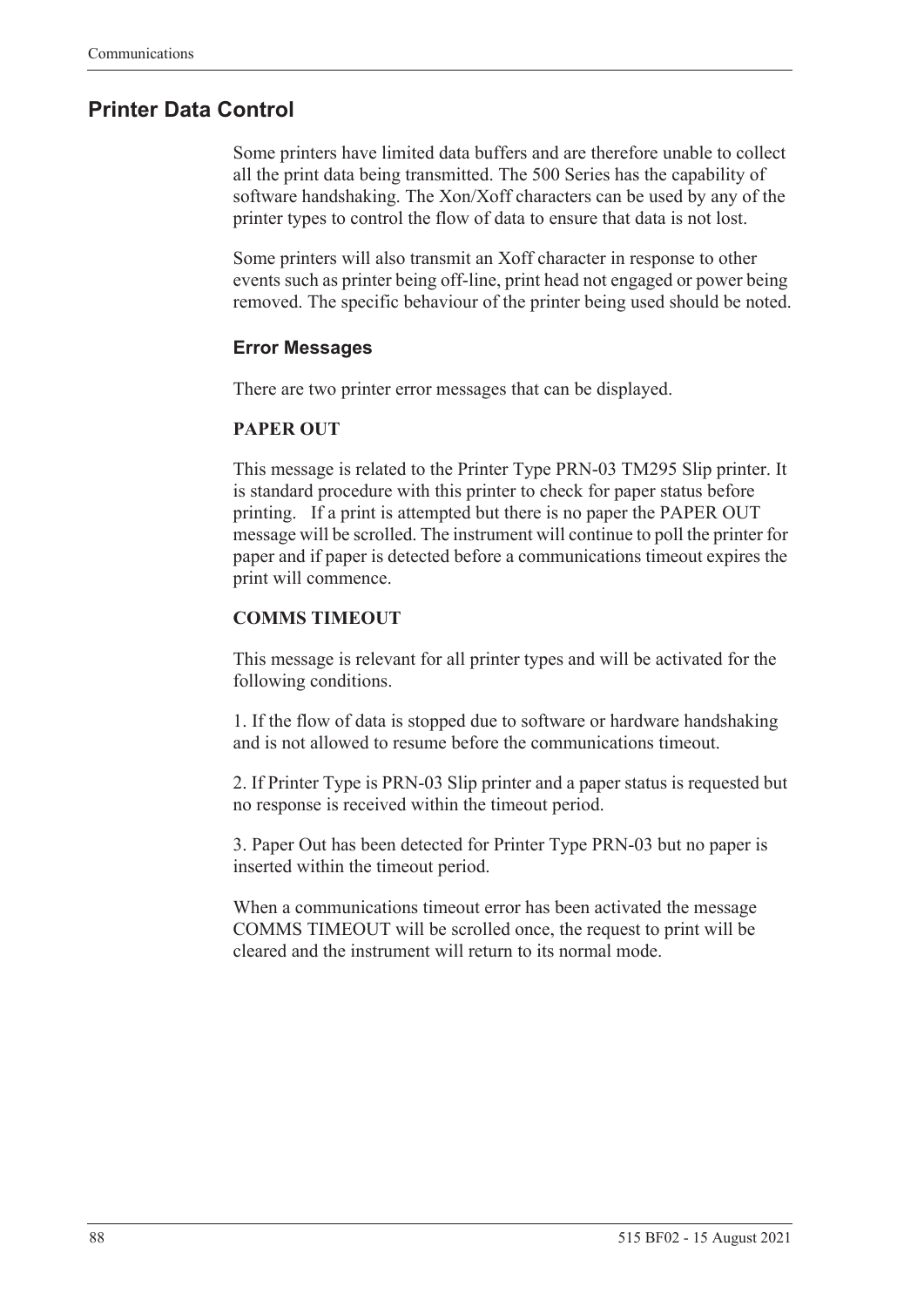# <span id="page-98-1"></span>**Appendix A Glossary**

<span id="page-98-0"></span>

| 500-PM<br><b>Software</b>              | The 500 Series Program Manager (500-PM software) is a Windows based<br>program that is freely available from the download section of the Contrec<br>website. The program is a comprehensive configuration tool and resource<br>centre that can be used to tailor an instrument to suit specific application<br>needs including program settings, units of measurement, custom tags/text,<br>access levels and more. Custom versions can be saved and configuration<br>reports generated as a PDF. |
|----------------------------------------|---------------------------------------------------------------------------------------------------------------------------------------------------------------------------------------------------------------------------------------------------------------------------------------------------------------------------------------------------------------------------------------------------------------------------------------------------------------------------------------------------|
| <b>ASCII</b>                           | American Standard Code for Information Interchange. For the ASCII<br>protocol, the instrument receives and transmits messages in ASCII, with all<br>command strings to the instrument terminated by a carriage return. Replies<br>from the instrument are terminated with a line-feed and a carriage-return.                                                                                                                                                                                      |
| <b>Filtering</b>                       | The process of suppressing oscillations or random signals in the input<br>signal.                                                                                                                                                                                                                                                                                                                                                                                                                 |
| Linear<br>Correction                   | A scaling of the input signal to represent the actual flow parameter.                                                                                                                                                                                                                                                                                                                                                                                                                             |
| <b>Modbus RTU</b>                      | The Modbus protocol is a message structure for communications between<br>controllers and devices regardless of the type of network. In RTU (remote<br>terminal unit) mode, each 8-bit byte in a message contains two 4-bit<br>hexadecimal characters. This mode has greater character density than<br>ASCII and allows better data throughput than ASCII for the same baud rate.                                                                                                                  |
| <b>Normalised</b><br>Input             | A normalised input ranges from 0 to 1.000. For 4-20 mA input, the signal is<br>set to 0 at 4mA and the signal is set to 1.000 at 20mA.                                                                                                                                                                                                                                                                                                                                                            |
| <b>Passive Output</b><br><b>Signal</b> | Requires an external power supply.                                                                                                                                                                                                                                                                                                                                                                                                                                                                |
| Watchdog<br>Timer (WTD)                | The WDT is used to monitor the activity of the micro processor and will<br>force a reboot if the micro processor stops, while power is applied, due to<br>any internal or external influences.                                                                                                                                                                                                                                                                                                    |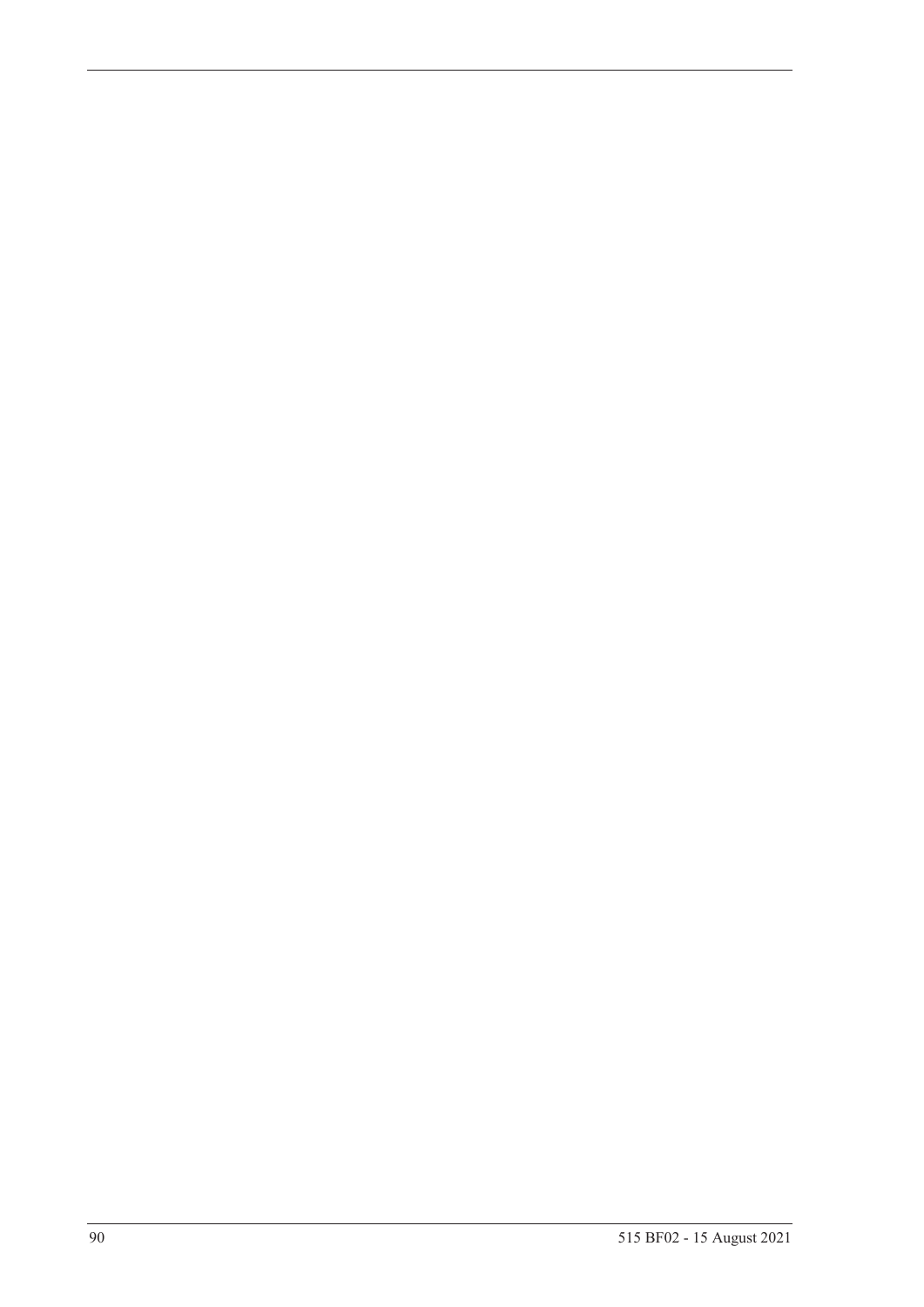# **Appendix B Model Numbers**

## <span id="page-100-0"></span>**Product Codes**

| <b>Model</b>                                                                                                                                                                                                                            | <b>Supplementary Code</b> |                |                |   |                                                                                                                                        | <b>Description</b> |                                 |                                                                                                                              |
|-----------------------------------------------------------------------------------------------------------------------------------------------------------------------------------------------------------------------------------------|---------------------------|----------------|----------------|---|----------------------------------------------------------------------------------------------------------------------------------------|--------------------|---------------------------------|------------------------------------------------------------------------------------------------------------------------------|
| 515                                                                                                                                                                                                                                     |                           |                |                |   |                                                                                                                                        |                    | - BF02                          |                                                                                                                              |
|                                                                                                                                                                                                                                         | $\mathbf{1}$              |                |                |   |                                                                                                                                        |                    |                                 | Panel mount enclosure                                                                                                        |
|                                                                                                                                                                                                                                         | $\overline{2}$            |                |                |   |                                                                                                                                        |                    |                                 | Field mount enclosure (NEMA 4X / IP66)                                                                                       |
| <b>Enclosure</b>                                                                                                                                                                                                                        | 3/5                       |                |                |   |                                                                                                                                        |                    |                                 | Explosion proof Ex d (IECEx/ATEX), metric glands<br>(5 specifies heater)                                                     |
|                                                                                                                                                                                                                                         | 4/6                       |                |                |   |                                                                                                                                        |                    |                                 | Explosion proof Ex d (CSA), NPT glands<br>(6 specifies heater)                                                               |
|                                                                                                                                                                                                                                         |                           | 0              |                |   |                                                                                                                                        |                    |                                 | 4 logic inputs, 1 isolated output, 2 relays (only relay type 1 is<br>available), RS-232 (DB9) communication port             |
| <b>Output Options</b>                                                                                                                                                                                                                   |                           | $\mathbf{1}$   |                |   |                                                                                                                                        |                    |                                 | 4 logic inputs, 2 isolated outputs, 4 relays, real-time clock data<br>logging, RS-232 (DB9) and RS-485 communication ports   |
|                                                                                                                                                                                                                                         |                           | $\overline{2}$ |                |   |                                                                                                                                        |                    |                                 | 4 logic inputs, 2 isolated outputs, 4 relays, real-time clock data<br>logging, RS-232 (DB9) and Ethernet communication ports |
|                                                                                                                                                                                                                                         |                           |                | 1              |   |                                                                                                                                        |                    |                                 | Electromechanical relays only                                                                                                |
| <b>Relay Type</b>                                                                                                                                                                                                                       |                           |                | $\overline{2}$ |   |                                                                                                                                        |                    |                                 | 2 electromechanical and 2 solid state relays                                                                                 |
|                                                                                                                                                                                                                                         |                           |                | $\overline{3}$ |   |                                                                                                                                        |                    |                                 | Solid state relays only                                                                                                      |
| <b>Power Supply</b>                                                                                                                                                                                                                     |                           |                |                | U |                                                                                                                                        |                    |                                 | Inputs for 12-28VDC and 100-240 VAC, 50-60Hz<br>(Previous Models: $A = 110/120$ VAC, $E = 220/240$ VAC)                      |
|                                                                                                                                                                                                                                         |                           |                |                | D |                                                                                                                                        |                    |                                 | Input for 12-28VDC power only                                                                                                |
| S<br><b>Display Panel Options</b>                                                                                                                                                                                                       |                           |                |                |   | Standard option (now with backlight & LCD backup)<br>(original Full option: F, with Infra-Red comms, no longer available)              |                    |                                 |                                                                                                                              |
| C<br><b>PCB Protection</b>                                                                                                                                                                                                              |                           |                |                |   | Conformal coating - required for maximum environmental<br>operating range. Recommended to avoid damage from<br>moisture and corrosion. |                    |                                 |                                                                                                                              |
|                                                                                                                                                                                                                                         |                           |                |                |   |                                                                                                                                        | N                  |                                 | None - suitable for IEC standard 654-1 Climatic Conditions up<br>to Class B2 (Heated and/or cooled enclosed locations)       |
| <b>BF02</b><br><b>Application Pack Number</b>                                                                                                                                                                                           |                           |                |                |   | Defines the application software to be loaded into the<br>instrument                                                                   |                    |                                 |                                                                                                                              |
| For example: Model No. 515.111USC<br>Displayed on the 500 Series as:<br>Note: The first character represents the CPU installed<br>(factory use only). The remaining 6 characters only<br>represent hardware that affects the operation. |                           |                |                |   |                                                                                                                                        |                    | $2 - 1 - - 5 -$<br>515<br>MODEL |                                                                                                                              |

**Note:** Example full product part number is 515.111USC-BF02 (this is the number used for placing orders).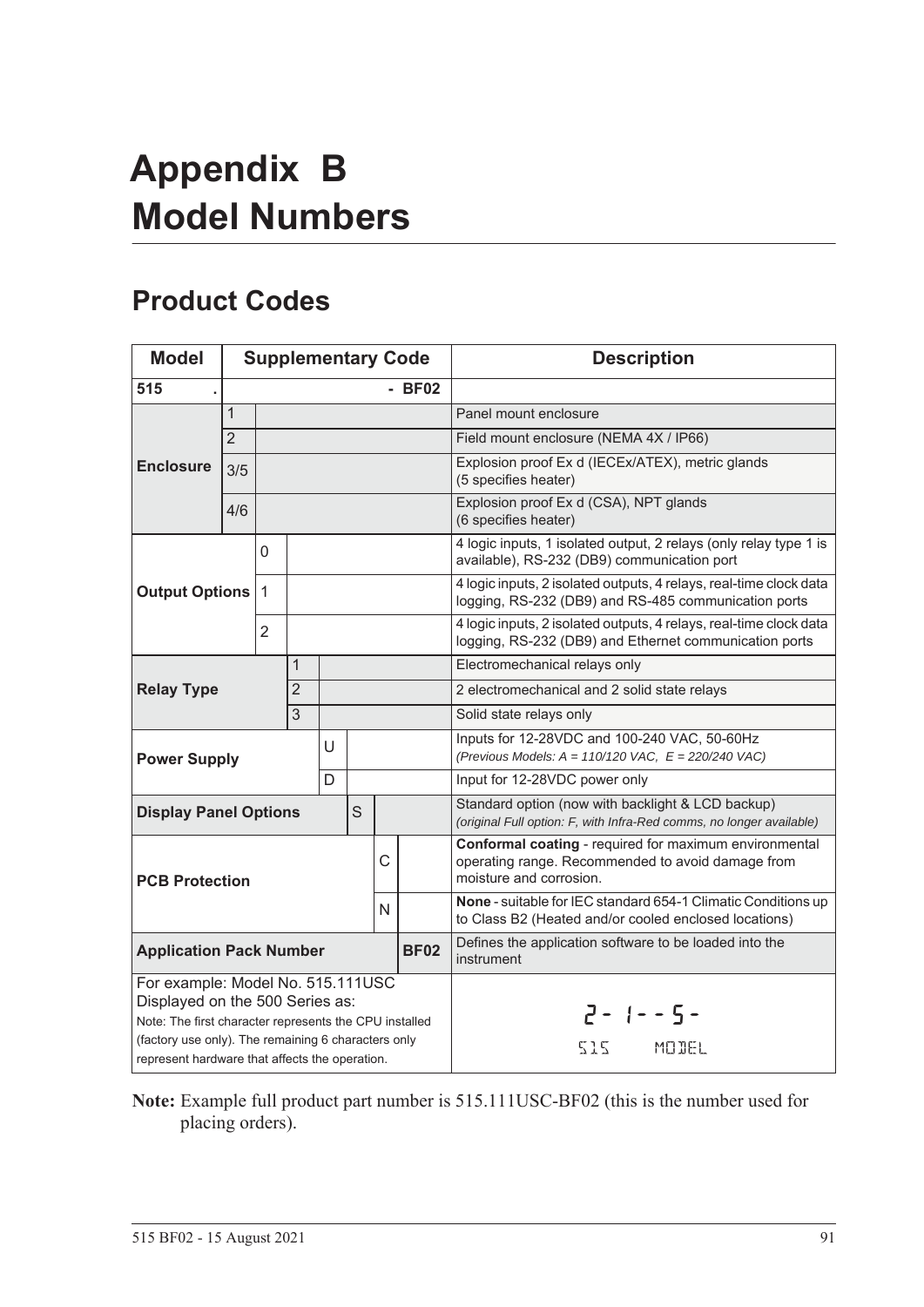# <span id="page-101-1"></span>**Custom Version Codes**

|                                         | Code |                |                                                                                                | <b>Description</b>                            |  |  |
|-----------------------------------------|------|----------------|------------------------------------------------------------------------------------------------|-----------------------------------------------|--|--|
|                                         | 00   |                |                                                                                                | <b>Factory Default Application</b>            |  |  |
|                                         | 01   |                |                                                                                                | Contrec Systems Pty. Ltd. Melbourne Australia |  |  |
|                                         | 02   |                |                                                                                                | Contrec Limited. West Yorkshire UK            |  |  |
| <b>Origin Code</b>                      | 03   |                |                                                                                                |                                               |  |  |
| <b>Identifies</b><br><b>Distributor</b> | 04   |                |                                                                                                | Contrec-USA, LLC. Pelham AL 35124 USA         |  |  |
|                                         | 05   |                |                                                                                                | Flowquip Ltd. Halifax UK                      |  |  |
|                                         | 06   |                |                                                                                                |                                               |  |  |
|                                         | etc. |                |                                                                                                |                                               |  |  |
|                                         |      | 0              |                                                                                                | English (Default)                             |  |  |
|                                         |      | $\mathbf{1}$   |                                                                                                | German                                        |  |  |
|                                         |      | $\overline{2}$ |                                                                                                | Dutch                                         |  |  |
| <b>User Language</b>                    | 3    |                |                                                                                                | French                                        |  |  |
|                                         |      | $\overline{4}$ |                                                                                                | Spanish                                       |  |  |
|                                         |      | $\overline{5}$ |                                                                                                |                                               |  |  |
|                                         |      | etc.           |                                                                                                |                                               |  |  |
|                                         | 000  |                |                                                                                                |                                               |  |  |
| <b>Distributor's Code</b><br>$\ldots$   |      |                | Distributor's own choice. Possibly a code that identifies the<br>customer and the application. |                                               |  |  |
| 999                                     |      |                |                                                                                                |                                               |  |  |
| For example: 02 3 157                   |      |                | 023157                                                                                         |                                               |  |  |
| Displayed on the 500 Series as:         |      |                | <b>CUSTOM VERS</b>                                                                             |                                               |  |  |

## **Application Information Code**

The Application Information code is an aid for users and service personnel to determine the type of inputs that are used in a particular application. The Application Information code is displayed on the instrument as shown below.

<span id="page-101-0"></span>

The Application Information code is returned as part of a General Instrument request (as described in **[Instrument Information Request](#page-84-0)** on page 75).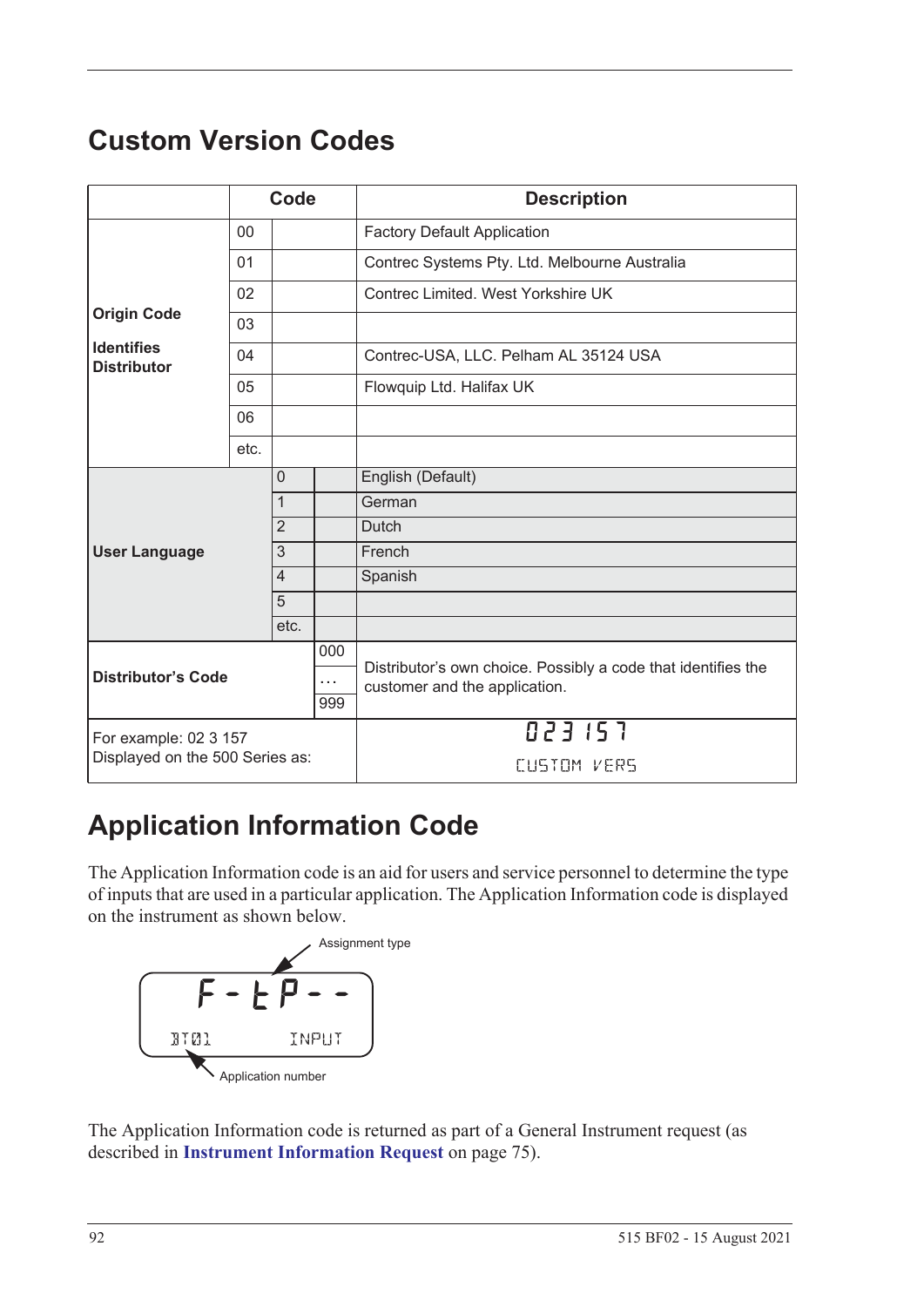The Application number identifies the application as in the following examples:

- **•** BC01 Batch Controller for frequency flow meter
- **•** BF02 Batch/Flow Controller for analog flow meter

The Input Assignment type indicates the physical input that is assigned to each input on the instrument. The code is made up from six characters as follows:

| FINP1   FINP2   AINP1   AINP2   AINP3   AINP4 |  |  |  |
|-----------------------------------------------|--|--|--|
|                                               |  |  |  |

The codes are as follows:

- - not used in this application
- **A** indicates a generic analog input such as for density or level
- **•** C indicates a user code input
- d indicates a density input
- **•** F indicates a generic flow input such as for volume or mass
- H indicates a high flow input for stacked inputs
- **•** L indicates a low flow input for stacked inputs
- **•** P indicates a pressure input
- **q** indicates a quadrature input
- *k* indicates a temperature input.

For example,  $F - tP - -$  is an instrument with FINP1 (frequency input 1) assigned to a flow input, AINP1 assigned to a temperature input and AINP2 assigned as a pressure input. The other inputs are not used.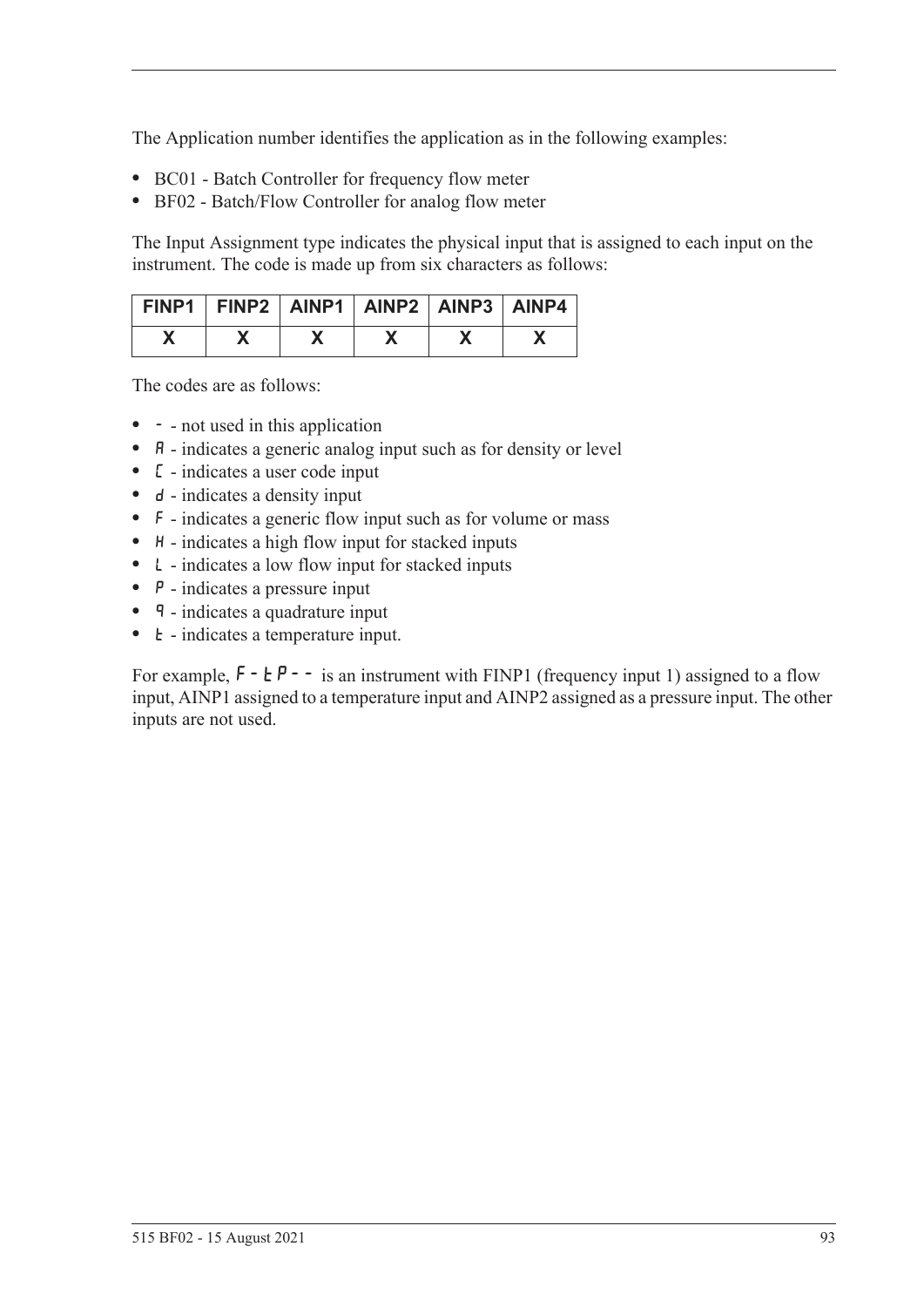# <span id="page-103-0"></span>**Appendix C Ethernet Port & Setup**

# **Ethernet Port**

The optional Ethernet port simplifies the communication network and avoids the need for an external 3rd party Serial to Ethernet converter. It allows communications via an existing Ethernet network. In some installations you will need to speak with your network (IT) administrator in order to correctly set up your network. Applications, such as DataMod (available via Contrec), can communicate over the Ethernet network to perform remote monitoring and Data Logging operations.

Within the instrument's calibration menus the Ethernet port uses the settings for the RS-485 port that need to match a supplied Ethernet unit as follows:

- **•** Protocol: RTU
- **•** Baud Rate: 19200
- **•** Data Bits: 8
- **•** Parity: Even
- **•** Stop Bits: 1

Data mapping follows the same convention applied to Modbus registers.

# **Connecting 515 Ethernet to Networks/Routers**

Ethernet 515s are set as default to DHCP (Dynamic Host Configuration Protocol), which should allow your network/router to automatically find and assign an IP address to the instrument (providing there are addresses available). If your network cannot locate the instrument you may need to run the 'Digi Discovery' tool (Contrec guide available on request) or enter the Ethernet module's MAC address within your router settings. If required, the instrument can also be set to a static IP address, however it is strongly advised that only IT competent persons access and edit site network and 515 Ethernet settings. All Ethernet instruments are supplied with the Ethernet module MAC address printed on the outside of the enclosure and also printed directly onto the Ethernet Module itself (the Option card would need to be removed to view the physical Digi Ethernet module).

Contrec Limited will not be held responsible for any changes made to customer router and network settings. Further guides on how to access the module settings and discovering IP address' can be supplied upon request.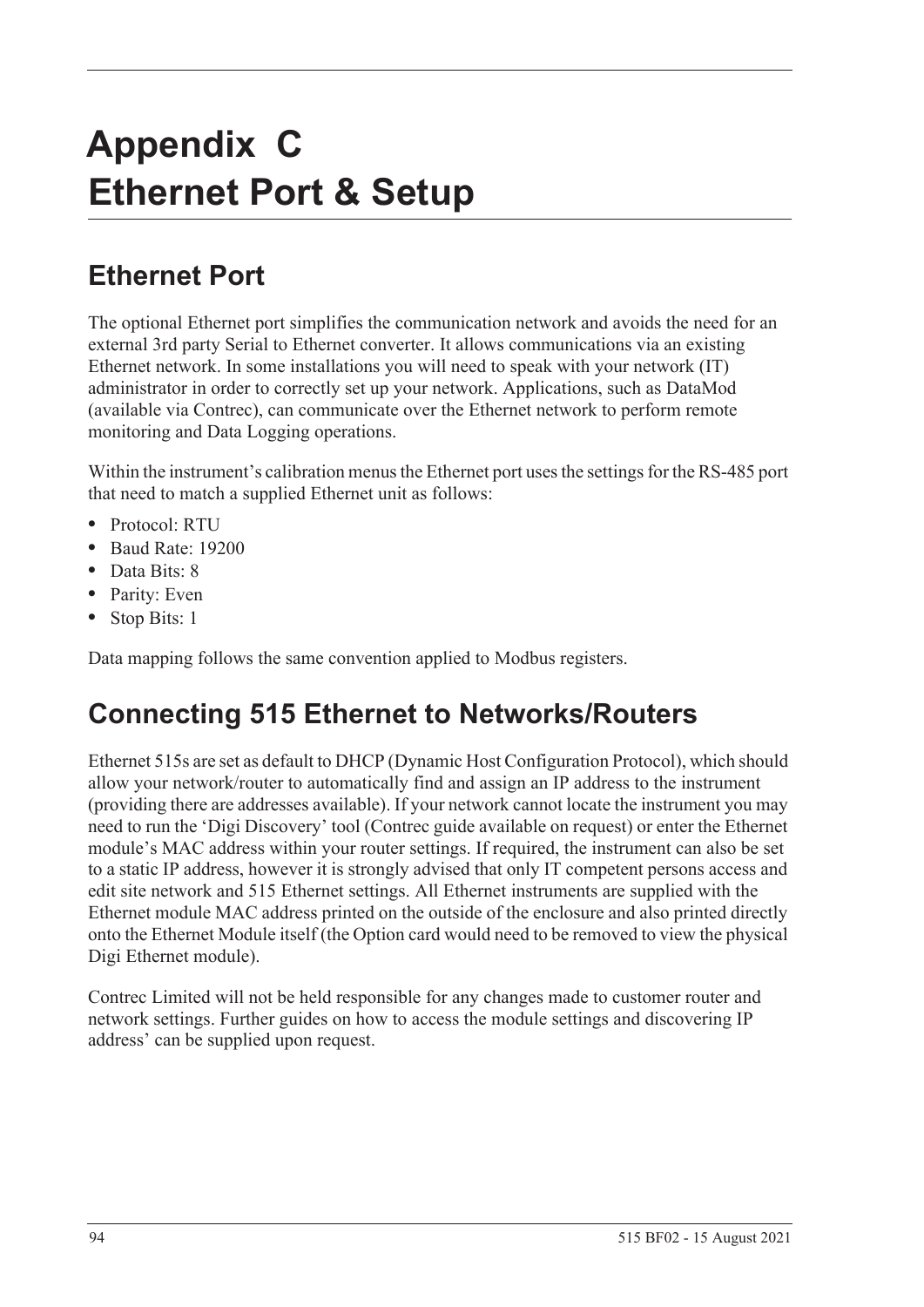# **Connecting DataMod via Ethernet**

Using the IP address that you or the network/router has assigned to the 515 instrument, enter this into the **Host Name / IPv4 Address** tab within DataMod's Modbus Connection Settings as per [Figure 21.](#page-104-0)

Ensure all other settings are correct as per the **Datamod User Guide** and the **515 Ethernet Guide - Establishing a Connection to Datamod**. Both of these documents are available from Contrec on request.

| Transmission Mode-                                   |                 |                     |                      |
|------------------------------------------------------|-----------------|---------------------|----------------------|
| C RTU Serial                                         | <b>C</b> TCP/IP | C RTU over TCP/IP   |                      |
| -RTU Serial Settings-                                |                 |                     |                      |
| Serial Port:                                         |                 | Baud Rate (bps):    |                      |
| COM1                                                 |                 | 19200               | $\blacktriangledown$ |
| -Data Bits-                                          |                 | -Parity-            |                      |
| C 7 bits C 8 bits                                    |                 | C None              |                      |
|                                                      |                 | $C$ Odd             |                      |
| -Stop Bits-                                          |                 | $G$ Even            |                      |
| $C$ 1 bit $C$ 2 bits                                 |                 |                     |                      |
| TCP/IP Settings                                      |                 |                     |                      |
| Host Name / IPv4 Address:                            |                 |                     | Port:                |
| 192.168.0.7                                          |                 |                     | 502                  |
| Receive Timeout (sec): $\vert^2$<br>Maximum Retries: | 2               | Slave Unit Address: | 11                   |
|                                                      |                 | ,                   | Cancel               |

<span id="page-104-0"></span>*Figure 21 DataMod - Modbus Connection Settings*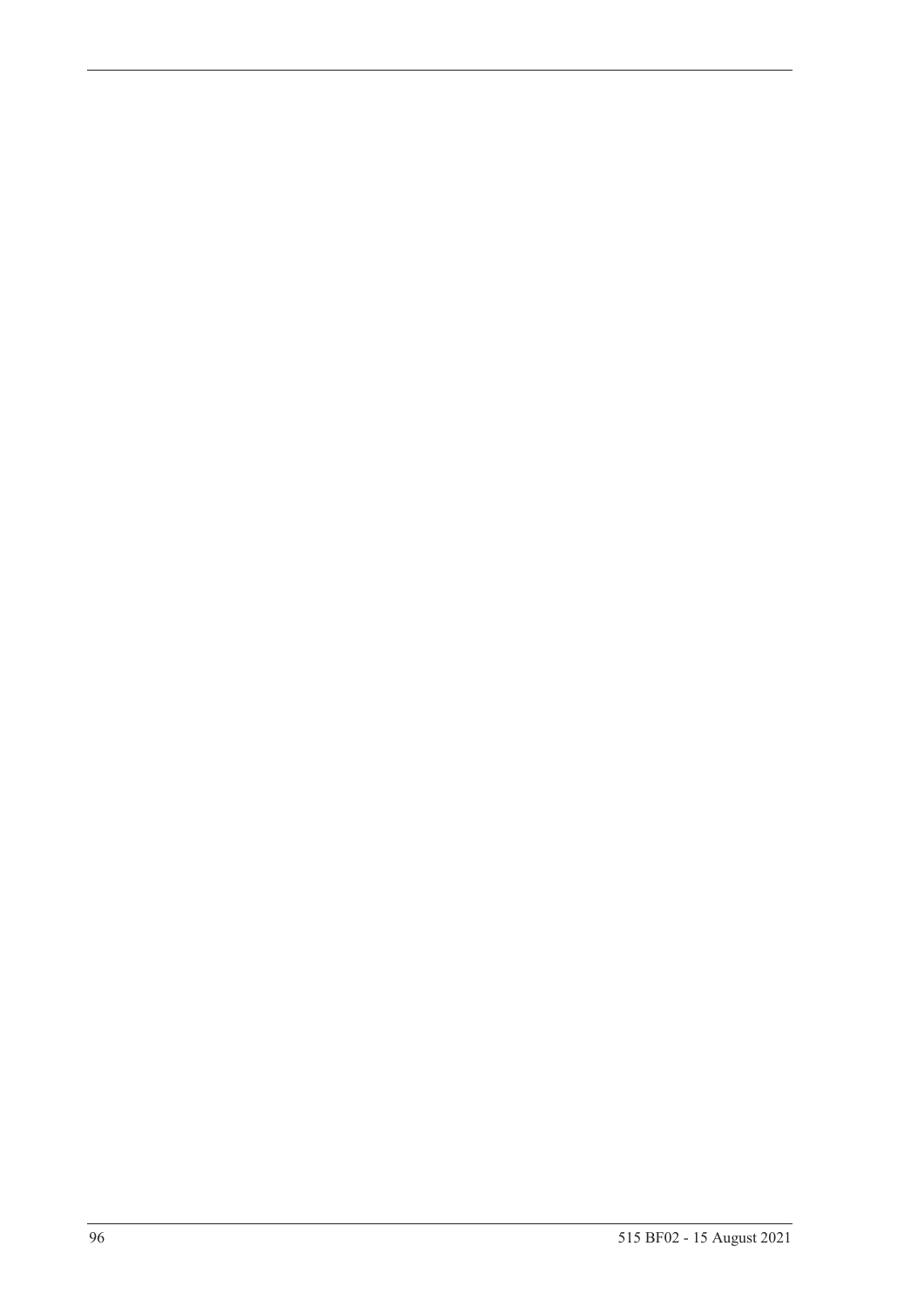# **Index**

#### **Numerics**

0-5V inpu[t 13](#page-22-0) 4-20mA input [13](#page-22-1) output [15](#page-24-0) 500 Series Program Manage[r 4](#page-13-0) 500-PM software [4,](#page-13-0) [89](#page-98-0)

#### **A**

address, instrumen[t 71](#page-80-0) alarm dela[y 59](#page-68-1) equipment failur[e 58](#page-67-0) hysteresi[s 59](#page-68-2) relays [58](#page-67-1) setpoin[t 58](#page-67-2) alarms menu [58](#page-67-3) analog input connection[s 13](#page-22-2) scalin[g 2](#page-11-0) application cod[e 92](#page-101-0) approvals [5](#page-14-0) FCC Declaration [5](#page-14-1) ASCII protoco[l 71](#page-80-1)

#### **B**

back panel [10](#page-19-0) backup program [43](#page-52-1) Program Manage[r 43](#page-52-2) basic men[u 26](#page-35-0) batch configuration[s 32](#page-41-0) error[s 36](#page-45-0) operation[s 37](#page-46-0) print [35](#page-44-0) reset [35](#page-44-1) start [34](#page-43-0) sto[p 35](#page-44-2) batch contro[l 32](#page-41-1) BATCH ke[y 24](#page-33-0) batch limit [26](#page-35-1)

batch mode[s 31](#page-40-0) batch preset common values [26](#page-35-2) batch processes [37](#page-46-0) battery faile[d 66](#page-75-0) life [61](#page-70-1) new [66](#page-75-0) battery replacement [21](#page-30-0) battery type [21](#page-30-1) baud rat[e 60](#page-69-0)

#### **C**

CAL switch-protected parameter [39](#page-48-0) calibration backup, reports [43](#page-52-1) menu [44](#page-53-0) set mode [40](#page-49-0) view mode [40](#page-49-1) cleaning [9](#page-18-0) clock batter[y 61](#page-70-1) date format [62](#page-71-0) real-tim[e 61](#page-70-2) codes application information [92](#page-101-0) customer versio[n 92](#page-101-1) exception [81](#page-90-1) product numbe[r 91](#page-100-0) comm port COM-1 RS-232 [69](#page-78-1) COM-2 RS-485 [70](#page-79-1) common preset value[s 26](#page-35-2) communication connection[s 19](#page-28-0) protocols [70](#page-79-2) communication[s 3,](#page-12-1) [69](#page-78-2) menu [59](#page-68-3) connecting permissive [34](#page-43-1)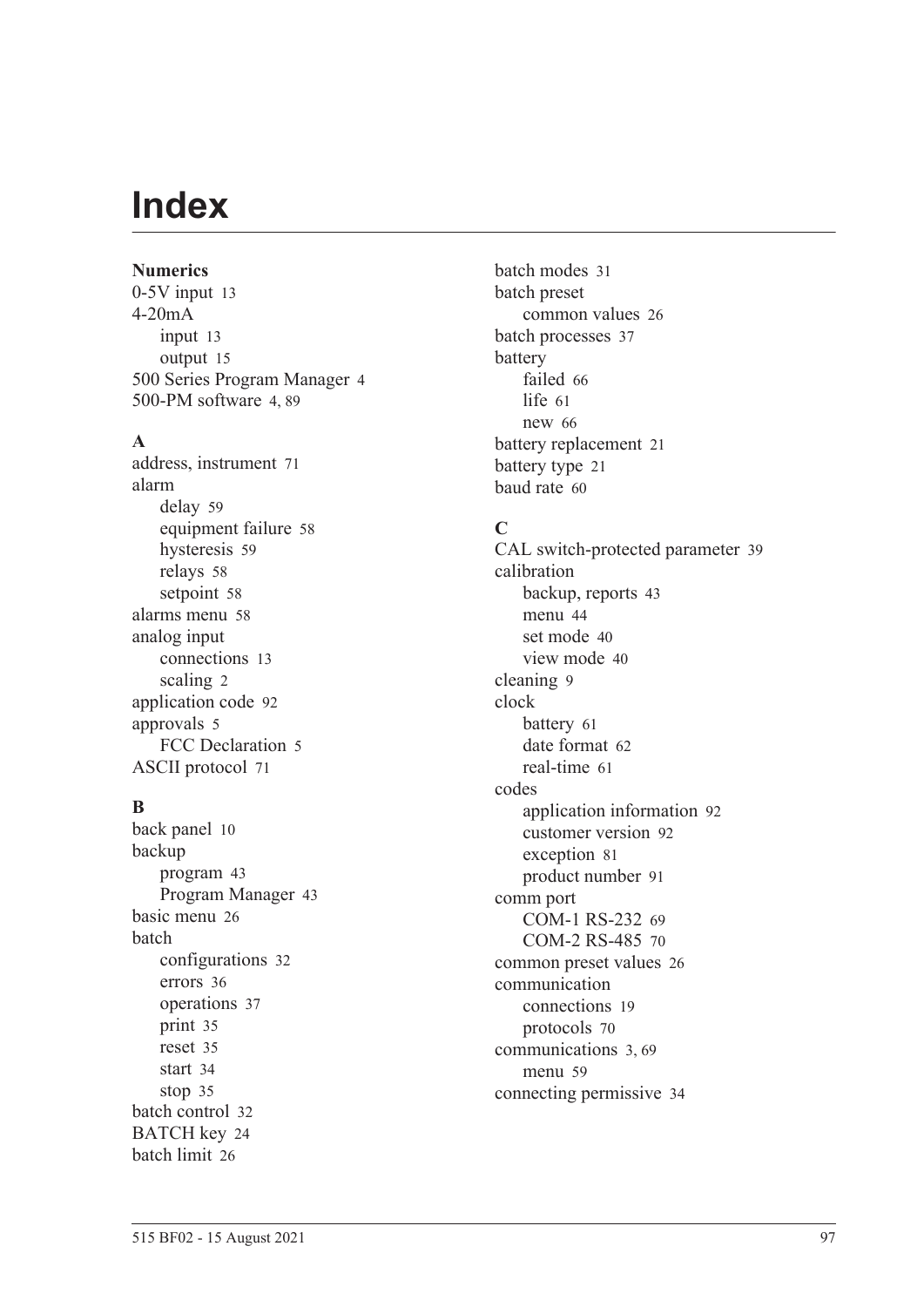connections communicatio[n 69](#page-78-3) communication[s 19](#page-28-0) control relay[s 17](#page-26-0) electrical [10](#page-19-1) inpu[t 13](#page-22-3) main[s 20](#page-29-0) outpu[t 15](#page-24-1) control loop tunin[g 30](#page-39-0) control mode[s 29](#page-38-0) customer version code[s 92](#page-101-1) customizing a printout [84](#page-93-1)

#### **D**

data log viewin[g 27](#page-36-0) date format [62](#page-71-0) declaration FCC [5](#page-14-1) decontamination [9](#page-18-0) default variable [24](#page-33-1) delay, alar[m 59](#page-68-1) detail men[u 26](#page-35-0) digital outpu[t 16](#page-25-0) disconnection device [20](#page-29-1) display specifications [7](#page-16-0) timeout mod[e 63](#page-72-1) timeout time [64](#page-73-0) DISPLAY key [24](#page-33-2) display-only parameter [39](#page-48-1)

#### **E**

earthin[g 20](#page-29-2) edit batch prese[t 26](#page-35-3) electrical connections [10](#page-19-1) equipment failure alarm [58](#page-67-0) error message[s 66](#page-75-1) Ethernet COM-2 por[t 20,](#page-29-3) [70](#page-79-3) exception codes [81](#page-90-1) Exception Status [73](#page-82-0)

#### **F**

features [1](#page-10-0) flash driver port assignmen[t 61](#page-70-3) flow control loca[l 29](#page-38-1) loo[p 30](#page-39-1) tun[e 30](#page-39-2)

format, date [62](#page-71-0) front panel [23](#page-32-0) keys [24](#page-33-3) LEDs [24](#page-33-4)

#### **G**

glossary [89](#page-98-1)

#### **H**

hardware connections [69](#page-78-3) hysteresis, alar[m 59](#page-68-2)

#### **I**

input 0-5[V 13](#page-22-0) 4-20mA [13](#page-22-1) connections [13](#page-22-3) analog [13](#page-22-2) inputs menu [51](#page-60-0) installation [9](#page-18-1) instrument address [71](#page-80-0) request forma[t 71](#page-80-2) response[s 72](#page-81-0) setting[s 46](#page-55-0) interconnections, communication [69](#page-78-3) interference suppression [18](#page-27-0) isolated output[s 3](#page-12-2)

#### **K**

key BATC[H 24](#page-33-0) DISPLA[Y 24](#page-33-2) RESE[T 24](#page-33-5) RUN [24](#page-33-6) SET [26](#page-35-4) STOP [24](#page-33-7) TOTAL [24](#page-33-8) keys, front panel [24](#page-33-3)

#### **L**

LEDs, status [24](#page-33-4) local flow control [29](#page-38-1) logged dat[a 27](#page-36-0) viewin[g 27](#page-36-1) logic input connection [14](#page-23-0) logic input contro[l 36](#page-45-1) loop flow control [30](#page-39-1)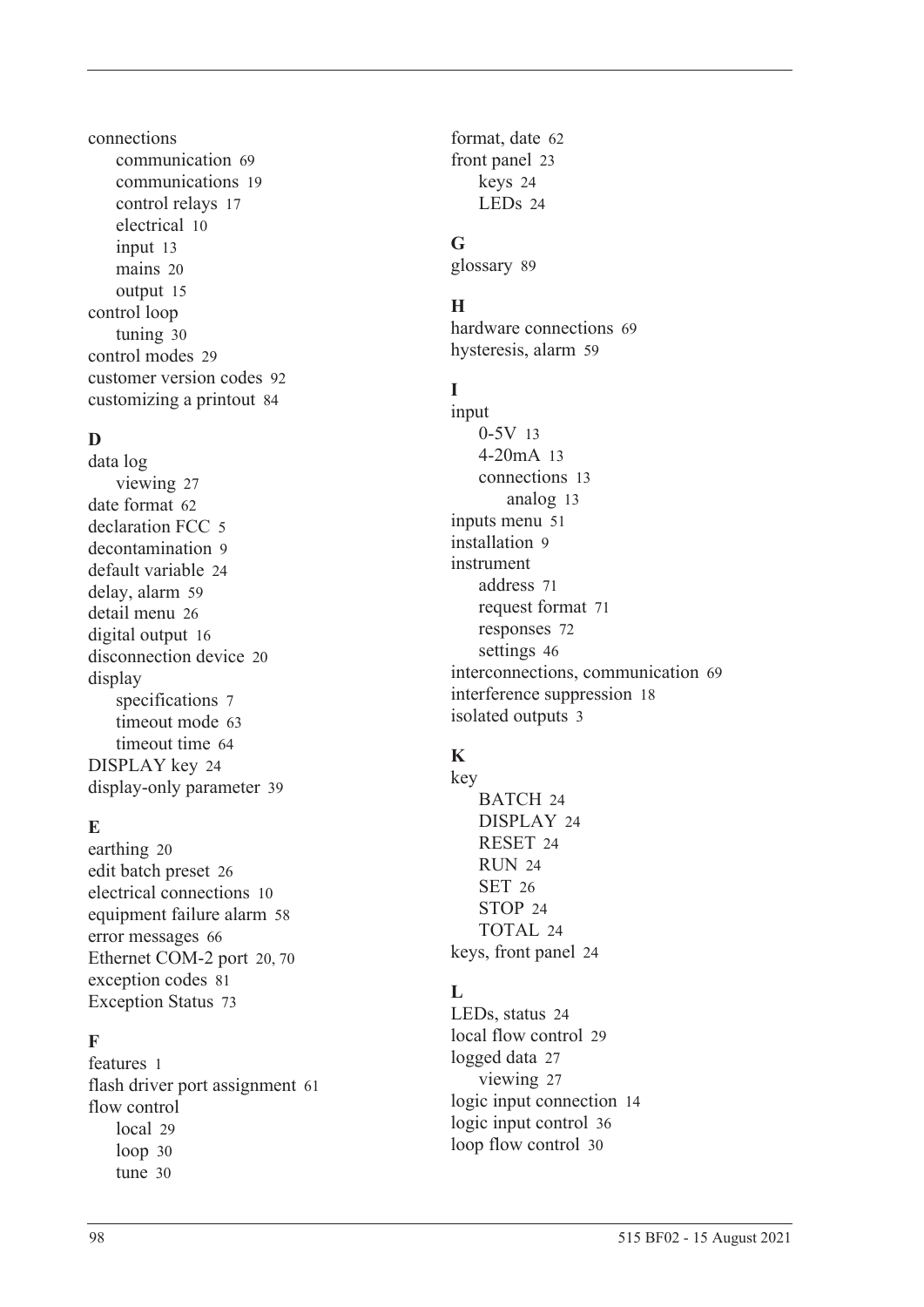main menu basic and detaile[d 26](#page-35-0) main menu items [25](#page-34-0) mains connection[s 20](#page-29-0) maintenance [20](#page-29-1) menu alarm[s 58](#page-67-0) calibratio[n 44](#page-53-0) comms [59](#page-68-0) input[s 51](#page-60-0) output[s 55](#page-64-0) params [47](#page-56-0) setu[p 63](#page-72-0) test [64](#page-73-0) tm/lo[g 61](#page-70-0) unit[s 46](#page-55-0) messages erro[r 66](#page-75-0) prompt[s 67](#page-76-0) syste[m 65](#page-74-0) warnin[g 67](#page-76-1) Modbus accessible parameters [50](#page-59-0) Modbus data forma[t 60](#page-69-0) Modbus RTU protoco[l 77](#page-86-0) mode display timeou[t 63](#page-72-1) process contro[l 29](#page-38-0) set calibration [40](#page-49-0) view calibration [40](#page-49-1) model number[s 91](#page-100-0) modes, batch contro[l 31](#page-40-0) mountin[g 9](#page-18-0)

# **N**

number mode[l 91](#page-100-0) seria[l 28](#page-37-0)

# **O**

on-off mode [32](#page-41-0) operation configurations [32](#page-41-1) operation, batch contro[l 32](#page-41-2) operation, control modes [29](#page-38-0) operation, front panel [23](#page-32-0) output connection[s 15](#page-24-0) 4-20m[A 15](#page-24-1)

**M**<br> **Example 2021**<br> **Example 2021**<br> **Example 2021**<br> **Example 2021**<br> **Example 2021**<br> **Example 2021**<br> **Example 2021**<br> **Example 2021**<br> **Example 2021**<br> **Example 2021**<br> **Example 2021**<br> **Example 2021**<br> **Example 2021**<br> **Example** digital [16](#page-25-0) pulse facto[r 57](#page-66-0) outputs menu [55](#page-64-0) **P** panel LEDs [24](#page-33-0) mounting [9](#page-18-0) rear [10](#page-19-0) parameter CAL switch-protected [39](#page-48-0) display-only [39](#page-48-1) not visibl[e 39](#page-48-2) password-protected [39](#page-48-3) programmable [39](#page-48-4) parameters men[u 47](#page-56-0) parity bit[s 60](#page-69-1) password-protected parameter [39](#page-48-3) permissive connec[t 34](#page-43-0) permissive input [34](#page-43-1) port assignment, flash driver [61](#page-70-1) COM-1 RS-232 [19,](#page-28-0) [59](#page-68-1) COM-2 Ethernet [20,](#page-29-2) [70](#page-79-0) COM-2 RS-485 [19,](#page-28-1) [59](#page-68-2) COM-[3 59](#page-68-3) flash driver assignment [61](#page-70-1) RS-485 [60](#page-69-2) power supply interruption [61](#page-70-2) preset batch value [26](#page-35-1) preset mod[e 31](#page-40-1) printer data control [88](#page-97-0) error messages [88](#page-97-1) protocol [84](#page-93-0) report types [84](#page-93-1) printer type[s 84](#page-93-2) printing a docke[t 35](#page-44-0) printout configuration repor[t 43](#page-52-0) printouts individual logs [86](#page-95-0) live data [85](#page-94-0) log report [86](#page-95-1) type[s 85](#page-94-1) product number codes [91](#page-100-1) Program Manager [43](#page-52-1)